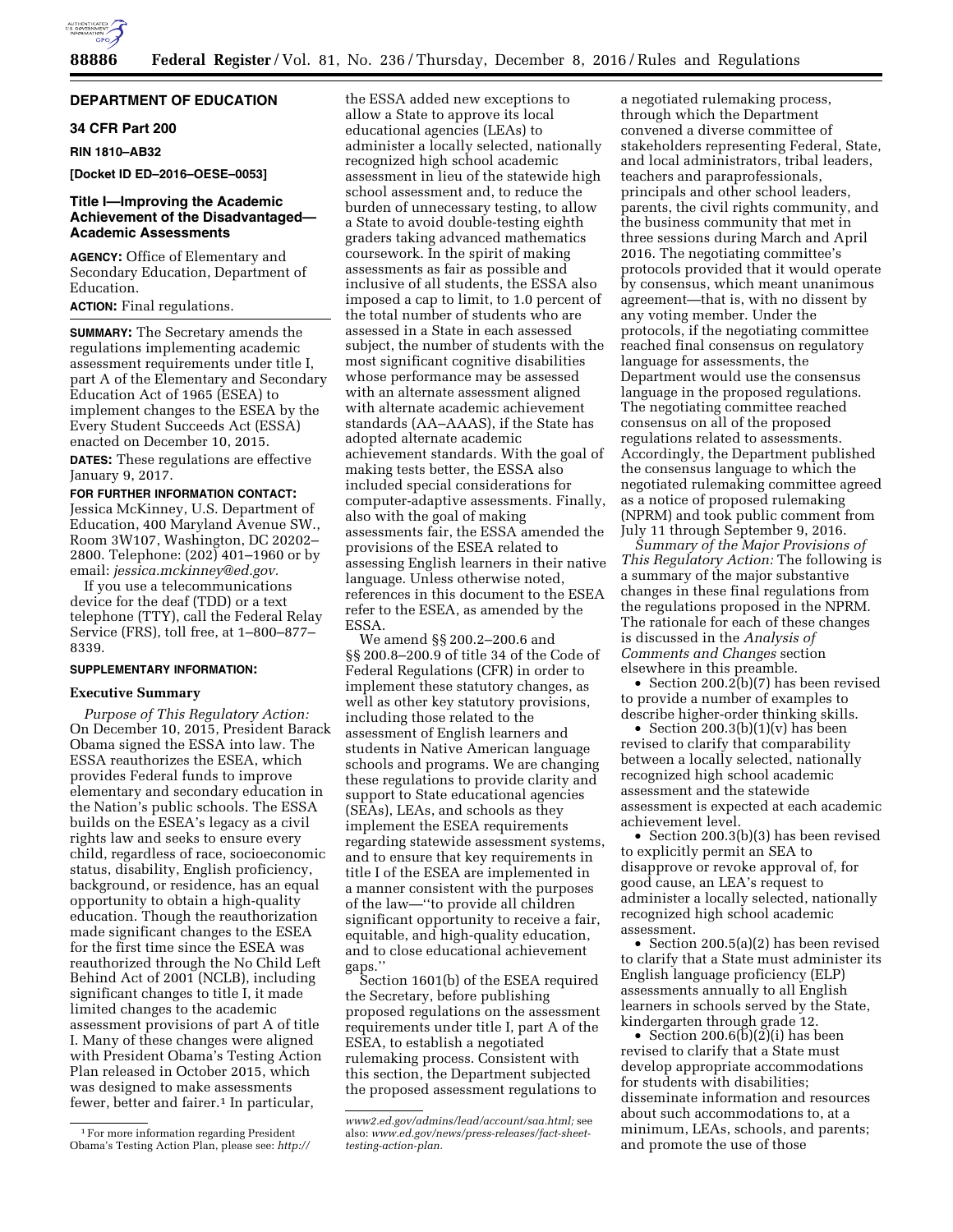accommodations to ensure that all students with disabilities are able to participate in academic instruction and assessments.

• Section 200.6(b)(2)(ii) has been revised to include teachers of English learners among those who should receive necessary training regarding administering assessments, including training on how to administer appropriate accommodations and alternate assessments.

• Section 200.6(c)(4) has been revised by making a number of changes to the list of criteria a State would need to meet in seeking a waiver to exceed the State-level cap on the number of students with the most significant cognitive disabilities taking an AA– AAAS in each subject area:

• Section 200.6 $(c)(4)(i)$  has been revised to clarify that a State must submit a waiver request 90 days prior to the start of the testing window for the relevant subject.

• Section 200.6(c)(4)(iii) has been revised to require that a State only verify that each LEA that the State anticipates will assess more than 1.0 percent of its assessed students in a subject using an AA–AAAS followed the State's guidelines and will address disproportionality in use of the AA– AAAS.

• Proposed  $\S 200.6(c)(4)(iii)(B)$  has been removed to no longer require a State to verify that an LEA that the State anticipates will exceed the State cap on using an AA–AAAS will not significantly increase that use from the prior year.

• Section 200.6(c)(4)(iv)(B) has been revised to require that a State only include a plan and timeline to support and provide appropriate oversight to each LEA that the State anticipates will exceed the State cap using an AA– AAAS.

• Section 200.6(d)(1)(i) has been clarified so that a student's status as an English learner may not determine whether the student is a ''student with the most significant cognitive disabilities,'' as defined by each State.

• Proposed § 200.6(f)–(h) has been renumbered and reorganized as § 200.6(f)–(k) to contain all the requirements regarding English learners and students in Native American language schools and programs. Proposed § 200.6(i) regarding highly mobile student populations has also been moved to new  $\S 200.2(b)(1)(ii)(A)$ -(D). Revisions to the renumbered paragraphs are described below.

• Section 200.6(f)(1)(i) has been added to require a State to develop appropriate accommodations for English learners; disseminate information and

resources about such accommodations to, at a minimum, LEAs, schools, and parents; and promote the use of those appropriate accommodations to ensure that all English learners are able to participate in academic instruction and assessments.

• Section 200.6(h)(4)(ii) (proposed § 200.6(f)(3)(iv)) has been revised to clarify that where a determination has been made, on an individualized basis by the student's IEP team, 504 team, or for students covered under title II of the ADA, by the team or individual designated by the LEA to make those decisions, as set forth in § 200.6(b)(1), that an English learner has a disability that precludes assessment of the student in one or more domains of the English language proficiency (ELP) assessment such that there are no appropriate accommodations for the affected domain(s), a State must assess the student's English proficiency based on the remaining domains in which it is possible to assess the student.

• Section 200.6(j) (proposed § 200.6(g)) permits students in Native American language schools and programs to be assessed in their Native American language in any subject area, including reading/language arts, mathematics, and science, with evidence pertaining to these assessments required to be submitted for assessment peer review and approval, consistent with § 200.2(d).

• Section 200.6(j)(2) (proposed § 200.6(g)) requires assessment of students in Native American language schools and programs in reading/ language arts in English in at least high school, instead of beginning in eighth grade.

Please refer to the *Analysis of Comments and Changes* section of this preamble for a detailed discussion of the comments received and changes made in the final regulations.

*Costs and Benefits:* The Department believes that the benefits of this regulatory action outweigh any associated costs to States and LEAs, which would be financed with Federal education funds. These benefits include the administration of assessments that produce valid and reliable information on the achievement of all students, including English learners and students with disabilities. States can use this information to effectively measure school performance and identify underperforming schools; LEAs and schools can use it to inform and improve classroom instruction and student supports; and parents and other stakeholders can use it to hold schools accountable for progress, ultimately leading to improved academic outcomes and the closing of achievement gaps, consistent with the purpose of title I of the ESEA. In addition, the regulations address statutory provisions intended to limit assessment burden, including by avoiding the double testing of eighthgrade students taking advanced mathematics coursework in certain circumstances. Please refer to the *Regulatory Impact Analysis* section of this document for a more detailed discussion of costs and benefits. Consistent with Executive Order 12866, the Office of Management and Budget (OMB) has determined that this action is significant and, thus, is subject to review by OMB under the Executive order.

*Public Comment:* In response to our invitation to comment in the NPRM, 232 parties submitted comments on the proposed regulations (including Tribal Consultation, further described below, as a comment).

We discuss substantive issues under the sections of the regulations to which they pertain, with the exception of a number of cross-cutting issues, which are discussed together under the heading ''Cross-Cutting Issues.'' Generally, we do not address technical and other minor changes, or suggested changes the law does not authorize us to make under the applicable statutory authority. In addition, we do not address general comments that raised concerns not directly related to the proposed regulations or that were otherwise outside the scope of the regulations, including comments that raised concerns pertaining to particular sets of academic standards or assessments or the Department's authority to require a State to adopt a particular set of academic standards or assessments, as well as comments pertaining to the Department's regulations on statewide accountability systems.

*Tribal Consultation:* The Department held four tribal consultation sessions on April 24, April 28, May 12, and June 27, 2016, pursuant to Executive Order 13175 (''Consultation and Coordination with Indian Tribal Governments''). The purpose of these tribal consultation sessions was to solicit tribal input on the ESEA, including input on several changes that the ESSA made to the ESEA that directly affect Indian students and tribal communities. The Department specifically sought input on: The new grant program for Native language immersion schools and projects; the report on Native American language medium education; and the report on responses to Indian student suicides. The Department announced the tribal consultation sessions via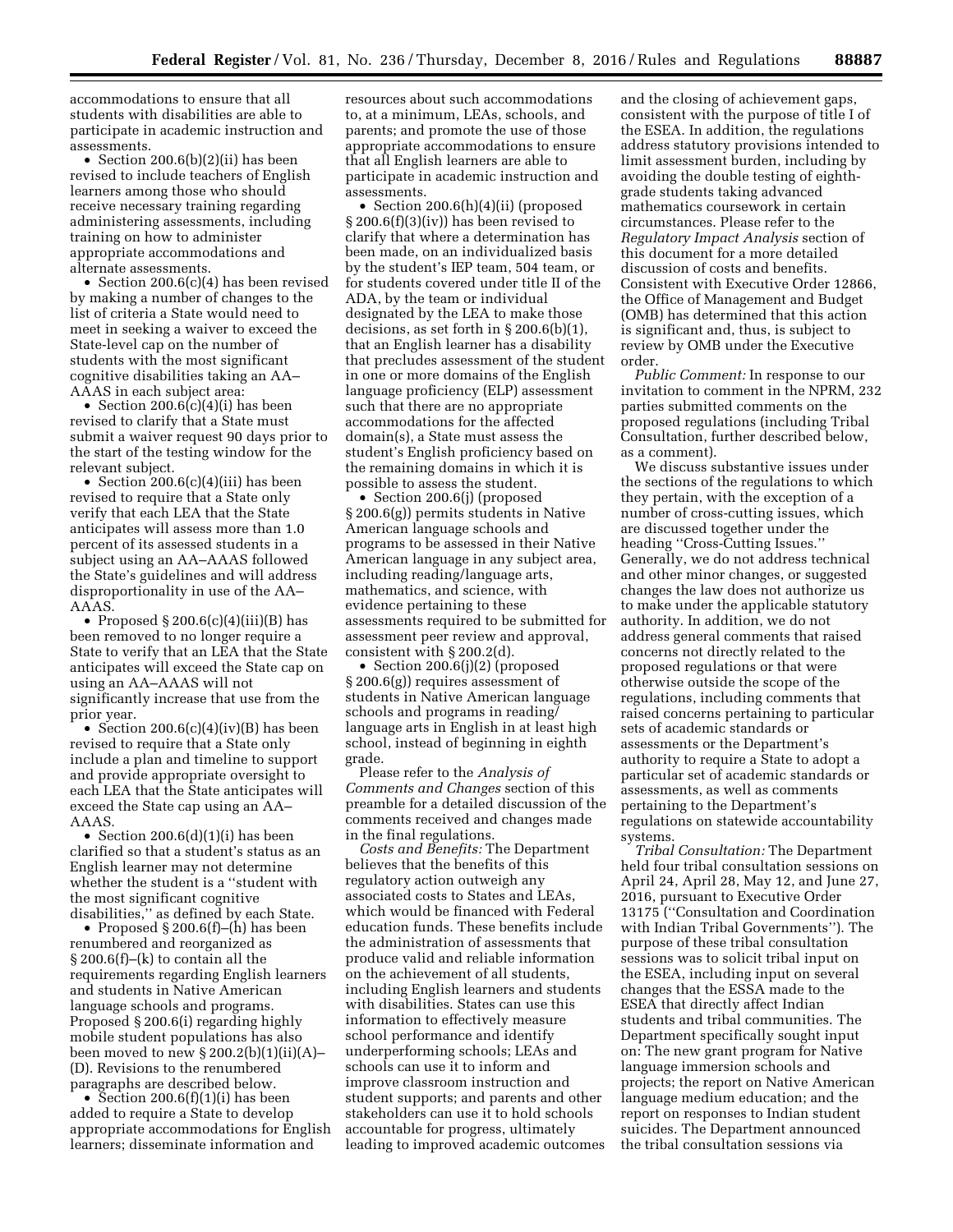listserv emails and Web site postings on *[www.edtribalconsultations.org/.](http://www.edtribalconsultations.org/)* The Department considered the input provided during the consultation sessions in developing the proposed regulations.

*Analysis of Comments and Changes:*  An analysis of the comments and of the changes in the regulations since publication of the NPRM follows.

#### *Cross-Cutting Issues*

#### Parental Rights

*Comments:* One commenter noted the importance of parental involvement in issues pertaining to required State assessments, including test design, reporting, and use, and voiced support for a parent's right to make decisions regarding a child's participation in State assessments. However, the commenter did not provide any suggested changes to the proposed regulations in this area.

*Discussion:* We agree that seeking and considering input from parents when designing and implementing State assessment systems and policies is important in ensuring tests are fair and worth-taking. In fact, because a State assessment system is part of the State plan, section 1111(a)(1)(A) of the ESEA requires a State to consult with a wide variety of stakeholders, including parents, in designing and implementing its system. Moreover, section  $1111(b)(2)(B)(x)$  requires a State assessment system to produce and provide individual student interpretive, descriptive, and diagnostic reports to parents so that they understand their child's specific academic needs. In addition, the new authority for an LEA to request to administer a locally selected, nationally recognized high school academic assessment in place of the statewide high school assessment requires the LEA to notify parents of its decision to administer such an assessment. See section  $1111(b)(2)(H)(vi)$  of the ESEA and § 200.3(c). Accordingly, we believe no further clarification is needed in the regulations. We also note that, under section 1111(b)(2)(K) of the ESEA, the requirements for State assessment systems do not pre-empt a State or local law regarding parental decisions related to their child's participation in those assessments.

*Changes:* None.

#### Overtesting

*Comments:* One commenter noted that the ESEA expands opportunities to reduce testing, including allowing States to exempt eighth graders taking advanced mathematics coursework from double testing and allowing LEAs to

administer a locally selected, nationally recognized assessment instead of the statewide assessment, so long as the State approves use of such an assessment. This commenter encouraged SEAs to consider the Administration's recommendation to reduce the overuse and misuse of tests, and recommended the Department continue to promote this message as it enforces the assessment regulations. Other commenters articulated concerns about the total time students spend taking assessments required by Federal, State, and local entities, including some commenters who expressed these concerns regarding particular grade levels or subject areas. One commenter proposed replacing standardized testing with testing related to the Response to Intervention framework. Other commenters advocated that States, and not the Federal government, be the ones selecting academic standards and assessments, or that there be no Federal testing requirements at all. One commenter requested reductions in testing to allow for instructional time in social studies.

*Discussion:* We strongly agree with the commenter who expressed that, while the ESEA presents States with opportunities to streamline testing, each State and LEA should continue to consider additional action it may take to reduce burdensome or unnecessary testing. Annual assessments, as required by the ESEA, are tools for learning and promoting equity when they are done well and thoughtfully. When assessments are done poorly, in excess, or without a clear purpose, they take time away from teaching and learning. As discussed previously, President Obama's Testing Action Plan provides a set of principles and actions that can help protect the vital role that good assessment plays in guiding progress for students and evaluating schools, while providing help in reducing practices that have burdened classroom time or not served students or educators well (see footnote 1).

We do wish to clarify, however, that the ESEA does include Federal testing requirements under section  $1111(b)(2)(B)(v)(I)–(II),$  to assess all students in a State annually in reading/ language arts and mathematics in grades 3–8 and once in grades 9–12 and to assess all students in the State in science at least once in each grade span (*i.e.,* grades 3–5, 6–9, and 10–12). It would be inconsistent with the statute for the Department to use its regulatory authority to relieve States of these requirements, which provide important information to support teaching and learning, increase transparency, and

protect civil rights benefits when used appropriately. The Department does not now, and never has, required any specific set of standards or assessments under title I, part A. Similarly, nothing in these regulations promotes any particular set of standards or assessments; rather, the regulations define requirements, based in the statute that a State-determined assessment must meet.

# *Changes:* None.

#### Plain Language

*Comments:* One commenter requested that the Department simplify the language of the regulation, indicating concern that the average teacher or parent may not understand the text. Specifically, the commenter requested that the regulation be written at a sixth grade reading level.

*Discussion:* While we appreciate that this regulation is specific and, at times, technical, we note that the language is intended to be both accessible and clear. We further note that, in negotiated rulemaking, representatives of both teachers and parents participated on the negotiated rulemaking committee and actively engaged in drafting and developing the language of the proposed regulation on which this final rule is based.

# *Changes:* None.

*Section 200.2 State Responsibilities for Assessment* 

#### Accessibility

*Comments:* Multiple commenters wrote in support of provisions in § 200.2(b)(2) related to developing assessments, to the extent practicable, consistent with the principles of universal design for learning (UDL) as a way to promote greater test accessibility for students with disabilities.

*Discussion:* Section 1111(b)(2)(B)(xiii) of the ESEA requires a State to develop its assessment system, to the extent practicable, using the principles of UDL. Using principles of UDL can help ensure that all students, including students with disabilities and English learners, are able to access high-quality State assessment systems, and we appreciate the commenters' support.

*Changes:* None.

*Comments:* One commenter requested a change in § 200.2(b)(2)(ii) regarding the meaning of UDL. Specifically, the commenter asked that we add language regarding UDL to require that assessments designed in accordance with the principles of UDL maintain high standards, validity, and reliability.

*Discussion:* The Department declines to make the requested change for three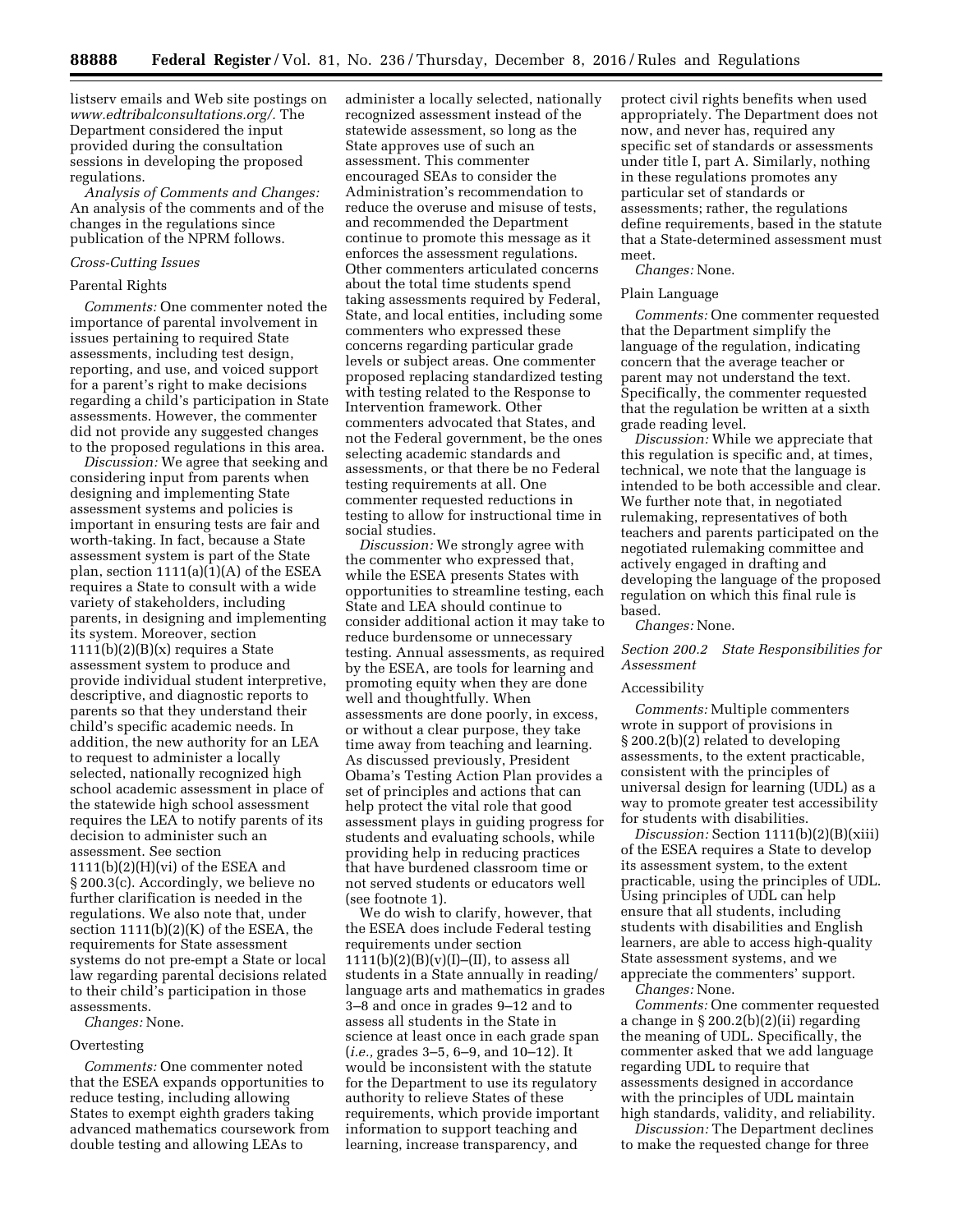reasons. First, all assessments under this subpart must be valid and reliable, as set forth in § 200.2(b)(4)(i). Therefore, it is unnecessary to restate such a requirement with regard to use of the principles of UDL in assessment development. Second, section 8101(51) of the ESEA states that the term ''universal design for learning'' as used in the ESEA has the meaning given it in section 103 of the Higher Education Act of 1965, the definition of which we incorporated directly into § 200.2(b)(2)(ii). Since the statute defines this term, we decline to make any edits to that definition. Finally, while we agree with the commenter that it is critical to hold all students to high standards, we believe this is clear throughout the regulation, particularly as required in §§ 200.2 and 200.6.

*Changes:* None.

# Alignment With State Academic Standards

*Comments:* Numerous commenters expressed support for the requirements in § 200.2(b)(3)(i)(B), (b)(3)(ii)(A)(*2*), and (c)(1)(i) that require a State's assessments, including computeradaptive assessments, to provide information about student attainment of the full depth and breadth of the State's academic content standards and how students are performing against the State's academic achievement standards for the grade in which they are enrolled. Several commenters, as described in response to comments on § 200.6, believed these provisions were particularly important for students with disabilities, for whom expectations were in the past lower than for their peers. A few commenters noted that these provisions will help build consistency with the statutory requirement to use a measure of grade-level proficiency for school accountability and reporting, without limiting a State's ability to consider measures of growth or the achievement of students who are above or below grade-level proficiency. One commenter expressed specific concern about whether the instructional standards were aligned to the assessment used in the commenter's State, particularly at the high school level. An additional commenter expressed a preference for more consistency across State standards in order to better support highly mobile students whose parents are in the military. Another commenter, however, felt the focus on grade-level proficiency was inappropriate and would prefer for assessments to match a student's level of instruction, rather than the grade in which the student is enrolled.

*Discussion:* We agree with the commenters that it is critically important for all students, including children with disabilities, to have access to the same challenging, grade-level academic content standards and be assessed against the same high standards for their academic achievement, except as noted below. Further, we believe that requiring State assessment systems to measure the depth and breadth of the academic content standards is one way to ensure that these goals of equitable access to challenging content and high achievement standards are met. We note that although students with the most significant cognitive disabilities must be assessed against the State's academic content standards for the grade in which a student is enrolled, the performance of these students may be assessed with an AA–AAAS if a State has adopted such alternate academic achievement standards. We strongly disagree with the commenter who felt it would be more appropriate for assessments to match a student's instructional level, as this could stifle educational opportunity and access to grade-level content for student populations, such as students from minority backgrounds, students from low-income families, English learners, and students with disabilities, who have been historically underserved and not given instruction aligned with academic content standards for the grade in which they are enrolled. Further, allowing outof-level assessments would be inconsistent with section 1111(b)(2)(B)(ii) of the ESEA, which provides that the assessment system must be aligned with the State's challenging academic standards and provide information about whether a student has attained such standards and whether the student is performing ''at the student's grade level.'' We are unable to comment on whether the academic standards and assessments in a particular State are aligned. Instead, the assessment peer review process offers an opportunity for the Department to provide feedback on technical evidence regarding State assessment systems, including alignment, based on outside experts' review of Statesubmitted evidence. While we acknowledge the commenter's point regarding the utility of consistent standards and assessments across States for military families, we reaffirm that each State has the sole discretion to develop and adopt its own challenging State academic standards, provided they meet the relevant statutory and regulatory requirements.

*Changes:* None.

*Comments:* One commenter recommended adding to  $\S 200.2(b)(3)(ii)(A)$  a requirement that each State document continued alignment with its State academic content standards over time, indicating that such an addition is necessary to ensure the Department receives appropriate evidence that a State's assessment system is aligned to the full depth and breadth of the State's academic content standards.

*Discussion:* We agree with the commenter that a State is continuously responsible for ensuring that its assessments are aligned with its challenging State academic content standards. We believe that these issues are sufficiently addressed in the technical requirements for assessments in § 200.2. Moreover, section 1111(a)(6)(B)(i) of the ESEA, clearly requires a State to submit its assessment system for assessment peer review if the State makes significant changes such as the adoption of new challenging State academic standards or new academic assessments, which is reflected in the Department's Peer Review of State Assessment Systems Non-regulatory Guidance for States (see *[http://](http://www2.ed.gov/policy/elsec/guid/assessguid15.pdf) [www2.ed.gov/policy/elsec/guid/](http://www2.ed.gov/policy/elsec/guid/assessguid15.pdf)  [assessguid15.pdf](http://www2.ed.gov/policy/elsec/guid/assessguid15.pdf)*). The Department anticipates updating this non-regulatory assessment peer review guidance in the future to fully incorporate changes to the ESEA made by the ESSA and to align with these regulations.

*Changes:* None.

*Comments:* Some commenters strongly supported § 200.2(b)(3)(ii)(B), which requires assessment systems to be based on challenging State academic achievement standards that are aligned with entrance requirements for creditbearing coursework in the State's system of public higher education and relevant career and technical education standards, asserting that setting standards and aligning assessments to meet expectations for student readiness in postsecondary coursework is appropriate and necessary for States to ensure students acquire the knowledge and skills they will need to be successful beyond high school. However, one commenter stated that the provision severely narrows the goals of schooling and overlooks many important skills that students need to be successful.

*Discussion:* We appreciate the support for this provision, and agree that it is appropriate for State assessment systems to be aligned to standards that measure students' college and career readiness. In response to the commenter's concern that this provision narrows certain goals and overlooks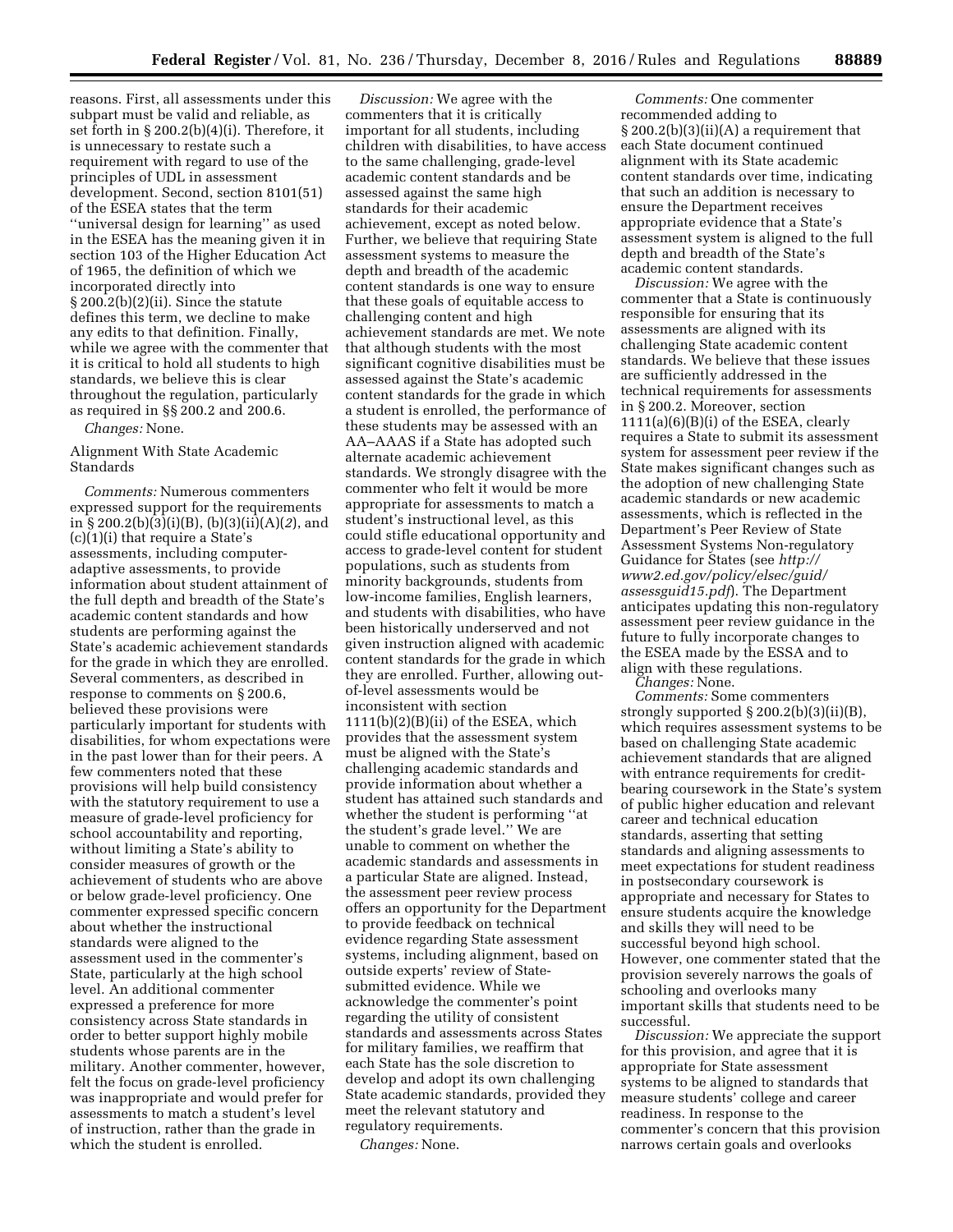important skills, we note that section  $1111(b)(1)(D)(i)$  of the ESEA requires a State to demonstrate that its challenging State academic standards are aligned with entrance requirements for creditbearing coursework in the system of public higher education in the State and relevant State career and technical education standards. Furthermore, because a State assessment system must be aligned to the State's challenging academic standards under section 1111(b)(2)(B)(ii) of the ESEA, § 200.2(b)(3)(ii)(B) is fully consistent with the law.

*Changes:* None.

*Comments:* Several commenters strongly supported

 $\S 200.\overline{2(b)}\overline{(3)}\overline{(ii)}\overline{(B)}\overline{(2)}$ , which specifies that a State's AA–AAAS for students with the most significant cognitive disabilities measure performance in such a way that a student who meets those standards is on track to pursue postsecondary education or competitive integrated employment, consistent with the purposes of the Rehabilitation Act of 1973, as amended by the Workforce Innovation and Opportunity Act (WIOA). They contended such a requirement will greatly benefit students with the most significant cognitive disabilities who have often been held to lower standards and given few opportunities beyond ''sheltered workshops.''

However, a few commenters objected to the proposed regulation, contending it would narrow the focus of education for these students to employability and would ignore important outcomes other than competitive integrated employment that they felt were more fair and attainable for some students with the most significant cognitive disabilities. One commenter also noted that the statute requires alignment of academic achievement standards to the purposes of the Rehabilitation Act and that competitive integrated employment is but one of those purposes. These commenters recommended that the final regulations only include the statutory language and reference the purposes, generally, of WIOA.

*Discussion:* Section

200.2(b)(3)(ii)(B)(*2*) requires that an AA– AAAS for students with the most significant cognitive disabilities measure student performance based on alternate academic achievement standards defined by the State that reflect professional judgment as to the highest possible standards achievable by such students to ensure that a student who meets the standards is on track to pursue postsecondary education or competitive integrated employment, consistent with the purposes of the

Rehabilitation Act of 1973, as amended by WIOA. The Department believes it is critical to maintain a focus on the highest expectations for all students in order to ensure that students have the greatest possible opportunities. Higher expectations have been shown to lead to better results for students.2 The focus on competitive integrated employment is critical to emphasize that standards for students with the most significant cognitive disabilities must be rigorous and structured such that the students are prepared to earn competitive wages alongside their peers without disabilities. Such language is intended to clarify the connection between alternate academic achievement standards and preparation for competitive integrated employment, recognizing there was significance to this heightened expectation as expressed throughout the Rehabilitation Act, as amended by WIOA, and the importance of maintaining high expectations for students with the most significant cognitive disabilities in the ESEA.

*Changes:* None.

*Comments:* One commenter recommended that the final regulations include greater specificity regarding the comparability and quality of academic achievement standards across States, noting considerable differences between State determinations of student proficiency and proficiency as measured by the National Assessment of Educational Progress (NAEP) that indicate low and uneven expectations for students, particularly across State lines. Another commenter, however, recommended leaving all decisions regarding standards for student proficiency to the discretion of States.

*Discussion:* The ESEA leaves discretion for setting academic achievement standards to the States, so long as they meet all applicable

Rubie-Davies, C.M., Peterson, E.R., Sibley, C.G., & Rosenthal, R. (2015). A teacher expectation intervention: Modelling the practices of high expectation teachers. *Contemporary Educational Psychology, 40,* 72–85.

Klehm, M. (2014). The effects of teacher beliefs on teaching practices and achievement of students with disabilities. *Teacher Education and Special Education, 37*(3), 216–240.

Courtade, G, Spooner, F., Browder, D., & Jimenez, B. (2012). Seven reasons to promote standardsbased instruction for students with severe disabilities: A Reply to Ayres, Lowrey, Douglas, & Sievers (2011). *Education and Training in Autism and Developmental Disabilities, 47*(1), 3–13.

statutory and regulatory requirements under section 1111(b)(1) of the ESEA. For this reason, we decline to make any further changes to the final regulations to provide greater specificity as to how a State must set its standards. Under section 1111(b)(1)(D), each State must demonstrate alignment between its challenging academic standards and its statewide assessments through assessment peer review under section 1111(a)(4). In this manner, a State will also demonstrate that the academic achievement standards it adopts reflect college- and career-ready expectations for all students.

*Changes:* None.

*Comments:* One commenter suggested that, in order to facilitate meaningful use of assessment results by local administrators and educators, the Department clarify in § 200.2(b)(3)(i)(B) that providing timely information on student attainment of the State's challenging academic standards means that LEAs will receive results of State assessments at least 30 days prior to the beginning of each school year.

*Discussion:* We agree with the commenter that timely access to information from student assessments is critical to ensure the results are meaningful and actionable for stakeholders, but believe such a requirement is best addressed in requirements for reporting results of assessments on State and LEA report cards under section 1111(h) of the ESEA.

*Changes:* None.

Characteristics of High-Quality Assessments

*Comments:* Several commenters supported the addition of fairness in § 200.2(b)(4)(i), along with validity and reliability, as a criterion for State assessments required by the ESEA, particularly to ensure all students have equal access to rigorous instruction, curricula, and assessments.

One commenter, however, recommended deleting § 200.2(b)(4)(i), stating that separate requirements for validity, reliability, and fairness were unnecessary as  $\S 200.2(b)(4)(ii)$  (which requires State assessments to be consistent with relevant, nationally recognized professional and technical testing standards) adequately covers topics of validity, reliability, and fairness. Other commenters recommended deleting ''fair'' from § 200.2(b)(4)(i), contending that it has no basis in the statute and adds confusion. One of these commenters also argued that the addition of ''fair'' was in conflict with the prohibition in section 1111(e)(2) of the ESEA, related to the

<sup>2</sup>U.S. Department of Education (2015). Improving the Academic Achievement of the Disadvantaged; Assistance to States for the Education of Children with Disabilities. 80 FR 50774–50775 and 50777. Available at *[https://www.federalregister.gov/](https://www.federalregister.gov/documents/2015/08/21/2015-20736/improving-the-academic-achievement-of-the-disadvantaged-assistance-to-states-for-the-education-of)  [documents/2015/08/21/2015-20736/improving-the](https://www.federalregister.gov/documents/2015/08/21/2015-20736/improving-the-academic-achievement-of-the-disadvantaged-assistance-to-states-for-the-education-of)[academic-achievement-of-the-disadvantaged](https://www.federalregister.gov/documents/2015/08/21/2015-20736/improving-the-academic-achievement-of-the-disadvantaged-assistance-to-states-for-the-education-of)[assistance-to-states-for-the-education-of.](https://www.federalregister.gov/documents/2015/08/21/2015-20736/improving-the-academic-achievement-of-the-disadvantaged-assistance-to-states-for-the-education-of)*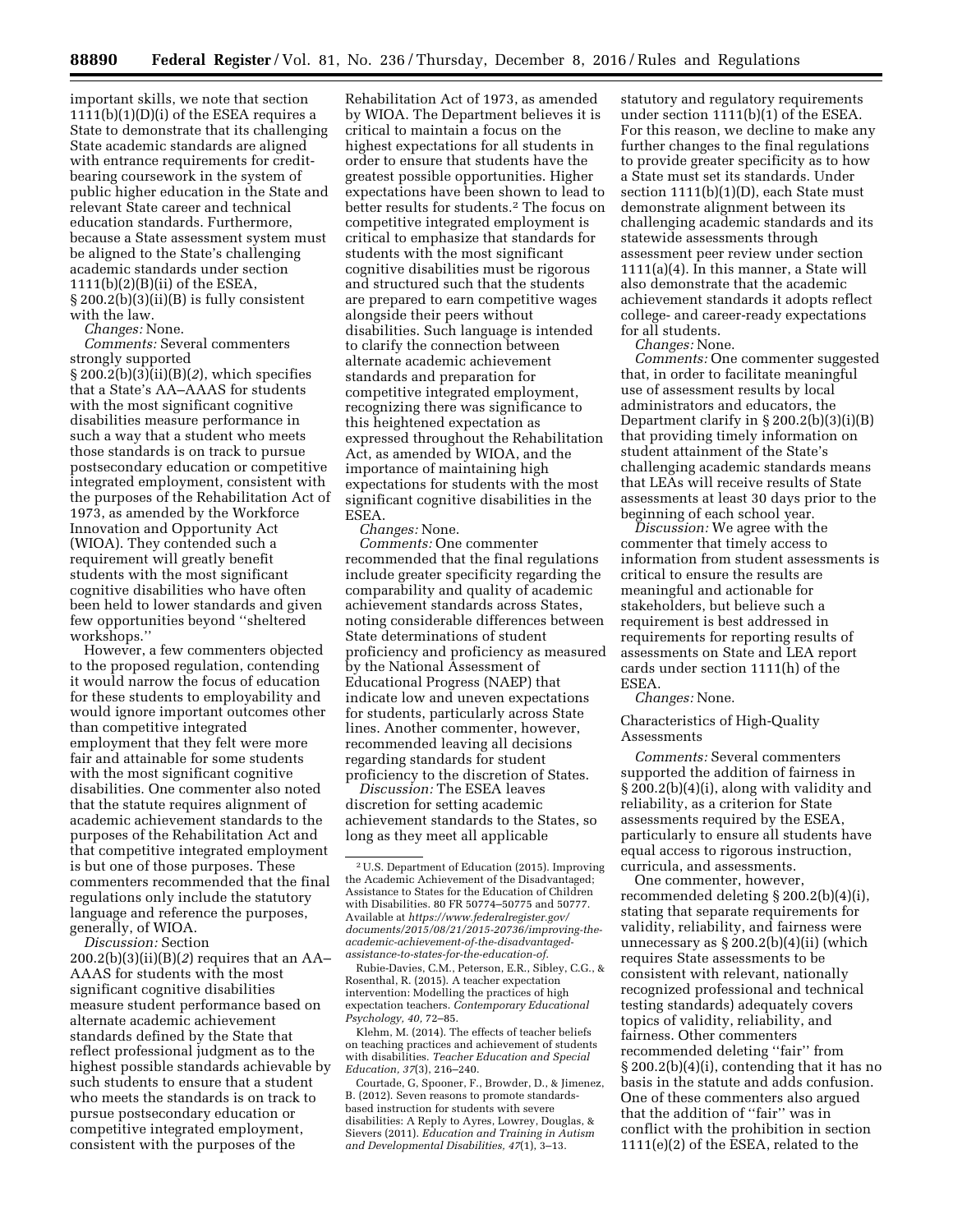Secretary's authority to define terms that are inconsistent with or outside the scope of the law.

*Discussion:* The Department agrees with the commenters who pointed out that relevant, nationally recognized professional and technical testing standards—such as the *Standards for Educational and Psychological Testing*  developed jointly by the American Educational Research Association, the American Psychological Association, and the National Council on Measurement in Education—address the topics of validity, reliability, and fairness.3 The Department disagrees that it is unnecessary to include those factors explicitly in the regulations. Validity, reliability, and fairness are the cornerstones of effective and appropriate educational assessment, so we think it is worthwhile to specifically emphasize these attributes. As to the contention that adding ''fair'' is confusing, the *Standards for Educational and Psychological Testing*  make clear that ''fairness'' has a technical definition—specifically that, ''the validity of test score interpretations for intended use(s) for individuals from all relevant subgroups. A test that is fair minimizes the construct-irrelevant variance associated with individual characteristics and testing contexts that otherwise would compromise the validity of scores for some individuals'' 4—that is well accepted in the professional assessment community and does not create confusion. Moreover, because fairness is part of the *Standards for Educational and Psychological Testing,* it is within the scope of section 1111(b)(2)(B)(iii) of the ESEA, which requires consistency with relevant nationally recognized professional and technical testing standards.

We also disagree with the contention that requiring that assessments be ''fair'' is in conflict with the prohibition in section 1111(e)(2) of the ESEA on defining terms that are inconsistent with or outside the scope of the law. Rather, the law itself affirms the importance of fair assessment, for example, by requiring the use of principles of UDL (section  $1111(b)(2)(B)(xiii)$  of the ESEA), prohibiting assessments that would evaluate personal or family beliefs (section  $1111(b)(2)(B)(iii)$  of the ESEA), and requiring that the State provide for the participation of all students (section 1111(b)(2)(B)(vii) of the ESEA).

Moreover, the regulations do not, in fact, propose a definition of ''fair.'' For these reasons, we believe highlighting the importance that assessments be ''fair'' in addition to valid and reliable is consistent with the requirements in section 1111(b)(2) of the ESEA and not outside the scope of title I, part A.

*Changes:* None.

*Comments:* A few commenters wrote in general support of § 200.2(b)(5)(i), which requires State assessment systems to be supported with evidence that the assessments are of adequate technical quality.

*Discussion:* We appreciate the commenters' support for § 200.2(b)(5)(i) and agree that providing evidence of a State assessment system's technical quality is a critical requirement to maintain in the final regulations. *Changes:* None.

Public Posting of Technical Information

*Comments:* A commenter requested that the Department require a State's technical review process regarding locally selected, nationally recognized high school academic assessments under § 200.3 be made public on the State's Web site, including by requiring the State to post the technical criteria against which an LEA's requested assessment would be evaluated. The same commenter and another commenter requested that the results of any technical reviews a State completes be made publicly available.

*Discussion:* We agree that it is important that a State post information about technical quality related to assessments under § 200.3. Transparency fosters collaboration and productive civic engagement. However, since § 200.3(b)(1)(iv) specifies that all requirements of § 200.2(b) (except for § 200.2(b)(1)) apply to locally selected, nationally recognized high school academic assessments, if a State chooses to allow such assessments, the requirement under § 200.2(b)(5)(ii) that technical information be posted on the State's Web site already applies. Therefore, a State will need to make at least as much information available regarding assessments under § 200.3 as it would provide regarding other assessments the State uses to meet the requirements of this subpart.

*Changes:* We have revised § 200.2(b)(5)(ii) to make clear that the requirement to post technical information applies to each assessment administered under this subpart.

### Multiple Measures of Student Achievement

*Comments:* A few commenters recommended further specifying

''higher-order thinking skills'' under § 200.2(b)(7) by providing examples of these skills, such as critical thinking, complex problem-solving applied to authentic problems, communication, and academic mindsets. Commenters stated this would help support students' college and career readiness, as these skills are valuable for long-term success after high school.

*Discussion:* We agree that providing examples of higher-order thinking skills will clarify the meaning of this phrase in the regulations and have added critical thinking, reasoning, analysis, complex problem solving, effective communication, and understanding of challenging content to § 200.2(b)(7) to help illustrate what is meant by higherorder thinking skills.

*Changes:* We have revised § 200.2(b)(7) to include illustrative examples of higher-order thinking skills.

*Comments:* A number of commenters supported provisions that offer flexibility to States to develop assessment systems that measure student growth, in addition to achievement, and encouraged the broad use of growth measures. Further, some of these commenters suggested modifying § 200.2(b)(7)(i) and (b)(10)(ii) to require States' assessment systems to measure student growth. Commenters wrote that such a requirement would be consistent with statutory and proposed regulatory requirements for accountability systems under the ESEA, and would help ensure assessments provide results that can be used to inform instruction and meet the learning needs of all students. Another commenter suggested that if a State uses its assessment system to measure both student growth and achievement, the State should be required to report publicly both measures to give parents and the public a more comprehensive picture of students' learning.

*Discussion:* We agree with commenters that measures of student growth can provide valuable insight into how well students are progressing against the State's challenging academic standards to inform instruction. However, section 1111(b)(2)(B)(vi) of the ESEA makes clear that measuring student academic growth is a State's decision. Moreover, contrary to the commenters' assertion, measures of student growth are not required to be used in the statewide accountability system under section 1111(c) of the ESEA; also, section  $1111(e)(1)(B)(iii)(III)$ prohibits the Secretary from requiring States to measure student growth for accountability purposes as a condition of approval of a State plan, or revisions or amendments to such plan, or

<sup>3</sup>American Educational Research Association, American Psychological Association, National Council on Measurement in Education (2014). *Standards for Educational and Psychological Testing.* 

<sup>4</sup> Ibid, p. 219.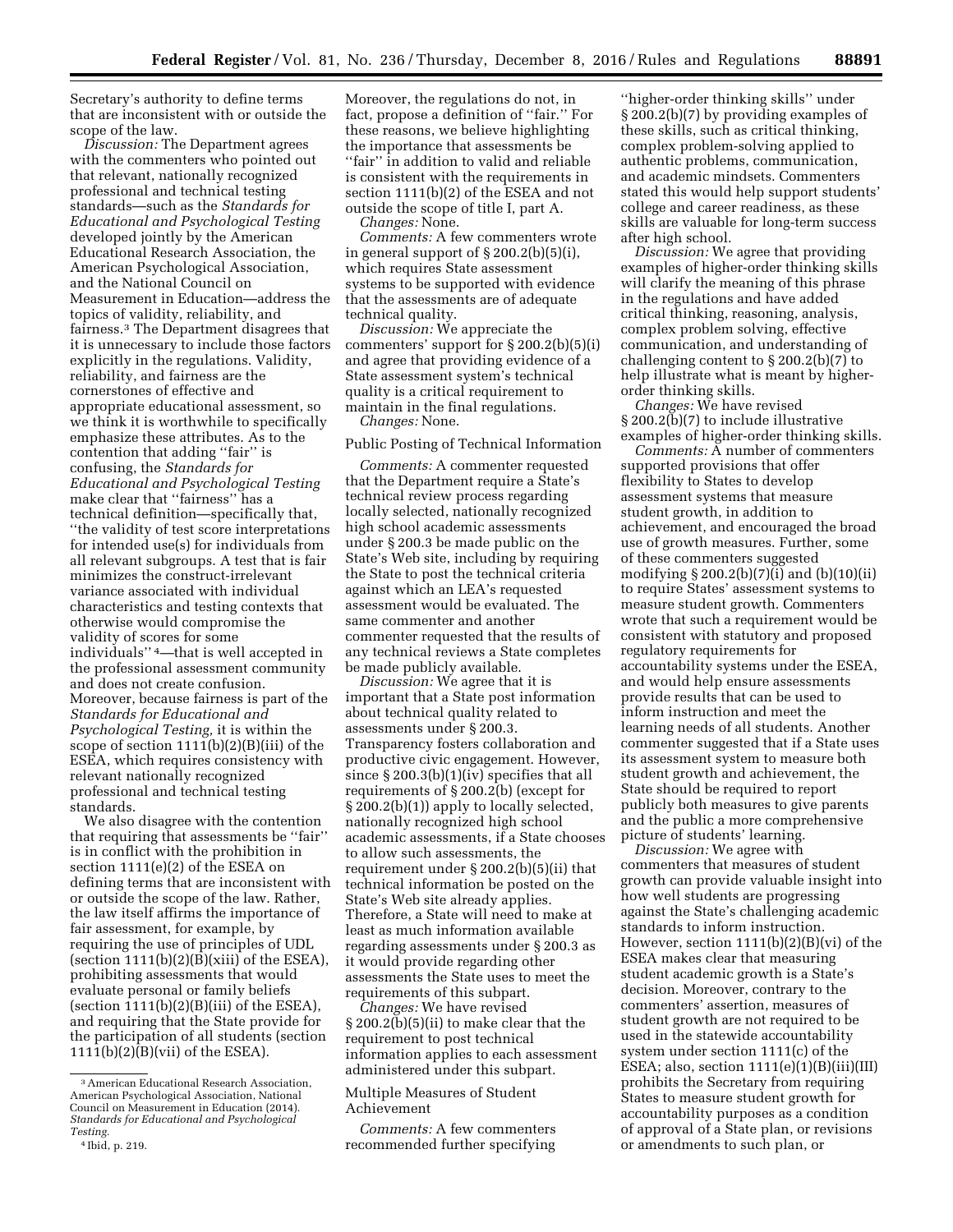approval of a waiver request. Accordingly, we agree with commenters that a State's discretion to measure student growth based on its assessment systems is valuable, but decline to make any revisions to § 200.2(b)(7)(i) or (b)(10)(ii). Further, any change in reporting requirements for States that elect to measure student academic growth is outside the scope of these regulations, as such requirements are specified in section 1111(h) of the ESEA, for which the Department has recently issued final regulations. We note that if a State were to elect to measure student academic growth as an accountability indicator, section  $1111(h)(1)(C)(iii)(I)$  of the ESEA requires that performance on those indicators be included on State and LEA report cards. *Changes:* None.

*Comments:* Several commenters wrote in support of assessment systems that include forms of assessments, such as portfolios and performance-based tasks as described in  $\S 200.2(b)(7)(ii)$ , as opposed to a single, summative, standardized assessment and encouraged the Department to find ways to incentivize and promote their widespread use. A few commenters noted that these forms of assessments are particularly helpful for assessing students with disabilities who may struggle to demonstrate what they know using traditional standardized tests.

One commenter, however, urged caution about the use of portfolios, projects, or extended performance tasks in State assessment systems and recommended the Department revise § 200.2(b)(7)(ii) to require States seeking to use these forms of assessment to develop and submit a plan to the Department for approval that would describe the efficacy, reliability, and comparability of these assessments and how the State will monitor their implementation.

*Discussion:* Section 1111(b)(2)(B)(vi) of the ESEA, specifies that State assessments may be partially delivered in the form of projects, portfolios, or extended performance tasks, and we appreciate the commenters' support for reiterating this provision in the regulations. Because projects, portfolios, and extended performance tasks would be part of a State's assessment system, evidence about these items would need to be included in a State's submission for assessment peer review, as described in § 200.2(d), to determine whether the assessment system as a whole meets all applicable regulatory requirements (including those related to validity, reliability, and technical quality). Therefore, we disagree with the commenter that additional language is

needed in the final regulations to require each State that uses portfolios, projects, or extended performance tasks in its assessments to submit a separate plan describing their quality and use. *Changes:* None.

*Comments:* One commenter suggested requiring that all State assessment systems include a performance-based component in mathematics in order to ensure all parts of mathematical knowledge, such as reasoning and procedural skills, are assessed. Another commenter suggested that State assessments be able to be fully delivered in the form of portfolios or projects, believing that this type of format may be most appropriate for certain students, such as those with very low levels of English proficiency. Other commenters suggested that further clarity would be helpful to ensure that assessments including portfolios, projects, or performance tasks could be used by States while still meeting the requirement in  $\S 200.2(b)(1)(i)$  to administer the same assessment to all students; one commenter recommended that so long as these assessments measure the same standards, the various items, prompts, or tasks, as well as scoring rubrics and training for evaluators, need not be the same.

*Discussion:* Section 1111(b)(2)(B)(vi) of the ESEA, specifies that State assessments may be partially delivered in the form of projects, portfolios, or extended performance tasks. As the statute leaves the decision about whether to use any of these formats up to each State and qualifies their inclusion with ''partially,'' we decline to require a State to use them when developing its assessment system or to modify the regulations so that assessments may be fully delivered in these formats. Further, we are declining to make revisions to the final regulations to address the commenter's concern that  $\S 200.2(b)(7)(ii)$  may be perceived as inconsistent with the statutory and regulatory requirements for the State to use the same assessment to measure the achievement of all public school students, as we believe such clarification is better suited for nonregulatory assessment peer review guidance. States may use assessments that include portfolios, projects, or performance tasks in a manner that is consistent with the statutory and regulatory requirements, examples of which we think would be best suited to such non-regulatory guidance.

*Changes:* None.

*Comments:* Two commenters recommended clarifying that State assessments partially delivered in the form of portfolios, projects, or extended

performance tasks be excluded from any calculations of time students spend taking assessments, as required to be reported, when available, under the ''parents right-to-know'' provisions under section  $1112(e)(2)(B)(iv)(I)$  of the ESEA, and as part of any assessment audit under section 1202 of the ESEA noting that these assessments are often administered over the course of a semester or year, and not in a single, discrete test-taking period.

*Discussion:* Although we appreciate the commenters' suggestions regarding the use of portfolios, projects, and extended performance tasks, which are permitted in State assessments under these regulations, the regulations pertain to requirements for State assessment systems in general under section 1111(b)(2) of the ESEA. Thus, comments on how the Department should implement the ''parents right-toknow'' and assessment audit requirements in sections 1112(e)(2) and 1202 of the ESEA, respectively, are outside the scope of these regulations. *Changes:* None.

#### State Flexibility for Assessment Format

*Comments:* Multiple commenters supported the proposed regulations regarding State flexibility to administer a single summative assessment or multiple interim assessments throughout the year that result in a single summative score, noting that greater discretion in the time and format of assessments may help reduce the time students spend taking required assessments, could promote innovative assessment formats among States rather than traditional large-scale summative assessments taken at the end of the year, and may support particular student groups, like students with disabilities, who may be better able to demonstrate their knowledge when assessments occur throughout the year as students master academic material. One commenter supported this flexibility for States, but felt that a single summative score for each student was unnecessary. Another commenter expressed that it should not be necessary for all students to take the same test across schools in the State due to variations in instructional methods.

Another commenter, however, urged caution about the use of multiple, interim assessments throughout the year that result in a summative score. This commenter suggested the Department revise § 200.2(b)(10) to require States seeking to use these forms of assessment to develop and submit a plan to the Department for approval that would describe the efficacy, reliability, and comparability of these assessments and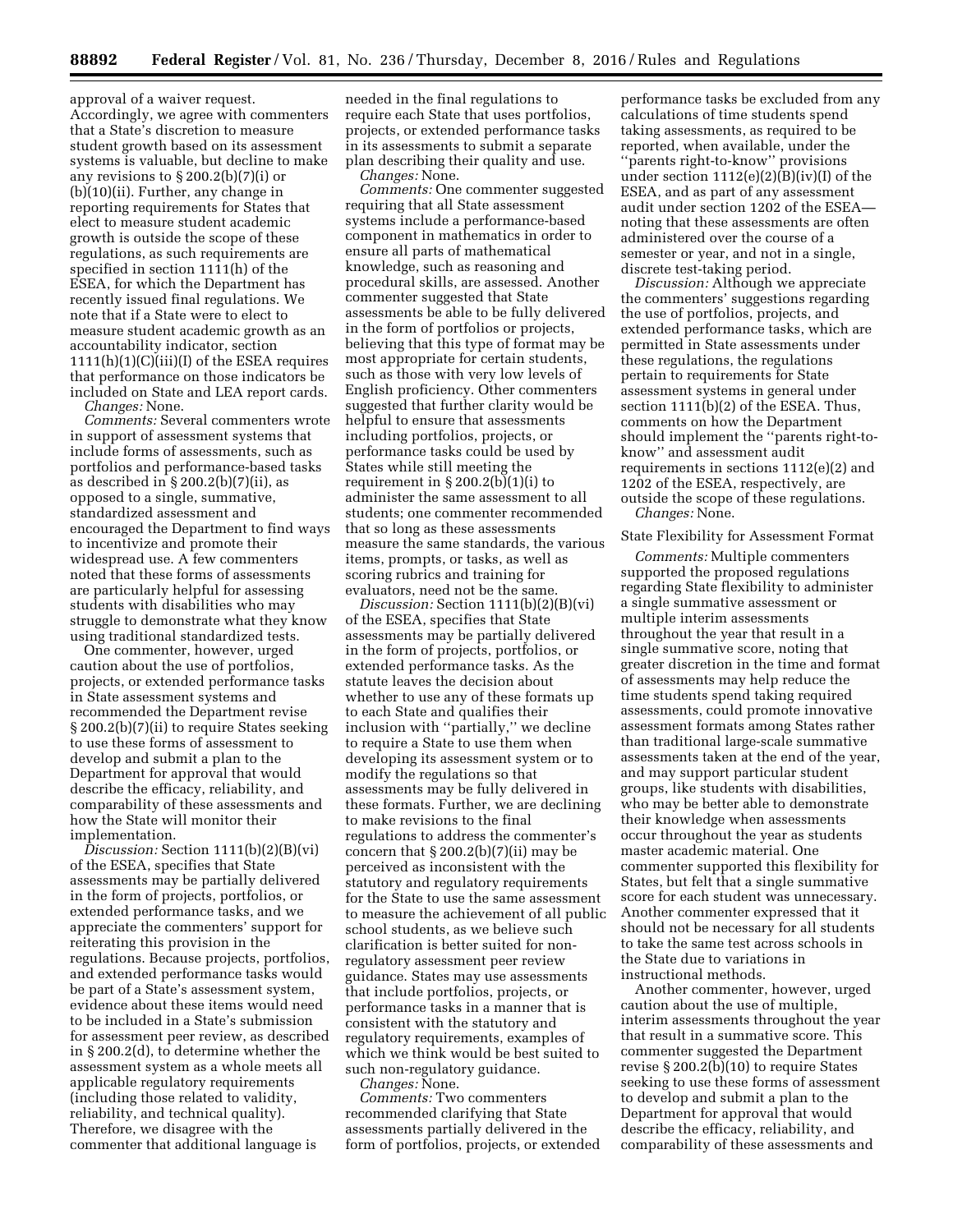how the State will monitor their implementation.

*Discussion:* Section 1111(b)(2)(B)(viii) of the ESEA, specifies that State assessments may be administered through a single summative assessment or multiple statewide interim assessments during the course of the year that result in a single summative score, and we appreciate the commenters' support of reiterating this provision in the proposed regulations. Given that the requirement for multiple interim assessments to produce a single summative score is statutory, we decline to strike this requirement in the final regulations. Moreover, because multiple statewide interim assessments administered throughout the school year would be part of a State's assessment system, they would be included in a State's submission for assessment peer review, as described in § 200.2(d), to determine whether the assessments meet all applicable regulatory requirements (including those related to validity, reliability, and technical quality), we disagree with the commenter that additional language is needed in the final regulations to require each State that uses multiple interim statewide assessments to submit a separate plan describing their quality and use. Rather, validity, reliability, and technical quality will be considered as part of the assessment peer review process for each State, regardless of a particular State's test design.

We reaffirm the statutory and regulatory requirements to assess all students in the State using the same assessments, except in specific circumstances outlined in § 200.2(b)(1)(i). This is essential to promote ongoing transparency, meaningful and fair school accountability, and equity. *Changes:* None.

# Disaggregated Data

*Comments:* Several commenters recommended requiring more detailed disaggregated data for various subgroups of students specified under § 200.2(b)(11). One commenter recommended requiring further disaggregation of assessment data by gender, to better identify and support students of different sexes or gender identities. Another commenter suggested that the children with disabilities subgroup be disaggregated by each category of disability specified under section 602(3) of the Individuals with Disabilities Education Act (IDEA), given the broad range of cognitive and functional abilities among students in the subgroup. An additional commenter

objected to the use of the term ''subgroups'' with regard to students.

*Discussion:* The statute uses the term ''subgroup'' to identify students based on certain characteristics. Accordingly, the regulations use the same language. The individual subgroups of students for which State assessments are required to be able to be disaggregated in the regulations are consistent with those required under section  $1111(b)(2)(B)(xi)$ and  $1111(h)(1)(C(i))$  of the ESEA. While we understand that requiring further disaggregation of assessment data for additional subgroups of students may help focus needed attention on underserved students with unique academic and non-academic needs, we believe States should have discretion over the disaggregation of any additional subgroups.

*Changes:* None.

*Comments:* Two commenters recommended allowing States and districts flexibility regarding when assessment data must be available in a disaggregated fashion for certain new subgroups, such as students who are homeless, are in foster care, or have military-connected families in proposed § 200.2(b)(11)(vii)–(ix).

*Discussion:* Given that the requirement to report assessment results disaggregated for students who are homeless, are in foster care, or have military-connected families is found in section  $1111(h)(1)(C(i))$  of the ESEA, which specifies requirements for State and LEA report cards, we are declining to make the suggested changes as the comments are outside the scope of the regulations on State assessments under title I, part A.

*Changes:* None.

*Comments:* None.

*Discussion:* In reviewing the final regulations, the Department realized that § 200.2(b)(11) did not include language from section  $1111(b)(2)(B)(xi)$ of the ESEA which states that disaggregation is not required if the number of students in a subgroup in a State, LEA, or school is insufficient to yield statistically reliable information or the results would reveal personally identifiable information about an individual student. The statute and, accordingly, the regulations stipulate disaggregation of student data by many student subgroups, including subgroups that cause students to be highly mobile. While transparent information about students in specific circumstances is important for promoting equity and access for all students, student data privacy is also critical. Incorporating this statutory language will help ensure that States and LEAs appropriately balance public reporting and privacy by

not showing results for a particular subgroup if doing so would reveal personally identifiable student information.

*Changes:* We have added § 200.2(b)(11)(ii) to incorporate statutory language stating that disaggregation by subgroups is not required if the number of students in a subgroup in a State, LEA, or school is insufficient to yield statistically reliable information or the results would reveal personally identifiable information about an individual student.

#### Computer-Adaptive Assessments

*Comments:* Multiple commenters strongly supported the proposed requirements for computer-adaptive assessments in § 200.2(c), noting that these forms of assessments may help reduce the time students spend taking required assessments and support States in more accurately measuring student learning and growth over time, particularly for students with disabilities who may be behind grade level or gifted students who are well above the proficient level for their enrolled grade. Several of these commenters also supported the fact that the regulations require States, when using computer-adaptive assessments, to provide a determination of a student's achievement against the academic content standards for the grade in which the student is enrolled to ensure all students are held to high expectations for their learning. One of these commenters supported the flexibility for States to use computer-adaptive tests, but did not think that a single summative score from a computeradaptive assessment for each student was necessary.

However, a couple of commenters were concerned that the proposed requirements for computer-adaptive assessments to produce a grade-level determination would mean such assessments would not also produce a valid result for a student's performance above or below grade level and advocated for allowing computeradaptive tests that primarily assess performance above or below grade level, potentially with reduced focus on grade level content.

*Discussion:* We appreciate the commenters' support and agree that computer-adaptive assessments could promote positive change in the design and delivery of State assessment systems. Section 1111(b)(2)(J) of the ESEA gives each State the discretion to adopt a computer-adaptive assessment so long as it measures, at a minimum, each student's academic proficiency based on challenging State academic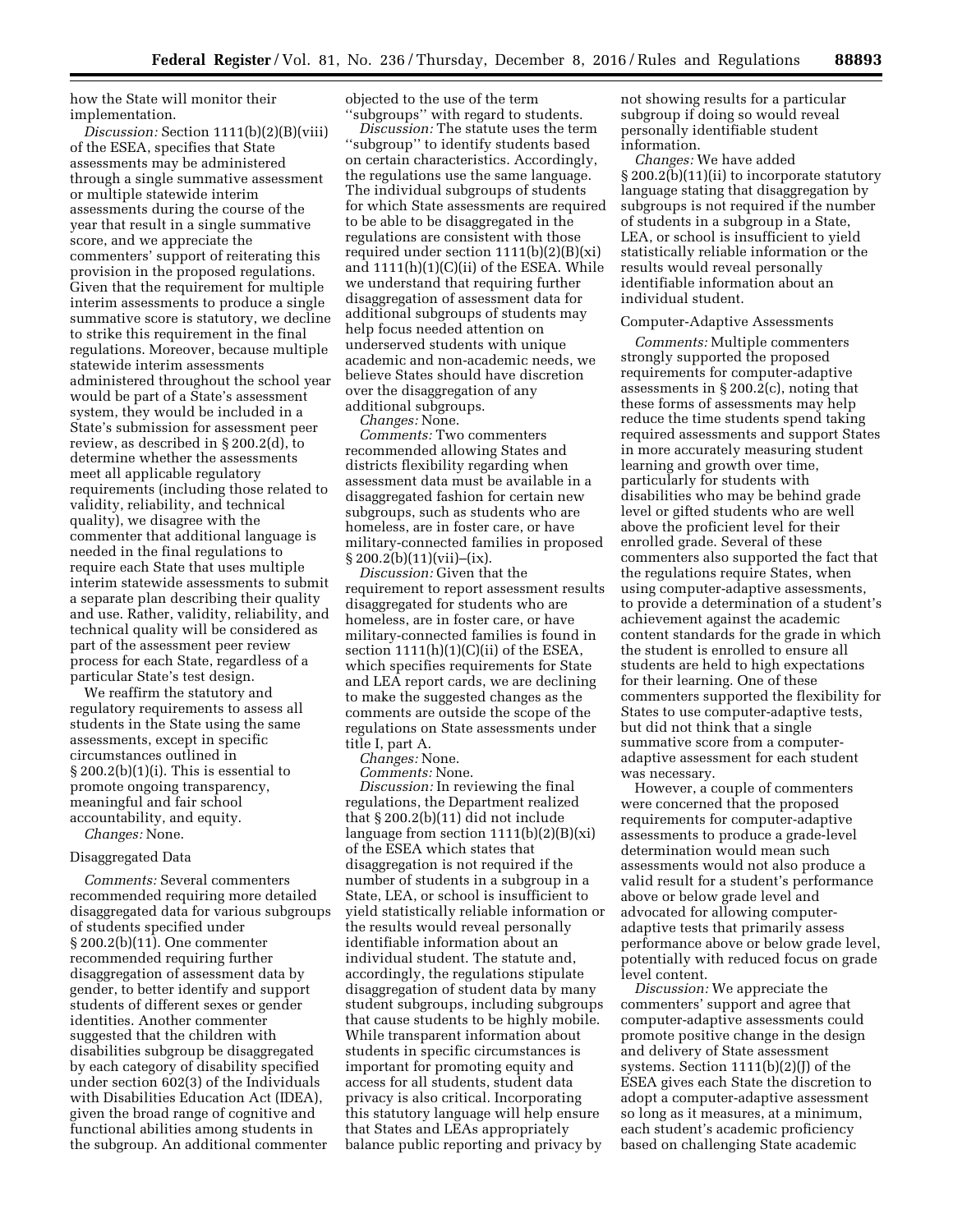standards for the student's grade level and growth toward such standards; in addition, the adaptive assessment may measure a student's level of proficiency and growth using items above or below the student's grade level. As this statutory language, which emphasizes the importance of a determination of grade-level proficiency for each student against the State's challenging academic standards, is included nearly verbatim in the proposed regulations, we believe the commenters' suggested changes would be inconsistent with the statute.

*Changes:* None.

*Comments:* A commenter expressed concern that the requirements for computer-adaptive assessments in § 200.2(c)(1) do not require such assessments to measure the depth and breadth of the State's academic content standards, contending this will undermine full alignment of the assessments with the State's grade-level expectations and their accuracy in measuring student performance against those expectations.

*Discussion:* Section 1111(b)(2)(J) of the ESEA requires that, if a State chooses to use computer-adaptive assessments, those assessments meet all requirements of ''this paragraph''—*i.e.,*  section 1111(b)(2)—which include requirements related to addressing the depth and breadth of State academic content standards. We have incorporated this expectation into § 200.2(c)(1)(i). Therefore, we disagree that the regulations will undermine full alignment with grade-level expectations or accuracy, and believe that no change is warranted.

*Changes:* None.

*Comments:* One commenter recommended that the Department revise the regulations to make clear that a State may assess students against academic content standards above and below their enrolled grade level on all forms of assessments, not only if the State administers computer-adaptive tests. The commenter believed this flexibility is needed to promote competency-based approaches to education.

*Discussion:* A State must, at a minimum, assess students in a valid and reliable manner against grade-level content standards consistent with the Federal assessment requirements under title I, part A. Generally, a State may also assess a student against academic content standards above and below the grade in which the student is enrolled provided the State meets all applicable requirements for assessment relative to the grade in which the student is enrolled, regardless of whether the assessment is computer-adaptive. The

Federal assessment requirements under title I, part A include: Producing a summative score that measures a student's academic achievement against the State's academic achievement standards; reporting that score and the corresponding achievement level to parents and educators, in the aggregate and disaggregated by subgroups; reporting student academic achievement information based on the enrolled grade on State and local report cards; and using that score in the Academic Achievement indicator and long-term goals in the State's school accountability determinations. While we urge a State to use assessment time judiciously, in keeping with President Obama's Testing Action Plan (see footnote 1), a State does not need specific authority to offer a student assessment items in addition to those items that produce the student's annual summative score based on gradelevel achievement standards. Since any assessment, including any computeradaptive assessment, must provide a measure of student academic achievement against the challenging State academic standards for the grade in which a student is enrolled, items above or below a student's grade level would be administered in addition to items needed to meet the requirements of this subpart. While students with the most significant cognitive disabilities may be assessed with an AA–AAAS, if the State has adopted such standards, such an assessment must also be aligned with the challenging State academic content standards for the grade in which the student is enrolled. In any circumstance, a State must ensure that it demonstrates that all of its assessments meet all technical quality requirements regarding measurement of a student's grade-level academic achievement. We therefore decline to make any additional changes.

*Changes:* None.

# Assessment Peer Review

*Comments:* One commenter supported § 200.2(d) that requires each State to submit evidence for assessment peer review that its English language proficiency (ELP) assessment meets all applicable requirements, which will help ensure that these assessments (used for both school accountability and to help determine whether students are ready to exit English learner services) are of the highest technical quality.

*Discussion:* We appreciate the commenter's support and agree that peer review of a State's ELP assessment will be critically important to ensuring that assessment is fair, valid, reliable, and high quality.

*Changes:* None.

*Comments:* One commenter recommended revising § 200.2(d) so that the peer review of assessments would allow for States to use innovative assessments that depart from traditional forms of standardized testing, believing such assessments to be preferable to traditional large-scale assessment systems.

*Discussion:* States have broad discretion to design and implement assessment systems that effectively measure student academic achievement related to a State's challenging academic content and academic achievement standards. Neither the statute nor the regulations apply any specific limits on test design; rather, the statute and regulations focus on the technical quality of assessments, including validity, reliability, and fairness for all students and high technical quality. In fact, section  $1111(b)(2)(B)(vi)$  of the ESEA specifically directs States to ''involve multiple up-to-date measures of student academic achievement, including measures that address higherorder thinking skills and understanding, which may include measures of student academic growth and may be partially delivered in the form of portfolios, projects, or extended performance tasks,'' and the regulations incorporate this authority. A State may apply innovative principles to academic assessments without any additional specific authority.

As previously discussed, annual assessments, as required by the ESEA, are tools for learning and promoting equity when they are done well and thoughtfully. When assessments are done poorly, in excess, or without a clear purpose, they take time away from teaching and learning. President Obama's Testing Action Plan (see footnote 1), released in October 2015, provides a set of principles and actions that the Department put forward to help protect the vital role that good assessment plays in guiding progress for students and evaluating schools, while providing help in reducing practices that have burdened classroom time or not served students or educators well.

Further, section 1204 of the ESEA allows States granted Innovative Assessment Demonstration Authority to begin administering them in some schools or LEAs and then take such assessments to scale statewide over several years. The Department wishes to emphasize, however, that a State does not need to be granted such authority in order to innovate or improve its assessments, provided it annually assesses all students in each required grade level and subject area using the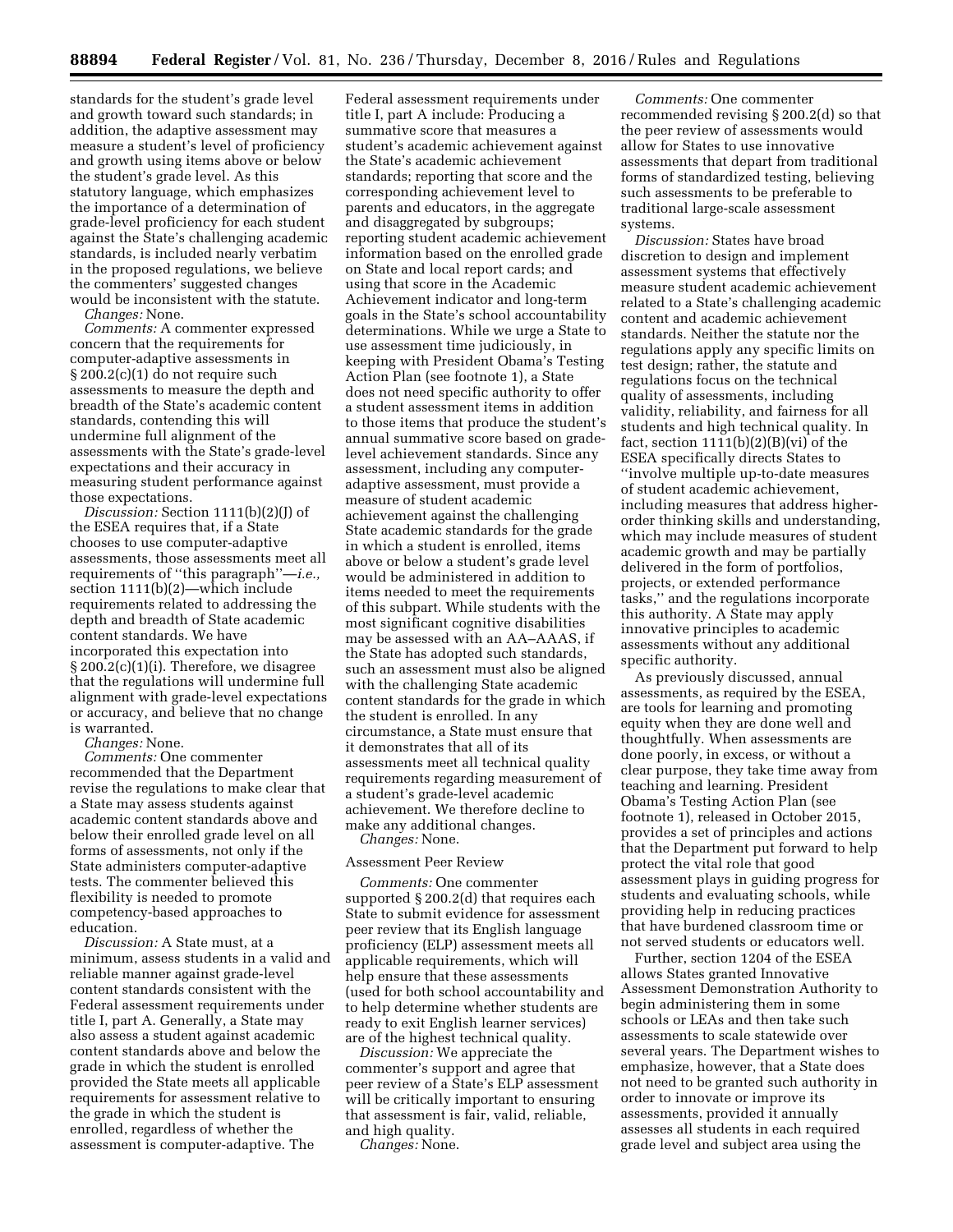same assessment, in keeping with all applicable statutes and regulations.

Finally, the Department offers competitive grant funds to State applicants to support specific kinds of assessment development. Under the ESEA, as amended by the NCLB, these grants were called the Enhanced Assessment Grants; in the ESEA, as amended by the ESSA, similar authority exists in section 1203. The most recent competition included a competitive preference priority for applicants proposing projects that develop innovative assessment items, which a State would incorporate into its statewide assessment system (for more information, see *[www.ed.gov/programs/](http://www.ed.gov/programs/eag) [eag](http://www.ed.gov/programs/eag)*).

*Changes:* None.

*Comments:* One commenter suggested revising § 200.2(d) to include requirements related to the background and expertise of individuals who serve as assessment peer reviewers to ensure that the reviewers are well positioned to determine whether a State has met all applicable requirements. Another commenter suggested, in particular, that stakeholders from diverse backgrounds be included in the assessment peer review process, to the extent practicable.

*Discussion:* We recognize the commenters' intent to ensure that the individuals who serve as assessment peer reviewers of State assessments possess the necessary skills and background to make informed determinations, but we believe such specificity is unnecessary in the final regulations. The individuals best suited to evaluate State assessments may vary depending on the type of assessment under review (*i.e.,* AA–AAAS versus ELP assessments), and further regulation in this area could unintentionally inhibit the Department from selecting the most knowledgeable and appropriate peer review teams based on the context of the State assessments under review.

*Changes:* None.

*Comments:* A few commenters contended that assessment peer review is too burdensome for States and advocated reducing or eliminating it.

*Discussion:* Assessment peer review, as required under section 1111(a)(4) of the ESEA, is the Department's primary mechanism for ensuring that States implement high-quality academic assessments that meet the requirements of the law. Since these assessments are a factor in school accountability systems and provide a critical window into student educational opportunity and progress in closing achievement gaps, a key purpose of title I of the ESEA, we

think it is important to administer the process in a thorough manner. That said, as the Department considers future non-regulatory assessment peer review guidance aligned with the ESEA and these regulations, we welcome stakeholder input into how to support States in meeting all requirements under the law and in these regulations. *Changes:* None.

# Information to Parents

*Comments:* Multiple commenters wrote in support of § 200.2(e), which requires information provided to parents to be (1) in an understandable and uniform format, (2) written, to the extent practicable, in a language and format that parents can understand or, if it is not practicable for a written translation, orally translated, and (3) available in alternate formats accessible to parents with disabilities upon request. These commenters cited the importance of ensuring parents receive information about assessments that is clear, transparent, and in formats and languages they can access and understand in order to facilitate meaningful parental engagement and involvement in their child's education and improve student outcomes. One commenter specifically recommended we revise the final regulations to require States to make available a written translation of notices to parents in at least the most populous language in the State. This commenter argued that such a requirement is consistent with provisions related to assessments in languages other than English under proposed § 200.6(f) and would not be overly burdensome. Another commenter recommended that the Department develop guidance to offer additional clarity and best practices in this area, including examples of model notices, to help support States in making information to parents fully accessible. Some commenters also recommended requiring that all written notices include information on how a parent can request free language assistance from a school or district if a written translation is not available. Another commenter requested that the regulations explicitly note that the requirements apply to making information available in Native American languages.

However, a few commenters argued the opposite—that compliance with § 200.2(e) would be overly burdensome and costly for local districts, particularly those requirements related to providing information in a language that parents can understand. One commenter noted that these provisions could be particularly challenging to implement in States with Native

American populations, and sought additional guidance from the Department on circumstances in which a language is more common at a local level, yet rare nationally, and where some languages are primarily oral and not written. In addition, another commenter recommended only including the statutory language, thereby removing requirements related to written and oral translations and alternate formats.

*Discussion:* We appreciate the strong support of many commenters for § 200.2(e) and the suggestions for future non-regulatory guidance on providing accessible information to parents. Section  $1111(b)(2)(B)(x)$  of the ESEA requires each State to produce individual student interpretive, descriptive, and diagnostic reports on achievement on assessments that allow parents, teachers, principals, and other school leaders to understand and address students' specific academic needs. In order to ensure that a parent receives needed information about a child's academic progress, section  $1111(b)(2)(B)(x)$  further requires a State to provide this information in an understandable and uniform format, and to the extent practicable, in a language that parents can understand. We believe these requirements for meaningful access to assessment information—and the clarifications provided by § 200.2(e)—are critical in order to help parents meaningfully engage in supporting their children's education and provide consistency between these regulations and applicable civil rights laws, as explained below.

Given that such information is essential for meaningful parent engagement and involvement in decision-making related to their child's education, we disagree with the contention that compliance with § 200.2(e) would be overly burdensome and costly. Likewise, we note that if this information is provided through an LEA Web site, the information is required to be accessible for individuals with a disability not only by the ESEA, but also based on the Federal civil rights requirements of Section 504 of the Rehabilitation Act of 1973, 29 U.S.C. 794 (section 504), title II of the Americans with Disabilities Act, 42 U.S.C. 12131 *et seq.* (title II of the ADA), as amended, and their implementing regulations, all of which are enforced by the Department's Office for Civil Rights.

We disagree with commenters that we should require only written translations and not allow for oral translations, or require oral translations and alternate formats only to the extent practicable. Parents with disabilities or limited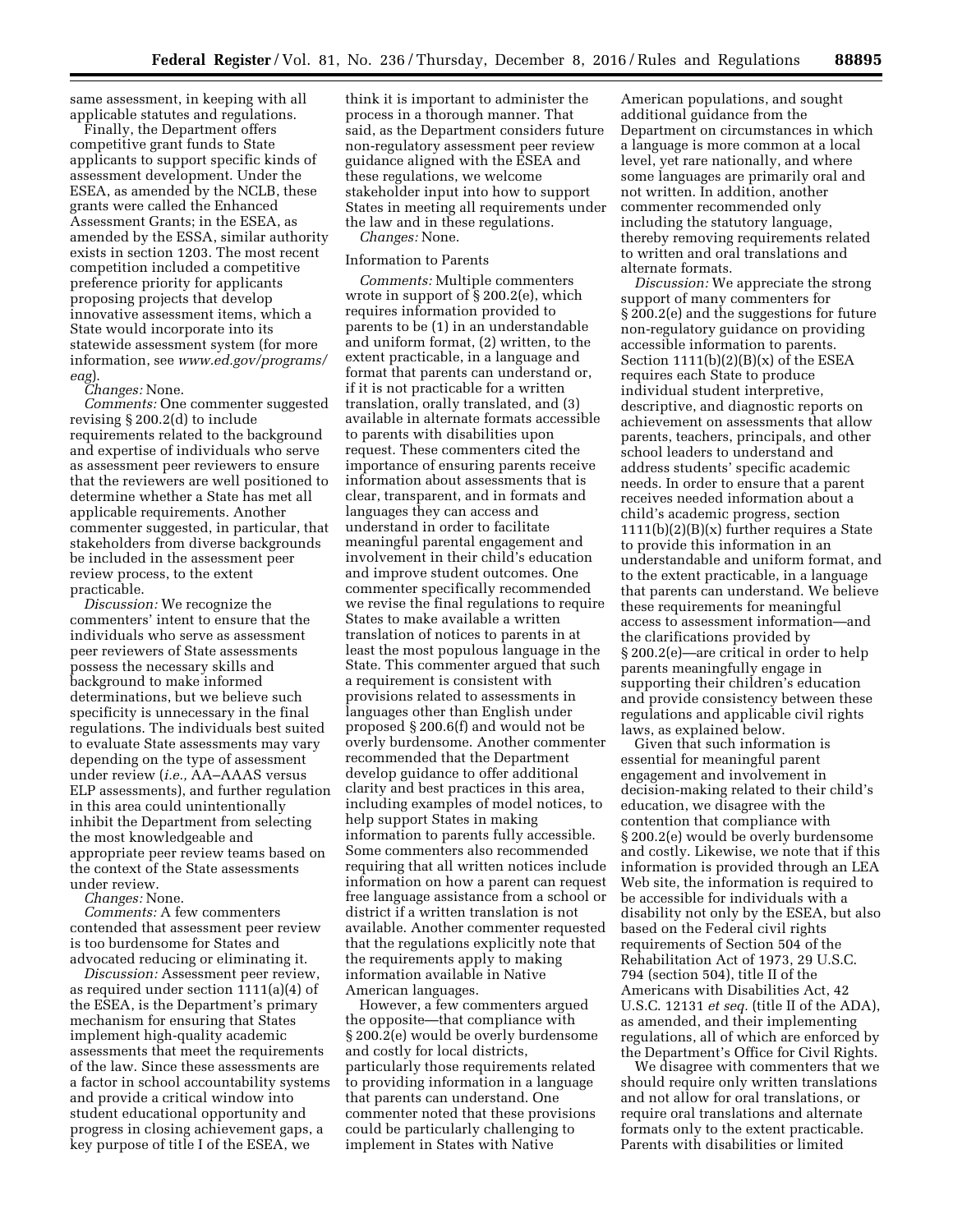English proficiency have the right to request information in accessible formats. Whenever practicable, written translations of printed information must be provided to parents with limited English proficiency in a language they understand, and the term ''language'' includes all languages, including Native American languages. However, if written translations are not practicable for a State to provide, it is permissible to provide information to limited English proficient parents orally in a language that they understand. This requirement is not only consistent with the Department's longstanding interpretation of the phrase ''to the extent practicable,'' it is also consistent with Title VI of the Civil Rights Act of 1964 (Title VI), as amended, and its implementing regulations. Under Title VI, recipients of Federal financial assistance have a responsibility to ensure meaningful access to their programs and activities by persons with limited English proficiency. It is also consistent with Department policy under Title VI and Executive Order 13166 (Improving Access to Services for Persons with Limited English Proficiency).

We decline to further define the term ''to the extent practicable'' under these regulations, but remind States and LEAs of their Title VI obligation to take reasonable steps to communicate the information required by the ESEA, as amended by the ESSA, to parents with limited English proficiency in a meaningful way.5 We also remind States and LEAs of their concurrent obligations under Section 504 and title II of the ADA, which require covered entities to provide persons with disabilities with effective communication and reasonable accommodations necessary to avoid discrimination unless it would result in a fundamental alteration in the nature of a program or activity or in undue financial and administrative burdens. Nothing in ESSA or these regulations modifies those independent and separate obligations. Compliance with the ESEA, as amended by the ESSA, does not ensure compliance with Title VI, Section 504, or title II of the ADA. *Changes:* None.

Other Comments Related to State

Responsibilities for Assessment

*Comments:* One commenter wrote in general support of the requirement to assess all students under § 200.2(b)(1), noting that this provision is particularly critical for historically underserved populations of students like children with disabilities.

*Discussion:* We appreciate the commenter's support for the proposed regulations, which were intended to ensure equity and educational opportunities for all students, including children with disabilities.

*Changes:* None.

*Comments:* One commenter suggested the regulations replace the slash (/) in reading/language arts with ''or'' to make the language consistent with the statutory requirements to assess students in reading or language arts.

*Discussion:* We recognize the commenter's point that the ESEA uses ''reading or language arts'' to describe the academic content standards in these subjects, but note that the prior authorizations of the ESEA, the NCLB and the Improving America's Schools Act of 1994, also used the term ''reading or language arts'' to describe standards in these subjects, while the corresponding regulations used the term ''reading/language arts.'' As this is consistent with policy and practice for over two decades and we are unaware of significant confusion in this area, we believe it is unnecessary to change ''reading/language arts'' in § 200.2 and other sections of the final regulations.

*Changes:* None.

*Comments:* One commenter suggested adding a requirement to § 200.2 highlighting improved test security measures as a potential use of formula funds provided for State assessments under section 1201 of the ESEA, noting instances of testing irregularities that could be prevented with additional resources to support enhanced security measures.

*Discussion:* In general, effective test security practices are needed in order for a State to demonstrate strong technical quality, validity, and reliability, which the statute and regulations already require. We believe that specific expectations related to test security are best reflected in nonregulatory guidance. Existing nonregulatory assessment peer review guidance (available at *[http://](http://www2.ed.gov/admins/lead/account/peerreview/assesspeerrevst102615.doc) [www2.ed.gov/admins/lead/account/](http://www2.ed.gov/admins/lead/account/peerreview/assesspeerrevst102615.doc) [peerreview/assesspeerrevst102615.doc](http://www2.ed.gov/admins/lead/account/peerreview/assesspeerrevst102615.doc)*) for State assessments details the types of evidence States might submit to demonstrate strong test security procedures and practices. We therefore believe additional emphasis on test security in § 200.2 is unnecessary. Further, comments on funding for State assessment systems under section 1201 of the ESEA are outside the scope of these regulations. However, we note that

using funds under 1201 to improve test security would be permissible. *Changes:* None.

*Comments:* One commenter expressed concern about the risk of technical failure on a computer-based test and about the computing skills needed for a student to demonstrate knowledge and skills on such a test. Another commenter articulated similar concerns specifically with regard to English learners.

*Discussion:* The Department shares the commenters' concern about the risk of technical failure and encourages States to prepare thoroughly for technology-based assessments, including through building in needed back-up systems to ensure continuity of operations. As students grow up in an increasingly technology-based world, many are digital natives. However, we agree with the commenters' concerns about opportunity to access technology, and continue to support schools and districts in creating innovative means of providing equitable access to technology for all students, including English learners. Nothing in these regulations either requires or restricts the use of technology-based assessments, provided such assessments are accessible to all students, including students with disabilities, and we believe these topics are better suited to non-regulatory guidance and should be subject to a State's discretion.

*Changes:* None.

*Comments:* Several commenters suggested adding requirements that States must engage educators in developing (1) guidance on creating a positive testing environment in schools leading toward data-driven decisions; (2) tools for using tests to measure student growth and progress over time; and (3) ongoing professional development for teachers in using assessment data.

*Discussion:* While the Department appreciates the intent of these commenters to improve the assessment experience for educators, we decline to require these activities. We believe these efforts are most likely to be successful and meaningful if they are undertaken in response to community demand and buy-in from classroom teachers, school leaders, and local administrators—not in response to a Federal requirement. The Department anticipates updating non-regulatory guidance related to using Federal funds to support assessment literacy and implementing President Obama's Testing Action Plan. *Changes:* None.

*Comments:* Multiple commenters recommended that the final regulations specifically allow States to adopt

<sup>5</sup>For more information on agencies' civil rights obligations to Limited English Proficient parents, see the Joint Dear Colleague Letter of Jan. 7, 2015, at Section J. (*[http://www2.ed.gov/about/offices/list/](http://www2.ed.gov/about/offices/list/ocr/letters/colleague-el-201501.pdf) [ocr/letters/colleague-el-201501.pdf](http://www2.ed.gov/about/offices/list/ocr/letters/colleague-el-201501.pdf)*).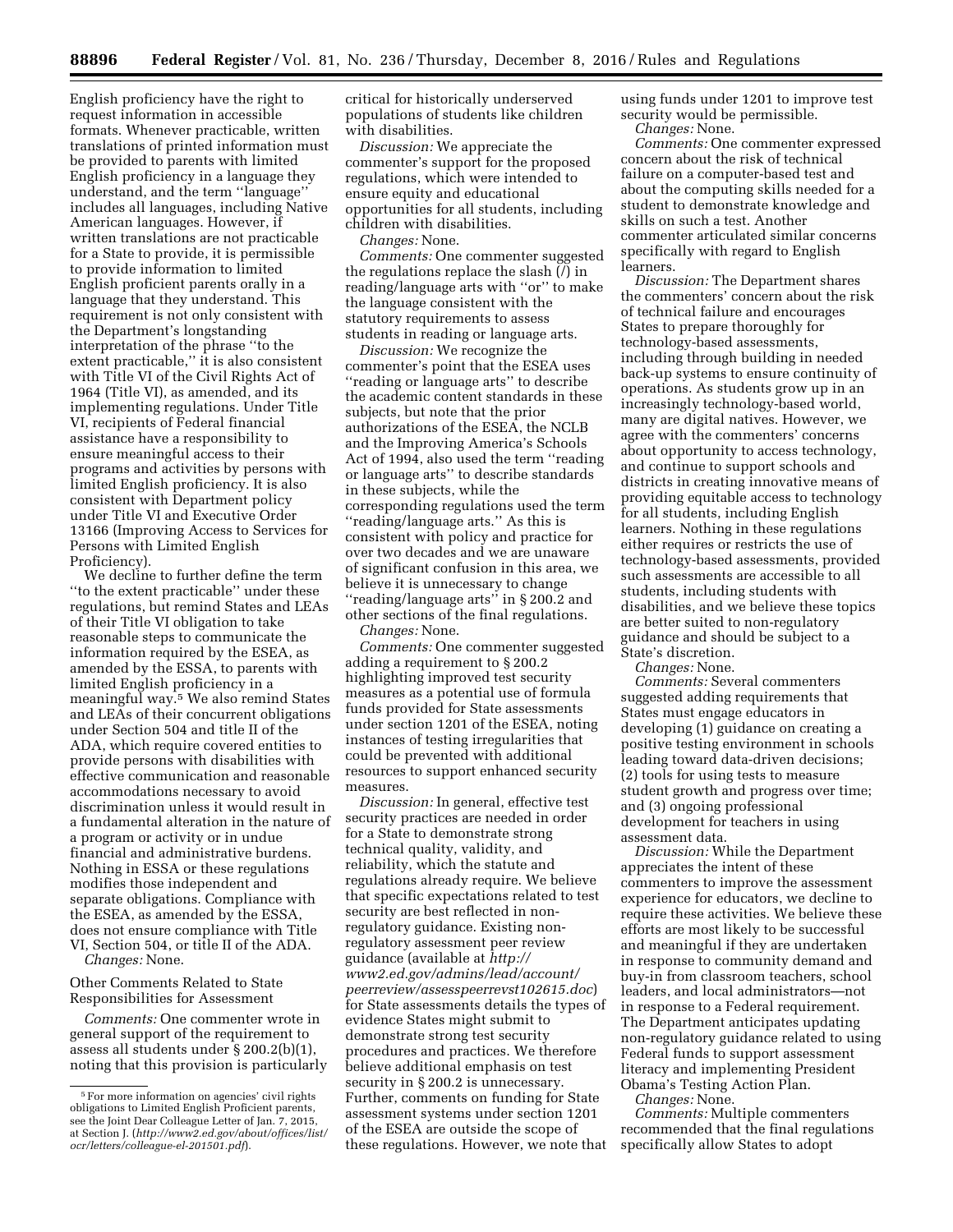innovative assessments statewide or in a subset of LEAs without seeking approval or any flexibility from the Department, so long as the State or LEA continues to administer its annual statewide assessments as described in § 200.2 and related regulations.

*Discussion:* We agree with the commenters that nothing in these regulations precludes an LEA or State from adopting and implementing innovative assessments in addition to the statewide assessments it uses to meet the requirements of section 1111(b)(2) of the ESEA. A State also does not need special flexibility if it uses an innovative approach statewide to meet the requirements of section 1111(b)(2) of the ESEA and these regulations. A State only requires special flexibility from the Department if it is seeking to use an innovative assessment in a subset of LEAs *and*  permit these LEAs to forego administration of the statewide assessment while it scales the innovative assessments to operate statewide. In those cases, a State requires Innovative Assessment Demonstration Authority under section 1204 of the ESEA. Because the Department intends to issue separate regulations on this new authority, we believe additional clarification in these final regulations on assessments under part A of title I is unnecessary.

*Changes:* None.

## *Section 200.3 Locally Selected, Nationally Recognized High School Academic Assessments*

Definition of ''Nationally Recognized High School Academic Assessment''

*Comments:* Some commenters supported the proposed definition of a ''nationally recognized high school academic assessment.'' Other commenters opposed it for various reasons, including the desire to include an individualized State higher education entrance or placement examination (*i.e.,* one that may be in use in a given State's system of higher education, but not across multiple States), a request for a particular assessment to meet the definition, and a concern that the proposed definition would preclude assessments used by career and technical education programs.

*Discussion:* The negotiated rulemaking committee discussed the definition of ''nationally recognized high school academic assessment'' at length and came to consensus on the proposed definition. Specifically, the committee agreed that, in order to be nationally recognized, an assessment

must be in use in multiple States and recognized by institutions of higher education in those or other States for the purposes of entry or placement in those institutions. Since the statute specifically limits this exception to nationally recognized assessments, we do not think it is consistent with the statute to allow for assessments used only in a single State to meet the definition. The definition does not identify any specific academic assessment as allowable; neither does it preclude the use of any specific assessment that meets the definition. Any assessment given by a State or an LEA to meet the requirements of this subpart must be aligned with the challenging State academic standards, in keeping with §§ 200.2(b)(3) and  $200.3(b)(1)(i)$ –(ii). Finally, since a State's high school assessment must assess the high school standards broadly, and since those standards are required by section  $1111(b)(1)(D)$  to be aligned with entrance requirements for credit-bearing coursework in the system of public higher education in the State and relevant State career and technical education standards, we believe the definition is sufficiently broad to include assessments recognized by both postsecondary education and career training programs. We, therefore, disagree with commenters who worry that the use of this definition will adversely affect career and technical training programs. An LEA could request to use an assessment honored by career and technical training programs provided it fully meets the definition, including alignment with challenging State academic standards and use for entrance or placement in postsecondary education programs in multiple States. *Changes:* None.

State Authority Over Locally Selected, Nationally Recognized High School Academic Assessments

*Comments:* Some commenters supported the clarification that a State has authority over whether to allow LEAs to request to use a locally selected, nationally recognized high school academic assessment. Others asked for more details regarding this authority, such as whether States would need to provide justification for choosing not to allow LEAs to request such an assessment and whether a State could, in subsequent years, revoke its approval of an individual LEA's use of a locally selected, nationally recognized high school academic assessment.

*Discussion:* Section 1111(b)(2)(H) of the ESEA affirms a State's authority to decide whether to allow LEAs in the State to request to use a locally selected,

nationally recognized high school academic assessment in place of the statewide test. If a State decides to implement this authority, it must establish technical criteria to determine whether an assessment an LEA proposes meets those criteria and warrants approval, or disapproval if it does not meet the criteria. Because a State may decide not to offer LEAs this flexibility initially, the State has inherent authority to revoke, for good cause, the authority after it has been granted. Good cause might include, for example, concern about an LEA's implementation, such as when a substantial portion of students are not assessed in the LEA or when students are not receiving appropriate accommodations. Additionally, a State might revoke approval in general as a result of changes in State statute, regulation, or policy. We encourage a State to establish the criteria for doing so to ensure transparency in the system for LEAs and other stakeholders and to ensure there is sufficient time and a process in place for any such LEAs to revert to administration of the statewide assessment in all high schools.

*Changes:* We have revised § 200.3(b)(3) to specify that a State may approve or disapprove a request from an LEA based on whether the request meets the requirements of this section. We have also added § 200.3(b)(3)(iii) to specify that a State may, for good cause, revoke approval once granted.

# Parental Consultation and Notification

*Comments:* Some commenters supported the requirements for an LEA to notify parents and offer them an opportunity to provide meaningful input into the LEA's application to the SEA regarding the use of a locally selected, nationally recognized high school academic assessment. One commenter opposed this requirement and suggested that notification of, and consultation with, parents be permitted but not required. Another commenter requested that the Department further strengthen consultation requirements regarding locally selected, nationally recognized high school academic assessments.

*Discussion:* We affirm the importance of parental notification and meaningful input from families regarding LEA use of a locally selected, nationally recognized high school academic assessment. The negotiated rulemaking committee strongly supported such parental engagement and notification. Since administration of a locally selected, nationally recognized high school academic assessment might impact the local instructional program,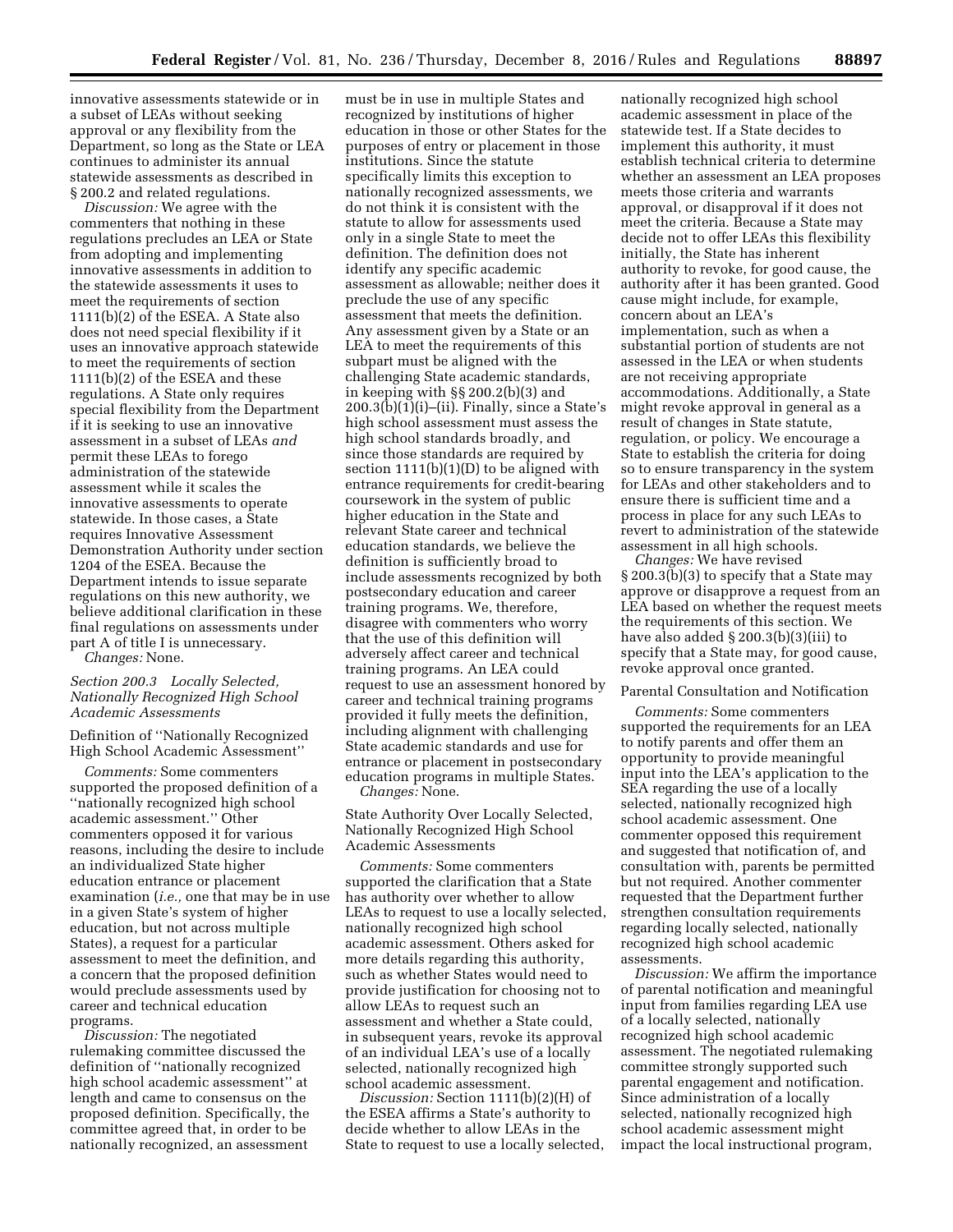parents and families should have the opportunity to engage in such a decision in order to ensure that it meets the needs of the whole district. Further, we are revising the final regulations to require that an LEA notify parents of how students, as appropriate, can be involved in providing input, recognizing that high school students are also significantly affected by the LEA's choice to use a locally selected, nationally recognized high school academic assessment, especially as these assessments may support their efforts to enroll in, or receive academic credit, in postsecondary institutions. At the same time, we believe that requiring notification and input prior to an LEA application to use such an assessment, along with notification upon approval of such application and in each subsequent year of use, is adequate to facilitate ongoing and meaningful parental involvement in decision making on this topic.

*Changes:* We have revised § 200.3(c)(1)(i)(B) to require an LEAs to afford students, as appropriate, an opportunity to provide meaningful input regarding the LEA's intent to use a locally selected, nationally recognized high school academic assessment.

#### Charter School Consultation

*Comments:* Several commenters specifically supported § 200.3(c)(1)(ii) and (c)(2)(ii) concerning charter school and charter school authorizer consultation when LEAs, including charter school LEAs, plan to propose using a locally selected, nationally recognized high school academic assessment in place of the statewide test.

*Discussion:* We agree with the commenters that the provisions requiring explicit consultation with charter schools and charter school authorizers are important and appreciate the commenters' support. *Changes:* None.

# LEA-Wide Assessment

*Comments:* A number of commenters supported the proposed regulations as written, including by affirming the importance of a single consistent assessment across a district. One commenter further requested that the Department require that any LEA in a State using a locally selected, nationally recognized high school academic assessment in place of the statewide test use the same such assessment as all other LEAs in that State not using the statewide high school test.

Other commenters opposed the requirement that an LEA use the same locally selected, nationally recognized

high school academic assessment for all high school students in the LEA and requested that the Department revise the language in § 200.3(a)(2) to permit an LEA to administer multiple locally selected, nationally recognized high school assessments, arguing that decisions should be made at either the school or student level. Of these, certain commenters were particularly concerned that requiring a single assessment across an entire LEA makes it harder for larger LEAs to take advantage of this flexibility. Some commenters argued that the Department exceeded its authority, including one commenter who asserted that the Department violated prohibitions in section 1111(e) of the ESEA, in requiring a single locally selected, nationally recognized assessment in a district, and others expressed concern that requiring a single assessment would limit career and technical education pathways. Another commenter argued that the limit of one assessment per district should be unnecessary if any locally selected, nationally recognized high school academic assessment must be as rigorous as or more rigorous than the statewide test.

*Discussion:* Requiring a single assessment across an entire LEA intentionally promotes fairness and access by continuing to require a consistent measure of student achievement for all students in a district, except for students with the most significant cognitive disabilities whose performance under this subpart may be assessed with an AA–AAAS. We acknowledge that the complexity involved in implementing any assessment is greater in a large school district than it is in a small school district. Broadly speaking, large and small school districts face different challenges and approach them with disparate resources. The alternative allowing multiple high school academic assessments within the same district opens the door to the problematic situation whereby expectations may decrease over time for some students if higher-achieving students consistently take a different test. In addition to being required by the ESEA, the same high expectations for all students are needed to ensure that all students have the opportunity to graduate college and career ready. It is for this reason more than any other that the Department affirms the importance of an LEA offering a single LEA-wide assessment. Particularly given that the statute allows for an assessment that is more rigorous than the statewide test, it is important to ensure that implementing this new

flexibility in the law does not lead to ''tracking'' students at a young age, creating lower expectations for some students than the ones that exist for their peers.

Given that locally selected, nationally recognized high school academic assessments would be used in the Academic Achievement indicator for purposes of the statewide accountability system under section 1111(c) of the ESEA, including the requirements that a State must meet regarding annual meaningful differentiation and identification of schools having the greatest success and those in need of additional support, meaningful schoolto-school comparisons of student achievement are needed. During negotiated rulemaking, the negotiators reached consensus on the value of preserving within-district direct comparability of results, particularly for reporting on LEA report cards, transparency, and school accountability determinations.

Furthermore, the statutory language in this case is singular, articulating what a State does if it chooses to allow an LEA to request ''a'' locally selected, nationally recognized assessment. For all of these reasons, we believe that the application of the single assessment per LEA is consistent with the statute. However, we believe section 1111(b)(2)(H)(iii) of the ESEA is clear that LEAs could each select a distinct nationally recognized high school academic assessment so long as such assessment is supported with evidence that it meets the State's technical criteria and the Department's assessment peer review.

In response to questions about the Department's authority, the regulations are well within the Department's rulemaking authority. As provided in section 1601(a) of the ESEA, the Secretary may ''issue, in accordance with subsections (b) through (d) and subject to section 1111(e), such regulations as are necessary to reasonably ensure that there is compliance with this title.'' As discussed above, we believe requiring an LEA to administer the same nationally recognized high school academic assessment to all high school students in the LEA is necessary to ensure, as required by section 1111(b)(1) and (b)(2)(B)(i) of the ESEA, that an LEA applies the same high expectations to all students so that all students have the opportunity to graduate college and career ready. The alternative opens the door to an LEA's decreasing expectations over time for some students if higher-achieving students consistently take a different test. The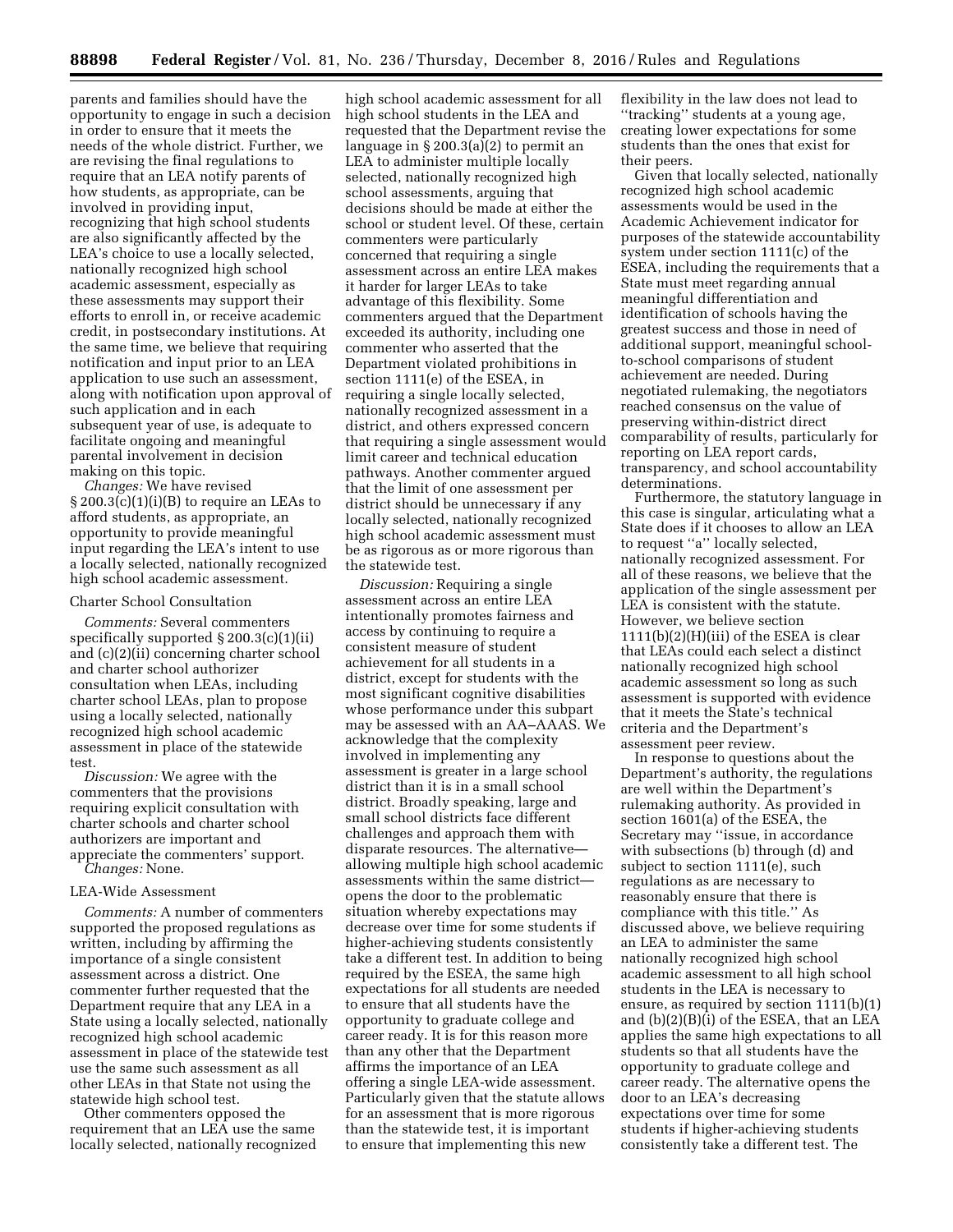Department followed the requirements in section 1601(b) of the ESEA by subjecting the proposed regulations to negotiated rulemaking and the negotiating committee agreed with the proposed regulations by consensus. Moreover, the final regulations do not violate section 1111(e) of the ESEA, which prohibits the Secretary from promulgating any regulations that are inconsistent with or outside the scope of title I, part A. Rather, these regulation are consistent and specifically intended to ensure compliance with section 1111(b)(1) and (b)(2)(B) of the ESEA. The Department also has rulemaking authority under section 410 of the General Education Provisions Act (GEPA), 20 U.S.C. 1221e–3, and section 414 of the Department of Education Organization Act (DEOA), 20 U.S.C. 3474.

*Changes:* None.

*Comments:* Certain commenters proposed allowing LEAs to phase in a locally selected, nationally recognized high school academic assessment over a number of years, such as over the course of two years.

*Discussion:* While an LEA may elect any number of transition strategies, it must annually assess all students in the district using the same assessment. Long-standing practice holds that entire States—including both large and small districts within them—transition in a single year from one assessment to another. An LEA, whether large or small, could rely on lessons learned and strong practices from such prior transitions in making a change for all schools in the district. For example, an LEA could pilot a locally selected, nationally recognized assessment with a subset of students in one year, so long as those students also take the statewide assessment. In some cases, students might already be taking such assessments for other purposes, which would limit the burden of such a transition since it would allow an LEA to implement the assessment without requiring students to take additional tests beyond those the students already plan to take. While best practice would encourage substantial training and preparation in advance of the new assessment, the transition itself must occur in a single year.

*Changes:* None.

Technical Requirements of a Locally Selected, Nationally Recognized High School Academic Assessment

*Comments:* Some commenters expressed concern that some locally selected, nationally recognized high school academic assessments may not fairly evaluate the performance of all

students or all subgroups of students, particularly low-performing students. Commenters included citations to recent research regarding specific assessments. These commenters proposed revising the regulations to provide that a State may only approve a locally selected, nationally recognized assessment that measures the full range of student academic performance against the challenging State academic standards. On the contrary, other commenters expressed concern that the regulations as proposed would preclude the use of one or more assessments they are particularly interested in using under this flexibility.

*Discussion:* The Department agrees with the commenters' focus on the importance of an assessment providing meaningful information across the full performance spectrum. The Department believes that the technical requirements for assessment, articulated in § 200.2 and applied to locally selected, nationally recognized high school academic assessments through the provision in  $\S 200.3(b)(1)(iv)$ , are adequate to address this concern. In addition, if a State determines that an assessment an LEA requests to use meets the State's technical criteria, the State must also submit that assessment to the Department for assessment peer review. Issues of technical quality, such as this one, would be addressed through that peer review.

Regarding commenters' concerns that the regulations would preclude use of a particular assessment, the regulations are intended to ensure that assessments approved by a State through this flexibility meet all requirements for statewide assessments in general. This flexibility is only appropriate in such cases. The regulations do not either preclude, or proactively include, any particular assessments. However, if an assessment does not meet all general assessment requirements and statutory and regulatory requirements specific to this flexibility, including the definition of a ''nationally recognized high school academic assessment,'' it would not be eligible for use under this flexibility.

*Changes:* None.

Requests for Clarification Regarding Implementing a Locally Selected, Nationally Recognized High School Academic Assessment

*Comments:* One commenter asked whether a State may approve a particular assessment for an LEA within the State but deny another LEA's request to use the same assessment. Another commenter asked for guidance for States on developing technical

criteria to review assessment requests from LEAs.

*Discussion:* Section  $1111(b)(2)(H)(iii)(III)$  of the ESEA explains that, once a State approves a particular assessment within the State, other LEAs within the same State may use that assessment without again completing the full technical review process. However, a State would expect an LEA requesting to use a locally selected, nationally recognized high school academic assessment to complete an application for that authority, including required consultation and parent notification. A State would consider all available evidence relative to that application before granting flexibility under this section, and would have the authority to deny or request modification to an application if it felt that consultation and parental notification of an LEA had not been adequate.

Regarding requests for specific guidance, we encourage States to work with support organizations, such as Regional Education Laboratories, Comprehensive Centers, and State program officers at the Department, to gain technical assistance for implementation, including on establishing technical criteria for reviewing locally selected, nationally recognized academic assessments. *Changes:* None.

Appropriate Accommodations for Students With Disabilities and English Learners on Locally Selected, Nationally Recognized High School Academic

Assessments

*Comments:* Numerous commenters wrote in support of  $\S 200.3(b)(2)(i)$  that requires a State to ensure that accommodations under § 200.6(b) and (f) used on a locally selected, nationally recognized high school assessment do not deny a student with a disability or an English learner either the opportunity to participate in the assessment or any of the benefits from participation in the assessment that are afforded to students without disabilities or who are not English learners. Other commenters requested clarification that accommodations need only be offered if they can be administered in a way that maintains the validity and reliability of the test items based on the specific construct the items are intended to measure. One commenter requested that the Department address specific assessment vendors, and not States, regarding this issue. Finally, a commenter asked for guidance regarding how States should address accommodations requests, particularly in the context of requests for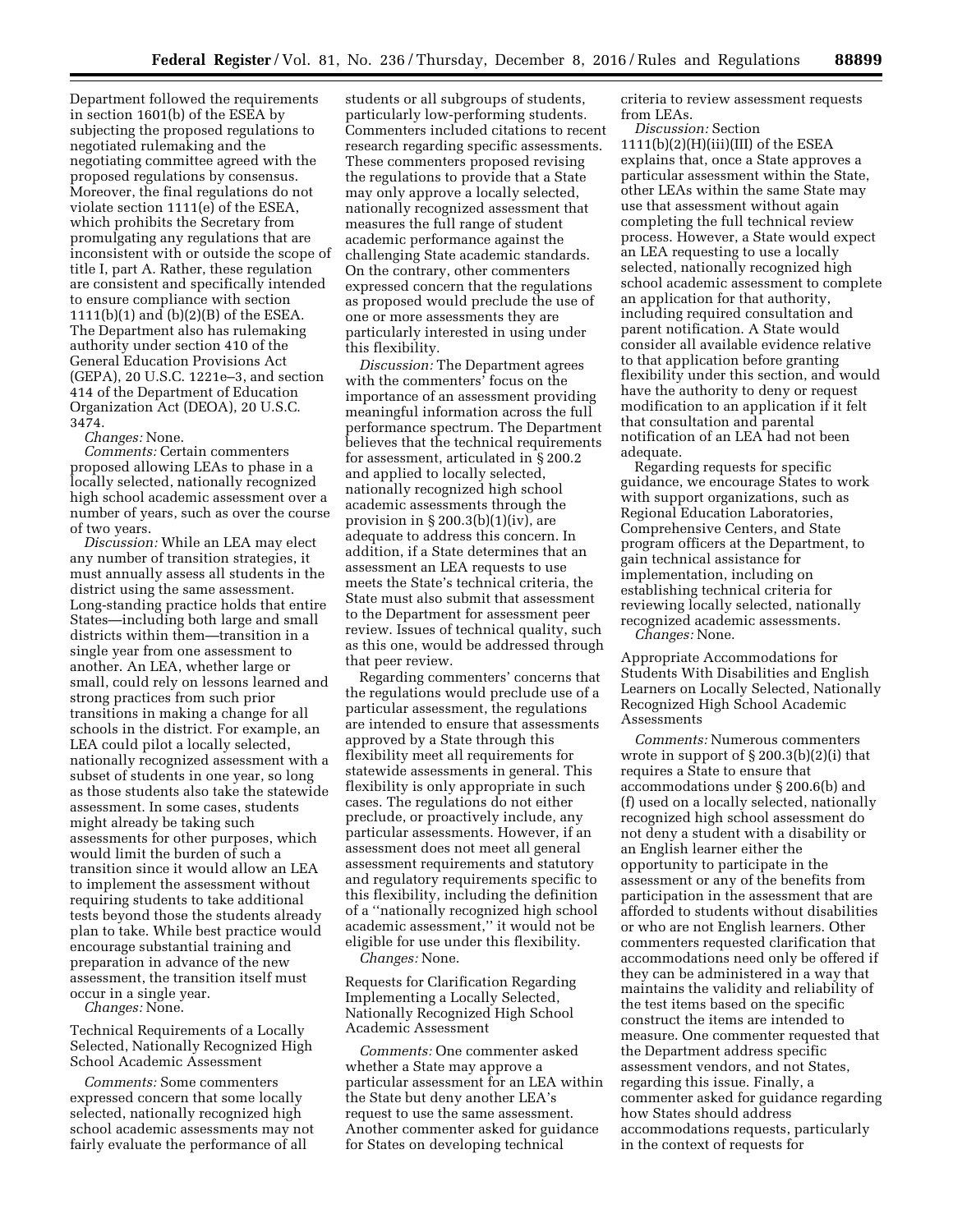accommodations that would normally be allowed under State guidelines but that a particular assessment vendor for a locally selected, nationally recognized high school academic assessment does not permit.

*Discussion:* As described in detail in § 200.2(b)(4)(i) and section 1111(b)(2)(B)(iii) of the ESEA, State assessments must be valid and reliable for their intended purposes. Assessments must also provide for the participation of all students, as required in § 200.2(b)(2)(i) and section 1111(b)(2)(B)(vii) of the ESEA. At the same time, each State has discretion over which assessments it uses to meet these requirements, including any nationally recognized assessment the State approves an LEA to select and administer in high schools. In general, with respect to students with disabilities, if a State typically allows a particular accommodation on a State assessment in accordance with the State accommodations guidelines required under section 612(a)(16)(B) of the IDEA, which indicates that such an accommodation does not invalidate the assessment's results, it is the additional responsibility of the State to ensure that a student who requires and uses such an accommodation is not denied any benefit afforded to a student who does not need such an accommodation. Similarly, if an English learner needs appropriate accommodations to demonstrate what the student knows and can do in academic content areas, those accommodations must be available on a locally selected, nationally recognized academic assessment. A State is responsible under the ESEA and under the Federal civil rights laws (including Title VI, section 504, and title II of the ADA) for ensuring that the assessments it provides, or approves its LEAs to provide, are fully consistent with these requirements. If a given assessment would offer some students a benefit, such as a collegereportable score, that would not be available to another student taking the same assessment using an accommodation allowed on the State test, the State may not offer or approve such an assessment under the exception for locally selected, nationally recognized high school academic assessments. A State, rather than an assessment vendor, is the recipient of a title I, part A grant. As a result, the responsibility lies with the State to approve only a nationally recognized assessment that meets all applicable requirements, which may include working with affected vendors to ensure

all appropriate accommodations are available.

*Changes:* None.

Implications for Students Taking an AA–AAAS

*Comments:* One commenter expressed concern that, if students in an LEA who take a general assessment shift to a locally selected, nationally recognized high school academic assessment for which there is no AA–AAAS, conclusions drawn across subgroups of students could be impacted, since students taking the AA–AAAS would be taking an alternate version of the statewide assessment, not the locally selected assessment.

*Discussion:* The Department acknowledges this concern, and is committed to supporting States in ensuring the validity of interpretations across subgroups. Because a State must develop an AA–AAAS against the same challenging State academic content standards that both the statewide general assessment and any locally selected, nationally recognized academic assessment also measure, conclusions drawn across the locally selected, nationally recognized assessment and an AA–AAAS should be valid if all tests are well designed and implemented. A State must demonstrate through assessment peer review that this is the case.

*Changes:* None.

## Comparability

*Comments:* One commenter requested that the Department clarify that ''comparability'' across two assessments does not necessarily mean that the specific raw scores on the two assessments have the same meaning. Another commenter asked that the Department emphasize the importance of any locally selected, nationally recognized assessment providing comparable data between and among student subgroups, schools, and districts, including for low-performing students. One commenter expressed support for the statutory language, also reflected in the proposed regulations, requiring that locally selected, nationally recognized high school academic assessments be equivalent to or more rigorous than statewide assessments.

*Discussion:* The Department agrees that comparability does not imply that two assessments produce identical scale scores for students performing at the same level. Rather, comparability in this context means that students who perform similarly should be likely to meet the same academic achievement level on both assessments. Since the

State will separately examine and confirm, through the approval process, that each locally selected, nationally recognized high school academic assessment measures the challenging State academic content standards, the State should have strong evidence that any approved assessment appropriately measures the challenging State academic standards in a manner comparable to the statewide assessment. Specifically, any assessment a State or LEA uses to meet the requirements of title I, part A must, among other requirements, cover the breadth and depth of the challenging State academic standards and be valid and reliable for all students, including high- and lowperforming students. To be fully comparable at the level of student academic achievement determinations, the locally selected, nationally recognized high school academic assessment must provide results relative to each of the academic achievement levels in a similar manner to that provided by the statewide assessment. We believe these requirements are adequately enumerated in § 200.2, and we note that  $\S 200.3(b)(1)(iv)$  requires locally selected, nationally recognized academic assessments to meet all requirements of § 200.2 except the requirement in § 200.2(b)(1) that all students in the State take the same assessment.

The Department agrees that additional specificity is needed in  $\S 200.3(b)(1)(v)$ to clarify that the comparability expected is at each level of the State's academic achievement standards, not scale scores. We also note that, in addition to producing comparable data as described in  $\S 200.3(b)(1)(v)$ , section  $1111(b)(2)(H)(v)(I)$  of the ESEA and § 200.3(b)(1)(iii) require that a locally selected, nationally recognized high school academic assessment must be equivalent to or more rigorous than the statewide assessments regarding academic content coverage, difficulty, overall quality, and any other aspect of assessments that a State may choose to identify in its technical criteria.

*Changes:* We have revised  $\S 200.3(b)(1)(v)$  to clarify that comparability between a locally selected, nationally recognized high school academic assessment and the statewide assessment is expected at each level of a State's challenging academic achievement standards.

#### Highly Mobile Students

*Comments:* A commenter expressed concern for highly mobile students who could face increasingly disparate educational environments across districts within a State as a result of the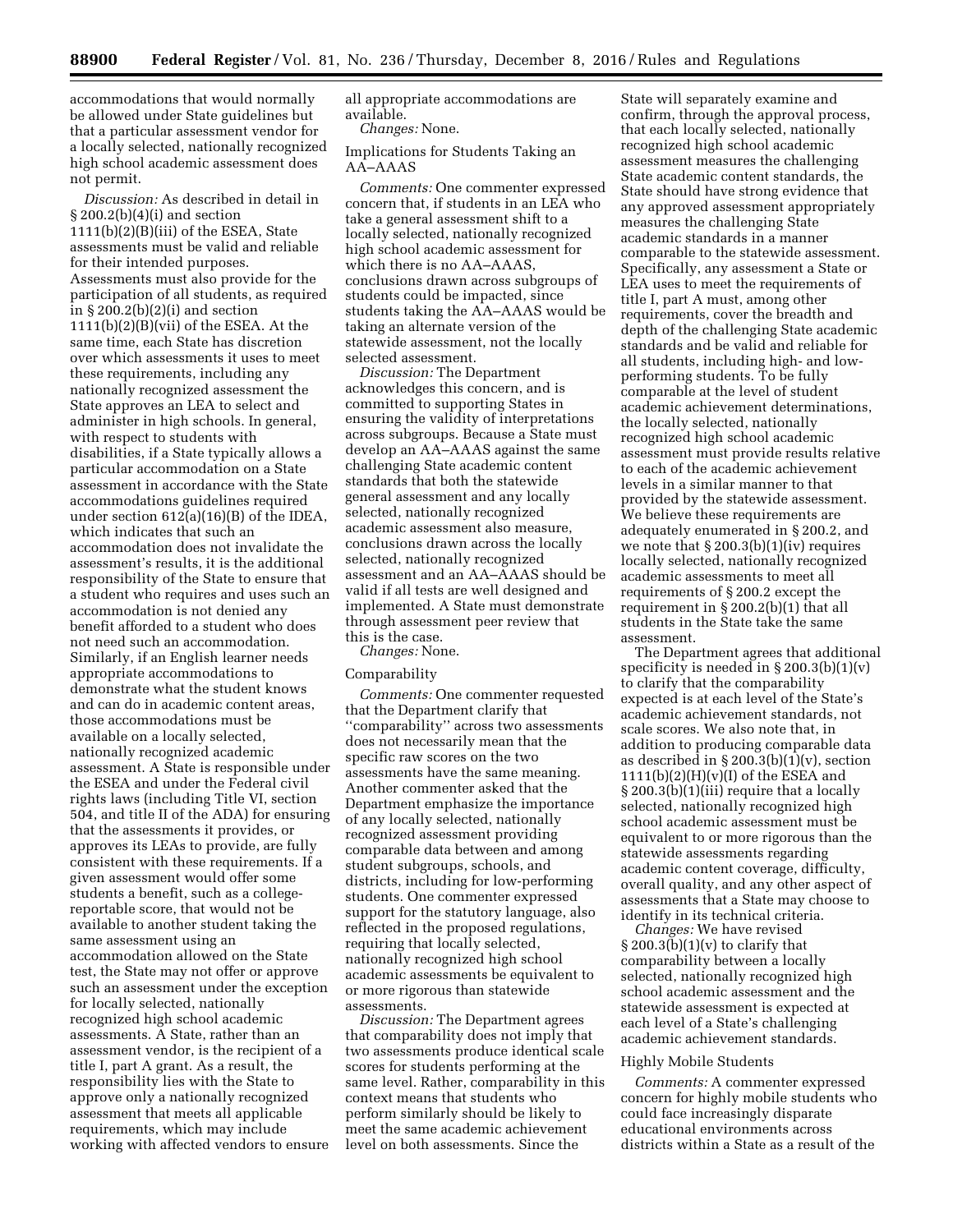districts administering locally selected high school assessments.

*Discussion:* We share the commenter's concern for supporting the unique needs of highly mobile students, including migratory students, students in foster care, homeless students, and militaryconnected youth. We have recently released non-regulatory guidance regarding ESSA provisions related to homeless students and youth (please see *[http://www2.ed.gov/policy/elsec/leg/](http://www2.ed.gov/policy/elsec/leg/essa/160240ehcyguidance072716.pdf)  [essa/160240ehcyguidance072716.pdf](http://www2.ed.gov/policy/elsec/leg/essa/160240ehcyguidance072716.pdf)*) and students in foster care (please see *[http://www2.ed.gov/policy/](http://www2.ed.gov/policy/elsec/leg/essa/edhhsfostercarenonregulatorguide.pdf) [elsec/leg/essa/](http://www2.ed.gov/policy/elsec/leg/essa/edhhsfostercarenonregulatorguide.pdf)* 

*[edhhsfostercarenonregulatorguide.pdf](http://www2.ed.gov/policy/elsec/leg/essa/edhhsfostercarenonregulatorguide.pdf)*). A locally selected, nationally recognized high school academic assessment approved by a State must measure the same challenging State academic standards and produce valid, reliable, and comparable results to the statewide high school assessment. These requirements should serve to ensure reasonable continuity across LEAs for mobile students.

*Changes:* None.

Locally Selected Academic Assessments in Grades Other Than High School

*Comments:* One commenter recommended that the Department change the regulations to allow for locally selected, nationally recognized academic assessments in grades three through eight, particularly since the commenter was from a State that passed a law allowing for such flexibility.

*Discussion:* Section 1111(b)(2)(H) only authorizes locally selected high school academic assessments; it does not permit locally selected assessments in grades lower than high school. The regulations are consistent with the statute in limiting locally selected, nationally recognized academic assessments to high school.

*Changes:* None.

Processes for Local Selection and State Technical Review

*Comments:* One commenter requested details of the processes by which an LEA would select a nationally recognized high school academic assessment, including whether there would be an election to determine who can make such a decision and what the needed qualifications for such a person would be.

*Discussion:* Section  $1111(b)(2)(H)(iii)(I)$  of the ESEA, requires a State to create a review process and examine the technical quality of locally selected, nationally recognized high school academic assessments. However, neither the statute nor the regulations prescribe the

specific process a State must undertake. Since a locally selected, nationally recognized high school academic assessment must meet all requirements of § 200.2 (except the requirement that all students in the State take the same assessment), a State could reasonably use the technical expectations articulated in that section as a basis for its review. As described above, we encourage States to work with support organizations, such as Regional Education Laboratories, Comprehensive Centers, and State program officers at the Department, for technical assistance with implementation.

Since a State will determine the specific process for review and approval, it will also have discretion over the individuals involved in such a decision, including whether any election would be held. We expect that State education officials, who may be elected, appointed, or otherwise selected, would lead the process; however, States have discretion in this area.

# *Changes:* None.

#### Departmental Assessment Peer Review

*Comments:* One commenter objected to the requirement in  $\S 200.3(b)(2)(ii)$ that a State submit locally selected, nationally recognized high school academic assessments to the Department for assessment peer review, including by contending that this requirement is contrary to the spirit of the ESSA. Another commenter requested that peer review not create preferential treatment for any particular assessments, especially assessments developed by consortia of States. An additional commenter asked that the Department expand the assessment peer review process in the context of a locally selected, nationally recognized high school academic assessment in order to require that a State submit a plan for how it will ensure that all assessments administered across the State are comparable and how they ensure stakeholders had the opportunity for meaningful consultation. Other commenters asked that the Department make public the results of ongoing assessment peer review as soon as possible, particularly in cases where a State has submitted a nationally recognized high school academic assessment as its statewide test. *Discussion:* Section

 $1111(b)(2)(H)(iii)(II)$  of the ESEA, requires each State to submit evidence to the Department for assessment peer review following the State's own technical review that a locally selected, nationally recognized high school academic assessment meets the

requirements of §§ 200.2 and 200.3. Generally, assessment peer review is intended to serve as an opportunity for technical experts to provide objective feedback regarding an assessment system and to ensure that any assessments administered meet the requirements of title I of the ESEA. The Department anticipates that it will be necessary to update the assessment peer review non-regulatory guidance to include consideration of locally selected, nationally recognized high school academic assessments, which would outline examples of relevant evidence. We think considerations related to such examples are best suited for such non-regulatory guidance. While members of an assessment consortium may be able to submit some evidence in common, the process is intended to provide balanced feedback regarding any assessment system to ensure that States and districts meet the requirements of the law and that there is no preferential treatment for particular assessments or consortia. The Department will release results of 2016 assessment peer review as soon as possible, and has provided general information regarding the process moving forward through a Dear Colleague Letter on October 6, 2016 (see *[http://www2.ed.gov/admins/](http://www2.ed.gov/admins/lead/account/saa/dcletterassepeerreview1072016ltr.pdf) [lead/account/saa/](http://www2.ed.gov/admins/lead/account/saa/dcletterassepeerreview1072016ltr.pdf) [dcletterassepeerreview1072016ltr.pdf](http://www2.ed.gov/admins/lead/account/saa/dcletterassepeerreview1072016ltr.pdf)*).

Regarding opportunities for consultation, § 200.3(c)(1) requires an LEA to notify all parents of high school students it serves that the LEA intends to request to use a locally selected, nationally recognized high school academic assessment in place of the statewide academic assessment and inform parents of how they may provide meaningful input regarding the LEA's request as well as of any effect such request may have on the instructional program in the LEA. It also requires meaningful consultation with all public charter schools whose students would be included in such assessment. In addition, § 200.3(c)(2) requires an LEA to update its LEA plan under section 1112 or section 8305 of the ESEA, including by describing how the request was developed consistent with all requirements for consultation under the respective sections of the ESEA. While the Department appreciates the commenter's suggestion that review of this requirement become a requirement of assessment peer review, the Department declines to specify the mechanism for monitoring this requirement at this time, but notes that monitoring of this and all other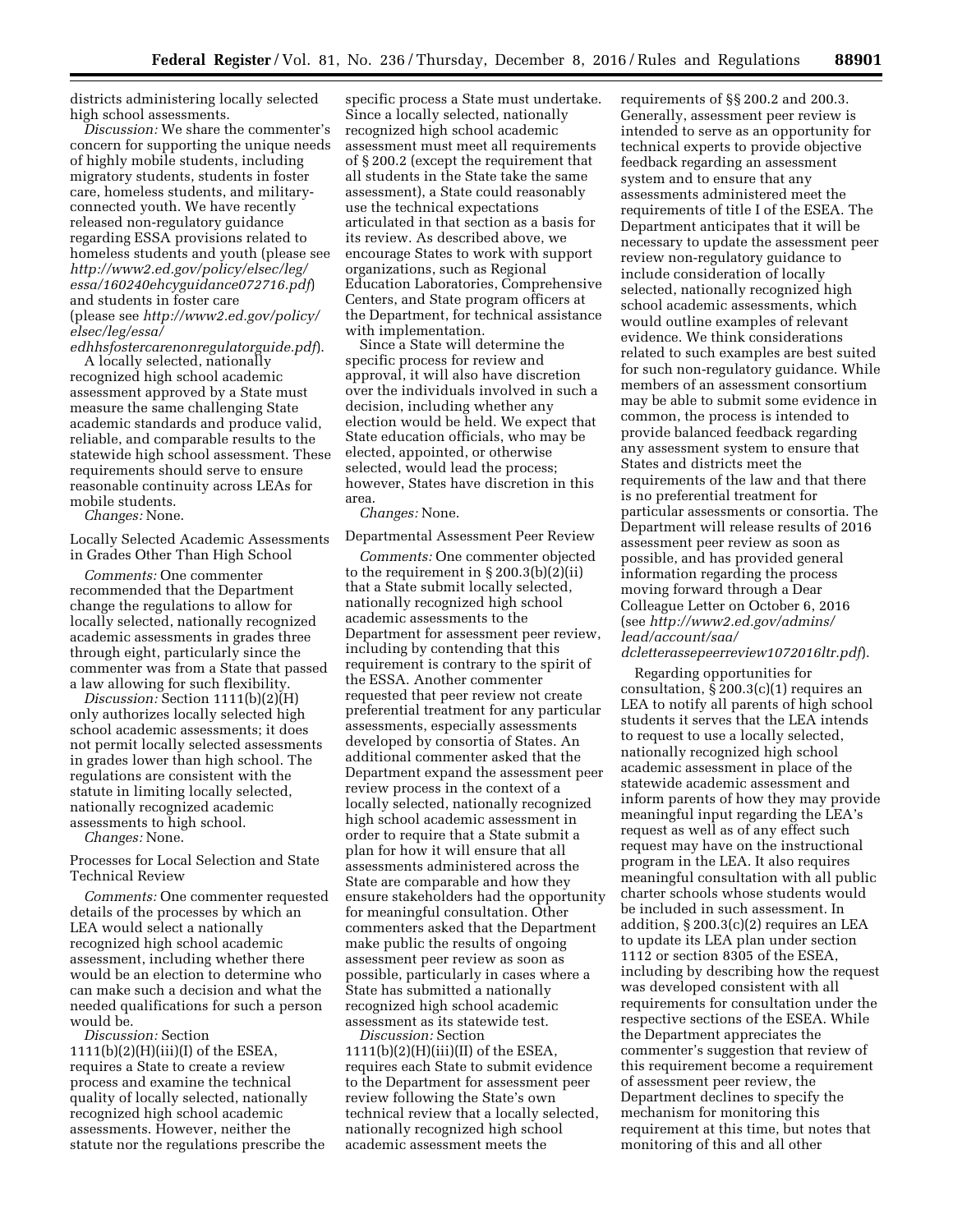provisions will be established as implementation moves forward. *Changes:* None.

#### *Section 200.5 Assessment Administration*

# Grades and Subjects Assessed

*Comments:* Some commenters appreciated the need for high-quality annual assessments that provide useful data for educators, parents, and the public. Others, however, suggested that annual reading/language arts and mathematics assessments in grades 3 through 8 should not be required in all grades, recommending less frequent assessment (*e.g.,* only administer the assessments once in each of grades 3 through 5 and 6 through 8; only administer assessments in particular grades, such as high school) or assessing only a sample of students annually.

*Discussion:* Section 1111(b)(2)(B)(i) and (v)(I) of the ESEA requires that a State administer an assessment in reading/language arts and mathematics to all students annually in each of grades 3 through 8 and at least once in grades 9 through 12. In addition to being required by the statute, annually assessing all students provides important information about the progress students are making toward achieving the State's challenging academic standards. It also provides valuable information to parents, families, stakeholders, and the public about the performance of schools and LEAs.

*Changes:* None.

*Comments:* Two commenters requested that the grades for which a State must administer an assessment in high school should be consistent between reading/language arts, mathematics, and science.

*Discussion:* The proposed and final regulations in § 200.5(a)(1) are consistent with the statute; section  $1111(b)(2)(B)(v)(I)(bb)$  of the ESEA requires that each State administer a reading/language arts and mathematics assessment in high school at least once in grades 9 through 12, and section  $1111(b)(2)(B)(v)(II)(cc)$  requires the State to administer a science assessment in high school at least once in grades 10 through 12.

*Changes:* None.

*Comments:* One commenter expressed concern about any reading/language arts assessments that do not include writing, speaking, and listening. This commenter urged increased involvement of educators in assessment development.

*Discussion:* The Department agrees with the commenter about the importance of educator involvement in

assessment development. Regarding the specific components of a reading/ language arts assessment, a State must adopt challenging State academic standards and develop assessments that are fully aligned with the domains represented in those standards. The Department does not prescribe content to be covered in a State's academic standards. If a State includes specific content in its standards, it will need to demonstrate through assessment peer review that the corresponding assessment is fully aligned to those challenging State academic standards, including their depth and breadth as described in § 200.2(b)(3). Accordingly, we decline to make further changes to the regulations.

*Changes:* None.

*Comments:* One commenter requested that we clarify the grades in which the State must administer an ELP assessment, specifically whether the annual ELP assessment is required in preschool programs.

*Discussion:* Section 1111(b)(2)(G) of the ESEA requires a State to annually administer its ELP test to all students who are identified as English learners in schools served by the State. We are clarifying this in the final regulations, as a State's ELP assessments are an important piece, alongside assessments of academic content in reading/language arts, mathematics, and science, in the statewide assessment system. Further, we are revising the final regulations to clarify that this requirement applies to all students in the State's public education system, kindergarten through grade 12, who are identified as English learners.

*Changes:* We have revised § 200.5(a)(2) to clarify that a State must administer its ELP assessment, described in § 200.6(h) (proposed § 200.6(f)(3)), annually to all English learners in schools served by the State, kindergarten through grade 12, and made conforming edits in § 200.6(h)(1)(ii).

*Comments:* One commenter requested that we require a State to administer an assessment in social studies.

*Discussion:* The subjects in which a State must administer an assessment are specified in section  $1111(b)(2)(B)(v)(I)$ (II) of the ESEA, and do not include social studies. Since the statute does not require social studies assessments, we cannot require it in the regulations. However, a State, at its discretion, may always elect to assess students in additional grade levels or subject areas as authorized in section 1111(b)(2)(A) and  $(b)(2)(B)(v)(III)$  of the ESEA.

*Changes:* None.

## Middle School Mathematics Exception

*Comments:* While some commenters appreciated the flexibility afforded States for students taking advanced mathematics in middle school, one commenter asked that the flexibility not be permitted as it leads to not all students being assessed against the same challenging academic standards and creates confusion as to the implications for the State's accountability system and transparent data reporting.

*Discussion:* Section 1111(b)(2)(C) of the ESEA clearly permits a State flexibility to exempt eighth graders taking advanced courses and related end-of-course assessments in mathematics from the statewide eighth grade mathematics assessment and to use the results of those advanced mathematics assessments in the Academic Achievement indicator for purposes of the State's accountability system, provided the State meets certain statutory requirements. The regulations reinforce this flexibility.

*Changes:* None.

*Comments:* One commenter expressed concern about the requirements for the assessment a student would take in high school if that student took advantage of the flexibility under § 200.5(b) in eighth grade. This commenter appeared to understand the regulatory language to mean that such subsequent assessment must be administered statewide to all students.

*Discussion:* The requirement in § 200.5(b)(3)(i) is that a subsequent assessment be State-administered, not that it be statewide. A more advanced high school assessment is, in fact, unlikely to be administered statewide to all students. However, as the results of such assessment will inform high school accountability determinations in the State and be part of the overall State assessment system, such assessment must be administered by the State, rather than developed locally.

*Changes:* None.

*Comments:* A few commenters objected to § 200.5(b)(4), which requires an SEA taking advantage of the flexibility to describe, in the State plan, its strategies to provide all students in the State the opportunity to be prepared for and to take advanced mathematics coursework in middle school consistent with section 1111(b)(2)(C) of the ESEA. The commenters interpreted this portion of the regulations as requiring advanced mathematics for all students, and some commenters voiced concerns that pushing students into coursework for which they were unprepared could have negative consequences. One commenter felt this would create a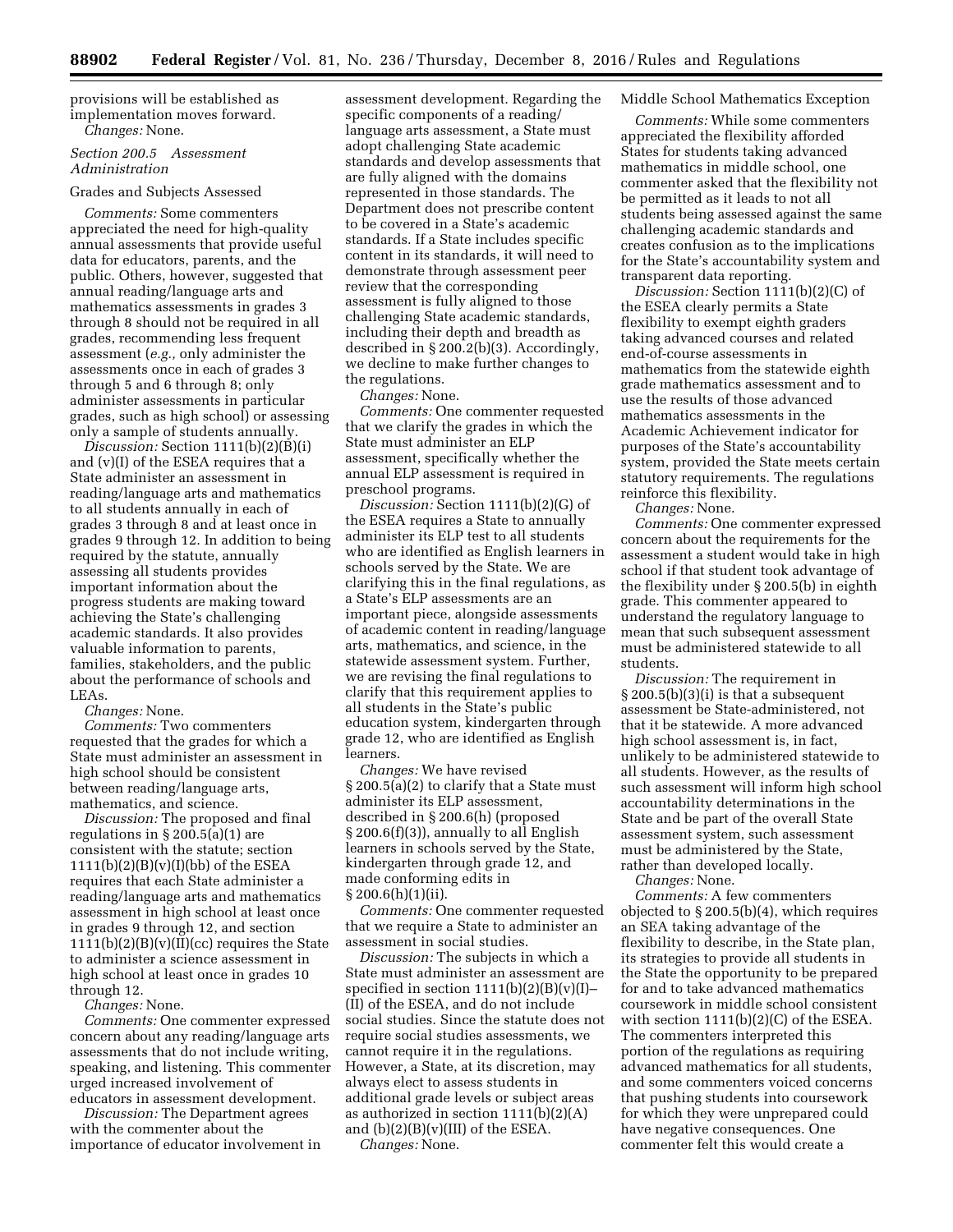burden for LEAs that do not have sufficient resources.

*Discussion:* Section 200.5(b)(4), based on the consensus language from negotiated rulemaking, only requires an SEA to describe its strategies to provide all students in the State the opportunity to be prepared for and to take advanced mathematics coursework in middle school *if* the State administers end-ofcourse mathematics assessments to high school students to meet the requirements under section  $1111(b)(2)(B)(v)(I)(bb)$  of the ESEA, and uses the exception for students in eighth grade to take such assessments under section 1111(b)(2)(C) of the ESEA. An SEA wishing to take advantage of this new statutory flexibility must describe these strategies in its State plan—not every SEA must do so.

Further, this requirement does not create the expectation that all students must take advanced mathematics coursework in middle school, even in the limited number of SEAs covered by this section. Rather, the SEA must provide the opportunity to all students to become prepared and, if prepared, to take such advanced courses in middle school in order to ensure that this flexibility benefits students across the State, not only those in certain communities or from certain backgrounds. This is consistent with the statutory purpose of title I to ''provide all children significant opportunity to receive a fair, equitable, and highquality education.'' In seeking waivers under ESEA flexibility between 2012 and 2015, States demonstrated their efforts to make such opportunity widely available, including through support for distance and virtual learning, flexibility regarding course-taking across campuses, and other appropriate methods.

*Changes:* None.

*Comments:* Several commenters requested that the flexibility in § 200.5(b) for middle school mathematics be expanded beyond eighth graders taking advanced mathematics courses. Some of these commenters wanted the flexibility to be expanded to other grades in mathematics; others wanted it expanded to assessments in reading/language arts or science. Other commenters expressed interest in this flexibility being expanded to States that do not administer an end-of-course mathematics assessment in high school to meet the requirements in § 200.5(a)(1)(i)(B) or by permitting the use of an end-of-course assessment that is not used statewide. One commenter requested that the regulations clarify

that the Department can grant waivers in this area.

*Discussion:* Section 1111(b)(2)(C) of the ESEA clearly limits to eighth-grade mathematics the exception for a student in middle school taking advanced coursework to be exempt from the State's grade-level test and instead take the State's high school end-of-course assessment used to meet the requirement in section  $1111(b)(2)(B)(v)(I)(bb)$  of the ESEA. While we know that some students take advanced coursework in mathematics in earlier grades, and in subjects other than mathematics, the negotiating committee came to consensus that the regulations not expand the flexibility beyond what was expressly permitted in the statute.

The ESEA limits the middle school advanced mathematics exception to States that administer a high school end-of-course assessment to meet the requirements of section  $1111(b)(2)(B)(v)(I)(bb)$  of the ESEA. The statute indicates that only States using an end-of-course mathematics assessment as the State's high school assessment may take advantage of the middle school mathematics exception and only for students who are taking that end-of-course assessment in eighth grade (*i.e.,* the State may not administer a different end-of-course assessment, other than the assessment used by the State to meet the requirements in section  $1111(b)(2)(B)(v)(I)(bb)$  of the ESEA, in place of the State's eighth grade assessment).

A State may request a waiver to extend this flexibility to other grades or subjects if the State meets the requirements in section 8401 of the ESEA. We do not believe it is necessary or appropriate, however, to highlight in the final regulations this one example of a provision subject to a waiver.

*Changes:* None.

*Comments:* Two commenters recommended that States taking advantage of this flexibility be permitted to meet the requirement to administer a more advanced assessment in high school by administering a test other than an end-of-course test in high school, such as the ACT, SAT, or a test that leads to college credit, such as an Advanced Placement test or an assessment other than a nationally recognized test.

*Discussion:* For States taking advantage of this flexibility, we think it is important to have safeguards in the State's assessment system for the higherlevel mathematics assessment that is administered to these students in high school once they have taken the State's high school mathematics assessment in eighth grade, particularly since the

assessments will be used for accountability and reporting purposes under title I. In addition to a higherlevel mathematics end-of-course assessment given by the State, the regulations would permit a State to administer a higher-level mathematics assessment to these students that meets the definition of a ''nationally recognized high school academic assessment,'' which may include the SAT or ACT, depending on whether it meets the requirements in § 200.3. A test, such as an Advanced Placement test, that leads to college credit, would also meet the definition in § 200.3(d), and the State could consider permitting LEAs to select that assessment and administer it in high school to students who have already taken the State's high school assessment in eighth grade, provided it meets the other requirements for nationally recognized high school academic assessments in § 200.3.

With respect to options other than an end-of-course test or a nationally recognized test, since a State taking advantage of this flexibility is using an end-of-course assessment as its high school assessment to meet the requirements in  $\S 200.5(a)(1)(i)(B)$ , the State will likely not have a non-end-ofcourse, State-administered assessment in high school unless the State is taking advantage of the ability to permit LEAs to administer a nationally recognized assessment in place of the State test. *Changes:* None.

*Comments:* One commenter requested that the regulations require a State to provide disaggregated performance data of eighth graders taking the advanced mathematics assessment separately from the other eighth graders taking the eighth grade assessment and separately from the high school students taking the high school assessment.

*Discussion:* The statute does not require this level of disaggregation and therefore we decline to require it through the regulations. However, a State has flexibility to disaggregate the data if it believes such disaggregation would provide beneficial information to parents, educators, and the public.

*Changes:* None.

#### *Section 200.6 Inclusion of All Students*

*Comments:* Some commenters expressed general support for provisions in § 200.6 related to assessment of students with disabilities, including students with the most significant cognitive disabilities who may participate in an assessment aligned with alternate academic achievement standards. They found the proposed regulations helpful to ensure that all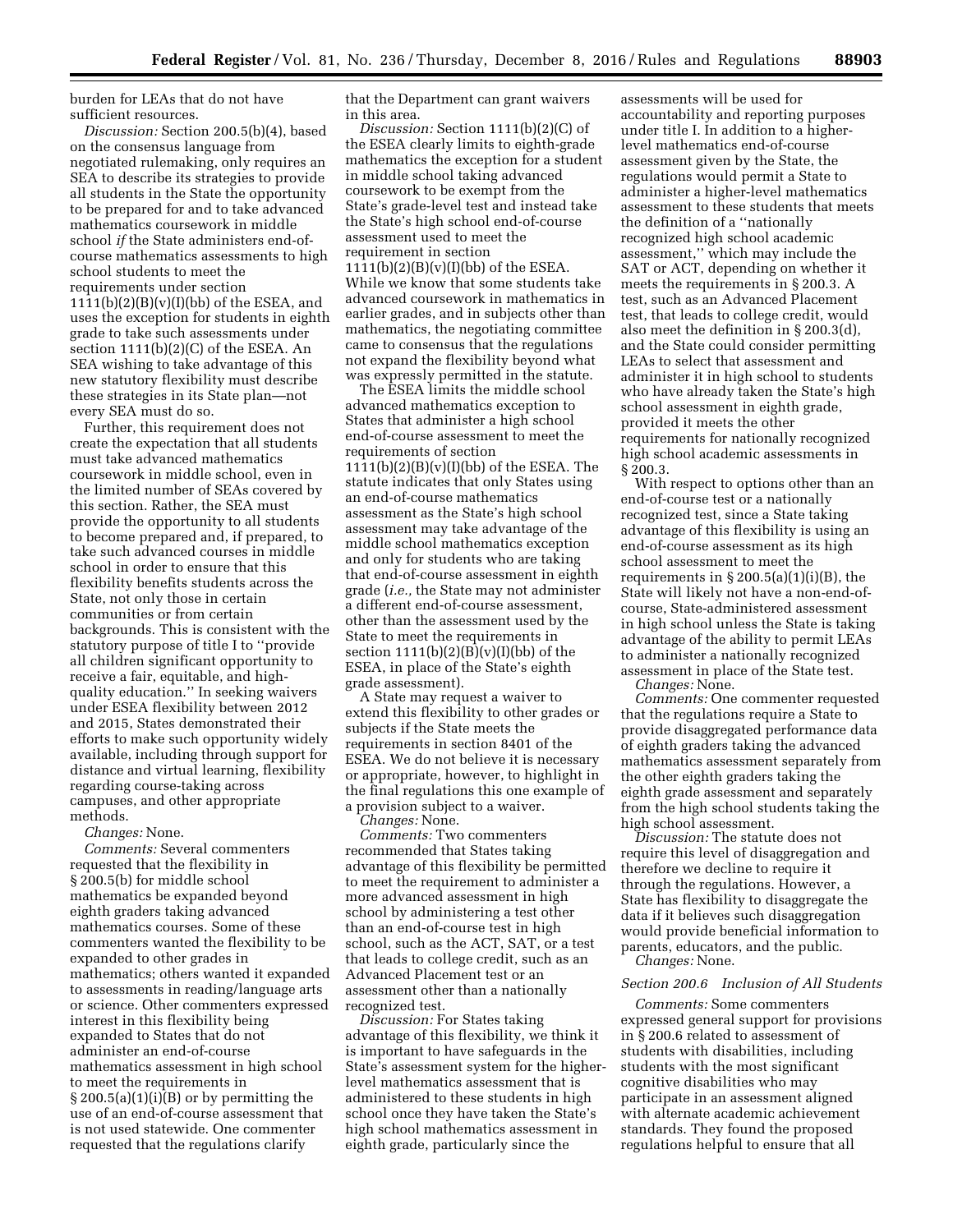students receive the supports they need to fully participate in the public education system, including in general education settings with their peers.

*Discussion:* We appreciate the commenters' support of the requirements related to assessment of students with disabilities, including students with the most significant cognitive disabilities whose performance may be assessed with an AA–AAAS if the State has adopted alternate academic achievement standards.

*Changes:* None.

*Comments:* A few commenters asserted that it was inappropriate to assess students with the most significant cognitive disabilities, even using an AA–AAAS and appropriate accommodations, believing these assessments are outside such students' range of ability. Other commenters advocated for allowing some students with disabilities to take modified assessments or to take assessments aligned with content standards other than those for the grade in which the student is enrolled.

*Discussion:* We strongly disagree with the commenters' contention that it is always inappropriate to assess students with the most significant cognitive disabilities. Section 1111(b)(2) of the ESEA requires each State to annually administer a set of high-quality student academic assessments in, at a minimum, reading/language arts, mathematics, and science to all public elementary and secondary school students in the State, including students with disabilities. The requirement to include all public elementary and secondary school students is a requirement to include 100 percent of students in a State in either the general assessment or an AA–AAAS for students with the most significant cognitive disabilities. An AA–AAAS, however, must be reserved for no more than 1.0 percent of students who are assessed in a State in a subject area *i.e.,* those with the most significant cognitive disabilities, as defined by the State. Congress made clear in section  $1111(b)(1)(E(ii))$  of the ESSA that an AA–AAAS for students with the most significant cognitive disabilities aligned with a State's challenging academic content standards and alternate academic achievement standards is the only AA–AAAS permitted for such students; a State is prohibited from developing or implementing any other alternate academic achievement standards for students with disabilities and assessing performance under this subpart.

We are heartened by progress in the field of assessments generally, and in

the development of alternate assessments and accessibility features. These advances expand opportunities for all students to demonstrate their knowledge and skills, including students with disabilities. Further, research shows positive impacts of instructing and assessing students, including students with the most significant cognitive disabilities, to high academic standards.6 Involving such students in assessments of grade-level content using an AA–AAAS is one important way to ensure that such students receive a rigorous education like their peers.

*Changes:* None.

*Comments:* One commenter expressed concern that the proposed regulations would replace or contradict 34 CFR 300.160 and suggested incorporating the text from that regulation into this rule.

*Discussion:* These regulations address assessment requirements under title I, part A of the ESEA, while 34 CFR 300.160 implements the requirement in the IDEA regarding participation in assessments (see 20 U.S.C. 1412(a)(16)). Consistent with this statutory provision, 34 CFR 300.160 also requires the participation of children with disabilities in assessments described in section 1111 of the ESEA. Therefore, title I and IDEA assessment provisions for children with disabilities must be read and implemented together. While the regulations in this document cannot alter the IDEA regulations, we note that the ESEA also amended the IDEA's participation in assessment requirements, and the Department anticipates updating the IDEA regulations in 34 CFR 300.160 to reflect those amendments.

*Changes:* None.

*Comments:* One commenter suggested that private schools and private, nonapproved, non-licensed, or other entities providing educational services as part of a child with a disability's individualized education program (IEP) should be subject to the proposed regulations, and that any IEP should include evidence-based goals.

*Discussion:* Under section 612(a)(16) of the IDEA, States must ensure that all children with disabilities are included in all general State and districtwide assessment programs, including

assessments required under this subpart, with appropriate accommodations and alternate assessments where necessary as indicated in their respective IEPs. While section  $614(d)(1)(A)(i)(II)$  requires that annual IEP goals must be measurable, it does not specifically require that IEP goals be evidence-based. Therefore, no further clarification is necessary.

The applicability of the requirements in this section to students with disabilities in private schools depends upon whether the student has been enrolled in the private school by the LEA in order to meet the student's special education and related services needs under the IDEA, as opposed to a student attending a private school at the discretion of the parents. For students with disabilities who have been placed in a private school by an LEA, the requirements in this subpart apply. *Changes:* None.

*Comments:* Multiple commenters suggested that the Department issue non-regulatory guidance on assessments for students with disabilities, noting a particular need for further guidance on topics such as providing appropriate accommodations, related professional development, and processing requests for accommodations; flagging the scores of students taking assessments with accommodations for colleges; developing an AA–AAAS; providing accessible information to parents; measuring student growth for students with disabilities; ensuring the technical quality of assessments that are partially in the form of portfolios, projects, or extended performance tasks; and suggested examples and additional considerations for States as they define students with the most significant cognitive disabilities.

*Discussion:* We appreciate the commenters' suggestions for areas where non-regulatory guidance related to assessment of students with disabilities is particularly needed, and we will take these suggestions into consideration as future non-regulatory guidance—including non-regulatory assessment peer review guidance—is developed and updated.

*Changes:* None.

#### Students With Disabilities in General

*Comments:* A number of commenters wrote in support of the requirement in § 200.6(a)(2)(i) requiring students with disabilities (except those with the most significant cognitive disabilities) to be assessed against the challenging State academic standards for the grade level in which the student is enrolled, noting that this provision is a critical safeguard against students with disabilities being

<sup>&</sup>lt;sup>6</sup> For a discussion of research regarding these benefits, see previously cited research noted in footnote 2, including in U.S. Department of Education (2015). Improving the Academic Achievement of the Disadvantaged; Assistance to States for the Education of Children with Disabilities. 80 FR 50774–50775 and 50777. Available at *https:/[/www.federalregister.gov/](http://www.federalregister.gov)  documents/2015/08/21/2015-20736/improving-theacademic-achievement-of-the-disadvantagedassistance-to-states-for-the-education-of*.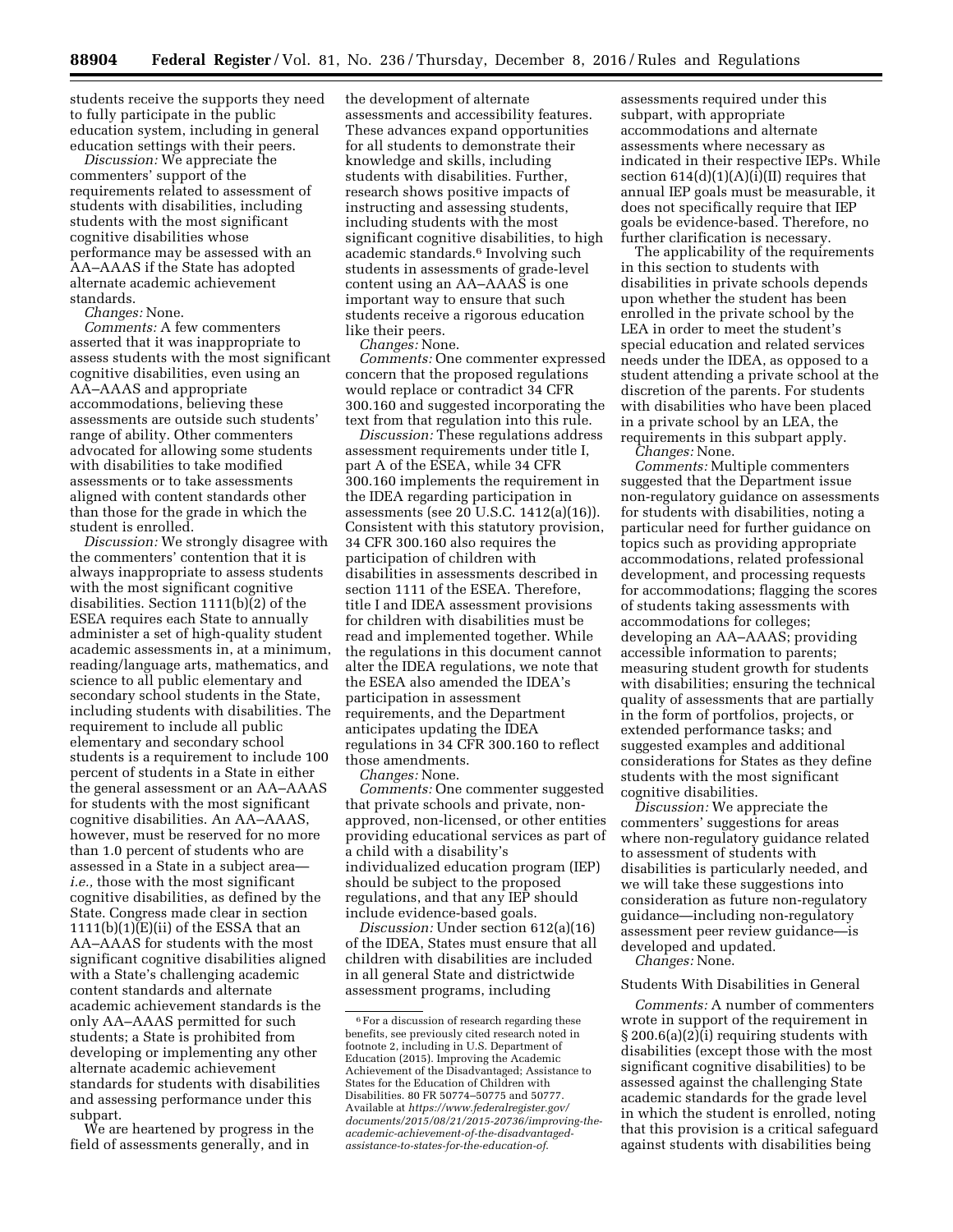tested based on below-grade level content and would help support implementation of the Department's November 16, 2015, Dear Colleague Letter on Free and Appropriate Public Education (FAPE).7 Some of these commenters also supported § 200.6(a)(2)(ii), noting that it provides needed clarity that students with the most significant cognitive disabilities must either be assessed using the general assessment for the grade-level in which the student is enrolled (aligned to the State's challenging academic standards), or using an AA–AAAS that is aligned with the State's academic content standards for the grade in which the student is enrolled. In particular, commenters appreciated the clear distinction made in the regulations between grade-level academic content standards that apply to all children with disabilities, and academic achievement standards.

*Discussion:* We agree with commenters that these distinctions between content standards and achievement standards are essential to emphasize that each child with a disability, including students with the most significant cognitive disabilities, must be assessed with assessments aligned with the challenging State academic content standards for the grade in which the student is enrolled. Further, under section  $1111(b)(1)(E)(i)(V)$  and § 200.2(b)(3)(ii)(B)(*2*), alternate academic achievement standards must now be aligned to ensure that a student who meets those standards is on track to pursue postsecondary education or competitive integrated employment, consistent with the Rehabilitation Act of 1973, as amended by WIOA.

*Changes:* None.

*Comments:* One commenter argued that the provision requiring students with the most significant cognitive disabilities to be assessed either using the general assessment for the grade in which a student is enrolled (aligned to the State's challenging academic standards), or using an alternate assessment aligned with the State's academic content standards for the grade in which a student is enrolled and the State's alternate academic achievement standards, is beyond the scope of the ESEA, as the regulations further specify how these standards are aligned with the grade in which a student is enrolled. The commenter believed that sections 1111(b)(2)(B) and (D) of the ESEA provide a State

significant discretion with regard to its challenging State academic standards, and that section  $1111(b)(2)(J)$  allows a State using computer-adaptive assessments to be exempted from assessing students with the most significant cognitive disabilities based on grade-level standards. The commenter recommended modifying the proposed regulations to no longer require that an AA–AAAS be related to a specific grade level.

Similarly, two commenters recommended greater flexibility, given the 1.0 percent cap statewide, on student participation in the AA–AAAS. These commenters suggested that States be permitted to administer an assessment that is not aligned to gradelevel academic content standards to a subset of students with severe cognitive disabilities, which one of these commenters believed would be consistent with section  $1111(b)(2)(B)(vii)(II)$  of the ESEA.

*Discussion:* We disagree that it is either inappropriate, or inconsistent with the statute, to expect students with the most significant cognitive disabilities to be assessed with an assessment aligned with the challenging State academic content standards for the grade in which they are enrolled. Under section  $1111(b)(1)(E)(i)(I)$  of the ESEA, a State may adopt alternate academic achievement standards for assessing the performance under this part of students with the most significant cognitive disabilities provided those standards are aligned with the challenging State academic content standards that the State has adopted for all students for the grade in which they are enrolled. Further, section 1111(b)(2)(B)(ii) of the ESEA links alignment of assessments with the State's challenging academic standards to providing timely information about whether students are performing at their grade level. Therefore, the statute is clear in requiring that a State must, at a minimum, assess all students in a valid and reliable manner against grade-level academic content standards consistent with the Federal assessment requirements under title I, part A. Section  $1111(b)(1)(E(i))$  of the ESEA additionally prohibits a State from developing or implementing for any use under title I, part A, any other alternate academic achievement standards for children with disabilities that are not alternate academic achievement standards for students with the most significant cognitive disabilities that meet the statutory requirements.

As previously discussed, a State has the right also to assess a student against academic content standards above and

below the grade in which the student is enrolled, including by using a computer-adaptive assessment, provided the State meets all applicable requirements. Those requirements include: Producing a summative score that measures a student's academic achievement against the State's academic achievement standards; reporting that score and the corresponding achievement level to parents and educators and, in the aggregate and disaggregated by subgroups, reporting student academic achievement information on State and LEA report cards; and using that score in the Academic Achievement indicator and long-term goals in the State's accountability determinations. The State does not need specific authority to offer a student assessment items, in addition to items that produce the student's annual summative score measuring achievement of the challenging State academic content standards for the grade in which the student is enrolled, regardless of whether the student takes a general assessment or an AA–AAAS. *Changes:* None.

*Comments:* One commenter indicated that the general assessment is most appropriate for students with minor cognitive disabilities rather than an AA– AAAS, and that, if a student cannot pass the end-of-year assessment, then the student should likely be retained until it is determined the student is ready to advance to the next grade.

*Discussion:* The commenter is correct that, consistent with section 1111(b)(2)(D) of the ESEA, an AA– AAAS is reserved for students with the most significant cognitive disabilities, subject to the limitation that in each subject assessed, the total number of students assessed with an AA–AAAS does not exceed 1.0 percent of the total number of students who are assessed in the State in that subject. An IEP team is responsible for determining which assessment a particular child with a disability takes, in keeping with the State guidelines under § 200.6(d). While we appreciate the commenter's concern about students mastering the full scope of the State's academic content standards for their grade, the Department is prohibited by section 1111(l) of the ESEA from prescribing the use of the academic assessments required under the ESEA for student promotion or graduation purposes. This concern is more appropriately addressed at the State and local levels.

*Changes:* None.

*Comments:* Several commenters wrote regarding clarifications in proposed § 200.6(a) that specify these regulations pertain to both children with disabilities

<sup>7</sup>Available at: *[https://www2.ed.gov/policy/](https://www2.ed.gov/policy/speced/guid/idea/memosdcltrs/guidance-on-fape-11-17-2015.pdf)  [speced/guid/idea/memosdcltrs/guidance-on-fape-](https://www2.ed.gov/policy/speced/guid/idea/memosdcltrs/guidance-on-fape-11-17-2015.pdf)[11-17-2015.pdf.](https://www2.ed.gov/policy/speced/guid/idea/memosdcltrs/guidance-on-fape-11-17-2015.pdf)*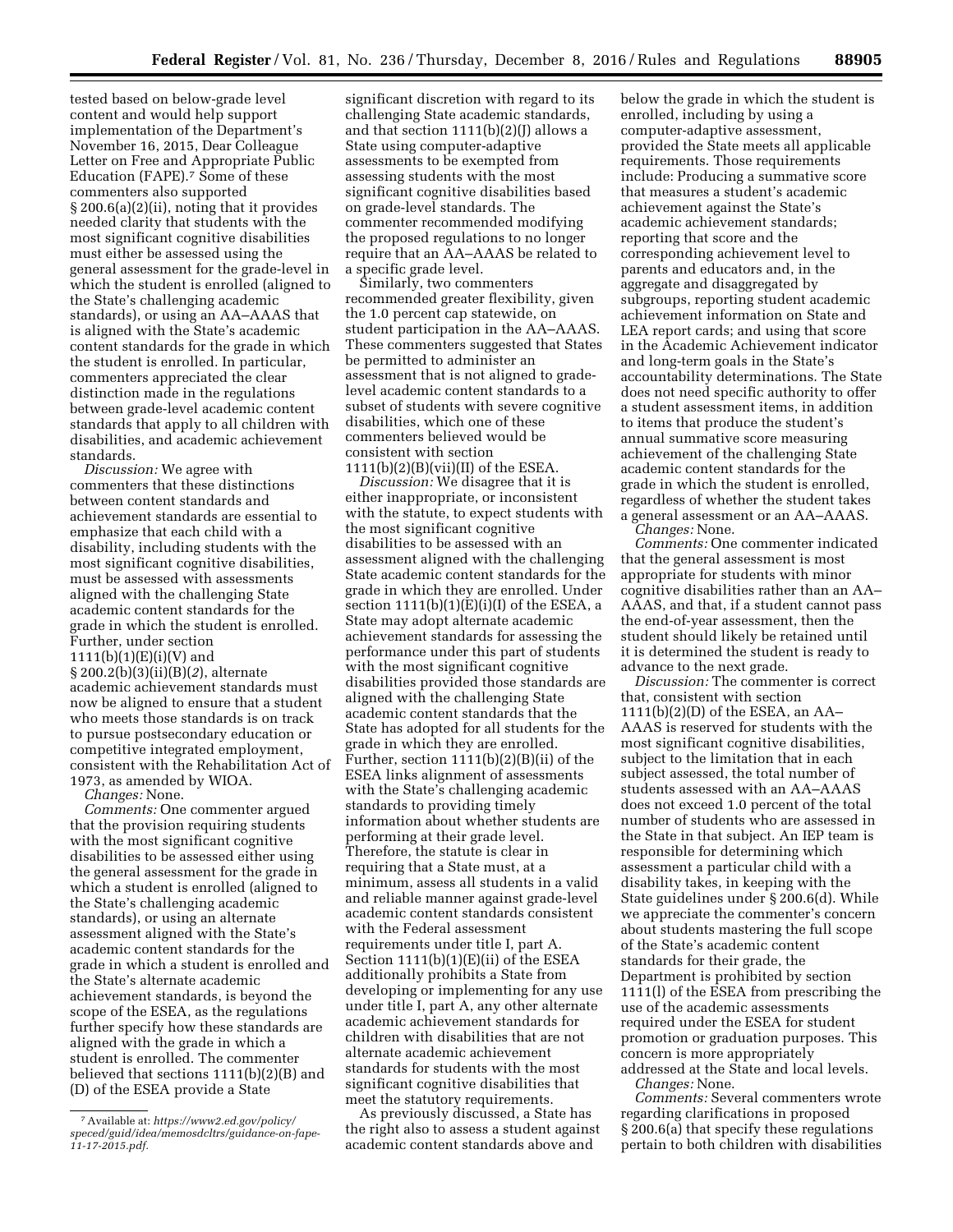that receive services provided under the IDEA, as well as children that receive services under other acts including section 504 and title II of the ADA. Many of these commenters expressed support for the clarity in the regulations regarding students covered under laws besides the IDEA to ensure all students with disabilities receive the accommodations they need. However, one commenter recommended narrowing the inclusion of students who receive services under other laws besides the IDEA to requirements related to assessment accommodations only, believing the limitation would be more consistent with the statute.

*Discussion:* Section  $1111(b)(2)(B)(vii)(II)$  of the ESEA provides that appropriate accommodations for students with disabilities must extend to children with disabilities covered under the IDEA and students with a disability who are provided accommodations under laws besides the IDEA. The topic of accommodations was addressed in detail at negotiated rulemaking, where the negotiators reached consensus that it would be appropriate to include references to students who receive accommodations under section 504 and title II of the ADA in the proposed regulations. We agree with the consensus reached at negotiated rulemaking that it is important to recognize that there are students with disabilities who receive accommodations under laws other than the IDEA and to clarify that these laws include section 504 and title II of the ADA. Further, we disagree with the commenter that the regulations expand these requirements beyond assessment accommodations. As written, the provisions of the regulations that apply to students who receive accommodations under laws other than the IDEA relate to identifying students in need of assessment accommodations and do not address any other rights or responsibilities not derived from those laws. Therefore, we decline to make any changes to this section.

*Changes:* None.

Appropriate Accommodations and Assistive Technology

*Comments:* A number of commenters expressed concern that § 200.6(b)(1) suggested that States should, but did not require States to, implement assessments with accommodations that include interoperability with, and ability to use, assistive technology devices that meet nationally recognized accessibility standards, such as Web Content Accessibility Guidelines (WCAG) 2.0 and the National

Instructional Materials Accessibility Standard (NIMAS). These commenters were concerned that, without changes, the regulations would not adequately support students with disabilities using assistive technology in accessing and benefitting from assessments under the ESEA. They further noted that the proposed regulations, as drafted, imply assistive technology devices would need to meet these nationally recognized accessibility standards when, they contend, it is the assessment that should meet the accessibility standards. Accordingly, such commenters suggested rewording the provision to require that State assessments be developed consistent with nationally recognized accessibility standards.

Separately, one commenter interpreted § 200.6(b)(1) in the opposite manner—that it required any accommodation selected by an IEP team to be subject to the accessibility standards—and opposed the purported requirement as unduly limiting IEP teams. Another commenter requested that the Department strike any reference to ''nationally recognized accessibility standards'' on the basis that the Department should not cede control of a regulatory provision to third parties. However, an additional commenter generally supported the provision as proposed, finding it sufficient to promote appropriate accommodations for all students with disabilities.

*Discussion:* We appreciate the support of commenters for the proposed regulations to ensure State assessments are accessible to all students. Section 1111(b)(2)(B)(vii) of the ESEA and these final regulations clearly require that States provide for the participation of all students in required assessments and develop assessments that are accessible to all students and that provide appropriate accommodations for English learners and students with disabilities. Section  $1111(b)(2)(B)(vii)(II)$  of the ESEA also provides an example of one aspect of making assessments accessible by referencing interoperability with, and ability to use, assistive technology. During negotiated rulemaking, a negotiator suggested the language proposed for the negotiations regarding nationally recognized accessibility standards, and the committee came to consensus on adding such language.

Optimal use of nationally recognized accessibility standards applies equally to assessment development and to assistive technology devices. When a State identifies the technical and data standards with which its assessment system is compatible, this creates the conditions for successful, continuous integration with assistive technology

devices if such devices are also consistent with the nationally recognized accessibility standards a State uses. Since both assessment development and assistive technology device development are continuous processes, clarity and common understanding are keys to integration. Data standards are a useful method of communication between States or assessment developers and assistive technology device-makers (and those who use such devices). The change most commenters requested would apply the expectation for interoperability in a manner distinct from the statute, where it is an example and not a requirement, and would place full responsibility for consistency with nationally recognized standards on States in developing the assessment system, without recognizing the importance of also expecting that assistive technology devices be compatible with common data standards. Accordingly, the Department disagrees with those commenters that such a change is needed or is appropriate.

Regarding the concern that the provision as written would limit IEP teams, the Department disagrees with the commenter. Consistent with § 200.6(b)(1)(i), IEP teams may identify needed accommodations for any child with a disability on an individualized, case-by-case basis, and must follow the State guidelines for appropriate accommodations when making such decisions. In accordance with section 612(a)(16)(B) of the IDEA and 34 CFR 300.160(b), a State's guidelines for IEP teams must identify for each assessment only those accommodations that do not invalidate the score, and instruct teams to select for each assessment only those accommodations that do not invalidate the test score. Both the ESSA and these regulations use ''interoperability with assistive technology devices'' as an example of appropriate accommodations, but do not necessarily require their use. However, if an IEP team determines that it is necessary for a student with a disability to use an assistive technology device in order to participate in an assessment under this part, the team would need to ensure that the device selected for the student will not invalidate the student's test score. States and school districts will need to communicate this information to IEP teams to ensure that they can make informed decisions in this regard. The same expectations apply to the State with respect to making information about assistive technology devices available to the teams and individuals described in  $\S 200.6(b)(1)(ii)$  and (iii).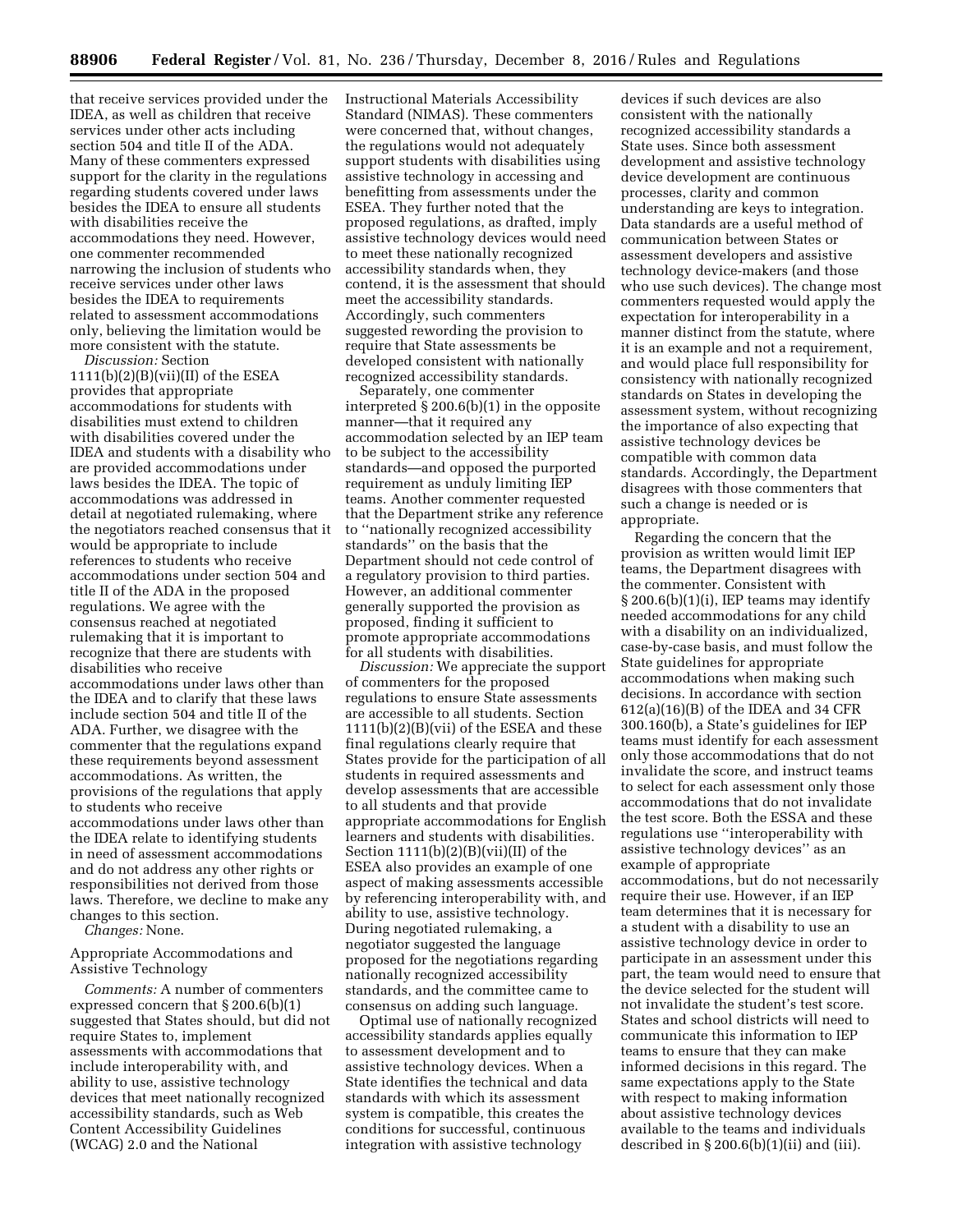The Department disagrees with the commenter who requested removal of all references to nationally recognized accessibility standards. First, as previously stated, interoperability with assistive technology devices is included in the statute and these regulations as an example of how to provide appropriate accommodations and ensure assessments are accessible to all students. Further, we do not believe that the Department would be ceding control over regulatory implementation to a third party. Generally, we enforce regulatory assessment expectations through assessment peer review, which is a process that the Department, with input from external experts, administers. The Department does not propose specifying any particular nationally recognized accessibility standards that should be used; however, the Department has previously worked with States and the broader field to develop the Common Education Data Standards (CEDS), which could serve as one option. Further, in the experience of the Department's Office for Civil Rights, where an SEA provides or collects information through electronic and information technology, such as on Web sites, it is difficult to ensure compliance with Federal civil rights accessibility requirements without adherence to modern standards such as the WCAG 2.0 Level AA standard. More broadly, we rely on nationally recognized professional and technical testing standards regarding assessment technical quality, which substantially inform assessment peer review. In certain cases, such as this one, collaboration with professionals in the field is essential to successful regulatory implementation.

*Changes:* None.

*Comments:* One commenter pointed out that some students, though identified as having a disability, do not need an accommodation. This commenter was concerned that § 200.6(b)(1) might inappropriately require every student identified as having a disability to receive an accommodation, even if such accommodation were not necessary.

*Discussion:* The regulation refers repeatedly to the use of ''appropriate'' accommodations. If no accommodations are needed or appropriate, a student would not be forced to receive an accommodation.

*Changes:* None.

*Comments:* One commenter recommended modifying  $\S 200.6(b)(1)(iii)$  to specify that a team not an individual—designated by an LEA must determine when accommodations are needed for a

student with a disability that is covered under section 504 or title II of the ADA in order to support the inclusion of multiple professionals with the appropriate expertise, including specialized instructional support personnel, in making these decisions. Other commenters generally supported the provisions, as written, which they said clarified the role of the IEP or other placement team in determining the appropriate accommodations.

*Discussion:* Section 200.6(b)(1)(ii) does in fact provide that a team of individuals (the student's placement team) make this determination when a student is provided accommodations under section 504. However, when accommodations are provided under title II of the ADA, § 200.6(b)(1)(iii) provides that the determination is made by ''the individual or team designated by the LEA to make these decisions.'' As the title II regulations do not specify that such decisions must be made by a team, we decline to adopt the change proposed by this commenter. This interpretation is consistent with the Frequently Asked Questions on Effective Communication for Students with Hearing, Vision, or Speech Disabilities in Public Elementary and Secondary Schools, jointly issued by the Department and the Department of Justice in November 2014.8

*Changes:* None.

*Comments:* One commenter supported § 200.6(b)(2)(i), noting that developing and disseminating information for parents and schools on the use of appropriate accommodations is critical for ensuring all students with disabilities can participate fully in the general curriculum and be held to high academic standards.

*Discussion:* We agree with the commenter that transparent information is a linchpin of ensuring students with disabilities receive instruction based on grade-level academic content standards and have access to the general education curriculum for the grade in which the student is enrolled. This information can empower parents to advocate on behalf of their children and equip educators with knowledge they need to provide high-quality instruction to all students, including students with disabilities. We are revising § 200.6(b)(2)(i) to include dissemination of information to LEAs, as school districts are also a critical stakeholder in ensuring students with disabilities receive appropriate accommodations, are likely to be the entities that support

States in disseminating this information directly to schools and parents, and are included in similar provisions added to new § 200.7(a)(1)(i). We are also restructuring this provision to make clear that a State must (1) develop appropriate accommodations for students with disabilities; (2) disseminate information and resources on use of these accommodations to LEAs, schools, and parents; and (3) promote the use of those accommodations to ensure that all students with disabilities are able to participate in academic instruction and assessments.

*Changes:* We have revised § 200.6(b)(2)(i) to require States to disseminate information and resources on the use of appropriate accommodations to LEAs, in addition to schools and parents, and to clarify, separately, that States must also develop appropriate accommodations and promote their use.

*Comments:* Numerous commenters voiced support for § 200.6(b)(2)(ii), which requires States to ensure that general and special education teachers, paraprofessionals, specialized instructional support personnel, and other appropriate staff receive training and know how to administer assessments, including, as necessary, alternate assessments, and know how to make use of appropriate accommodations during testing for all students with disabilities. The commenters indicated that the requirement would help ensure that staff members receive sufficient training related to administering assessments to students with disabilities. In particular, this training would help staff learn to administer portfolio-based assessments, provide assistive technology, collaborate in professional learning communities, and provide accommodations to support students.

However, two commenters recommended not listing in the regulations the specific types of staff required to receive training (*i.e.,* general and special education teachers, paraprofessionals, and specialized instructional support personnel), thereby providing LEAs greater discretion to determine which staff members need to participate in this professional development. An additional commenter recommended clarifying that a State could work with high-quality external partners or intermediaries in developing this training to bolster the limited capacity of some LEAs in this area.

*Discussion:* We agree with the commenters who support maintaining the language in  $\S 200.6(b)(2)(ii)$ . These

<sup>8</sup>Available at: *[http://www2.ed.gov/about/offices/](http://www2.ed.gov/about/offices/list/ocr/docs/dcl-faqs-effective-communication-201411.pdf)  [list/ocr/docs/dcl-faqs-effective-communication-](http://www2.ed.gov/about/offices/list/ocr/docs/dcl-faqs-effective-communication-201411.pdf)[201411.pdf](http://www2.ed.gov/about/offices/list/ocr/docs/dcl-faqs-effective-communication-201411.pdf)*.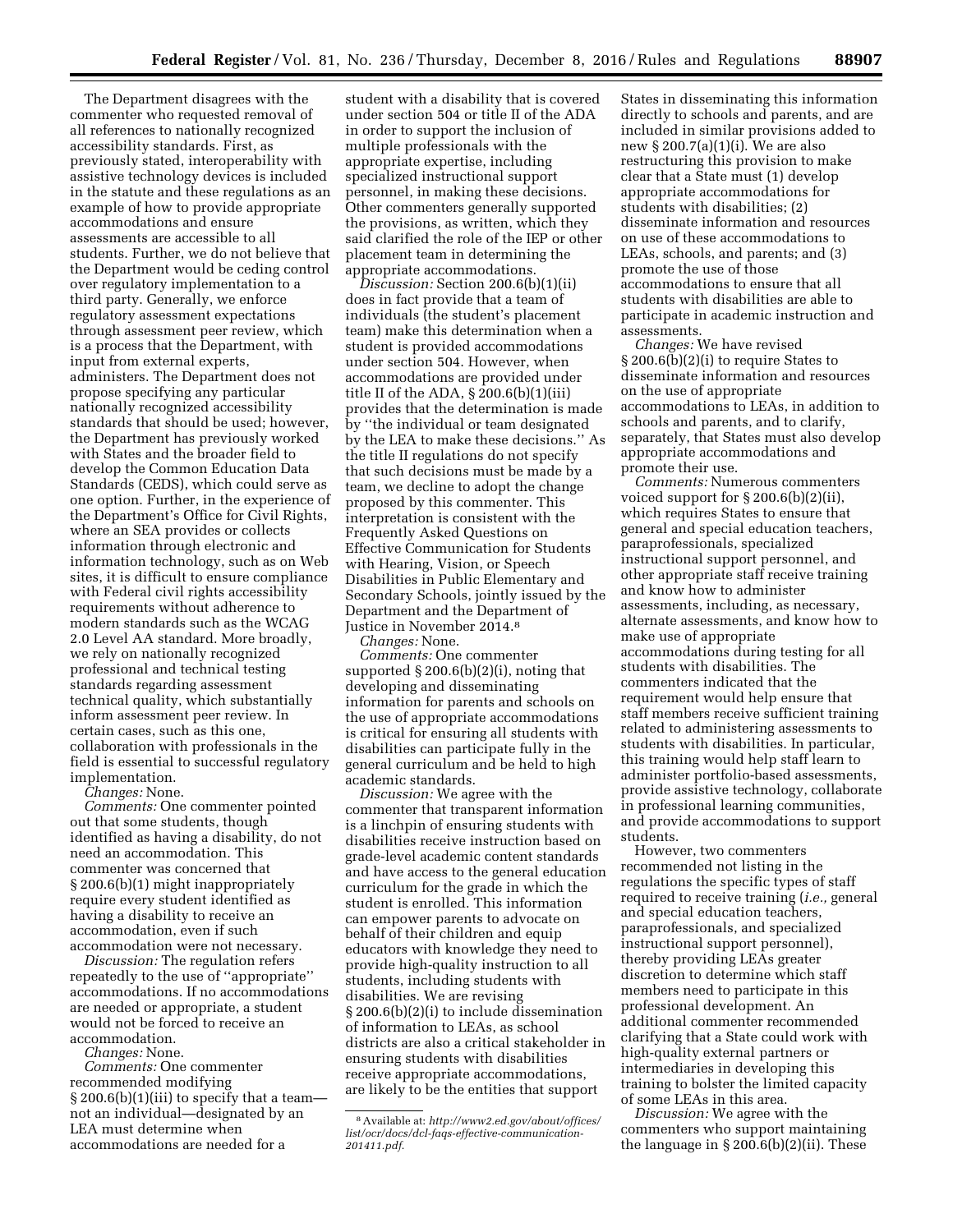provisions emphasize the importance of training for school-based staff members who may administer assessments to ensure that such staff members know how to make use of appropriate accommodations during assessments for all students with disabilities, including students with the most significant cognitive disabilities who may take an AA–AAAS to assess their performance under this part, if the State has adopted such standards. We agree with the commenters that the determination as to which training is ''necessary'' is best made at the State, LEA, and school levels. In different places, distinct individuals require training to administer different types of assessments, and the level of training such individuals need in order to ensure appropriate use of accommodations may vary. We believe the language as drafted addresses the concerns of commenters by providing sufficient flexibility to tailor training to meet their needs, and therefore, decline to make any changes.

*Changes:* None.

*Comments:* A number of commenters wrote in support of § 200.6(b)(3), which requires a State to ensure that the use of appropriate accommodations on assessments does not deny a student with a disability the ability to participate in an assessment, or any benefit from participation in the assessment, that is afforded to students without disabilities. The commenters noted that this would help ensure that test accommodations do not prevent students with disabilities from receiving a college-reportable score on entrance examinations that a State administers to high school students as part of the State's assessment system. This commenter also indicated that it would help if accommodations on entrance examinations are available equitably to all students, citing: Overly burdensome requests for documentation of a disability that requires accommodations on the entrance examination; failure by test administrators to respond to requests promptly; and failure to provide needed accommodations for students with disabilities.

Some commenters also suggested that the Department clarify § 200.6(b)(3)(ii), which requires a State to ensure that the use of appropriate accommodations on assessments does not deny a student with a disability any benefit from participation in the assessment that is afforded to students without disabilities by defining appropriate accommodations within the scope of accommodations that may be provided without jeopardizing test validity and reliability. To illustrate, one commenter cited examples where the use of an

accommodation would invalidate test scores for a particular student (such as measuring an English learner's reading comprehension by administering a test with a third-party ''read-aloud'' accommodation)—which the commenter believed would help ensure that all scores could be collegereportable.

*Discussion:* A State is responsible for ensuring that all students receive appropriate accommodations in keeping with the State's general responsibilities to provide assessments that are accessible to all students under section  $1111(b)(2)(B)(vii)$  of the ESEA, and applicable requirements under the IDEA, as discussed above with regard to comments addressing § 200.6(a). This responsibility applies regardless of whether the assessment is a statewide assessment or a locally selected, nationally recognized high school academic assessment under § 200.3, which is why relevant language appears in §§ 200.2, 200.3, and 200.6. States are responsible for determining which accommodations are appropriate and for administering assessments such that a student who needs and receives such an accommodation is not denied any benefit afforded to students who do not need the accommodation. While it is true that a State is also responsible for ensuring that it administers assessments in a valid and reliable manner, these provisions must work together. The requirement that a State administer a valid and reliable assessment does not relieve the State of any responsibility related to appropriate accommodations. Rather, the State must ensure that any assessment it administers to meet the requirements of title I, part A meets all requirements of this subpart.

*Changes:* None.

*Comments:* One commenter recommended requiring in the final regulations that all assessments, including any AA–AAAS, meet a number of criteria. In particular, they must: (1) Be standardized assessments that meet the *Standards for Psychological and Educational Testing;*  (2) be high quality, fair, and reliable; and (3) produce valid results and interpretations. This commenter also suggested promoting the use of principles of UDL and other best practices. The commenter noted that AA–AAAS in the past have often been overly individualized in an attempt to better comply with IDEA requirements. The commenter further said that, absent these criteria, comparability between general assessments and AA–AAAS may be lost, noting that both are used for accountability purposes under the ESEA. Finally, the commenter suggested

that the regulations should require States and test developers to create a list of accommodations that have been determined as suitable for student use without jeopardizing the validity and reliability of scores for students with disabilities, which States could then share with IEP and other placement teams.

*Discussion:* The Department believes that the statute and regulations already require many of the actions the commenter requests. In particular, both section 1111(b)(2)(B)(iii) of the ESEA and § 200.2(b)(4)(ii) require consistency with relevant, nationally recognized professional and technical testing standards. The *Standards for Psychological and Educational Testing*  are a strong example of such standards, and the Department's peer review of State assessment systems under title I, part A is based on these technical standards, which we believe helps mitigate one of the commenter's concerns. Section 1111(b)(2)(B)(iii) and  $(iv)$  and  $\S 200.2(b)(4)(i)$  also address the importance of strong technical quality, including validity, reliability, and fairness. Finally, section  $1111(b)(2)(B)(xiii)$  and  $1111(b)(2)(D)(i)(IV)$  of the ESEA require that a State apply the principles of UDL, to the extent practicable, to both the general statewide assessments and the AA–AAAS, requirements that are reiterated in §§ 200.2(b)(2)(ii) and  $200.6(d)(6)$ .

The Department expects that assessment peer review will provide an opportunity to promote and enforce the use of high-quality assessments, which includes the AA–AAAS. While an AA– AAAS must be aligned with the challenging State academic content standards, the Department notes that, by definition, such an assessment will not be comparable to the general statewide assessments, since students taking an AA–AAAS are measured against alternate academic achievement standards. Similarly, each State is already required by section 1111(b)(2)(B)(vii) of the ESEA and section  $612(a)(16)(A)$  of the IDEA to ensure that children with disabilities served under the IDEA are provided appropriate accommodations on title I, part A assessments, where necessary, as determined on an individualized caseby-case basis by their IEP team. To ensure that this occurs, section 612(a)(16)(B) of the IDEA requires a State to develop guidelines for the provision of appropriate accommodations. Under 34 CFR 300.160(b), these State guidelines must identify only those accommodations for each assessment that do not invalidate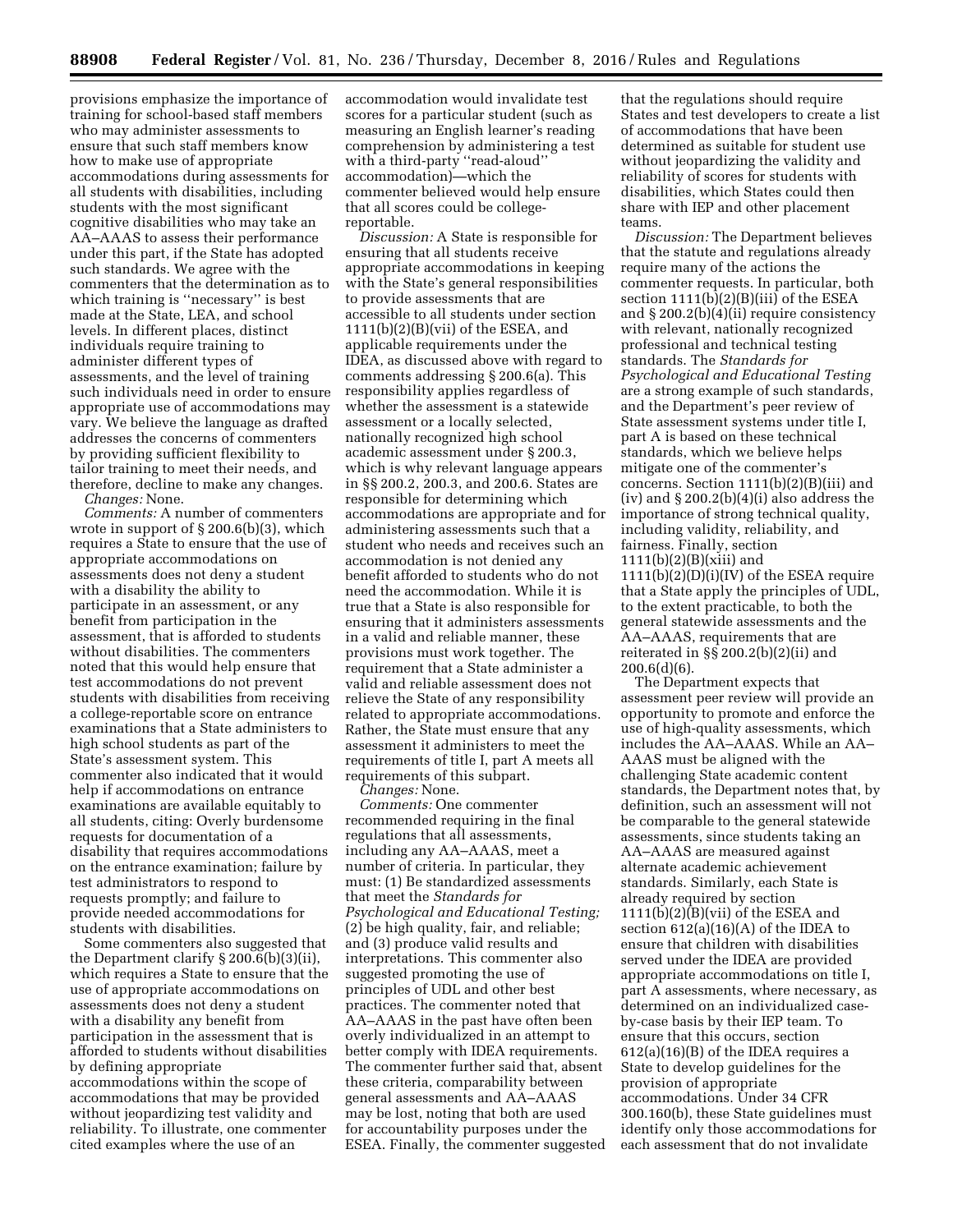the score and instruct IEP teams to select for each assessment only those accommodations that do not invalidate the score. These State guidelines apply to the provision of appropriate accommodations under the IDEA on regular and alternate assessments. Therefore, the Department does not believe changes are needed in this regard.

*Changes:* None.

AA–AAAS for Students With the Most Significant Cognitive Disabilities

*Comments:* Many commenters wrote either in broad support of, or broad opposition to, the criteria outlined in § 200.6(c)(4) that a State must follow in order to request from the Department a waiver of the requirement to assess no more than 1.0 percent of assessed students in each subject with an AA– AAAS. The commenters supporting the proposed regulations generally asserted that the elements included in the proposed regulation provide a comprehensive picture of the State's efforts to address and correct its assessment of more than 1.0 percent of assessed students on an AA–AAAS. The commenters opposing the proposed regulations generally favored additional local flexibility. Such commenters asserted that the waiver criteria as proposed are unduly burdensome and infringe on IEP team authority. A few commenters expressed concern that a burdensome process could discourage States from submitting a waiver.

*Discussion:* We appreciate the broad support for the proposed regulations and suggestions for revisions suggested by the commenters. We agree that strong waiver criteria are necessary to ensure that a waiver is only granted when appropriately justified and when a State demonstrates necessary progress towards assessing no more than 1.0 percent of assessed students in each subject with an AA–AAAS. Therefore, we generally maintain the criteria in the final regulations. However, we have considered the need for specific changes addressed by some commenters, particularly with regard to State and LEA burden, and discuss those in response to specific comments below.

*Changes:* None with respect to the overall need for waiver criteria. Changes with respect to specific criteria are discussed in response to specific comments below.

*Comments:* A few commenters contended that provisions in proposed § 200.6 infringe on an IEP team's authority to make an individual determination about the most appropriate assessment for an individual student, one noting that the

proposed regulations could be amended to direct IEP teams to follow State participation guidelines when making decisions about which assessment a student should take.

*Discussion:* We agree with the commenters that, for a child with a disability who receives services under the IDEA, the decision about which type of assessment is most appropriate for the student rests with the IEP team. However, we do not think that any changes to the regulations are necessary to address this comment. With respect to the suggestion to amend the regulations to direct IEP teams to follow State participation guidelines, we emphasize that the State guidelines required under § 200.6(d) are intended to serve that very purpose—to provide clarity for IEP teams as to how to make appropriate assessment decisions. In particular, § 200.6(d)(1) provides that IEP teams are to apply the State guidelines on a case-by-case basis to determine whether an individual child is a student with the most significant cognitive disabilities who should be assessed with an AA–AAAS. *Changes:* None.

*Comments:* One commenter contended that any waiver criteria are contrary to the intent of Congress, asserting that Congress intended that States should better support and more accurately assess students with the most significant cognitive disabilities rather than be required to conduct oversight in a way that may intrude on high-quality LEA programming. Another commenter broadly suggested that the waiver criteria are contrary to the Congressional intent in section 8401 of the ESEA, which the commenter asserts presumes the Department will grant waivers provided the request demonstrates the need for and assumed benefit of the waiver, without any additional requirements. Additionally, a commenter asserted that a number of the waiver requirements involve unrelated information requirements and external conditions, in direct violation of the respective prohibitions included in section  $8401(b)(1)(E)$  and 8401(b)(4)(D) of the ESEA.

*Discussion:* We disagree. In section 1111(b)(2)(D)(i)(I) of the ESEA, Congress explicitly prescribed a cap of 1.0 percent on the number of students who may be assessed with an AA–AAAS, which Congress specified is only for students with the most significant cognitive disabilities. Although the statute prohibits a State from imposing a cap on an LEA's use of an AA–AAAS, section 1111(b)(2)(D)(ii)(II) requires an LEA that exceeds the State cap to submit information to the SEA justifying the need to exceed the cap. Moreover, section  $1111(b)(2)(D)(ii)(III)$  requires a State to provide ''appropriate oversight, as determined by the State,'' of any such LEA.

Because a State must ensure that the total number of students assessed using the AA–AAAS in each subject does not exceed 1.0 percent of assessed students in that subject in the State, but cannot impose any similar cap on its LEAs, § 200.6(c)(3) helps ensure that States review and act upon information from LEAs, provide sufficient oversight, and take meaningful steps to ensure that, under State and LEA policies, only students with the most significant cognitive disabilities are assessed with an AA–AAAS, consistent with the statutory requirement limiting participation in the AA–AAAS. Section 200.6(c)(3), therefore, is well within the Department's rulemaking authority under section 1601(a) of the ESEA, which authorizes the Secretary to ''issue, in accordance with subsections (b) through (d) and subject to section 1111(e), such regulations as are necessary to reasonably ensure that there is compliance with this title.'' As discussed above, the regulations are necessary to support a State in meeting its statutory obligations. Moreover, § 200.6(c)(3) was submitted to negotiated rulemaking under section 1601(b) and the negotiating committee reached consensus on it. Finally, in light of the statutory requirements in section  $1111(b)(2)(D)(i)(I)$  and  $(b)(2)(D)(ii)(I)$ –(III) of the ESEA, § 200.6(c)(3) certainly is not inconsistent with or outside the scope of title I, part A, and therefore does not violate section 1111(e)(1)(B)(i) of the ESEA. The Department also has rulemaking authority under section 410 of GEPA, 20 U.S.C. 1221e–3, and section 414 of the DEOA, 20 U.S.C. 3474.

Similarly, the waiver criteria outlined in § 200.6(c)(4) do not exceed the Department's authority. We are well aware that section  $1111(e)(1)(B)$  of the ESEA prohibits the Department from requiring, as a condition of approval of a waiver request under section 8401, requirements that are inconsistent with or outside the scope of part A of title I. Clearly, the waiver criteria in § 200.6(c)(4) are not inconsistent with or outside the scope of section 1111(b)(2)(D) of the ESEA. Rather, they are consistent with ensuring that the statutory restriction on a State's use of an AA–AAAS is not vitiated through waivers. In order to evaluate whether a State has a legitimate justification for a waiver to assess more than 1.0 percent of assessed students in a given subject with an AA–AAAS, it is necessary for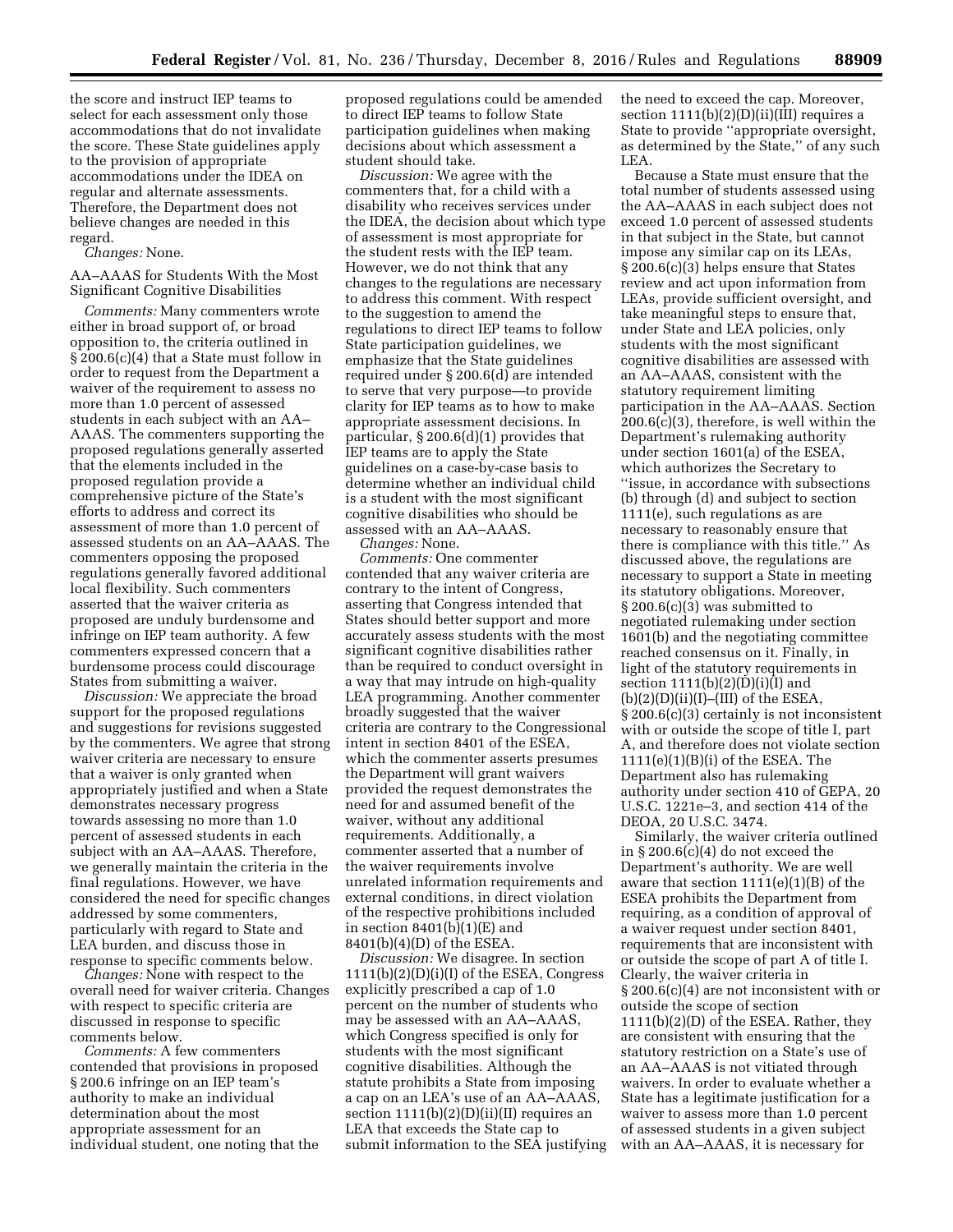the Department to evaluate certain data about which students are being assessed with an AA–AAAS and to receive assurances from a State that it is verifying certain information with any LEAs that the State anticipates will exceed the statewide 1.0 percent cap, including that such LEAs have followed the State guidelines for determining which students may be appropriately assessed with an AA–AAAS and addressing any disproportionality in the percentage of students in certain subgroups of students who are assessed with an AA–AAAS. Moreover, the requirements that a State must submit a plan and timeline to improve the implementation of its State guidelines, to support and provide oversight to LEAs, and to address any disproportionality in the percentage of students who take an AA–AAAS are all requirements directly related to evaluating whether the State, if it receives a waiver, has a sufficient plan for coming into compliance with the statutory 1.0 percent cap. The criteria to receive a waiver of the 1.0 percent cap in § 200.6(c)(4) also help to reinforce the other statutory requirements that a State seeking a waiver, in general, must meet (as described in section 8401(b)(1)(C), (D), and (F)), including that the waiving of the requested requirements will advance student academic achievement, that the SEA will monitor and regularly evaluate the effectiveness of its waiver plan, and in cases where a State is seeking to waive statutory requirements related to student assessment and data reporting under title I, part A, that the SEA and its LEAs will maintain or improve transparency in reporting to parents and the public on student achievement, including subgroups of students. For the same reasons § 200.6(c)(4) does not violate section 1111(e) of the ESEA, the Department would not violate section 8401(b)(4)(D) if it were to disapprove a State's waiver request to exceed the 1.0 percent cap if the State cannot demonstrate that it has met the criteria in § 200.6(c)(4), because the criteria in  $\S 200.6(c)(4)$  do not impose conditions outside the scope of a waiver request. In sum, each of the elements described above is within the scope of a waiver request and title I, part A. Particular elements of the waiver criteria which commenters noted were outside the scope of a waiver request are discussed in greater detail below.

*Changes:* None.

*Comments:* One commenter contended that the waiver requirements present particular challenges for rural States and LEAs where the numbers of assessed students are so small that, even if one or two students are assessed with

an AA–AAAS, the LEA would then exceed the statewide 1.0 percent cap. The commenter noted that increased monitoring of such LEAs would tax SEA resources and may inadvertently pressure rural LEAs to recommend general assessments for students who should more appropriately be taking an AA–AAAS. The commenter asserted that LEAs that partner to provide specialized programming for students with the most significant cognitive disabilities in rural States will necessarily assess more than 1.0 percent of assessed students, and that any heightened monitoring of such LEAs implies mistrust of the work in such schools and is counterproductive to the needs of the students in these schools.

*Discussion:* We appreciate the comment specific to the needs of rural States and LEAs and have taken these suggestions into consideration with regard to specific changes discussed in response to other comments, particularly with regard to SEA oversight requirements as described in § 200.6(c)(4). However, section  $1111(b)(2)(D)(ii)(III)$  of the ESEA provides that a State will exercise oversight of an LEA that exceeds the statewide 1.0 percent cap, regardless of the number of students enrolled in the LEA. We note that it is the State's responsibility to develop State guidelines under § 200.6(d) that ensure that IEP teams within the State appropriately identify, on a case-by-case basis, only students with the most significant cognitive disabilities for an AA–AAAS. A rural State has discretion to develop its State guidelines in a way that best meets the State's unique needs, so long as the guidelines meet the requirements contained in the statute and regulations. Therefore, we decline to make any changes directly related to this comment but note that we are incorporating other changes to the waiver criteria that partially address rural concerns.

*Changes:* None.

*Comments:* One commenter contended that the regulations should take into account that some States have a low-incidence of children with disabilities, whereas others have a highincidence, explaining that States with a high-incidence may assess the same number of students with the most significant cognitive disabilities with an AA–AAAS as a State with a low incidence, and only the State with the high-incidence of children with disabilities would exceed the 1.0 percent statewide cap.

*Discussion:* We appreciate the commenter's concern about variations in the numbers of children with

disabilities nationwide. Section  $1111(b)(1)(D)(i)(I)$  of the ESEA, however, establishes that all States must limit the number of students assessed in each subject with an AA–AAAS to no more than 1.0 percent of assessed students, with the only exception being a State that applies for and receives a waiver to exceed this prohibition. Therefore, we decline to make this suggested change. *Changes:* None.

*Comments:* A few commenters suggested that proposed § 200.6 does not give States enough authority to act when an LEA has assessed more than 1.0 percent of assessed students in a given subject with an AA–AAAS and does not explain how the Secretary will decide whether to grant a waiver. One such commenter articulated that, in accordance with the proposed regulation, any rationale provided by an LEA would be sufficient and that the Department would grant every State request for a waiver. The commenter further noted that the Department should revise the regulation so that it explains the steps that a State should take to comply absent an approved waiver. Another commenter questioned whether there is also a statewide cap on the number of scores from an AA– AAAS that can count as proficient in school accountability determinations (similar to the regulation applied under the ESEA, as amended by NCLB), and if so, whether there would be a separate waiver process to request such a waiver. The commenter asked for greater detail about potential consequences for a State that assesses more than 1.0 percent of assessed students in a given subject with an AA–AAAS.

*Discussion:* While we appreciate the commenter's request for additional specificity, we do not agree that additional clarity is needed in the regulation. The waiver criteria outlined in § 200.6(c)(4) specify the elements a State must address in a request for a waiver. Further, should a State request a waiver for an additional year, under § 200.6(c)(4)(v) the Department expects to see substantial progress towards the State's plan and timeline for meeting the requirement to assess no more than 1.0 percent of students with an AA–AAAS. With regard to the request to address the steps a State should take absent an approved waiver, the Department notes that it maintains general enforcement authority, as it does with any ESEA violation.

With regard to the application of a 1.0 percent cap on the number of proficient scores that may be counted in accountability determinations, we do not believe such a cap is appropriate. Rather than codifying the regulations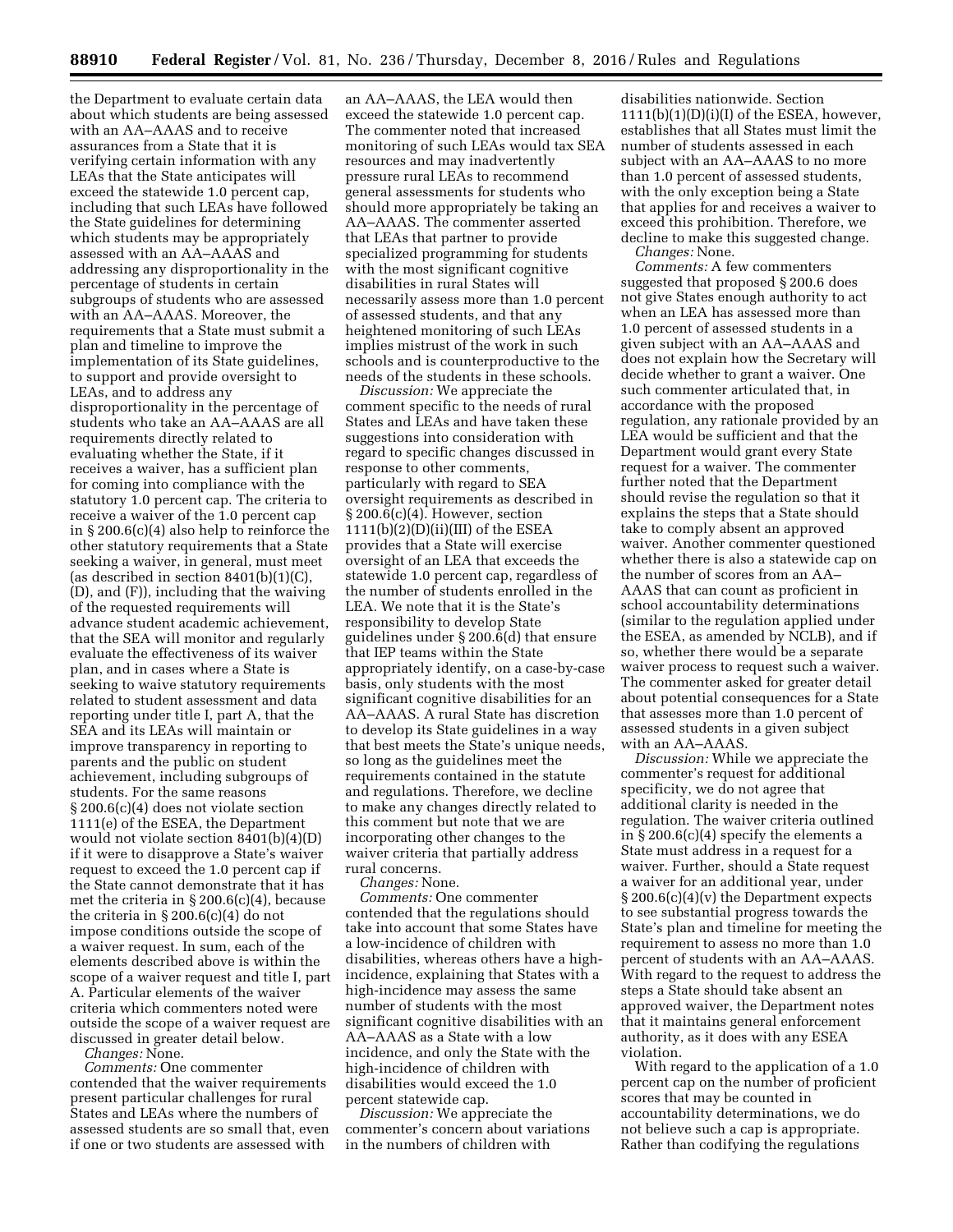under the ESEA, as amended by NCLB, that imposed such a cap, Congress chose in section  $1111(b)(2)(D)(i)(I)$  of the ESEA to apply a cap on the number of students who may be assessed with an AA–AAAS. Thus, the scores of all students who take an AA–AAAS, no matter how many are proficient, must be reported on State and LEA report cards and included in school accountability determinations under section 1111(c) of the ESEA, including performance against long-term goals and in the Academic Achievement indicator.

*Changes:* None.

*Comments:* A few commenters expressed concern that the existence of waivers, generally, will dilute the importance of the requirement to assess no more than 1.0 percent of assessed students with an AA–AAAS.

*Discussion:* We agree with the commenters that the number of children with disabilities who take an AA–AAAS should be limited to no more than 1.0 percent of assessed students, as the vast majority of children with disabilities are most appropriately assessed with general assessments alongside their peers without disabilities. However, section  $1111(b)(2)(D)(ii)(IV)$  of the ESEA specifies that the waiver authority under section 8401 of the ESEA allows a State to apply for a waiver of the 1.0 percent limitation. The negotiators thoroughly discussed the topic of waiver criteria during negotiated rulemaking, and we continue to agree that the majority of the criteria agreed to by the committee are appropriate. We believe those criteria will sufficiently protect the statutory limitation on the percentage of students with the most significant cognitive disabilities who may be assessed with an AA–AAAS. As these provisions are implemented, we will continue to evaluate the need for additional nonregulatory guidance.

*Changes:* None.

*Comments:* A number of commenters opposed the requirement in § 200.6(c)(4)(i) that a State's waiver request be submitted at least 90 days prior to the start of the State's first testing window. One commenter suggested that the timeline be abbreviated to 30 days before the start of the testing window due to the differences in timing of testing windows nationwide, and noted that the submission should occur before the ''main'' testing window rather than the ''first'' testing window. A few commenters indicated it will be difficult to predict 90 days in advance how many students will need to take an AA– AAAS, with some noting that this is a particular challenge for States with highly mobile populations, and in areas

served by multiple LEAs, the Bureau of Indian Education (BIE), and tribal schools, or when parents decide that their children will not participate in assessments. The commenters requested that States be permitted to apply for waivers after the close of the State's testing windows. A few commenters indicated that when waiver requests are due before testing the State does not know the total number of students who will be assessed (the denominator for the participation rate calculation), so there is an increased administrative burden for some States who will request a waiver that they do not need, and other States that may need a waiver may not apply. A few commenters noted that since IEP teams meet year round, decisions about proper assessment placements may not have been made prior to the start of the first testing window, and suggested either that the submission timeline be after the assessment window or be removed altogether.

*Discussion:* While we appreciate the suggestions for changes with regard to the requirement to submit a waiver request 90 days prior to the first testing window, we believe these concerns are outweighed by the benefits of maintaining the requirement. As a request for a waiver is a request for permission to avoid non-compliance with the law, such a waiver should be requested before a State is noncompliant, rather than retroactively when a State will have already been non-compliant for a period of time. While we understand the contention that a more abbreviated timeline, such as 30 days prior to the start of the testing window, would be appropriate, we decline to adopt such a change, as the Department would not have sufficient time to address such requests; section 8401(b)(4) of the ESEA specifies that the Department has 120 days to respond to waiver requests, so the proposed 90-day period is already abbreviated from what is typically needed in order for the Department to approve waiver requests prior to a State becoming noncompliant. We acknowledge that IEP teams meet throughout the school year, but believe there is value in reinforcing the general principle that decisions about the assessment a student will take should be made in the beginning of the school year. Such advance planning allows the student, parents, teachers, and other instructional staff to have clear expectations and sufficient time to prepare for the assessment, which may include identifying appropriate accommodations. Given that some forms of an AA–AAAS are administered

throughout a school year, it is furthermore appropriate that such decisions are made early to ensure that a student's performance is fully measured. We are, however, revising § 200.6(c)(4)(i) to clarify that a State's waiver must be submitted 90 days prior to the start of the testing window for the relevant subject, recognizing that a State may request a waiver for only one subject, and that the testing windows can, but need not necessarily, vary among assessments.

Commenters supporting the waiver criteria as drafted acknowledge that the data that will be submitted along with such waiver requests are necessary so that States are transparent about how many students are assessed with an AA–AAAS, and we likewise value the transparency that will be provided by requiring this information prior to receipt of a waiver. Furthermore, a State should be able to determine whether there will be a need to request a waiver in a particular school year based on the prior year's data, and we note that the data a State submits along with a waiver request, consistent with  $\S 200.6(c)(4)(ii)$ may be State-level data from either the current or previous school year. Therefore, we maintain that it is necessary to receive waiver requests in advance of the State's testing window and decline to make these requested changes.

*Changes:* We have revised § 200.6(c)(4)(i) to clarify that a waiver must be submitted 90 days prior to the start of the testing window for the relevant subject.

*Comments:* Many commenters specifically opposed  $\S 200.6(c)(4)(ii)(B)$ of the waiver criteria for a State that exceeds the 1.0 percent cap, which requires the State to submit State-level data from the current or previous school year to show that the State has measured the achievement of at least 95 percent of all students and 95 percent of students in the children with disabilities subgroup who are enrolled in assessed grades. A few commenters suggested that the Department has overstepped its authority by linking a requirement for 95 percent test participation to receipt of a waiver of the 1.0 percent State cap on participation in the AA–AAAS, since the ESEA requires 95 percent participation on assessments used for Federal accountability but allows each State to determine how low student participation will be factored in its accountability system. One commenter argued that this requirement exceeds the plain statutory language of the ESEA and is therefore outside the scope of the waiver requirements in section 8401 of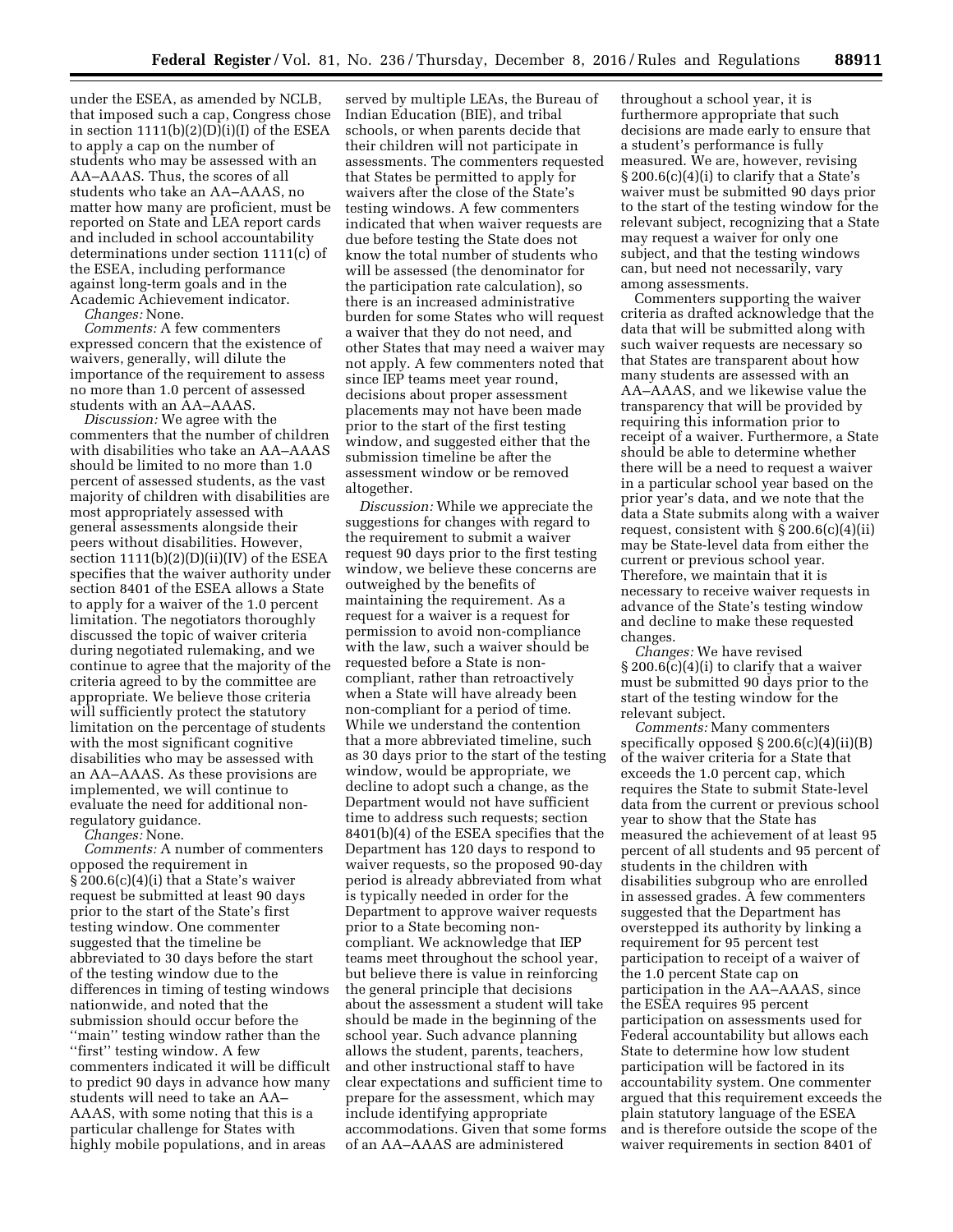the ESEA, which the commenter asserted requires only information directly related to the waiver request. Various commenters appeared to view the 95 percent test participation requirement as a punitive requirement for States with high numbers of parents choosing to opt their students out of statewide assessments, and contended it may result in competing parent advocacy groups working against each other. Another commenter suggested this requirement contradicts the increased flexibility in the measurement of student achievement that the commenter associated with the ESEA.

*Discussion:* We disagree with the commenters who suggest that it is inappropriate to require that 95 percent of all students and 95 percent of students in the subgroup of children with disabilities be assessed in order to receive a waiver from the statutory prohibition on assessing more than 1.0 percent of assessed students with an AA–AAAS. Section  $1111(b)(2)(B)(i)(II)$ of the ESEA requires a State to annually administer an assessment to *all* public school students in the State, not just 95 percent of them. Since the 1.0 percent statewide cap on participation in the AA–AAAS is a cap on the number of students assessed, a State's data on proper use of the AA–AAAS will only be transparent and accurate if it is based on the entire population of students that must be assessed in the State. We believe this must be achieved by requiring the State to provide State-level data to show that it is assessing at least 95 percent of all students and 95 percent of children with disabilities as part of its waiver request. This recognizes that a small number of students may not be able to participate in the assessments for various reasons, without losing an accurate and representative sample of the whole student population in determining whether a State requires a waiver. Further, without such a protection, there is no guarantee that an LEA will not encourage certain students to avoid testing all together, thereby keeping those students out of the denominator of students who count for purposes of calculating the 1.0 percent cap. We note that since a waiver request must be submitted to the Department 90 days prior to the State's first relevant testing window, a State will likely submit data from the previous school year to fulfill this requirement.

With regard to the commenters who believe this requirement inappropriately ties an accountability requirement to a waiver request, we disagree. We acknowledge that, under section 1111(e)(1)(B)(i) of the ESEA, the

Department is prohibited from requiring a State to add any requirements for receipt of a waiver that are inconsistent with or outside the scope of title I, part A. The requirement to ensure that at least 95 percent of all students and 95 percent of students in the subgroup of children with disabilities participate in State assessments is not in conflict with such a prohibition, given that section  $1111(b)(2)(B)(i)(II)$  of the ESEA requires *all* students to be administered an assessment, and that such an expectation is specifically needed in the context of granting a waiver of the 1.0 percent statewide cap on participation in an AA–AAAS, as the cap is on the number of students assessed. The full inclusion of children with disabilities in academic assessments, either the general assessment or an AA–AAAS, is essential to ensure that they are held to the same high expectations as their peers, and the 1.0 percent cap on participation in an AA–AAAS is only effective as a guardrail when full participation in assessments is ensured. Further, the waiver criteria for a *State*  related to the 1.0 percent cap on participation in the AA–AAAS is separate and distinct from—and has no effect on—how the State meets the statutory requirement to hold *schools*  accountable for 95 percent participation in assessments, which will be determined by the State consistent with section  $1111(c)(4)(E)$  of the ESEA.

Finally, it is not necessary for the ESEA to specifically authorize the Secretary to include the 95 percent participation requirement as a waiver criterion in order for us to do so. Section 1601(a) of the ESEA allows the Secretary to ''issue, in accordance with subsections (b) through (d) and subject to section 1111(e), such regulations as are necessary to reasonably ensure that there is compliance'' with the statute. Section  $200.6(c)(4)(ii)(B)$  is necessary to ensure that only those States that truly need to assess more than 1.0 percent of assessed students with an AA–AAAS are eligible for a waiver; otherwise, waivers would vitiate the statutory prohibition. Moreover, § 200.6(c)(4)(ii)(B) was submitted to negotiated rulemaking under section 1601(b) and the negotiating committee reached consensus on it. Finally, as noted above,  $\S 200.6(c)(4)(ii)(B)$  is not inconsistent with or outside the scope of title I, part A, and therefore does not violate section  $1111(e)(1)(B)(i)$  of the ESEA. The Department also has rulemaking authority under section 410 of GEPA, 20 U.S.C. 1221e–3, and section 414 of the DEOA, 20 U.S.C. 3474.

We also disagree with the contention that the requirement to ensure 95

percent test participation for all students and students in the subgroup of children with disabilities is in violation of section 8401(b)(4)(D) of the ESEA. Such a requirement is not an external condition outside the scope of a waiver request but, rather, is consistent with requirements for the administration of assessments to all students in section  $1111(b)(2)(B)(i)(II)$  of the ESEA and necessary to ensure that the 1.0 percent cap on the number of assessed students who may participate in an AA–AAAS is applied in such a way that continues to expect full test participation for all students and all children with disabilities.

*Changes:* None.

*Comments:* While many commenters supported the waiver criteria as drafted, one commenter noted that instances of disproportionate identification for an AA–AAAS should be examined and addressed, but generally opposed the proposed waiver criterion. Another commenter asserted that requirements to address disproportionality in the number and percentage of students assessed with an AA–AAAS when a State applies for a waiver of the statewide 1.0 percent cap are outside the scope of the waiver requirements in section 8401 of the ESEA, since such waivers must include only information directly related to the request.

*Discussion:* We disagree with the assertion that the requirement in § 200.6(c)(4)(ii)(A) that a State provide data on the number and percentage of students in the subgroups of economically disadvantaged students, major racial and ethnic groups, and English learners who are assessed with an AA–AAAS, and the requirement in  $\S 200.6(c)(4)(iii)(B)$  that a State must assure any LEA that the State anticipates will assess more than 1.0 percent of students using an AA–AAAS will address any disproportionality in the percentage of students from such subgroups who take an AA–AAAS, are outside the scope of the requirements for a waiver under section 8401 of the ESEA. The 1.0 percent limitation on the number of students in a State who may be assessed with an AA–AAAS is a critical protection to ensure that the vast majority of children with disabilities are included in the general assessment alongside their peers and that only the small number of students with the most significant cognitive disabilities are assessed with an AA–AAAS. However, such a protection is minimized if a disproportionate percentage of students from any one subgroup is assessed with an AA–AAAS, and such disproportionate identification indicates that the State should revisit its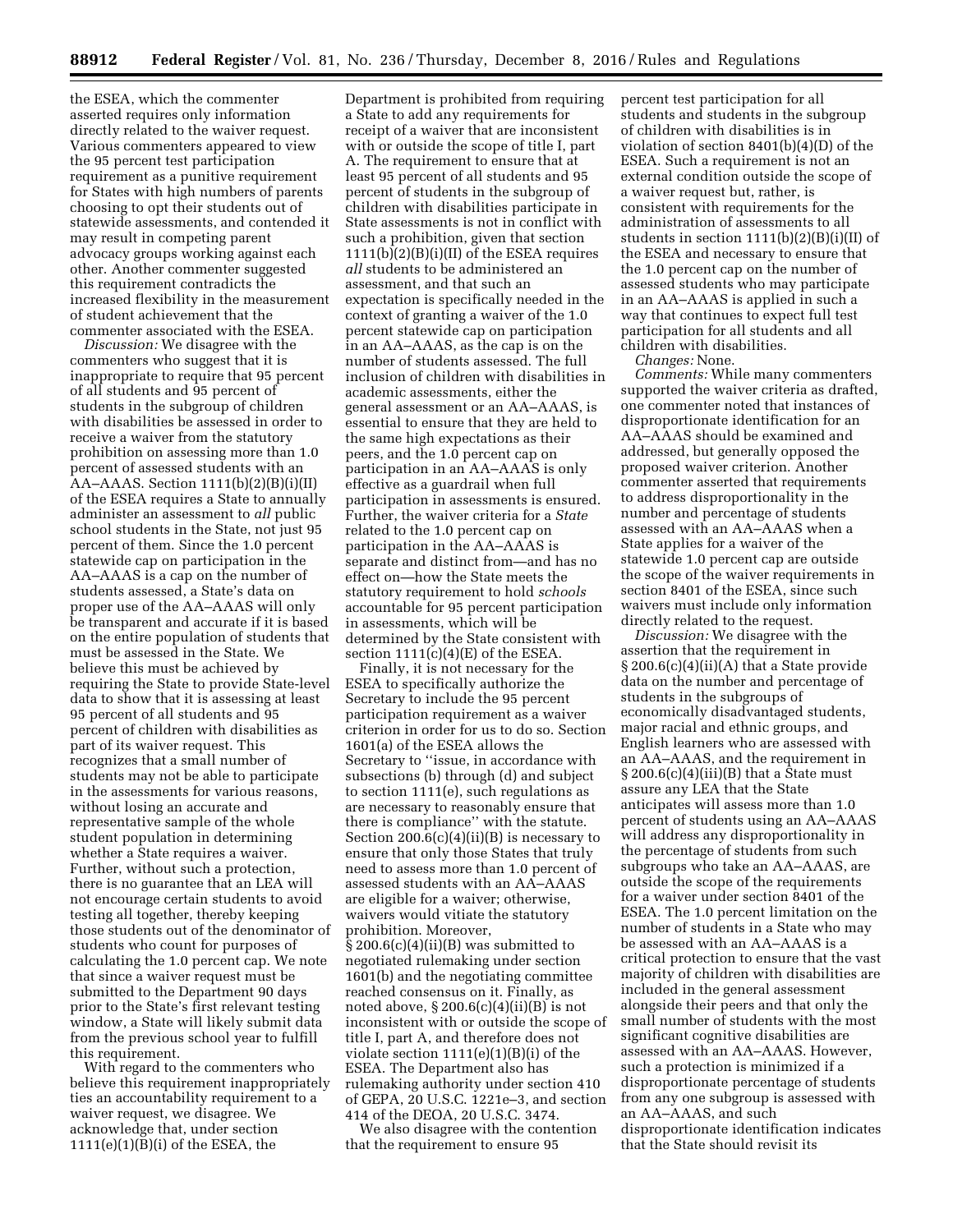guidelines for how IEP teams within the State identify which students are those with the most significant cognitive disabilities who may be assessed with an AA–AAAS. Thus, we believe that maintaining a focus on disproportionate use of the AA–AAAS is necessary within the criteria for a waiver of the 1.0 percent statewide cap on the number of students who may be assessed with an AA–AAAS. Further, it is not necessary for the ESEA to specifically authorize the Secretary to address disproportionality through waiver criteria. As noted in the discussion of the prior comment, section 1601(a) of the ESEA authorizes the Secretary to issue regulations as are necessary to reasonably ensure that there is compliance with title I, part A. For the reasons we express above, we believe a waiver of the 1.0 percent cap is only warranted if a State is not disproportionately including in the AA– AAAS students who are poor, English learners, or students from a major racial or ethnic group, thereby raising concerns that the State's guidelines for identifying students with the most significant cognitive disabilities are not being carried out responsibly. Like the other assessment-related regulations submitted to negotiated rulemaking, the committee reached consensus on  $\S 200.6(c)(4)(ii)(A), (iii)(B), and (iv)(C),$ consistent with 1601(b) of the ESEA. In addition, the Department has rulemaking authority under section 410 of GEPA, 20 U.S.C. 1221e–3, and the DEOA, 20 U.S.C. 3474.

That said, we are revising  $\S 200.6(c)(4)(iii)(B)$  and  $(iv)(C)$  to clarify that the assurances a State must provide and its plan and timeline related to disproportionality in the AA–AAAS must be focused on the ''percentage'' of students in each subgroup that are assessed using an AA–AAAS in a particular subject, and not the raw ''number'' of students in each subgroup. Using the ''number'' of students assessed using an AA–AAAS would be insufficient to identify disproportionalities given that raw numbers also reflect the size of the student population in the State. However, the data that must be included as part of the waiver request described in § 200.6(c)(4)(ii)(A) must still include the number and percentage of students in each subgroup assessed using an AA– AAAS in the relevant subject.

*Changes:* We have revised  $\S 200.6(c)(4)(iii)(B)$  and  $(iv)(C)$  so that only the percentage of students in each subgroup assessed using an AA–AAAS is considered related to disproportionality in the assurances and plan included in a State's waiver request to exceed the 1.0 percent cap.

*Comments:* A few commenters contended that LEAs should not be required to assess less than 1.0 percent of assessed students with an AA–AAAS because some LEAs have legitimate reasons to assess more than 1.0 percent of students with an AA–AAAS based on student needs and city demographics (*e.g.,* medical facilities located within the city or other specialized programming located in certain LEAs). One such commenter acknowledged that LEAs need to submit justification to the State to assess more than 1.0 percent of assessed students with an AA–AAAS, but asserted that such justification should not be a complex annual process.

A few commenters more broadly objected to the requirement that SEAs verify information with LEAs through the assurances required under § 200.6(c)(4)(iii), with one commenter noting that in a State with a large number of LEAs this is a significant burden on SEA resources. A few other commenters opposed the same assurances, specifically objecting to the proposed language that allows a State discretion to verify certain information with LEAs that ''contribute to the State's exceeding'' the 1.0 percent cap. A few commenters contended that the proposed regulations would result in a de facto, or back-door, LEA-level cap on participation in the AA–AAAS in LEAs that have no record of assessing more than 1.0 percent of students with such an assessment. One commenter asserted that the proposed regulations regarding LEAs that ''contribute to the State's exceeding'' the 1.0 percent cap exceed the scope of the law since the ESEA provides that LEAs that assess more than 1.0 percent of students with an AA–AAAS shall submit information to the SEA justifying the need to exceed such cap, and permits the SEA to provide oversight of such LEAs, but it does not extend such oversight to LEAs that do not exceed the cap. Thus, the commenter argued that the ESEA prohibits these proposed regulations.

One commenter argued that the assurance in proposed § 200.6(c)(4)(iii)(B) is unattainable because an LEA will not be able to predict the extent to which it will assess less than 1.0 percent of students with an AA–AAAS since a decision as to which assessment a student will take is an individualized decision based on whether the student is a student with the most significant cognitive disabilities and eligible for the assessment.

*Discussion:* While we generally agree with the commenters who supported the waiver criteria, and place great value on the consensus reached during negotiated rulemaking, we have determined that there is reason to address a few of the specific concerns with regard to the criteria for assurances from the State included in  $§ 200.6(c)(4)(iii).$ 

With regard to the comment that § 200.6(c)(4)(iii) should be revised so that it extends only to LEAs that the State anticipates will assess more than 1.0 percent of the number of students assessed with an AA–AAAS and not to other LEAs that the State determines will significantly contribute to the State's exceeding the cap, we agree. Both LEAs that the State anticipates will assess more than 1.0 percent of students in the LEA with an AA–AAAS and LEAs that do not assess more than 1.0 percent of students with an AA–AAAS but that significantly contribute to a State's exceeding the 1.0 percent State cap were incorporated into the waiver criteria during negotiated rulemaking. Including both categories of LEAs was intended to provide a State with discretion to focus attention on those LEAs that assess less than 1.0 percent of students with an AA–AAAS but significantly contribute to the State exceeding its 1.0 percent cap, as well as those LEAs already assessing more than 1.0 percent. However, we acknowledge that this may, in some States, unfairly call attention to LEAs that will not assess more than 1.0 percent of assessed students with an AA–AAAS. While we strongly encourage States to look not only to LEAs that are assessing more than 1.0 percent of students with an AA–AAAS but also those significantly contributing to the State exceeding the cap of 1.0 percent, we are removing the language in  $\S 200.6(c)(4)(iii)$  that extends the assurances that a State submits with a waiver to LEAs that ''significantly contribute'' to the State exceeding the 1.0 percent State cap.

With regard to the commenters asking for changes in proposed § 200.6(c)(4)(iii) to the specific assurances that a State has verified certain information with respect to LEAs that the State anticipates will assess more than 1.0 percent of their assessed students with an AA–AAAS, we maintain that the requirements in  $\S 200.6(c)(4)(iii)(A)$ , to follow each of the State's guidelines, and  $\S 200.6(c)(4)(iii)(C)$ , to address any disproportionality in the percentage of students in any subgroup assessed with an AA–AAAS, are critical to ensure that IEP teams within a State comply with the State's guidelines to determine that only students with the most significant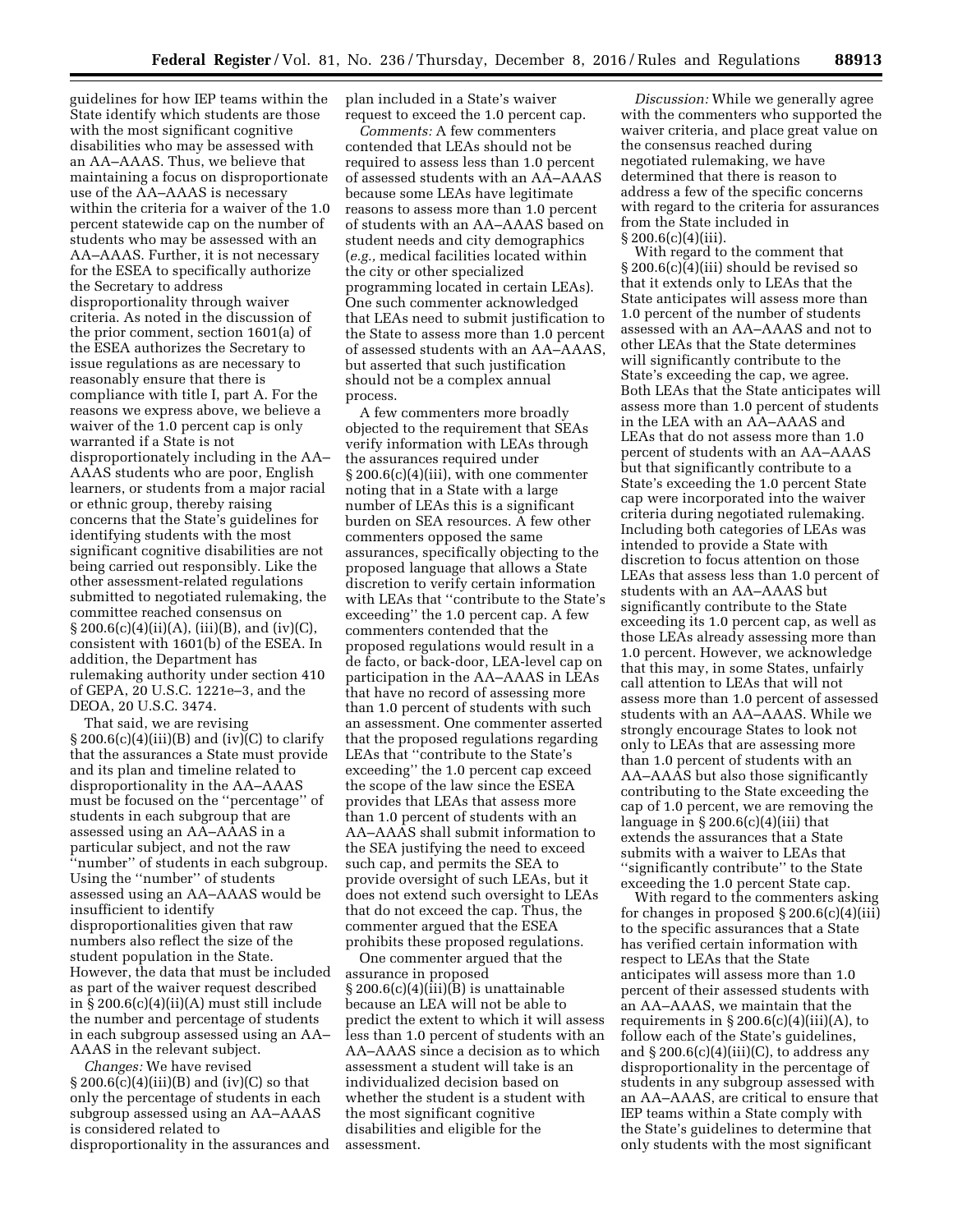cognitive disabilities are most appropriately assessed with an AA– AAAS. We are, however, revising  $\S 200.6(c)(4)(iii)(A)$  to remove duplicative language and improve clarity; specifically, the assurance States provide in their waiver requests must indicate that LEAs follow each of the State's guidelines under § 200.6(d), except § 200.6(d)(6), which only applies at a State level. All of the guidelines under § 200.6(d) are critically important for LEAs to follow, and we believe it is confusing and unnecessary to emphasize those in § 200.6(d)(1) over other pieces of the guidelines in this assurance.

In response to the specific commenter who suggested that proposed  $\S 200.6(c)(4)(iii)(B)$  be removed, we agree. While LEAs should not significantly increase, from the prior year, the extent to which they assess more than 1.0 percent of all students assessed using an AA–AAAS without a demonstration of a higher prevalence rate of students with the most significant cognitive disabilities, we have determined that the practices this assurance are intended to address will also be addressed through the plan and timeline requirements in § 200.6(c)(4)(iv) and that some burden on the State and LEAs can be reduced by eliminating this assurance.

Given the changes that we are making to the waiver requirements contained in § 200.6(c)(4)(iii) to remove language referring to LEAs that significantly contributed to a State's exceeding the 1.0 percent cap, which commenters alleged was outside the Department's regulatory authority, the remaining assurances that are required in this section clearly do not exceed that authority. Based on the authority discussed above in response to comments regarding SEA oversight and disproportionality, the assurances a State is required to make related to an LEA that the State anticipates will exceed the State's 1.0 percent cap are necessary to evaluate whether a State is only assessing students with the most significant cognitive disabilities with an AA–AAAS and therefore warrants a waiver to exceed the 1.0 percent cap. Section 200.6(c)(4)(iii), as revised, is therefore well within the Department's regulatory authority under section 1601(a) of the ESEA as well as under section 410 of GEPA, 20 U.S.C. 1221e– 3, and section 414 of the DEOA, 20 U.S.C. 3474.

*Changes:* We have revised  $\S 200.6(c)(4)(iii)$  by removing the reference to LEAs that assess fewer than 1.0 percent of students using an AA– AAAS that the State determines will

significantly contribute to the State's exceeding the cap. We have also removed  $\S 200.6(c)(4)(iii)(B)$  and renumbered former § 200.6(c)(4)(iii)(C) as  $\S 200.6(c)(4)(iii)(B)$ . Finally, we have revised  $\S 200.6(c)(4)(iii)(A)$  by removing ''including criteria in paragraph (d)(1)(i) through (iii)'' because it is included in the reference to guidelines under paragraph (d).

*Comments:* One commenter broadly objected to  $\S 200.6(c)(4)(iv)$ , which requires a State to submit a plan and timeline with its waiver request. A few commenters also objected more particularly to  $\S 200.6(c)(4)(iv)(B)$ , which requires a State to explain in the plan and timeline how it will support and provide appropriate oversight to an LEA that the State anticipates will assess more than 1.0 percent of its assessed students in a school year with an AA–AAAS, and any other LEA that the State determines will significantly contribute to the State's exceeding the cap. The commenters asserted that this creates intrusive State oversight of LEAs that are not exceeding the State cap by assessing less than 1.0 percent of their students with an AA–AAAS. One commenter contended that this interferes with IEP team authority and asserted that, since the IDEA provides a mechanism for monitoring compliance with IDEA requirements, this provision should be struck from the proposed regulations.

*Discussion:* We agree with the comment that  $\S 200.6(c)(4)(iv)$  should be revised so that it applies only to LEAs that a State anticipates will assess more than 1.0 percent of the students assessed with an AA–AAAS and not to other LEAs that the State determines will significantly contribute to the State's exceeding the cap. The rationale for this change was discussed in the prior discussion. However, we also note that an effective plan and timeline, as required under § 200.6(c)(4)(iv), will likely need to consider both LEAs that have assessed more than 1.0 percent of their students with an AA–AAAS as well as LEAs that may approach but not exceed 1.0 percent. Nonetheless, we believe that a State will exercise proper discretion as to which LEAs must receive oversight from the State so that the State is able to meet the requirement to assess no more than 1.0 percent of assessed students with an AA–AAAS in future years. Given that a State must demonstrate substantial progress towards meeting each component of the State's plan and timeline to extend a waiver for additional years, we believe that a State will place great weight on how it exercises this discretion.

*Changes:* We have revised  $\S 200.6(c)(4)(iv)(B)$  by removing the phrase referencing LEAs that the State determines will significantly contribute to the State's exceeding the cap, but do not themselves assess more than 1.0 percent of assessed students with an AA–AAAS.

*Comments:* One commenter asked the Department to allow States to monitor appropriate use of the AA–AAAS as a component of its existing accountability plan rather than as a new, separate process.

*Discussion:* We agree that there is benefit to streamlining processes at the State level and encourage States to consider how various aspects of their monitoring systems may be streamlined. These regulations merely articulate areas for technical assistance and oversight, as required under section  $1111(b)(2)(D)(ii)(III)$  of the ESEA, rather than prescribe to States how to conduct such oversight. Therefore, we decline to make any changes.

*Changes:* None.

*Comments:* A few commenters opposed § 200.6(c)(4) that limits a State's waiver request to exceed the 1.0 percent cap to one year at a time. One commenter suggested that a State should be allowed to apply for a waiver for up to three years, but noted that a State could still be required to report annually against progress on meeting the requirement to assess no more than 1.0 percent of assessed students in each subject with an AA–AAAS.

*Discussion:* We do not anticipate a need to grant a State a multi-year waiver. The ESEA requires a State to assess no more than 1.0 percent of assessed students in a subject with an AA–AAAS each year, and it would be inconsistent with this requirement to provide a waiver to a State multiple years in advance, rather than expecting the State to take action to comply with the requirements of the law and only assess 1.0 percent of students in a subject using an AA–AAAS. On an annual basis, should a State apply for a waiver from the 1.0 percent cap, the State is expected to include a plan and timeline to improve implementation of its State guidelines, which guide IEP team decision making, so that the State is able to assess less than 1.0 percent of students in the State with an AA–AAAS in future years. While this may be a difficult transition for some States and may result in a State requesting a waiver from the requirement, we agree with the consensus reached during negotiated rulemaking that such waivers be limited to one year. We believe that an annual waiver submission will allow the Department to evaluate whether the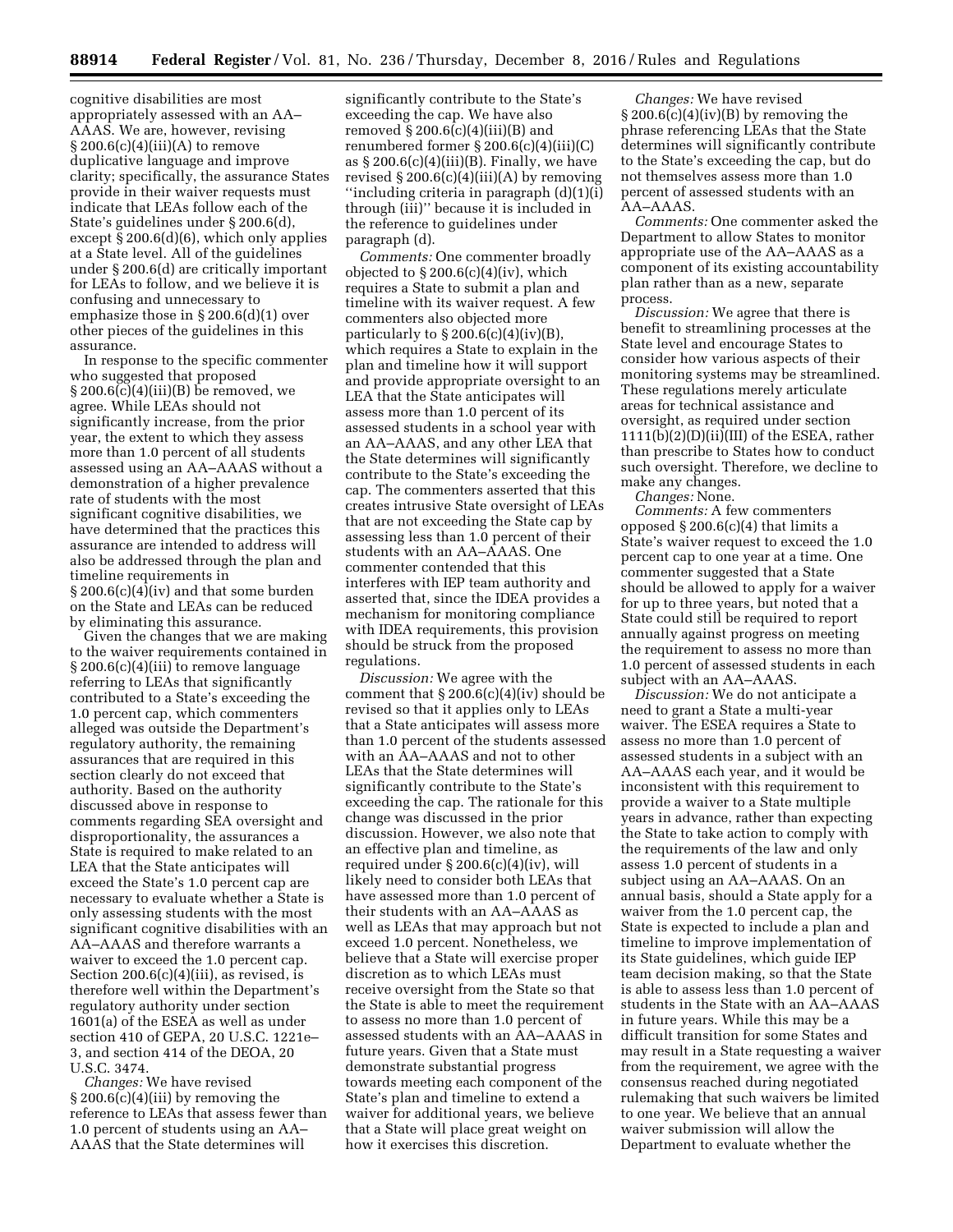State is making necessary progress towards complying with the law. However, we do not intend to prohibit a State from applying for a waiver in subsequent years should the State determine there is a continued need for such a request, particularly if the State is making progress against its plan and timeline toward meeting the statutory requirement.

Therefore, we decline to make the suggested change.

*Changes:* None.

*Comments:* A few commenters opposed  $\S 200.6(c)(4)(v)$  that any subsequent waiver request to the initial request must demonstrate ''substantial progress'' toward achieving each component of the plan and timeline that the State submitted with the waiver in the prior year. One such commenter asserted that this requires additional, burdensome evidence of intervention in LEAs that assess more than 1.0 percent of assessed students with an AA–AAAS. Another such commenter noted that ''substantial progress'' is an undefined term and open to subjective interpretation and would prefer that any measurable amount of progress towards achieving the plan and timeline be considered sufficient to receive a waiver in a future year. Another commenter noted there should be recognition that the numbers of students eligible for an AA–AAAS are based on factors that may be outside the State's or LEA's control, such as students entering and leaving a district and students who may choose not to participate in assessments.

*Discussion:* We disagree with the commenters and believe there is great value in ensuring that a State demonstrate substantial progress towards achieving the objectives outlined in the State's plan and timeline for assessing no more than 1.0 percent of assessed students with an AA– AAAS—because limiting the use of the AA–AAAS to 1.0 percent of the total number of students assessed in each subject is a statutory requirement. While there is a waiver authority, the expectation for States should be to meet that requirement, or work toward meeting it over time, rather than to perpetually receive a waiver of the requirement. While we agree with the commenter that the term ''substantial progress'' is undefined, the use of the word ''substantial'' is intentional and represents more than simply any measurable amount of progress towards achieving the plan and timeline. Nonetheless, we also acknowledge that a State is best positioned to describe in a subsequent waiver request how it has made substantial progress based on the State's context and unique needs, and

note that, by maintaining the current language, a State is encouraged to make such a demonstration. Therefore, we decline to make the suggested change. *Changes:* None.

#### Computer-Adaptive AA–AAAS

*Comments:* A few commenters strongly supported the provision in § 200.6(c)(7) that a computer-adaptive AA–AAAS must measure student performance against the academic content standards for the grade-level in which the student is enrolled, feeling it provides an important safeguard to ensure students with the most significant cognitive disabilities are held to high expectations and receive gradelevel content even when taking adaptive assessments.

*Discussion:* We agree that it is essential for all children with disabilities to be held to the same high expectations as their peers without disabilities, including students with the most significant cognitive disabilities taking a computer-adaptive alternate assessment aligned with alternate academic achievement standards. Like a general computer-adaptive assessment, a computer-adaptive alternate assessment must be aligned with the challenging State academic content standards for the grade in which the student is enrolled, as required under section  $1111(b)(2)(D)(i)$  of the ESEA.

*Changes:* None.

State Guidelines With Respect to Students With the Most Significant Cognitive Disabilities

*Comments:* Numerous commenters noted support for § 200.6(d)(1), which specifies that a State's guidelines for IEP teams must include a State definition of students with the most significant cognitive disabilities. Many commenters, in particular, believed these provisions were essential to protect the validity of assessments for children with disabilities, to prevent misidentification of students for an AA– AAAS, and to emphasize that students with the most significant cognitive disabilities are to be assessed against grade-level content standards, while recognizing that both cognitive functioning and adaptive behavior should be considered in determining student supports.

In addition, one commenter suggested adding specific examples to the regulations to provide States greater understanding of what might qualify as a ''significant cognitive disability,'' and provided several suggested examples such as students who require dependence on others for daily living activities. Two commenters supported

adding that a student's intelligence quotient (IQ) score may not be a factor in determining whether a student should take an AA–AAAS. Finally, a commenter recommended modifying one of the parameters for States' definitions to emphasize the role of IEP teams and not equivocally state these students require extensive, direct individualized instruction and substantial supports to achieve measurable gains on the challenging State academic content standards for the grade in which the student is enrolled. Instead, the commenter proposed that IEP teams consider the provision of such instruction and supports.

*Discussion:* We appreciate the suggestions that the commenters provided and acknowledge that the negotiators engaged in robust discussion on the topic of how to define ''students with the most significant cognitive disabilities'' during negotiated rulemaking. We believe that the regulations reflect the consensus of the negotiators and appropriately balance the need for regulatory parameters to ensure that State guidelines incorporate key protections for students with the most significant cognitive disabilities while balancing the ability for States to construct such guidelines in consultation with local stakeholders to devise a State definition of ''students with the most significant cognitive disabilities'' that will ensure students within a given State are appropriately identified and assessed. We note that, should a State apply for a waiver to exceed the 1.0 percent cap on the number of students with the most significant cognitive disabilities who may be assessed with an AA–AAAS, under  $\S 200.6(c)(4)(iv)(A)$  the State must include a plan and timeline in its waiver request to improve the implementation of those State guidelines, which may include revising its definition of ''students with the most significant cognitive disabilities'' if necessary so that the State can ensure it will assess no more than 1.0 percent of students with such an AA–AAAS. These revisions could include considering additional factors, such as those indicated by the commenters. However, in reviewing the proposed regulations, the Department believes it is necessary to update § 200.6(d) for consistency with regulations under the IDEA (34 CFR 300.306(b)(1)(iii)) and to clarify that status as an English learner may not be considered in determining whether a student is a student with the most significant cognitive disabilities, even in part. The only relevance of English learner status to that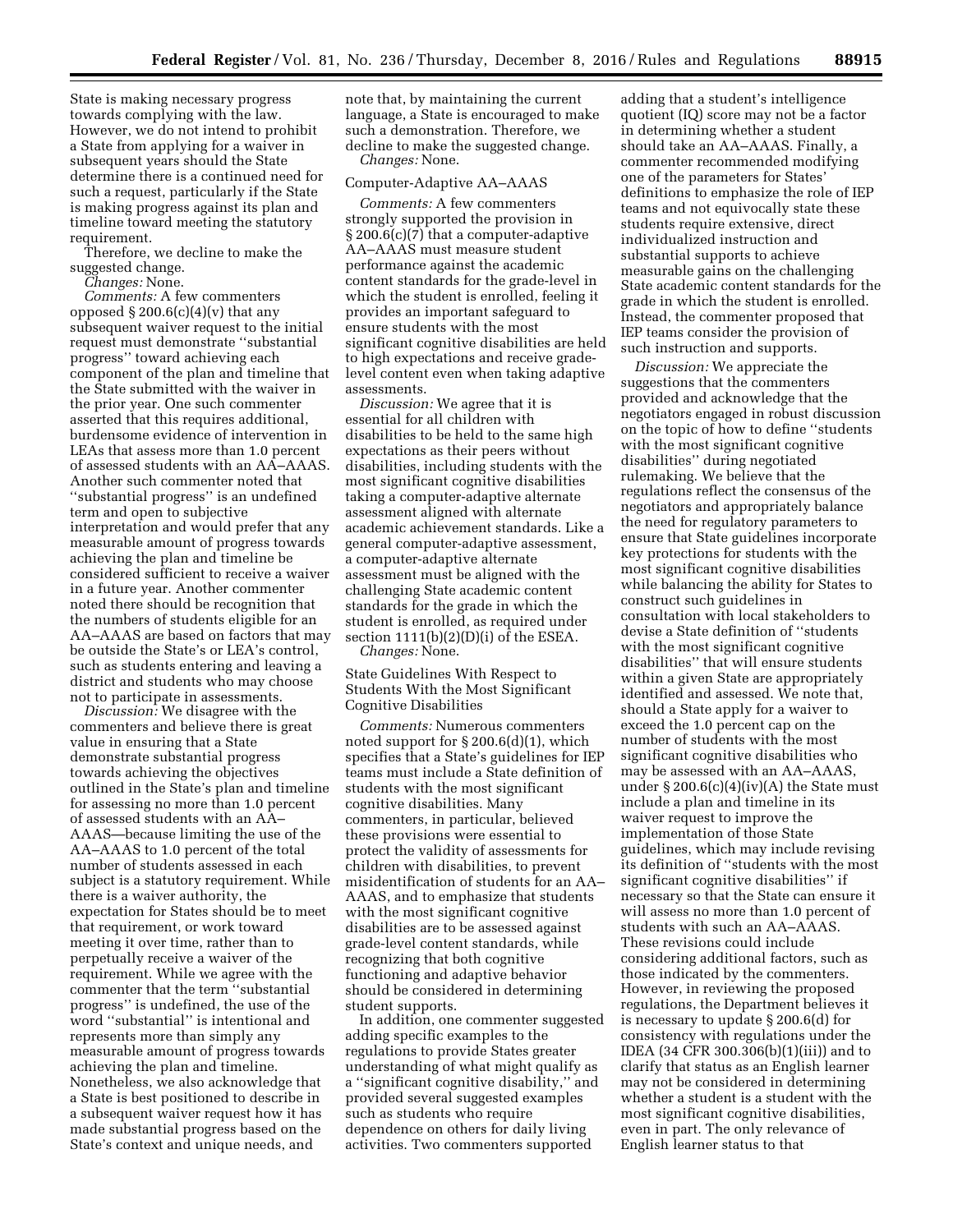determination is ensuring that the evaluation of the student's disability is conducted in an appropriate language.

With regard to the comments about IEP team discretion, we refer to the discussion above in which we note that, under both the ESEA and the IDEA, decisions of IEP teams must be informed by State guidelines. We agree with the consensus reached by the negotiated rulemaking committee that students with the most significant cognitive disabilities require extensive, direct individualized instruction and substantial supports to achieve measurable gain on the challenging State academic content standards for the grade in which the student is enrolled. However, we believe this is only one factor for a State to consider in the development of its State guidelines and strongly encourage States to work with local stakeholders to develop State definitions that best reflect local needs.

*Changes:* We have revised § 200.6(d)(1)(i) to clarify that a student's status as an English learner, similar to the identification of a student as having a particular disability under the IDEA, does not determine whether a student is a student with the most significant cognitive disabilities.

*Comments:* One commenter expressed general concern with requirements related to State guidelines for IEP teams under § 200.6(d), believing that the proposed regulations unduly limit the discretion of a student's IEP team with regard to determinations of which assessment is appropriate for a student, especially given that the State may only assess 1.0 percent of students assessed in a given subject with an AA–AAAS. Similarly, another commenter argued that § 200.6(d) violated section  $1111(b)(2)(D)(ii)(I)–(II)$  of the ESEA because the requirements for State guidelines usurped the authority of the IEP team to determine which students with the most significant cognitive disabilities may take an AA–AAAS.

*Discussion:* We appreciate the commenters' concern and agree that under sections 1111(b)(1)(E) and 1111(b)(2)(D)(ii) of the ESEA IEP teams are responsible for determining whether a student has a significant cognitive disability and is most appropriately assessed against alternate academic achievement standards. However, IEP teams do not have unlimited discretion in this regard. Rather, under section  $1111(b)(2)$ (D)(ii) of the ESEA and section  $614(d)(1)(A)(i)(V)(bb)$  of the IDEA, IEP teams must decide which children with the most significant cognitive disabilities will participate in an AA–AAAS, consistent with State guidelines under section 612(a)(16)(C)

of the IDEA, as amended by the ESSA, governing the participation of children with disabilities in the AA–AAAS. Those State guidelines inform decisions of IEP teams as to which children with disabilities are those with the most significant cognitive disabilities who should participate in an AA–AAAS. As agreed in negotiated rulemaking, we continue to believe that it is appropriate, consistent with section 1111(b)(2)(D)(i)(II) and (D)(ii)(I) of the ESEA and section 612(a)(16)(C) of the IDEA, to establish the parameters included in § 200.6(d) and therefore decline to make any changes.

*Changes:* None.

*Comments:* One commenter argued that § 200.6(d)(1) violated section 1111(e)(2) of the ESEA by imposing on States a definition of ''students with the most significant cognitive disabilities'' in conflict with a prohibition on the Secretary's authority for defining terms that are inconsistent with or outside the scope of the law.

*Discussion:* We appreciate the commenter's concern, but note that we are not defining the term ''students with the most significant cognitive disabilities;'' rather, the regulations require States to define this term and establish criteria for States to adhere to in establishing their own definition. Further, given that an AA–AAAS, as described in section 1111(b)(2)(D) of the ESEA, is only for students with the most significant cognitive disabilities, and that States must now ensure that no more than 1.0 percent of assessed students in the State take such assessments, we believe requiring a State to define ''students with the most significant cognitive disabilities'' in accordance with factors related to cognitive functioning and adaptive behavior is both consistent with and within the scope of the ESEA. Therefore, we decline to adopt any changes in response to this comment.

*Changes:* None.

*Comments:* A few commenters supported § 200.6(d)(2), which requires the State guidelines to help explain differences between assessments based on grade-level academic achievement standards and alternate academic achievement standards to IEP teams, including any effects of State or local policies on students as a result of taking an AA–AAAS (*e.g.,* how participation in such assessments may delay or otherwise affect the student's ability to complete requirements for a regular high school diploma). They noted that this provision will help provide IEP teams with needed information as such teams make potentially high-stakes

decisions regarding whether a student will take an AA–AAAS.

Additionally, a commenter wrote in support of § 200.6(d)(3), which requires a State to notify parents of students participating in an AA–AAAS that their child's achievement will be measured based on alternate academic achievement standards and provide information on how participation in such assessment may delay or affect their child's completion of the requirements for a regular high school diploma, noting that these provisions empower parents to effectively advocate for their child's inclusion in the general assessment and the course of study that will help them prepare for the general assessment.

*Discussion:* We appreciate the commenters' support and agree that these provisions will help ensure IEP teams, including parents, are equipped with the information they need to make decisions that are in the best interests of the students they serve. We further agree that § 200.6(d)(3) will help ensure parents have the necessary information to advocate on behalf of their children in order to support their educational needs.

*Changes:* None.

*Comments:* A few commenters wrote in support of  $\S 200.6(d)(4)$ –(5), which clarifies that States may not prevent students taking an AA–AAAS from pursuing a regular high school diploma and must promote (consistent with the IDEA) students with the most significant cognitive disabilities' access to the general education curriculum.

*Discussion:* We strongly agree with the commenters that it is critical for students with the most significant cognitive disabilities taking an AA– AAAS to not be precluded from attempting to complete the requirements for a regular high school diploma and to ensure that the instruction they receive promotes their involvement and progress in the general education curriculum for the grade in which the student is enrolled. Section 200.6(d)(4)– (5) incorporates requirements in sections  $1111(b)(2)(D)(i)(III)$  and 1111(b)(2)(D)(i)(VII) of the ESEA.

*Changes:* None.

*Comments:* Multiple commenters wrote in support of the emphasis on maintaining high expectations for all students, including students with the most significant cognitive disabilities. These commenters expressed support for assessing students with the most significant cognitive disabilities with an AA–AAAS, which is aligned with the State's academic content standards for the grade in which the student is enrolled.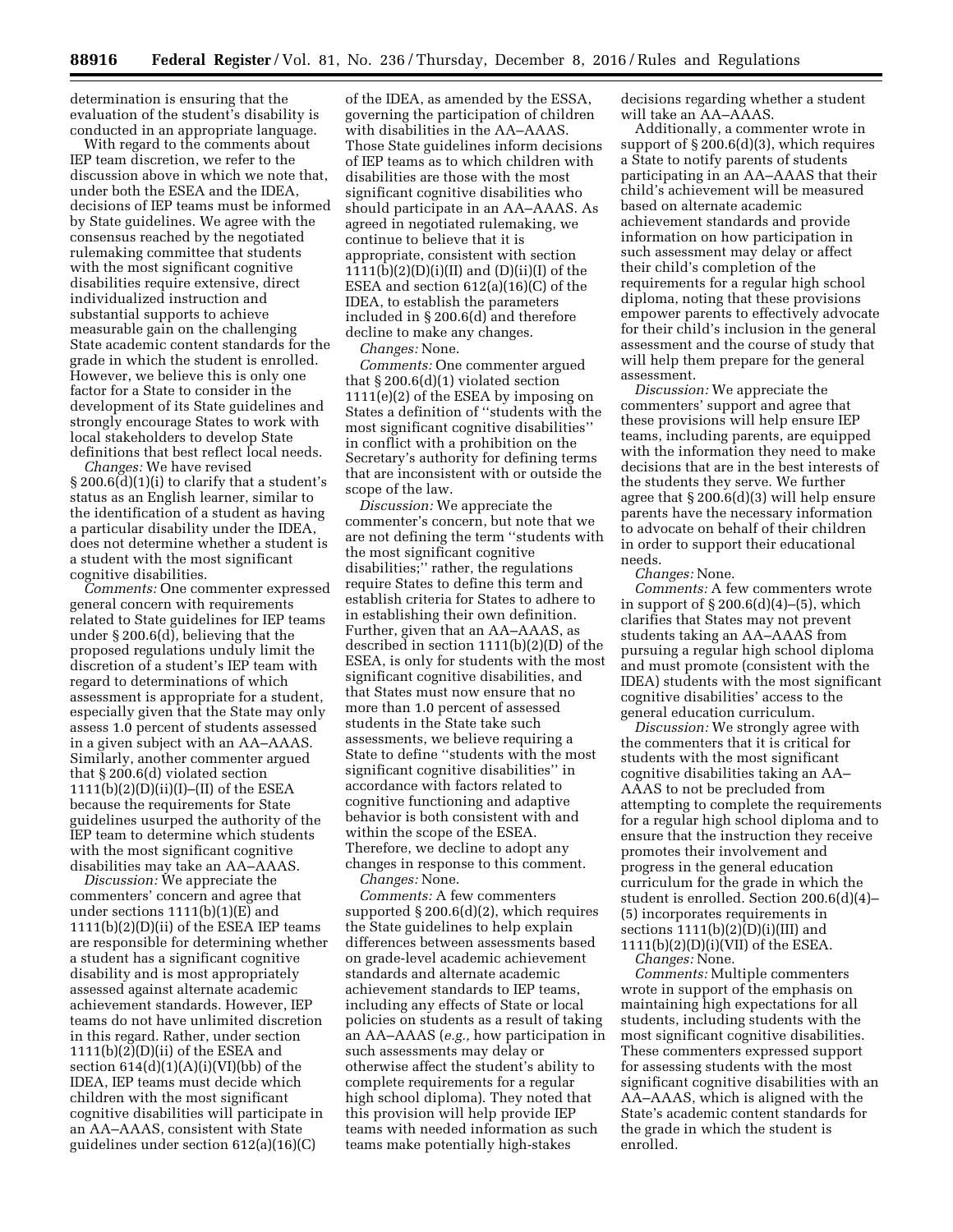*Discussion:* We strongly agree with the commenters on the importance of ensuring that all students, including those with the most significant cognitive disabilities are provided access to the State's academic content standards for the grade in which the student is enrolled. As § 200.6(a)(2)(ii)(B) provides that students with the most significant cognitive disabilities may take an AA– AAAS aligned with the challenging State academic content standards for the grade in which the student is enrolled, we believe it is likewise important to emphasize the importance of providing students with the most significant cognitive disabilities with access to grade-level content standards throughout the school year.

*Changes:* We have revised § 200.6(d)(5) to clarify that the reference to promoting the involvement and progress of students with the most significant cognitive disabilities in the ''general education curriculum'' refers to curriculum that is based on the State's academic content standards for the grade in which the student is enrolled.

*Comments:* Several commenters wrote in support of the emphasis on developing any AA–AAAS consistent with the principles of UDL, expressing that UDL will make an AA–AAAS more accessible to students with the most significant cognitive disabilities.

*Discussion:* We agree with commenters on the importance of incorporating UDL principles into developing an AA–AAAS, as required under section  $1111(b)(1)(D)(i)(IV)$  of the ESEA. We believe the best way to incorporate this requirement is to make it an affirmative requirement, to the extent feasible, in § 200.6(d)(6) and add using UDL with respect to an AA– AAAS along with general assessments that the State administers consistent with  $\S 200.2(b)(2)(ii)$ . These changes will help support States' efforts to more thoughtfully and efficiently develop assessment systems that are fully accessible to all students.

*Changes:* We have revised § 200.6(d)(6) to remove a reference to the State plan and add a reference to the requirements related to UDL in § 200.2(b)(2)(ii).

*Comments:* One commenter suggested requiring that State guidelines for IEP teams be developed based on input from stakeholders, including local special education directors, citing a need for greater understanding of accommodation policies for assessing students with disabilities.

*Discussion:* While we appreciate the importance that this commenter is placing on the need for stakeholder

engagement, we do not believe this suggested change is necessary. The State guidelines to be established in accordance with § 200.6(d) must be established consistent with section 612(a)(16)(C) of the IDEA. While States are in the best position to determine how to develop such guidelines, we encourage States to meaningfully consult with and incorporate feedback from relevant stakeholders, including teachers, parents of children with disabilities, children with disabilities, paraprofessionals, specialized instructional support personnel, school administrators, local special education directors, and the State advisory panel required under section 612(a)(21) of the IDEA.

#### *Changes:* None.

#### English Learners in General

*Comments:* None. *Discussion:* In developing the final regulations, the Department determined that it would be helpful to devote separate paragraphs in § 200.6 to describe each of the requirements regarding the inclusion of English learners in State assessments required under title I, part A of the ESEA. To distinguish better among these provisions, we are revising § 200.6 to include paragraphs (f) on inclusion of English learners in general; (g) on assessing reading/language arts in English for English learners; (h) on assessing English language proficiency of English learners; and (i) on recently arrived English learners—rather than include all of these provisions in a single paragraph, as proposed. As a result, requirements pertaining to the inclusion of students enrolled in Native American language schools or programs have been moved to new § 200.6(j), and we have added a single paragraph that includes all related definitions in new § 200.6(k). By restructuring these requirements that were included in proposed § 200.6(f)–(h), we believe they are more clearly stated and emphasized in the final regulations. In addition, we are moving proposed § 200.6(i) on highly mobile student populations to § 200.2(b)(1)(ii)(A)–(D) in the final regulations, which we feel is a more logical location for these provisions, as it is in the same section as related requirements for administering assessments to all students in § 200.2(b)(1)(ii) and for disaggregating assessment data for these particular student groups in  $\S 200.2(b)(11)$ .

*Changes:* We have renumbered and reorganized proposed § 200.6(f) regarding inclusion of English learners so that these requirements appear in separate paragraphs in new § 200.6(f)–

(i). In addition, we have moved proposed § 200.6(g) regarding students in Native American language schools or programs to new § 200.6(j) and proposed § 200.6(i) regarding highly mobile student populations to new § 200.2(b)(1)(ii)(A)–(D). We have also made conforming edits to crossreferences throughout the final regulations.

#### English Learners With Disabilities

*Comments:* Some commenters expressed general support for proposed  $\S 200.6(f)(1)(i)(A)$ , which clarified that English learners who are also identified as students with disabilities under § 200.6(a) must be provided accommodations as necessary based on both their status as English learners and their status as students with disabilities. Some commenters recommended adding language to proposed  $\S 200.6(f)(1)(i)$  to clarify that staff responsible for identifying the appropriate accommodations for English learners with disabilities receive necessary training to select and administer assessments, and the accommodations appropriate for each individual child, in order to yield accurate and reliable information. One commenter specifically recommended training that addresses cultural sensitivities.

*Discussion:* We appreciate the commenters' support of the requirements related to assessment of English learners and agree that appropriate accommodations on assessments are important to ensure that English learners are assessed in a valid and reliable manner so they can demonstrate what they know and can do, as described in section 1111(b)(2)(B)(vii)(III) of the ESEA. In addition to providing assessments to an English learner with disabilities in the student's native language, consistent with section  $1111(b)(2)(B)(vii)(III)$  of the ESEA, providing appropriate accommodations may also include providing the accommodations for the student's disabilities in the student's native language. We agree that appropriate staff should receive necessary training to administer assessments in order for school staff to know how to make use of appropriate accommodations during assessment for all English learners with disabilities. While  $\S 200.6(b)(2)(ii)$ , as proposed, includes staff that work with all students with disabilities, including those who are English learners, we are revising the regulations to more clearly indicate that teachers of English learners must also receive any necessary training regarding administration of assessments,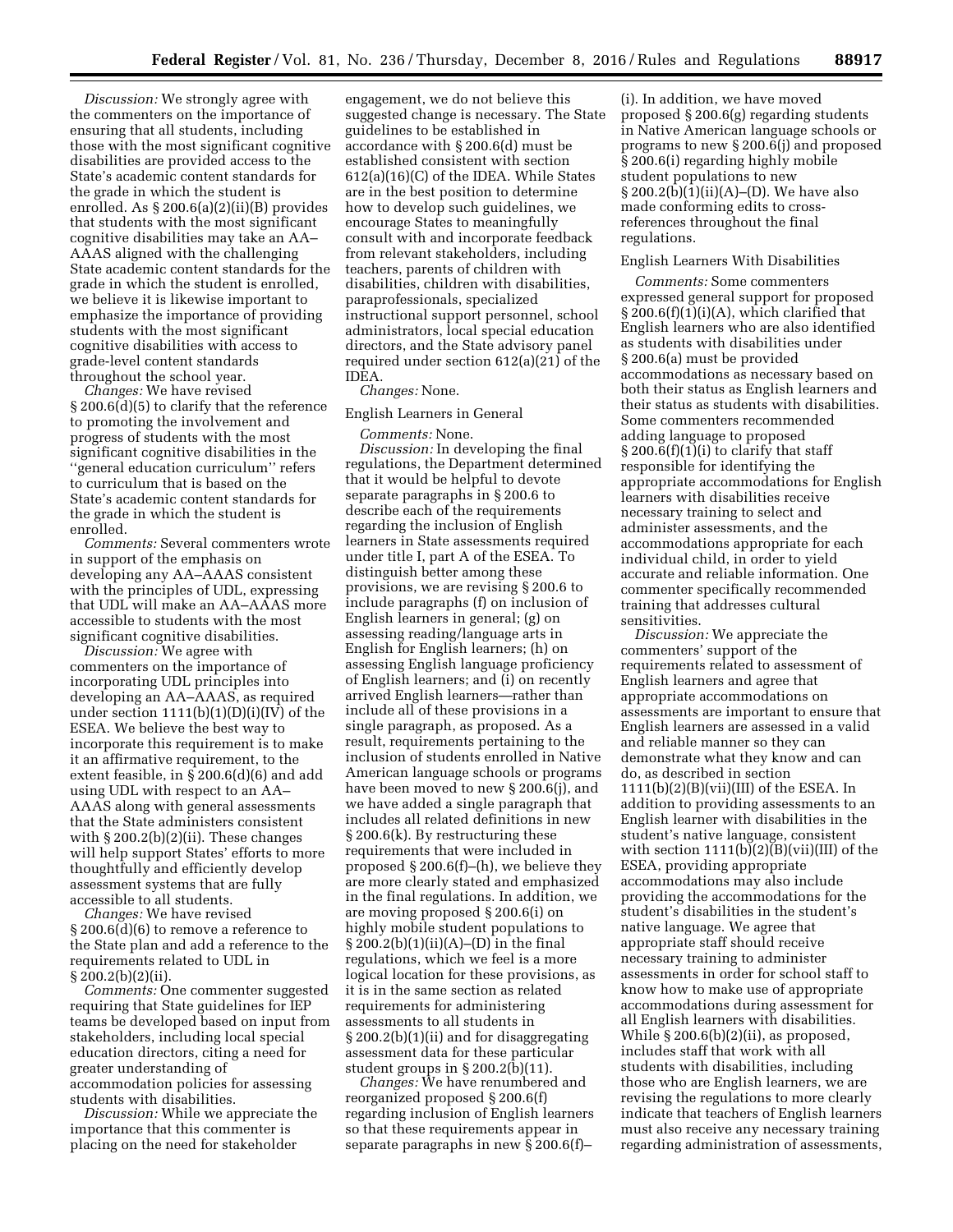including alternate assessments, and the use of assessment accommodations.

*Changes:* We have revised § 200.6(b)(2)(ii) to indicate that States must ensure that teachers of English learners receive necessary training to administer assessments, that they know how to administer assessments, including, as necessary, alternate assessments under § 200.6(c) and (h)(5), and that they know how to make use of appropriate accommodations during assessments for all students with disabilities, including English learners with disabilities.

*Comments:* One commenter requested flexibility from the regulatory requirements for ELP assessments in the event that an English learner has a disability that prevents the student from accessing a particular domain of the ELP test, even with accommodations.

*Discussion:* We appreciate the commenter's suggestion and agree that greater clarity is needed to ensure that States fulfill their responsibility to assess all English learners annually on the State's ELP assessment, consistent with section  $1111(b)(2)(G)(i)$  of the ESEA. We acknowledge that there are English learners with a disability covered under the IDEA, section 504, or title II of the ADA who may have a disability that precludes assessment of the student in one or more domains of the State's ELP assessment such that there are no appropriate accommodations for the affected domain(s) (*e.g.,* a non-verbal English learner who because of that identified disability cannot take the speaking portion of the assessment, even with accommodations). We are revising the regulations accordingly to specify that, in these very rare circumstances, such an English learner must be assessed on all of the remaining domains of the State's ELP assessment. The exclusion of these students from the ELP assessment entirely would be not only contrary to the law, but could also lead to a lack of proper attention and services for such students.

*Changes:* We have added  $\S 200.6(h)(4)(ii)$  to clarify that, for English learners who have a disability that precludes assessment of the student in one or more domains of the State's ELP assessment such that there are no appropriate accommodations for the affected domain(s), as determined on an individualized basis by the student's IEP team, 504 team, or individual or team designated by the LEA to make these decisions under title II of the ADA, as set forth in § 200.6(b)(1), a State must assess the student in the remaining domains on the ELP assessment.

*Comments:* One commenter asked that the Department provide clarity as to how the 1.0 percent cap on the number of students who may take an AA–AAAS is applicable to recently arrived students with the most significant cognitive disabilities who are exempted from one administration of the reading/ language arts assessment.

*Discussion:* We appreciate this request for clarification. Consistent with applicable regulations, a recently arrived English learner may be counted as a participant in the State's reading/ language arts assessment if the student takes either the State's ELP assessment or reading/language arts assessment regardless if the student takes the AA– AAAS or the alternate ELP assessment. Accordingly, when calculating the denominator to determine if the State will exceed the 1.0 percent cap on student participation in an AA–AAAS for reading/language arts (*i.e.,* the number of students who were assessed in reading/language arts), the denominator would include any such recently arrived English learner who participated in either the ELP or reading/language arts assessment. The numerator would only include those students who take the AA–AAAS. For calculating the 1.0 percent cap for student participation in a mathematics or science alternate assessment, all ELs are included in both the numerator and the denominator because there is no similar exemption for recently-arrived ELs from the mathematics assessment.

*Changes:* None.

*Comments:* The same commenter asked that the Department clarify if the 1.0 percent cap applies to the number of English learners who are students with the most significant cognitive disabilities taking an alternate assessment to the ELP assessment.

*Discussion:* The 1.0 percent statewide cap on the number of assessed students in a particular subject who may take an AA–AAAS is limited to the assessments that measure the achievement of students with the most significant cognitive disabilities against alternate academic achievement standards permitted under section 1111(b)(1)(E) of the ESEA, and applies only to assessments in mathematics, reading/ language arts, and science. Thus, the 1.0 percent statewide cap on the number of students assessed in a particular subject who may take an AA–AAAS, required in section 1111(b)(2)(D) of the ESEA, does not apply to the number of English learners who are students with the most significant cognitive disabilities taking an alternate assessment to the ELP assessment. Section 200.6(h)(5) (proposed  $\S 200.6(f)(3)(v)$ ) requires that

a State provide an alternate ELP assessment for each English learner covered under  $\S 200.6(a)(1)(ii)$ —that is, those with the most significant cognitive disabilities—who cannot participate in the general ELP assessment even with appropriate accommodations. Although the ELP assessment is not subject to the 1.0 percent cap in section 1111(b)(2)(D) of the ESEA, we nevertheless expect that the vast majority of English learners with disabilities will be able to take the general ELP assessment with or without appropriate accommodations. The alternate ELP assessment is for only the very small fraction of English learners with the most significant cognitive disabilities, for whom the student's IEP team determines it to be necessary. *Changes:* None.

Inclusion of English Learners in Academic Assessments

*Comments:* Some commenters expressed general support for provisions in proposed § 200.6(f) related to the appropriate inclusion of English learners in academic assessments required under § 200.2. Commenters found the proposed regulations helpful to ensure that all students receive the supports they need to fully participate in the public education system, including receiving appropriate accommodations with respect to a student's status as an English learner. Some commenters also expressed support for provisions in proposed § 200.6(f)(1)(ii)(A) that required States to ensure that the use of appropriate accommodations on assessments does not deny an English learner the ability to participate in an assessment, or any benefit from participation in the assessment, that is afforded to students who are not English learners.

*Discussion:* We appreciate the commenters' support of the requirements related to assessment of English learners and agree that appropriate accommodations on State assessments are important to ensure that English learners are fairly and accurately assessed so they can demonstrate what they know and can do. These requirements will also help ensure that receipt of assessment accommodations does not prevent English learners from receiving the same benefits from assessments that are afforded to non-English learners, such as college-reportable scores on entrance examinations that a State administers to all high school students in the State as part of the State's academic assessment system. We are maintaining these provisions in the regulations, but revising  $\S 200.6(f)(2)(i)$  and (ii) (proposed  $\S 200.6(f)(1)(ii)$ ) for clarity.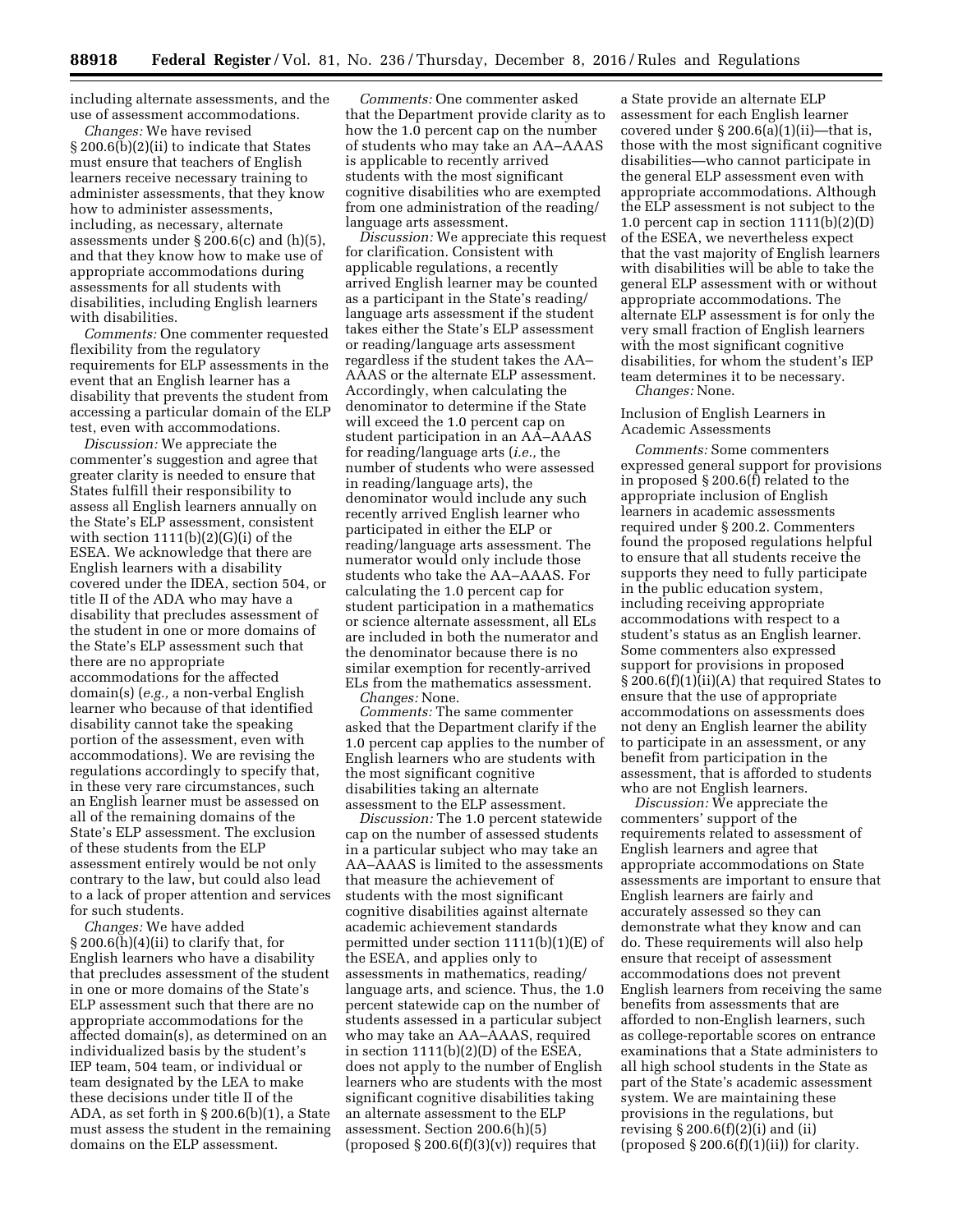Specifically, the information in § 200.6(f)(2)(ii) must be described in each State's plan, while the requirement in § 200.6(f)(2)(i)—for each State to ensure that the use of appropriate accommodations on assessments does not deny an English learner the ability to participate in an assessment, or any benefit from participation in the assessment, that is afforded to students who are not English learners—is a requirement without a related description in the State plan, consistent with similar provisions in §§ 200.3 and 200.6(b)(3) of these regulations.

*Changes:* We have moved the requirements from proposed § 200.6(f)(1)(ii)(A) to § 200.6(f)(2)(i) and have removed the requirement that State plans include a description related to this requirement. We have moved the requirements from proposed  $\S 200.6(f)(1)(ii)(B)$ –(E) to  $\S 200.6(f)(2)(ii)$ .

*Comments:* One commenter stated that English learners should be excluded from all administrations of the reading/language arts and mathematics assessments until they demonstrate a sufficient level of English proficiency to produce valid results on these assessments.

*Discussion:* We disagree with the commenter that the regulations should exempt English learners from all administrations of the reading/language arts and mathematics assessments until they attain English proficiency. Section  $1111(b)(2)(B)(vii)(III)$  of the ESEA requires States to provide for the inclusion of all English learners in all required content assessments, including by providing assessments in the language and form most likely to yield accurate data on what English learners know and can do in the content areas until such students attain English language proficiency. Additionally, § 200.6(f)(1)(i) and (2)(ii) (proposed § 200.6(f)(1)) require that each State take further steps to demonstrate that it is meeting its responsibility to provide assessments for English learners in the language that is most likely to assess an English learner's knowledge and skills accurately and fairly (*i.e.,* through providing assessments in the native language of English learner students). Given this responsibility, we strongly encourage States to provide native language assessments for English learners and firmly believe that utilizing this option will ensure that English learners are meaningfully included in a State's assessment and accountability system, rather than excluding such students altogether as the commenter suggested. In addition, we believe this will help ensure that schools, teachers, and parents can take advantage of the

valuable information provided by student assessments to inform and improve instruction for English learners. *Changes:* None.

*Comments:* One commenter recommended allowing States to use their aligned ELP assessments as a measure of students' proficiency in reading/language arts.

*Discussion:* It would be both inconsistent with the statute and inappropriate to permit a State to use an ELP assessment as a measure of students' proficiency in reading/ language arts. A State's annual ELP assessment is designed specifically to measure an English learner's proficiency in the English language. Under section 1111(b)(1)(F) and 1111(b)(2)(G) of the ESEA, ELP assessments must be aligned to the ELP standards and measure English learners' proficiency levels annually in the four recognized domains of language: speaking, listening, reading, and writing. The State's required reading/language arts assessments, on the other hand, measure what students know and are able to do in the specific academic content area of reading/ language arts, based on the challenging State academic standards in section 1111(b)(1) of the ESEA. States are required to provide for the participation of all English learners, as described in section 1111(b)(2)(B)(vii)(III) of the ESEA, in the annual reading/language arts assessments in the grades specified in section  $1111(b)(2)(B)(v)(I)$  of the ESEA. We do note, however, that States may administer reading/language arts assessments in a student's native language for students who have been enrolled in schools in the United States for less than three consecutive years (or five consecutive years, in certain unique circumstances) for an English learner for whom such assessment would yield more accurate information on what the student knows and can do in the content area, as described in section  $1111(b)(2)(B)(ix)$  of the ESEA. Further, section  $1111(b)(3)(A)(i)(I)$  of the ESEA provides a limited exception for recently arrived English learners from one administration of the State's reading/language arts assessment only; otherwise, all English learners must take both the State's ELP assessment annually and the reading/language arts assessment in each of grades 3–8 and once in high school.

*Changes:* None.

*Comments:* A few commenters suggested the Department clarify that accommodations for English learners must result in valid, reliable, and predictable test scores.

*Discussion:* We agree that it is important to ensure that assessments are

fair, valid, reliable, and high quality, resulting in meaningful scores. However, we believe no further clarification is needed as § 200.6(f)(1) (proposed  $\S 200.6(f)(1)(i)$ ) requires that States assess English learners in a valid and reliable manner that includes appropriate accommodations with respect to a student's status as an English learner. The regulations further require consistency with § 200.2, including § 200.2(b)(2) regarding accommodations for all students, including English learners, and § 200.2(b)(4) requiring assessments to be valid, reliable, and fair for the purposes for which they are used and consistent with relevant, nationally recognized professional and technical testing standards. Finally, we believe that the inclusion of a State's ELP assessments, in addition to its academic content assessments, in the assessment peer review process under § 200.2(d) will be critically important to ensure *all*  assessments administered to English learners are fair, valid, reliable, and high-quality.

*Changes:* None.

*Comments:* A few commenters suggested the regulations require that each LEA offer accommodations to English learners needing linguistic support to access the State's content assessments and asserted that reporting the availability of accommodations alone is insufficient.

*Discussion:* Section

 $1111(b)(2)(B)(vii)(III)$  of the ESEA, and § 200.6(f)(1)(i) (require States to provide for the participation of all English learners, including needed accommodations. While this is a State responsibility under the statute, we agree with the commenters that States should proactively provide LEAs and schools with the necessary information and tools to ensure that English learners receive needed accommodations on required State assessments. Thus, we are revising the final regulations to require that States (1) develop appropriate accommodations; (2) disseminate information and resources to, at a minimum, LEAs, schools, and parents about these accommodations; and (3) promote the use of appropriate accommodations to ensure that all English learners are able to participate in academic instruction and assessments. This language is similar to that in section  $1111(b)(2)(D)(i)(V)$  of the ESEA regarding accommodations for students with the most significant cognitive disabilities and § 200.6(b)(2) with respect to other students with disabilities. We believe States should ensure information about available accommodations is transparent and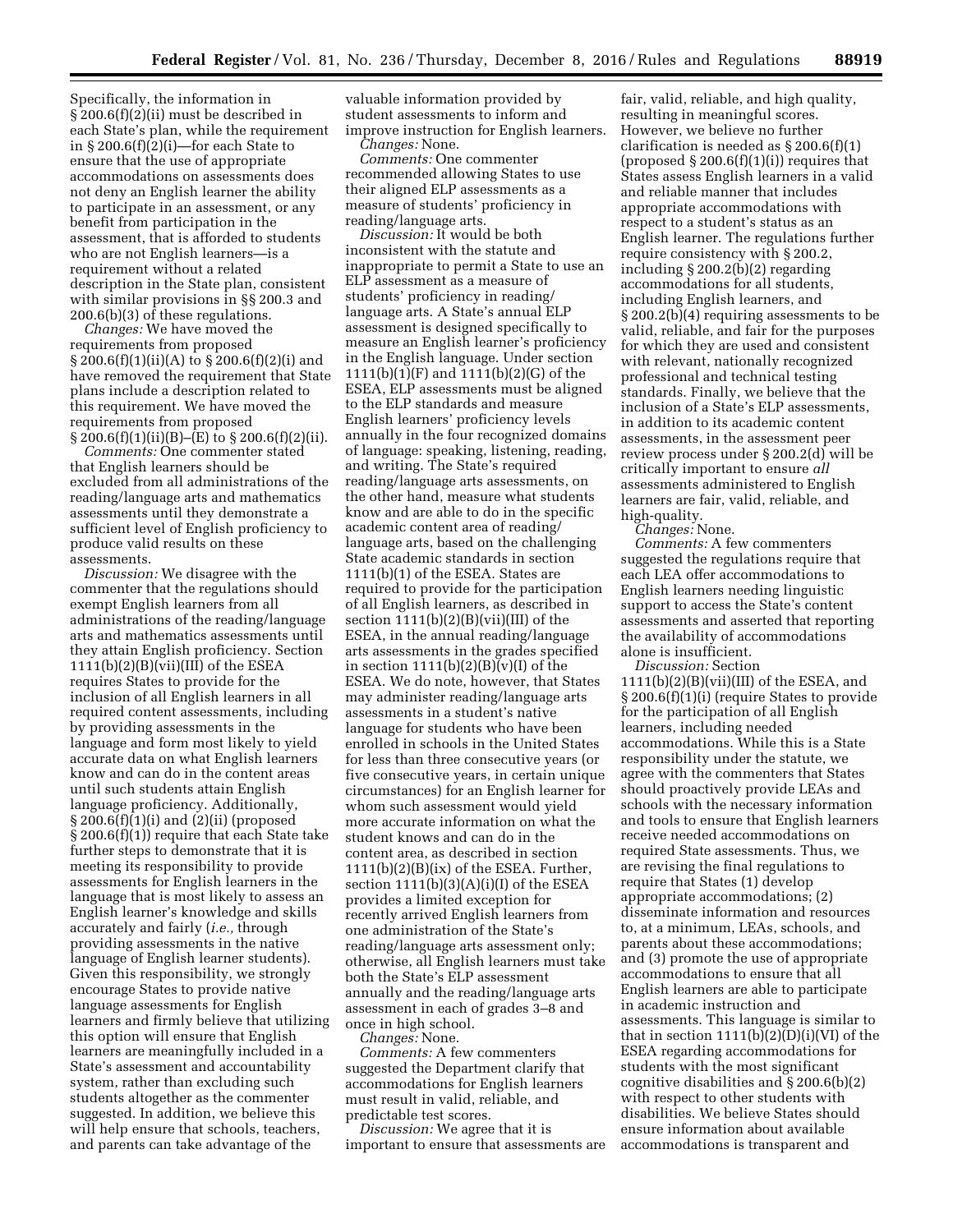clear to LEAs and schools, as information on accommodations is critical for ensuring that all English learners are able to participate in academic instruction and assessments.

*Changes:* We have revised  $\S 200.6(f)(1)(i)$  to require that a State (1) develop appropriate accommodations for English learners; (2) disseminate information and resources about such accommodations to, at a minimum, LEAs, schools, and parents; and (3) promote the use of those accommodations to ensure that all English learners are able to participate in academic instruction and assessments.

# Assessing Reading/Language Arts in English

*Comments:* Several commenters asked for additional flexibility in proposed § 200.6(f)(2). Specifically, the commenters recommended extending the period that English learners can be assessed for reading/language arts in their native language beyond three years.

*Discussion:* We disagree with the commenters and believe additional flexibility is both inconsistent with the statute and unnecessary. Section  $1111(b)(2)(B)(ix)$  of the ESEA and § 200.6(g)(1)–(2) (proposed  $§ 200.6(f)(2)(i)–(ii))$  permit a State to assess English learners' achievement in reading/language arts in the student's native language if they have been enrolled in schools in the United States for less than three consecutive years, with provisions permitting assessment in the native language for an additional two consecutive years if the LEA determines, on a case-by-case basis, that the student has not reached a sufficient level of English language proficiency to yield valid and reliable information on reading/language arts assessments written in English. Because the statute and final regulations already allow for LEAs to determine, on an individualized basis, whether it is necessary to assess an English learner in reading/language arts in his or her native language for an additional two years, we believe the flexibility these commenters seek is sufficiently addressed. We also note that, because the statute requires students to be assessed in reading/language arts in English if they have been enrolled in U.S. schools for three or more *consecutive* years, a highly mobile student who attends school in the United States for two years, exits the country, and then returns to a school in the United States in later years would still be able to be assessed in reading/

language arts in his or her native language upon return to U.S. schools. *Changes:* None.

#### Assessing English Language Proficiency

*Comments:* One commenter asked that we clarify the frequency or grade level in which an ELP test must be administered for accountability purposes.

*Discussion:* We appreciate the suggestion that we clarify the grade levels in which an annual statewide ELP assessment must be administered for accountability purposes, but note that requirements for school accountability are outside the scope of these regulations. Section 1111(c)(4)(B)(iii) of the ESEA describes the years in which an ELP assessment must be used for school accountability determinations. We note that  $\S 200.5(a)(2)$  of these regulations specifies the requirement to administer an ELP assessment annually in any grade in which there are English learners, kindergarten through twelfth grade. The requirement for assessment administration, however, is distinct from the requirement for use of assessment results in accountability determinations, which, as explained above, is outside the scope of these regulations.

*Changes:* We have updated §§ 200.5(a)(2) and 200.6(h)(1)(ii) to clarify that the requirement is to administer the ELP assessment annually in any grade in which there are English learners, kindergarten through twelfth grade.

*Comments:* None.

*Discussion:* In preparing the final regulations, the Department believes it is helpful to clarify that the requirement for a State's ELP assessment to be aligned with its ELP standards, as described in section 1111(b)(1)(F) of the ESEA, is distinct from the requirement for a State to provide coherent and timely information to parents of English learners about their child's attainment of the State's ELP standards, and we are revising  $\S 200.6(h)(2)(i)$  and (iii) (proposed  $\S 200.6(f)(3)(ii)(A)$ ) to list these requirements separately. In addition, we are revising § 200.6(h)(2)(iii) (proposed  $\S 200.6(f)(3)(ii)(A))$  to clarify that information given to parents must be consistent with the requirements of both § 200.2(e) and section 1112(e)(3) of the ESEA, which specifies that information related to language instruction (including student performance on the State's ELP assessment) that is provided to parents under the parents right-toknow requirements must be in a uniform and understandable format and, to the extent practicable, in a language parents can understand.

*Changes:* We have moved proposed  $\S 200.6(f)(3)(ii)$  to  $\S 200.6(h)(2)$  and have (1) listed separately the requirements for a State's ELP assessment to be aligned with its ELP standards (in § 200.6(h)(2)(i)) and for a State to provide coherent and timely information to parents of English learners about their child's attainment of the State's ELP standards (in  $\S 200.6(h)(2)(iii)$ ; and (2) clarified that information to parents must be consistent with both § 200.2(e) and section 1112(e)(3) of the ESEA (in § 200.6(h)(2)(iii)).

#### Recently Arrived English Learners

*Comments:* A few commenters expressed general support for the provisions in proposed § 200.6(f)(4), which clarified the statutory provision allowing States to exempt a recently arrived English learner from one administration of the State's reading/ language arts assessment as described in section  $1111(b)(3)(A)(i)(I)$  of the ESEA. Some commenters suggested the Department modify the regulations to allow States to also exempt a recently arrived English learner from one administration of the State's mathematics and science assessments. Particularly, one commenter expressed concern that many newly arrived students have not had enough language exposure to take these assessments.

*Discussion:* We appreciate the support for this provision and disagree with the commenters who argued that we should modify the regulations to exempt recently arrived English learners from required State assessments in mathematics and science, as this change would be inconsistent with the statute. Section  $1111(b)(2)(B)(i)$  and (vii) of the ESEA requires a State's assessment system to be administered to all students and to provide for the participation of all students, including English learners. If a State chooses to use this flexibility, the one-year exemption for administering content assessments to recently arrived English learners in section  $1111(b)(3)(A)(i)(I)$  of the ESEA applies only to the reading/ language arts assessment, and not to mathematics or science. Annual assessments, as required by the ESEA, are valuable tools for schools, teachers, and parents to inform and improve student instruction; in order to reliably assess what English learners know and can do in the content area, we strongly encourage States to develop and use assessments in the native language of English learners, where needed.

*Changes:* None.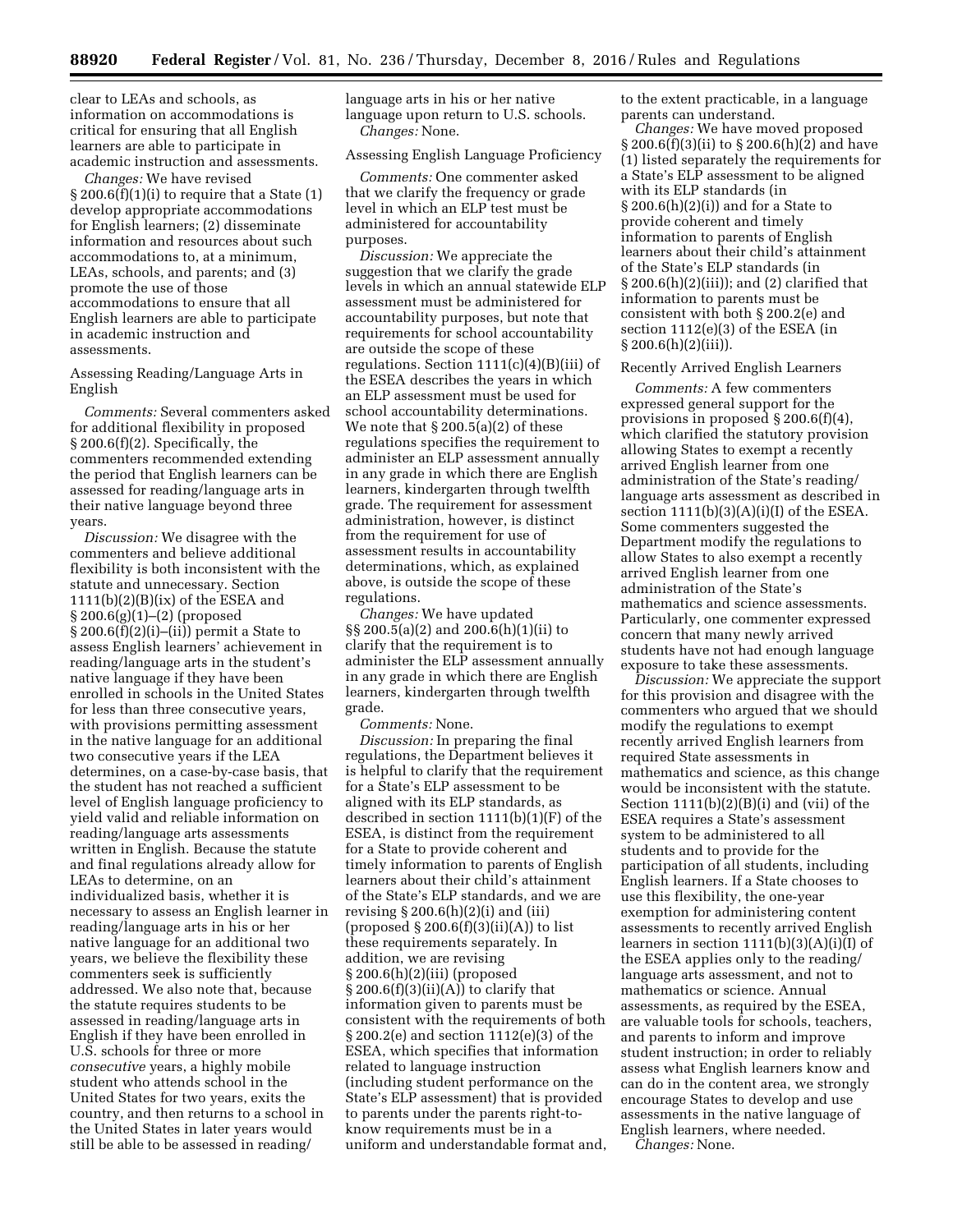*Comments:* One commenter suggested the Department modify proposed § 200.6(f)(4) to allow States to exempt a recently arrived English learner for up to three years from the administration of the State's reading/language arts assessment. The commenter specifically voiced concern with any requirement that would not allow English learners who have been in the country for three years or less to be exempted from the administration of the State's reading/ language arts assessment.

*Discussion:* We appreciate the commenter's concerns, but note that, while the ESEA provides additional flexibility for how recently arrived English learners may be included in school accountability determinations, as described in section  $1111(b)(3)(A)(ii)$  of the ESEA), it does not change the requirements pertaining to the inclusion of recently arrived English learners in a State's academic content assessments. Section  $1111(b)(3)(A)(i)(I)$  of the ESEA permits a State, at its discretion, to exempt recently arrived English learners from one, and only one, administration of the State's reading/language arts assessment during a student's first 12 months enrolled in schools in the United States (which may, consistent with past practice, be non-consecutive months). Section 200.6(i) (proposed § 200.6(f)(4)) is consistent with the statutory requirements.

*Changes:* None.

Assessments in Languages Other Than English

*Comments:* Some commenters expressed general support for the provisions in proposed § 200.6(f)(1)(ii) and (iv) that require a State to make every effort to develop, for English learners, annual academic assessments in languages other than English that are present to a significant extent in the participating student population, including a description in its State plan of how it will make every effort to develop assessments where such assessments are not available and are needed, and an explanation, if applicable, of why the State is unable to complete the development of those assessments despite making every effort. One commenter requested that the regulations clarify that results from assessments in native languages must be included in the accountability system, and that the regulations provide a timeline for such inclusion.

A few commenters, however, voiced concern with requiring States to develop native language assessments, citing concerns with: the number of assessments that must be peer reviewed; assessments that would measure

different constructs, thus yielding data that are not comparable; and encouraging student assessment in languages in which they are not necessarily receiving academic instruction.

*Discussion:* We appreciate the commenters' support for the requirements related to assessments in languages other than English. While we recognize the concerns of some commenters, we note that section 1111(b)(2)(F) of the ESEA requires States to make every effort to develop assessments in languages other than English that are needed and, as part of that effort, States must identify languages present to a significant extent in the State's student population, and languages for which academic assessments are needed. The regulations do not require that States develop a specific number of assessments in languages other than English; they do require, in the process of identifying the languages present to a significant extent, that States identify at least the language other than English that is most commonly spoken in the State. The regulations also provide that, if a State has been unable to develop assessments in languages other than English that are present to a significant extent despite making every effort, it include a description in its State plan articulating its reasons.

We agree that results from State assessments in languages other than English that meet the requirements of these final regulations should be included in the State's accountability system; however, provisions related to school accountability are outside the scope of these regulations.

With regard to a timeline, § 200.6(f)(2)(ii)(D)(*1*) (proposed § 200.6(f)(1)(ii)(E)(*1*)) requires States to submit in their State plan a specific plan and timeline for developing assessments in languages other than English, and upon successfully implementing such assessments, States will include the results in their accountability system. In large part because these assessments will be used for accountability and reporting purposes under title I, part A, we believe it is critical that States submit evidence regarding how the assessments meet statutory requirements for assessment peer review under § 200.2(d)—as they do with all other assessments that are used for these purposes.

We further agree that it is important that any content assessments that States develop in languages other than English measure the same construct as the assessments administered in English, including alignment to the same

challenging State academic standards, as required in section 1111(b)(2)(B)(ii) of the ESEA, but believe that the regulations, as proposed, help mitigate the concern that the assessments will be non-comparable to those in English. The Department's peer review of these assessments will help ensure that all content assessments in languages other than English are valid, reliable, fair, of high technical quality, and aligned to the challenging State academic content and achievement standards. Finally, with regard to the concerns that these provisions encourage students to be assessed in languages for which they are not receiving academic instruction, we note that an English learner is not required to be assessed using a reading/ language arts or mathematics assessment in their native language, if a State develops one (*i.e.,* the student may always be assessed in English if that is the language most likely to yield accurate and reliable information on what such student knows and can do). We are also revising § 200.6(f)(2)(ii)(D)(*2*) to require States to gather meaningful input from students, as appropriate, on the need for assessments in languages other than English and include this in the State's

§ 200.6(f)(2)(ii)(D)(*2*) so that States will describe their process to consult with students, as appropriate, as well as educators, parents and families of English learners, and other stakeholders on the need for assessments in languages other English. *Comments:* One commenter suggested requiring States to develop assessments

description in its State plan of how it is making every effort to development assessments in languages other than English that are present to a significant

extent in the State.

*Changes:* We have revised

in languages other than English that may not be ''present to a significant extent,'' and specifically mentioned the Hawaiian language and the needs of tribal communities.

*Discussion:* While the Department appreciates the intent of this comment, we decline to make further changes to require States to develop assessments in languages other than English that may not be ''present to a significant extent.'' Section 1111(b)(2)(F) of the ESEA requires States to make every effort to develop assessments in languages other than English that are needed and, as part of that effort, States must identify languages ''present to a significant extent'' in the State's student population. A State may always develop and administer assessments in any languages needed regardless of their prevalence in the State, including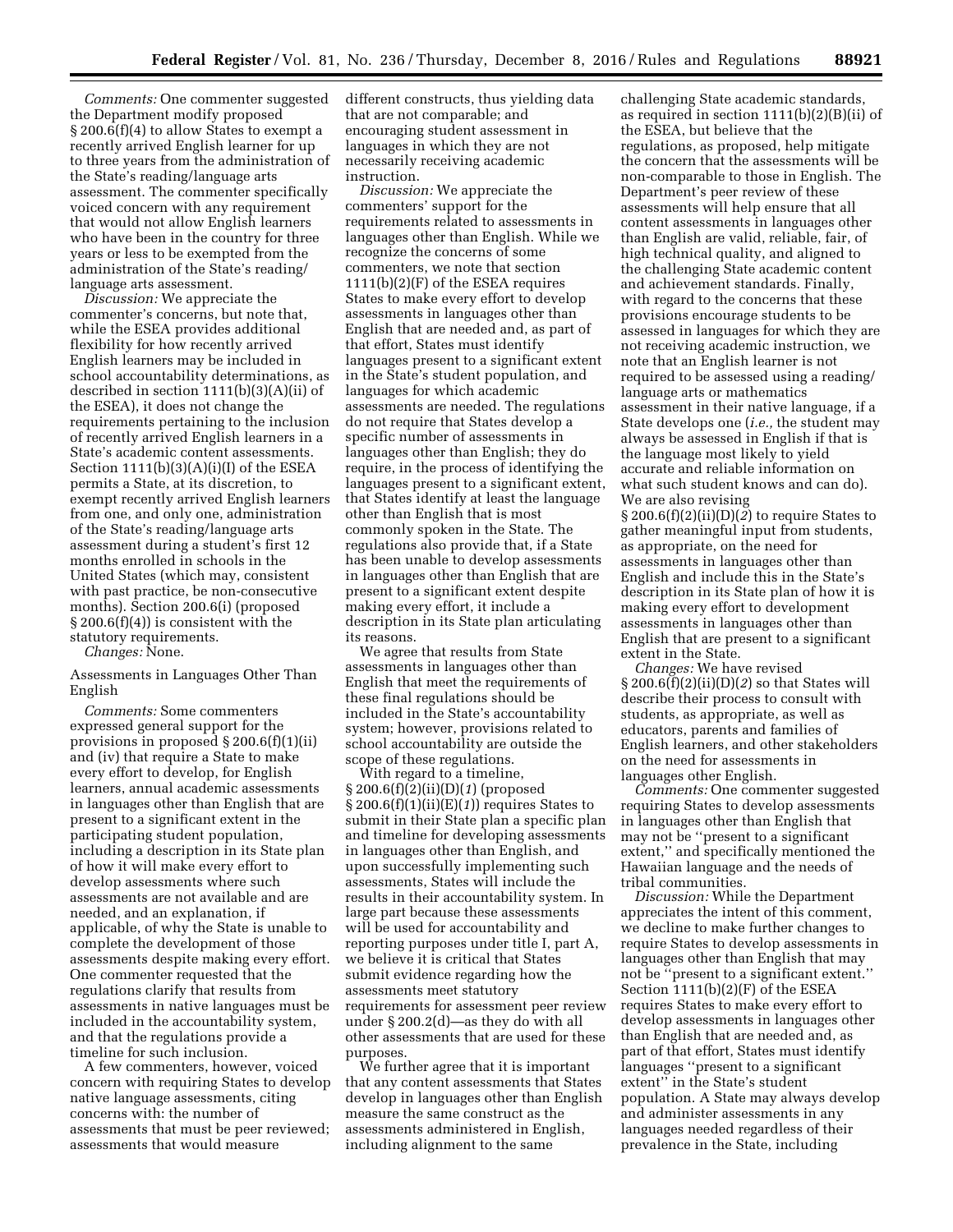Native American languages, and tribal communities could certainly work together with States to create such assessments. We encourage States to engage stakeholders, including tribal communities when relevant, in the process. However, we believe efforts to support assessment in less prevalent languages are most likely to be successful and meaningful if they are undertaken in response to community demand and buy-in from classroom teachers, school leaders, and local administrators—not in response to a Federal requirement.

*Changes:* None.

*Comments:* Several commenters wrote in support of proposed § 200.6(f)(1)(iv), which requires a State, in defining ''languages other than English that are present to a significant extent in the participating student population,'' to ensure that its definition includes at least the most populous language other than English spoken by the participating student population, and to consider languages spoken by distinct populations and spoken in various LEAs, as well as across grade levels. A few commenters also suggested that States make the criteria they use to establish the definition of languages present to a significant extent publicly available (*e.g.,* on the State's Web site). In addition, one commenter recommended that States with a significant number of English learners or growing populations of English learners due to immigration or migration patterns identify, at minimum, five languages using the criteria noted in the proposed regulations. Finally, one commenter asked for clarity in situations in which a language is significant in one LEA but not statewide.

Other commenters, however, opposed the specific factors a State must consider regarding establishing a definition of languages present to a significant extent, particularly the requirement to identify the most populous language, arguing that the requirements are outside the scope of the law.

*Discussion:* We appreciate the commenters' support of proposed § 200.6(f)(1)(iv) and recommendations for ways to improve these provisions in the final regulations. We disagree with other commenters that these provisions are unnecessary. By statute, a State must create a definition of ''languages other than English that are present to a significant extent in the participating student population'' and the most commonly spoken language as required in § 200.6(f)(4)(i) (proposed  $\S 200.6(f)(1)(iv)(A))$  is logically

appropriate to include in such a definition. We note that § 200.6(f)(4)(ii)– (iii) (proposed  $\S 200.6(f)(1)(iv)(B)$ –(C)) provides guidance for States to consider in making every effort to develop native language assessments in required subjects for languages present to a significant extent in the State, rather than requirements, and that parameters regarding ''languages present to a significant extent'' were addressed in detail at negotiated rulemaking, where the negotiators reached consensus that it would be appropriate to include these considerations in the proposed regulations. ''Languages present to a significant extent" is an ambiguous term, and we agree with the negotiating committee that the provisions in § 200.6(f)(4) (proposed § 200.6(f)(1)(iv)) are reasonably necessary to clarify for States how they may consider defining this term as they ''make every effort'' to develop native language assessments. Accordingly,  $\S 200.6(f)(4)$  is fully consistent with the Secretary's authority under section 1601(a) of the ESEA to issue regulations that are necessary to reasonably ensure that there is compliance with title I, part A as well as his authority under section 410 of GEPA, 20 U.S.C. 1221e–3, and section 414 of the DEOA, 20 U.S.C. 3474. As required by section 1601(a), we submitted proposed § 200.6(f)(1)(iv)(B)– (C) to negotiated rulemaking and received consensus on the language from the negotiators. Further, as noted above, § 200.6(f)(4)(ii)–(iii) (proposed  $200.6(f)(1)(iv)(B)$ –(C)) are considerations, not requirements, to help support a State in meeting the statutory requirement to identify the languages other than English that are present to a significant extent in the participating student population of the State and indicate the languages for which annual student academic assessments are not available and are needed. Clearly, then, the regulations are within the Secretary's authority under section 1601(a) and not inconsistent with or outside the scope of title I, part A under section  $1111(e)(1)(B)(i)$ . In sum, these provisions provide significant flexibility for States in identifying languages other than English that are present to a significant extent in the participating student population without being overly burdensome or prescriptive, and are therefore maintained in the final regulations.

In response to commenters requesting additional parameters for States to consider, we note that  $\S 200.6(f)(2)(ii)(D)$ (proposed  $\S 200.6(f)(1)(ii)(E)$ ) requires a State to describe the process it used to

gather meaningful input on the need for assessments in languages other than English; collect and respond to public comment; and consult with educators, parents and families of English learners, and other stakeholders. In order to meet these requirements, we believe a State will need to make the criteria used to establish its definition of ''languages present to a significant extent'' publicly available. Therefore, we believe no further clarification is needed. Additionally, as States have different populations, with different backgrounds and needs, we do not believe that it is appropriate to further specify the number of languages States must identify as present to a significant extent. With regard to a State in which one LEA has a particular language spoken to a significant extent, we leave to the State's discretion how to define ''languages present to a significant extent,'' and we believe such a situation is already sufficiently addressed in § 200.6(f)(4)(iii) (proposed  $\S 200.6(f)(1)(iv)(C)$ .

*Changes:* None.

Students in Native American Language Schools or Programs

*Comments:* A small number of commenters wrote in support of the language in proposed § 200.6(g) which would allow a State to administer a reading/language arts assessment in the language of instruction to students who are enrolled in a school or program that provides instruction primarily in a Native American language, as long as certain guidelines are followed; and for the corresponding provision in proposed § 200.6(f)(2)(i). One commenter requested that we add language to proposed § 200.6(f)(2)(i) to include the expectation that students in these schools or programs will be provided instruction in English as well as in the Native American language (*i.e.,*  that such schools or programs offer dual language instruction).

On the other hand, a number of commenters urged the Department to remove all restrictions pertaining to the use of assessments in Native American languages for a school or program that provides instruction primarily in a Native American language in the final regulations. These commenters indicated that various Federal statutes, including the Native American Languages Act (NALA) and portions of the ESEA (specifically sections 3124 and 3127 of title III), protect the right of Tribes to use Native American languages in education without restriction and that the limitations on their assessments in Native American languages in the proposed regulations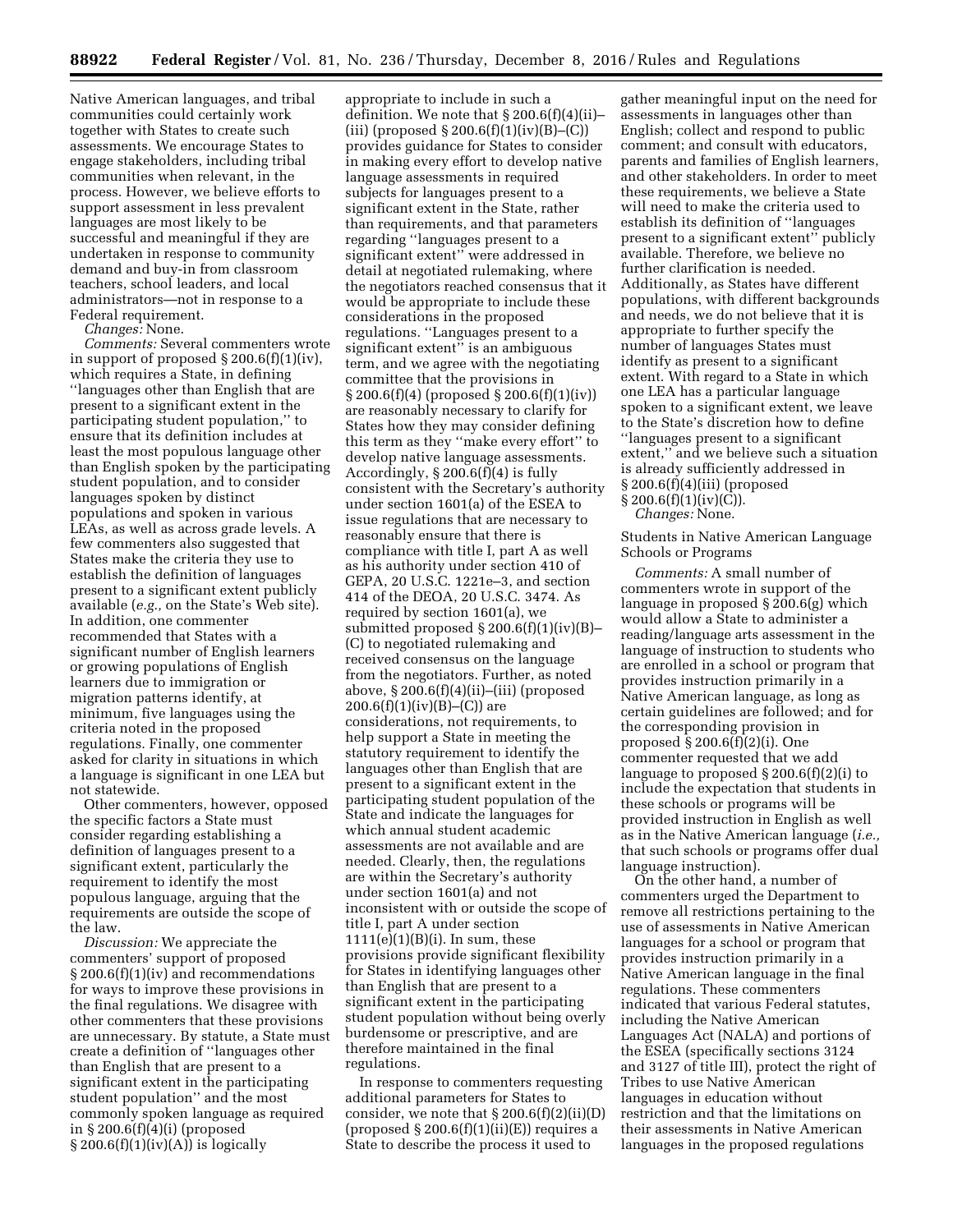are inconsistent with these laws. Several of the commenters also reiterated the importance of the use of Native American languages and the positive impacts of education in these languages in terms of student learning and social, emotional, and cultural benefits.

Some of these commenters suggested changes to the proposed regulations that would make the use of this flexibility (*i.e.,* to use assessments in Native American language) an option that tribal communities could utilize directly, rather than requiring that the use of Native American language assessments be determined by the State. A number of commenters requested that we remove the requirement that such assessments be submitted for assessment peer review; one argued that the Department does not have the capacity or expertise to review assessments in these languages. Additionally, a number of commenters encouraged the Department to extend the flexibility to assess students in their Native American language of instruction to all content areas for which the ESEA requires statewide assessments. Commenters also proposed that, instead of maintaining the requirement that all English learners in Native American schools or programs take the annual ELP assessment, the Department require an annual language proficiency assessment in the particular Native American language of instruction for all students who have not yet attained proficiency in that language. These commenters cited Puerto Rico, which uses Spanish language proficiency assessments, as an example and requested the same treatment. Using the same reasoning, they also requested that we remove the requirement that students in Native American language schools or programs take reading/language arts assessments written in English by the end of eighth grade, arguing that no grade-level restriction should be placed on the option to use Native American language assessments. Some commenters claimed that the proposed regulations are discriminatory towards students enrolled in schools that use a Native American language, or violate the civil rights of such students. Finally, a portion of these commenters also encouraged the Department to allow Native American language assessments in the content areas to be aligned with a different set of standards than a State's challenging academic content standards with which all other State content assessments must be aligned.

*Discussion:* The Department agrees with commenters that the teaching and learning of Native American languages can have significant positive benefits for students, families, and communities as a whole, and that assessments in Native American languages are important to achieving that goal. We decline, however, to add a requirement to § 200.6(g)(1) (proposed § 200.6(f)(2)) regarding instruction in both English and the Native American language. While dual language instruction can provide valuable benefits to students, school districts are free to implement programs of their choosing, subject to State and local law; the Department cannot regulate the type of program or curriculum offered. We believe it is appropriate for the regulations in § 200.6(g)(1) and (j) (proposed § 200.6(f)(2) and (g)) to focus on requirements for assessments that are part of a State's assessment system under title I, part A.

We also agree that States should have more flexibility to administer Native American language assessments to students in Native American language schools or programs. Therefore, we have made changes to § 200.6(j) (proposed § 200.6(g)) to make it clear that a State may administer mathematics and science assessments in Native American languages to students enrolled in Native American language schools and programs, in addition to reading/ language arts assessments.

We agree that the Department should extend the flexibility for students in Native American language schools or programs to take reading/language arts assessments written in English past eighth grade. However, we disagree with removing the requirement entirely. We believe requiring the use of a reading/ language arts assessment in English is essential to support all students in meeting the State's challenging academic content standards under section 1111(b)(1) of the ESEA, which, consistent with section 1111(b)(1)(D) and § 200.2(b)(3), must be aligned with entrance requirements for credit-bearing coursework in the system of public higher education in the State and relevant State career and technical education standards. Therefore, we have revised § 200.6(j)(2) (proposed  $\S 200.6(g)(2)$  to require States to assess students in reading/language arts least once during grades 9 through 12 using an assessment written in English. This change is consistent with the statutory requirement in  $1111(b)(2)(B)(v)(I)$  for reading/language arts to be assessed once during grades 9 through 12. Furthermore, assessing the achievement of students enrolled in a Native American language school or program in reading/language arts in English, during high school, at a minimum, is necessary to ensure that educators and schools

provide supports to these students prior to their graduation. Regardless of whether students take reading/language arts assessments in elementary and middle school in a Native American language or in English, participating students should have the opportunity to become college and career ready in English.

In addition, the Department declines to make changes to shift the authority to utilize this flexibility from States to Tribes. We note that these regulations only apply to State-funded public schools and not to schools funded only by the BIE or by Tribes. For Statefunded public schools, each State is responsible for the development and administration of the statewide assessment system, and the use of assessments in languages other than English is a core part of this responsibility. Nevertheless, collaboration with tribal communities will be essential in developing highquality Native American language assessments. While we decline to make the requested change, we strongly encourage States to engage and to work closely with Tribes in developing and administering these assessments.

The Department also declines to remove the requirement that a State must ensure that it administers the annual English language proficiency assessments to all English learners enrolled in Native American schools or programs, and to add a required assessment of Native American language proficiency instead. First, we note that a State is free to develop and administer an assessment of Native American language proficiency, in addition to the assessments required under the ESEA; if it chooses so to do, we encourage the State to work collaboratively with Tribal communities to create such an assessment. However, there is no statutory authority for exempting English learners from the annual ELP assessment requirement. Puerto Rico provides a unique situation because all public school instruction is in Spanish in all schools and Spanish is the language of instruction at the public institutions of higher education; therefore, English language acquisition is not required to ensure college and career readiness. Puerto Rico provides services to limited Spanish proficient students in order for those students to access the general curriculum, and provides an assessment of limited Spanish proficiency to such students. We also note that the ESEA provisions cited by commenters (sections 3124 and 3127) are provisions of title III that apply only to the use of title III funds.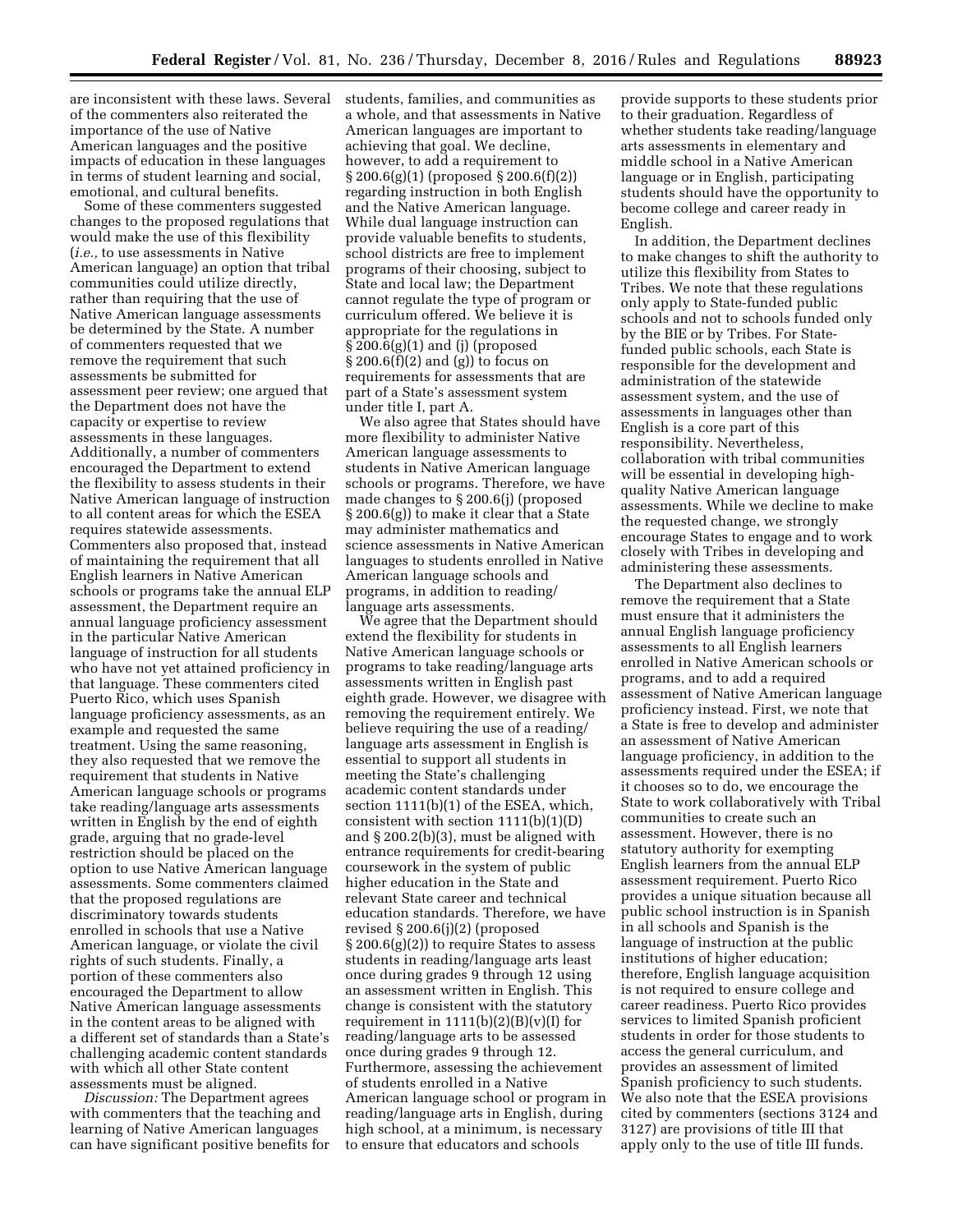We disagree that § 200.6(j) (proposed § 200.6(g)) results in either discrimination or a civil rights violation for students in schools that use a Native American language. The section expressly permits students in such schools to be assessed in a Native American language, and it applies only to State-funded public schools, which are subject to State and local law. This Federal provision only provides flexibility to States with regard to assessments in such schools, rather than continuing to treat such schools the same as all schools as under prior regulations; it does not impose any new restrictions.

We also decline to remove the requirement that evidence regarding Native American language assessments be submitted for assessment peer review, as this is a critical means of ensuring that a State's assessments meet the statutory requirements. We note that the language of the proposed regulations led some commenters to believe that the assessments themselves would be submitted to the Department; we are clarifying in the final regulations that, consistent with § 200.2(d), States need submit for assessment peer review only evidence relating to compliance with applicable requirements, rather than the actual assessments, so that the Department can determine that the assessment meets all of the statutory and regulatory requirements. We are also clarifying that, in addition to submitting evidence for assessment peer review, the State must receive approval through the assessment peer review in order to use this flexibility.

Finally, the Department declines to change the regulations to allow Native American language assessments to be aligned with different standards than are used for a State's other assessments. There is no statutory authority for allowing separate academic content and achievement standards for students in Native American language schools or programs (see sections 1111(b)(1) and  $(b)(2)(B)$  of the ESEA).

*Changes:* We have revised § 200.6(j) (proposed  $\S 200.6(g)$ ) to specify that a State may administer Native American language assessments in any content area, including mathematics, science, and reading/language arts. We have also changed the requirement for assessing students in English in reading/language arts from requiring such assessment beginning in at least eighth grade to requiring such assessment only once in high school. Additionally, we have clarified that the State submits evidence for peer review regarding the assessments, rather than the assessments themselves, consistent with

§ 200.2(d), and must receive approval that the assessment meets all applicable requirements.

#### **Executive Orders 12866 and 13563**

#### *Regulatory Impact Analysis*

Under Executive Order 12866, OMB must determine whether this regulatory action is significant and, therefore, subject to the requirements of the Executive order and to review by the OMB. Section 3(f) of Executive Order 12866 defines ''significant regulatory action'' as an action likely to result in a rule that may—

(1) Have an annual effect on the economy of \$100 million or more, or adversely affect a sector of the economy, productivity, competition, jobs, the environment, public health or safety, or State, local, or tribal governments or communities in a material way (also referred to as an ''economically significant'' rule);

(2) Create serious inconsistency or otherwise interfere with an action taken or planned by another agency;

(3) Materially alter the budgetary impacts of entitlement grants, user fees, or loan programs or the rights and obligations of recipients thereof; or

(4) Raise novel legal or policy issues arising out of legal mandates, the President's priorities, or the principles stated in the Executive order.

This final regulatory action is significant and is subject to review by OMB under section 3(f) of Executive Order 12866.

We have also reviewed these regulations under Executive Order 13563, which supplements and explicitly reaffirms the principles, structures, and definitions governing regulatory review established in Executive Order 12866. To the extent permitted by law, Executive Order 13563 requires that an agency—

(1) Propose or adopt regulations only upon a reasoned determination that their benefits justify their costs (recognizing that some benefits and costs are difficult to quantify);

(2) Tailor its regulations to impose the least burden on society, consistent with obtaining regulatory objectives and taking into account, among other things and to the extent practicable, the costs of cumulative regulations;

(3) In choosing among alternative regulatory approaches, select those approaches that maximize net benefits (including potential economic, environmental, public health and safety, and other advantages; distributive impacts; and equity);

(4) To the extent feasible, specify performance objectives, rather than the behavior or manner of compliance a regulated entity must adopt; and

(5) Identify and assess available alternatives to direct regulation, including economic incentives such as user fees or marketable permits, to encourage the desired behavior, or provide information that enables the public to make choices.

Executive Order 13563 also requires an agency ''to use the best available techniques to quantify anticipated present and future benefits and costs as accurately as possible.'' The Office of Information and Regulatory Affairs of OMB has emphasized that these techniques may include ''identifying changing future compliance costs that might result from technological innovation or anticipated behavioral changes.''

We are issuing these final regulations only on a reasoned determination that their benefits justify their costs. In choosing among alternative regulatory approaches, we selected those approaches that maximize net benefits. Based on the analysis that follows, the Department believes that these final regulations are consistent with the principles in Executive Order 13563.

We also have determined that this regulatory action would not unduly interfere with State, local, and tribal governments in the exercise of their governmental functions.

In accordance with both Executive orders, the Department has assessed the potential costs and benefits, both quantitative and qualitative, of this regulatory action. The potential costs associated with this regulatory action are those resulting from statutory requirements and those we have determined as necessary for administering the Department's programs and activities. Elsewhere in this section under *Paperwork Reduction Act of 1995,* we identify and explain burdens specifically associated with information collection requirements.

#### Discussion of Costs and Benefits

The Department believes that this regulatory action will generally not impose significant new costs on States or their LEAs. This action implements and clarifies the changes to the assessment provisions in part A of title I of the ESEA made by the ESSA, which as discussed elsewhere in this document are limited in scope. The costs to States and LEAs for complying with these changes will similarly be limited, and can be financed with Federal education funds, including funds available under Grants for State Assessments and Related Activities.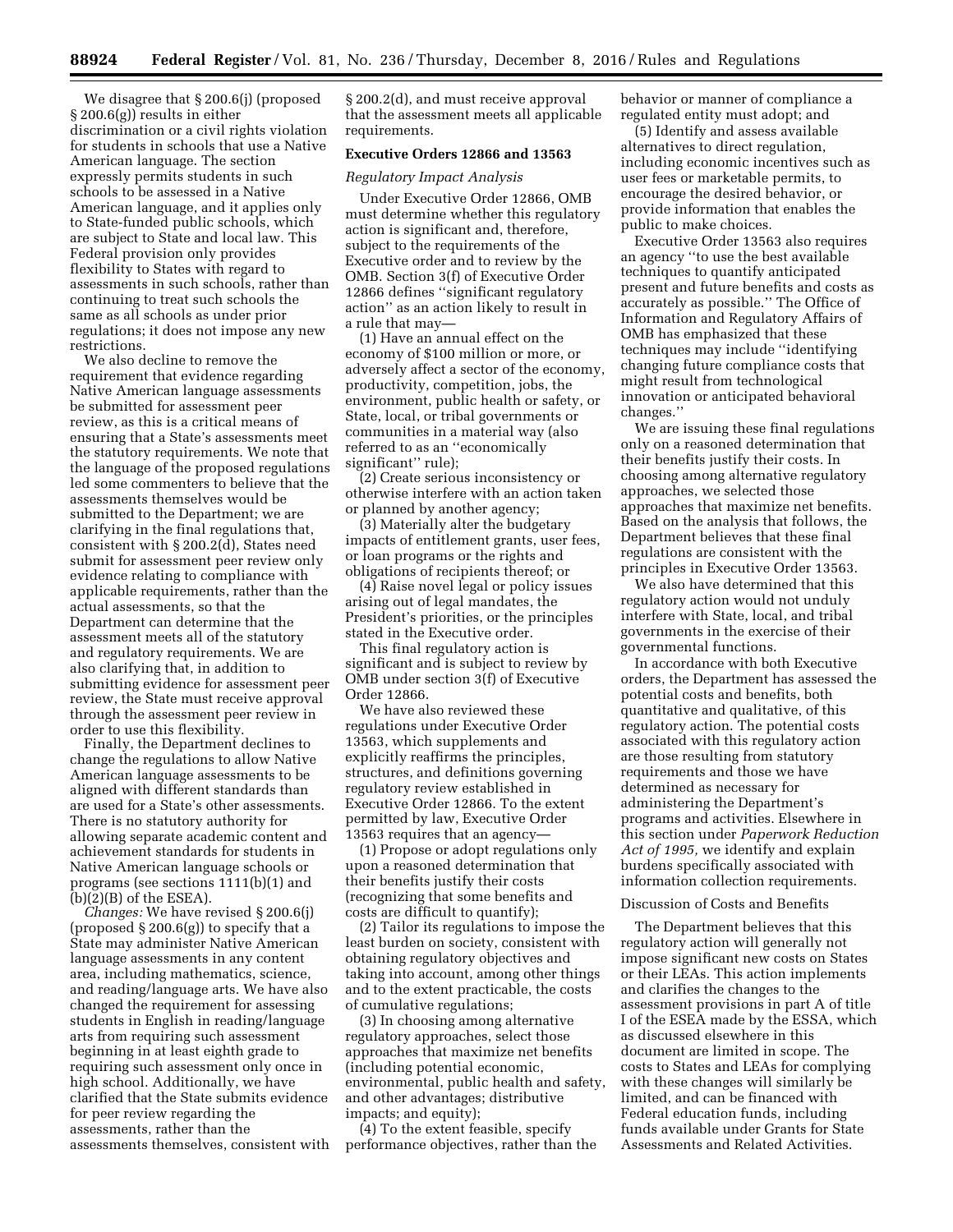Moreover, the regulations implement statutory provisions that can ease assessment burden on States and LEAs. For example, § 200.5(b) implements the provision in section 1111(b)(2)(C) of the ESEA under which a State that administers an end-of-course mathematics assessment to meet the high school assessment requirement may exempt an eighth-grade student who takes the end-of-course assessment from also taking the mathematics assessment the State typically administers in eighth grade (provided that the student takes a more advanced mathematics assessment in high school), thus avoiding the double-testing of eighth-grade students who take advanced mathematics coursework.

In general, the Department believes that the costs associated with the regulations (which are discussed in more detail below for cost-bearing requirements not related to information collection requirements) are outweighed by their benefits, which include the administration of assessments that produce valid and reliable information on the achievement of all students, including students with disabilities and English learners, that can be used by States to effectively measure school performance and identify underperforming schools, by LEAs and schools to inform and improve classroom instruction and student supports, and by parents and other stakeholders to hold schools accountable for progress, ultimately leading to improved academic outcomes and the closing of achievement gaps, consistent with the purpose of title I of the ESEA.

Locally Selected, Nationally Recognized High School Academic Assessments

Section 200.3(b) implements the new provision in section 1111(b)(2)(H) of the ESEA under which a State may permit an LEA to administer a State-approved nationally recognized high school academic assessment in reading/ language arts, mathematics, or science in lieu of the high school assessment the State typically administers in that subject. If a State seeks to approve a nationally recognized high school academic assessment for use by one or more of its LEAs, § 200.3(b)(1) requires, consistent with the statute, that the State establish technical criteria to determine whether the assessment meets specific requirements for technical quality and comparability. In establishing these criteria, we expect States to rely in large part on existing Department non-regulatory assessment peer review guidance and other assessment technical quality resources.

Accordingly, we believe that the costs of complying with § 200.3(b)(1) will be minimal for the 20 States that we estimate will seek to approve a nationally recognized high school academic assessment for LEA use. Further, we believe the costs of this regulation are outweighed by its benefit to LEAs in those States, namely, the flexibility to administer for accountability purposes the assessments they believe most effectively measure the academic achievement of their high school students and can be used to identify and address their academic needs.

# Native Language Assessments

Section 200.6(f) implements the new provision in section 1111(b)(2)(F) of the ESEA requiring a State to make every effort to develop, for English learners, annual academic assessments in languages other than English that are present to a significant extent in the participating student population. In doing so, § 200.6(f) requires a State, in its title I State plan, to define ''languages other than English that are present to a significant extent in the participating student population,'' ensure that its definition includes at least the most populous language other than English spoken by the participating student population, describe how it will make every effort to develop assessments consistent with its definition where such assessments are not available and are needed, and explain, if applicable, why it is unable to complete the development of those assessments despite making every effort. Although a State may incur costs in complying with the requirement to make every effort to develop these assessments consistent with its definition, we believe these costs are outweighed by the potential benefits to States and their LEAs, which include fairer and more accurate assessments of the achievement of English learners. In addition, and in response to several commenters expressing concern about the potential costliness of developing assessments in multiple languages other than English, we note that § 200.6(f) does not require a State to complete development of an assessment in a language other than English if it is unable to do so, including for reasons related to cost.

# Regulatory Flexibility Act Certification

The Secretary certifies that these final requirements will not have a significant economic impact on a substantial number of small entities. Under the U.S. Small Business Administration's Size Standards, small entities include small governmental jurisdictions such as

cities, towns, or school districts (LEAs) with a population of less than 50,000. Although the majority of LEAs that receive ESEA funds qualify as small entities under this definition, these regulations will not have a significant economic impact on these small LEAs because the costs of implementing these requirements will be borne largely by States and will be covered by funding received by States under Federal education programs including Grants for State Assessments and Related Activities. The Department believes the benefits provided under this final regulatory action outweigh any associated costs for these small LEAs. In particular, the final regulations will help ensure that assessments administered in these LEAs produce valid and reliable information on the achievement of all students, including students with disabilities and English learners, that can be used to inform and improve classroom instruction and student supports, ultimately leading to improved student academic outcomes.

#### Paperwork Reduction Act of 1995

The Paperwork Reduction Act of 1995 does not require you to respond to a collection of information unless it displays a valid OMB control number. We display the valid OMB control numbers assigned to the collections of information in these final regulations at the end of the affected sections of the regulations.

#### Paperwork Reduction Act of 1995

As part of its continuing effort to reduce paperwork and respondent burden, the Department provides the general public and Federal agencies with an opportunity to comment on proposed and continuing collections of information in accordance with the Paperwork Reduction Act of 1995 (PRA) (44 U.S.C. 3506(c)(2)(A)). This helps ensure that: The public understands the Department's collection instructions, respondents can provide the requested data in the desired format, reporting burden (time and financial resources) is minimized, collection instruments are clearly understood, and the Department can properly assess the impact of collection requirements on respondents.

Sections 200.2, 200.3, 200.5, 200.6, and 200.8 contain information collection requirements. Under the PRA, the Department has submitted a copy of these sections to OMB for its review.

A Federal agency may not conduct or sponsor a collection of information unless OMB approves the collection under the PRA and the corresponding information collection instrument displays a currently valid OMB control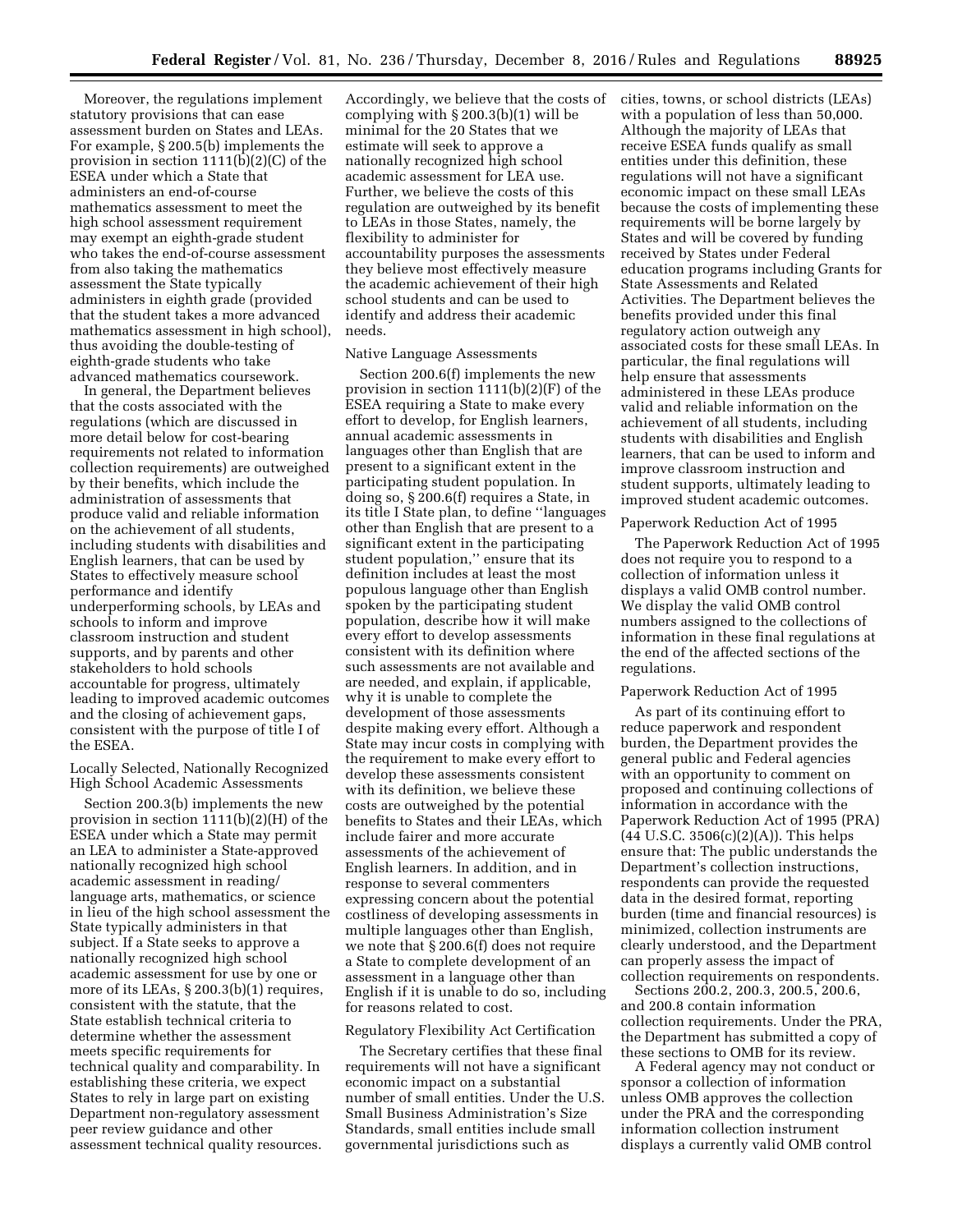number. Notwithstanding any other provision of law, no person is required to comply with, or is subject to penalty for failure to comply with, a collection of information if the collection instrument does not display a currently valid OMB control number.

The regulations affect currently approved information collections, 1810– 0576 and 1810–0581. Under 1810–0576, the Department is approved to collect information from States, including assessment information. Under 1810– 0581, the Department is approved to require States and LEAs to prepare and disseminate State and LEA report cards. On November 29, 2016, the Department published in the **Federal Register** a notice of final rulemaking titled Elementary and Secondary Education Act of 1965, As Amended By the Every Student Succeeds Act—Accountability and State Plans 81 FR 86076, which identified changes to information collections 1810–0576 and 1810–0581. These regulations result in additional changes to the existing information collection; these changes were described in the NPRM and subject to comments at that time.

One commenter stated that the reporting requirements were both understated and represented a significant burden on all SEAs. The commenter did not provide specific feedback explaining the commenter's estimation of the burden hours. In the absence of specific feedback or explanation, we continue to believe our estimates to be accurate, and make no changes.

To demonstrate the significant of the burden, the commenter noted that the expected burden for §§ 200.2(b), 200.2(d), and 200.3(b) totals an estimated 4,133 hours, and that this would result in a workload of approximately 15 hours per day. The calculation resulted from a lack of clarity in the description; we anticipate that collectively, all States will devote 4,133 hours to this work on an annual basis, rather than that each State will devote 4,133 hours to this work on an annual basis. We expect that each State will devote 80 hours to this task annually.

Section 200.2(d) requires States to submit evidence regarding their general assessments, AA–AAASs, and English language proficiency assessments for the Department's assessment peer review process, and § 200.2(b)(5)(ii) requires that States make evidence of technical quality publicly available. Section 200.3(b)(2)(ii) requires a State that allows an LEA to administer a locally

selected, nationally recognized high school academic assessment in place of the State assessment to submit the selected assessment for the Department's assessment peer review process. We anticipate that 52 States will spend 200 hours preparing and submitting evidence regarding their general academic content assessments, AA–AAASs, and English language proficiency assessments for peer review, and that 20 States will spend an additional 100 hours preparing and submitting evidence relating to locally selected, nationally recognized high school academic assessments. Accordingly, we anticipate the total burden over the three-year information collection period, to be 12,400 hours for all respondents, resulting in an annual burden of 4,133 hours under 1810–0576.

Section 200.5(b)(4) requires a State that uses the middle school mathematics exception to describe in its title I State plan its strategies to provide all students in the State the opportunity to be prepared for and take advanced mathematics coursework in middle school. We anticipate that this will not increase burden, as information collection 1810–0576 already accounts for the burden associated with preparing the title I State plan.

Section 200.6(b)(2)(i) requires all States to develop appropriate accommodations for students with disabilities, disseminate information to LEAs, schools, and parents regarding such accommodations, and promote the use of such accommodations to ensure that all students with disabilities are able to participate in academic instruction and assessments. In response to comments,  $\S 200.6(f)(1)(i)$ now requires States to develop appropriate accommodations for English learners, disseminate information and resources to LEAs, schools, and parents regarding such accommodations, and promote the use of such accommodations for English learners to ensure that all English learners are able to participate in academic instruction and assessments. Because of these additional dissemination requirements, we now anticipate that 52 States will spend 80 hours developing and disseminating this information annually, resulting in an annual burden increase of 4,160 hours under 1810– 0576.

Section 200.6(c)(3)(iv) requires all States to make publicly available information submitted by an LEA justifying the need of the LEA to assess more than 1.0 percent of assessed students with an AA–AAAS for

students with the most significant cognitive disabilities. We anticipate that 52 States will spend 20 hours annually making this information available, resulting in an annual burden increase of 1,040 hours under 1810–0576.

Section 200.6(c)(4) allows a State that anticipates that it will exceed the 1.0 percent cap for assessing students with the most significant cognitive disabilities with an AA–AAAS to request a waiver for the relevant subject for one year. We anticipate that 15 States will spend 40 hours annually preparing a waiver request, resulting in an annual burden increase of 600 hours under 1810–0576.

Section 200.6(c)(5) requires each State to report annually to the Secretary data relating to the assessment of children with disabilities. We anticipate that 52 States will spend 40 hours annually preparing a waiver request, resulting in an annual burden increase of 2,080 hours under 1810–0576.

Section 200.6(d)(3) establishes requirements for each State that adopts alternate academic achievement standards for students with the most significant cognitive disabilities. Such a State will be required to ensure that parents of students with the most significant cognitive disabilities assessed using an AA–AAAS are informed that their child's achievement will be measured based on alternate academic achievement standards, and informed how participation in such assessment may delay or otherwise affect the student from completing the requirements for a regular high school diploma. We anticipate that 52 States will spend 100 hours annually ensuring that relevant parents receive this information, resulting in an annual burden of 5,200 hours under 1810–0576.

Section 200.8(a)(2) requires a State to provide to parents, teachers, and principals individual student interpretive, descriptive, and diagnostic reports, including information regarding academic achievement on academic assessments. Section 200.8(b)(1) requires a State to produce and report to LEAs and schools itemized score analyses. Section 200.6(c)(2) specifies that if a State chooses to administer computer-adaptive assessments, such assessments must be included in the reports under section 200.8. We anticipate that 52 States will spend 1,500 hours annually providing this information, resulting in a total burden increase of 78,000 hours under 1810– 0576.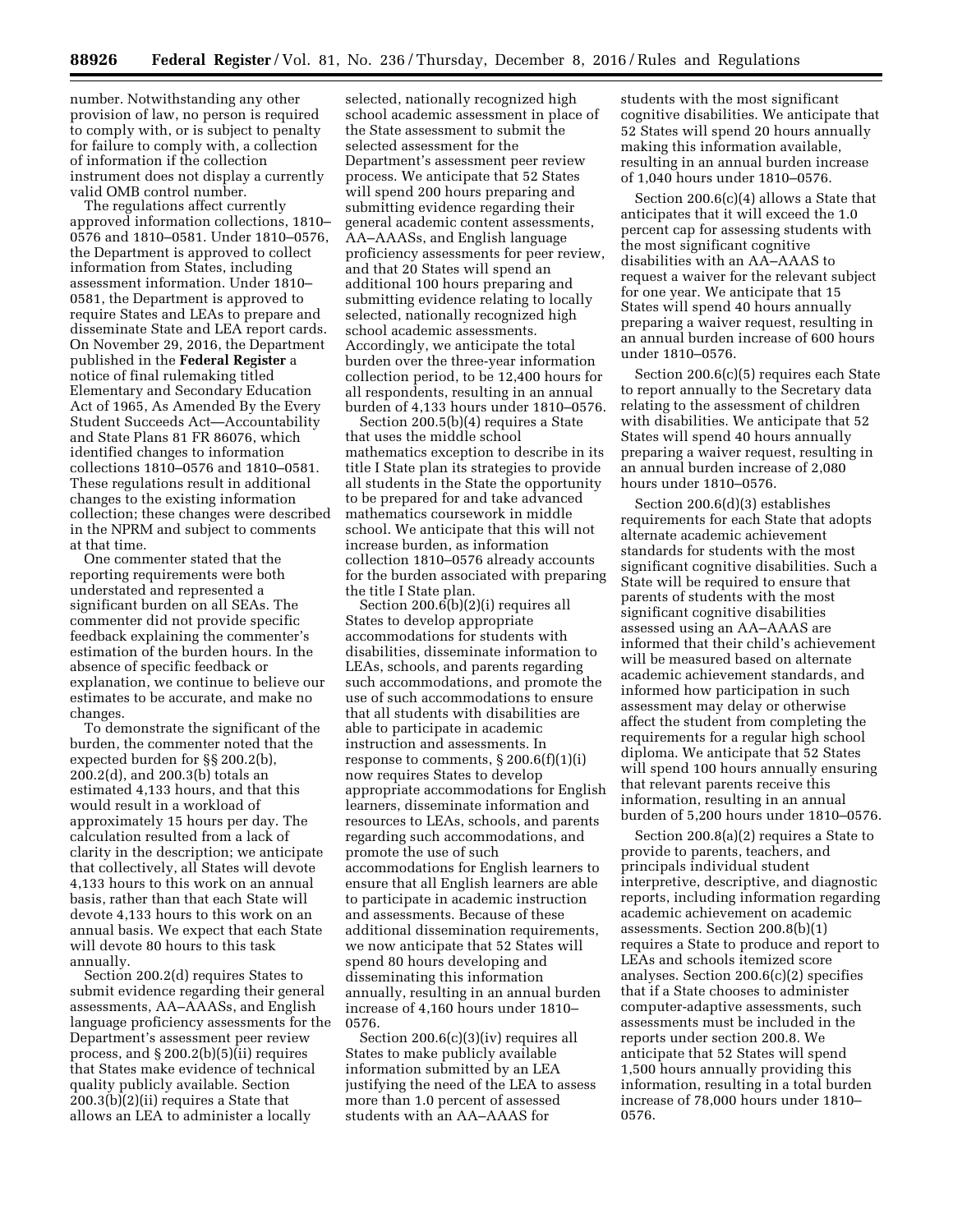$\equiv$ 

Collection of Information from SEAs: Assessments and

# Notification

| Regulatory              | Information collection                     | OMB Control       |
|-------------------------|--------------------------------------------|-------------------|
| section                 |                                            | Number and        |
|                         |                                            | estimated burden  |
|                         |                                            |                   |
| S                       | States will be required                    | OMB 1810-0576.    |
|                         | $200.2(b)$ (5)(ii), to submit evidence for | The annual burden |
| \$200.2(d), \$          | the Department's                           | is 4,133 hours.   |
| 200.3(b) (2) (ii)       | assessment peer review                     |                   |
|                         | process, and to make this                  |                   |
|                         | evidence available to the                  |                   |
|                         | public.                                    |                   |
| 200.5(b) (4)<br>S       | States will be required                    | OMB 1810-0576.    |
|                         | to describe in the title                   | No additional     |
|                         | I State plan strategies                    | burden, as this   |
|                         | to provide all students                    | burden is already |
|                         | with the opportunity to                    | considered in the |
|                         | take advanced mathematics                  | burden of         |
|                         | coursework in middle                       | preparing a title |
|                         | school.                                    | I State plan.     |
|                         |                                            |                   |
| SS                      | States will be required                    | OMB 1810-0576.    |
| $200.6(b)$ $(2)$ $(i);$ | to disseminate                             | The annual burden |
|                         | information regarding the                  |                   |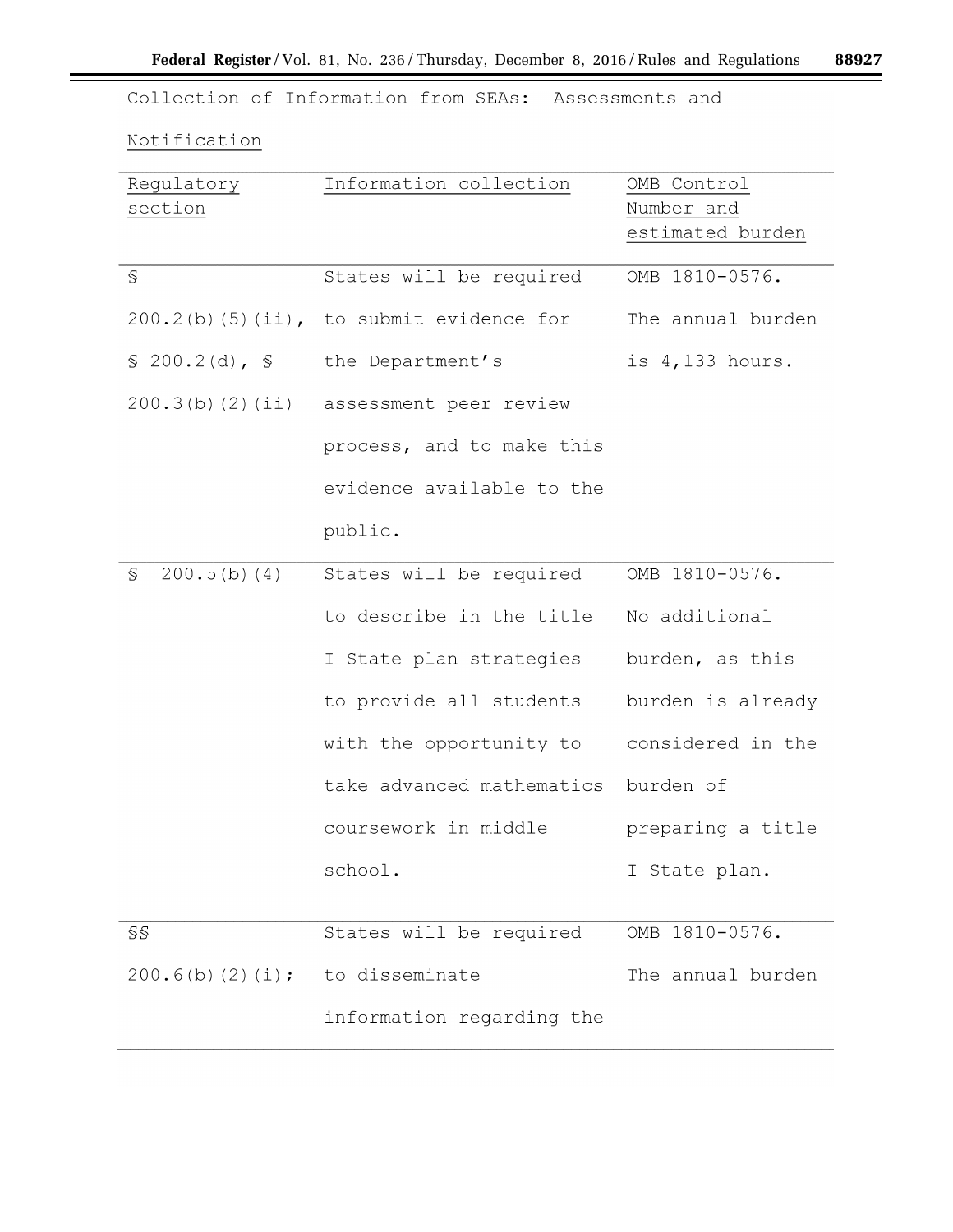۲

 $\equiv$ 

| 200.6(f)(1)(i)      | use of appropriate                          | is 4,160 hours. |
|---------------------|---------------------------------------------|-----------------|
|                     |                                             |                 |
|                     | accommodations for                          |                 |
|                     | students with                               |                 |
|                     | disabilities to LEAs,                       |                 |
|                     | schools, and parents;                       |                 |
|                     | States will be required                     |                 |
|                     | to disseminate                              |                 |
|                     | information regarding                       |                 |
|                     | appropriate                                 |                 |
|                     | accommodations for                          |                 |
|                     | English learners to LEAs,                   |                 |
|                     | schools, and parents.                       |                 |
| $\mathbb S$         | Certain States will be                      | OMB 1810-0576.  |
| $200.6(c)$ (3) (iv) | required to make publicly The annual burden |                 |
|                     | available LEA-submitted                     | is 1,040 hours. |
|                     | information about the                       |                 |
|                     | need to assess more than                    |                 |
|                     | 1.0 percent of assessed                     |                 |
|                     |                                             |                 |
|                     | students with an AA-AAAS                    |                 |
|                     | for students with the                       |                 |
|                     | most significant                            |                 |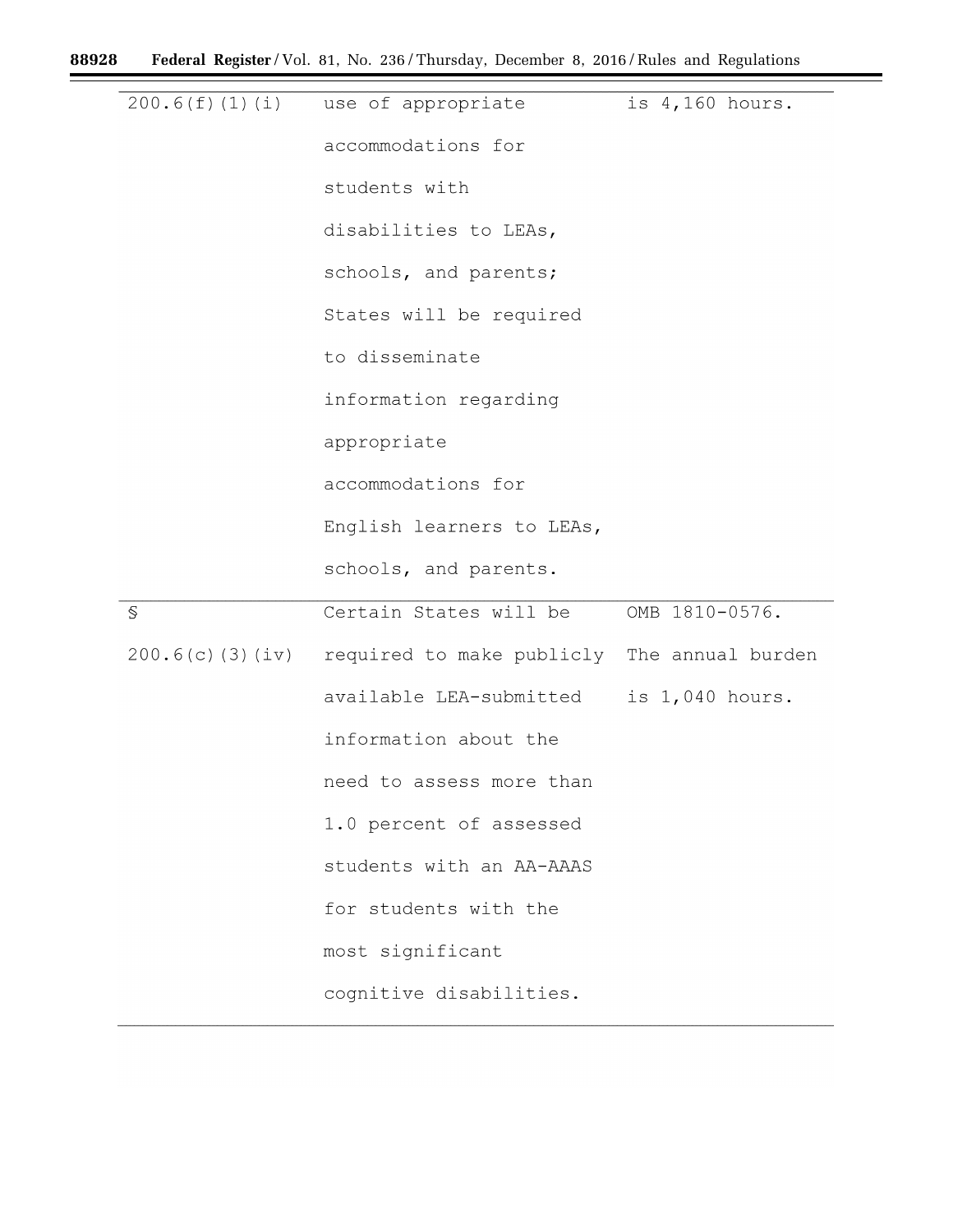| \$200.6(c)(4) | Certain States will                         | OMB 1810-0576.    |
|---------------|---------------------------------------------|-------------------|
|               |                                             |                   |
|               | request a waiver from the The annual burden |                   |
|               | Secretary, to exceed the is 600 hours.      |                   |
|               | 1.0 percent cap for                         |                   |
|               | assessing students with                     |                   |
|               | the most significant                        |                   |
|               | cognitive disabilities                      |                   |
|               | with an AA-AAAS.                            |                   |
| \$200.6(c)(5) | States will be required                     | OMB 1810-0576.    |
|               | to report to the                            | The annual burden |
|               | Secretary data relating                     | is 2,080 hours.   |
|               | to the assessment of                        |                   |
|               | children with                               |                   |
|               | disabilities.                               |                   |
| \$200.6(d)(3) | States that adopt                           | OMB 1810-0576.    |
|               | alternate achievement                       | The annual burden |
|               | standards for students is 5,200 hours.      |                   |
|               | with the most significant                   |                   |
|               | cognitive disabilities                      |                   |
|               | will be required to                         |                   |
|               | ensure certain parents                      |                   |
|               | are provided with                           |                   |
|               | information.                                |                   |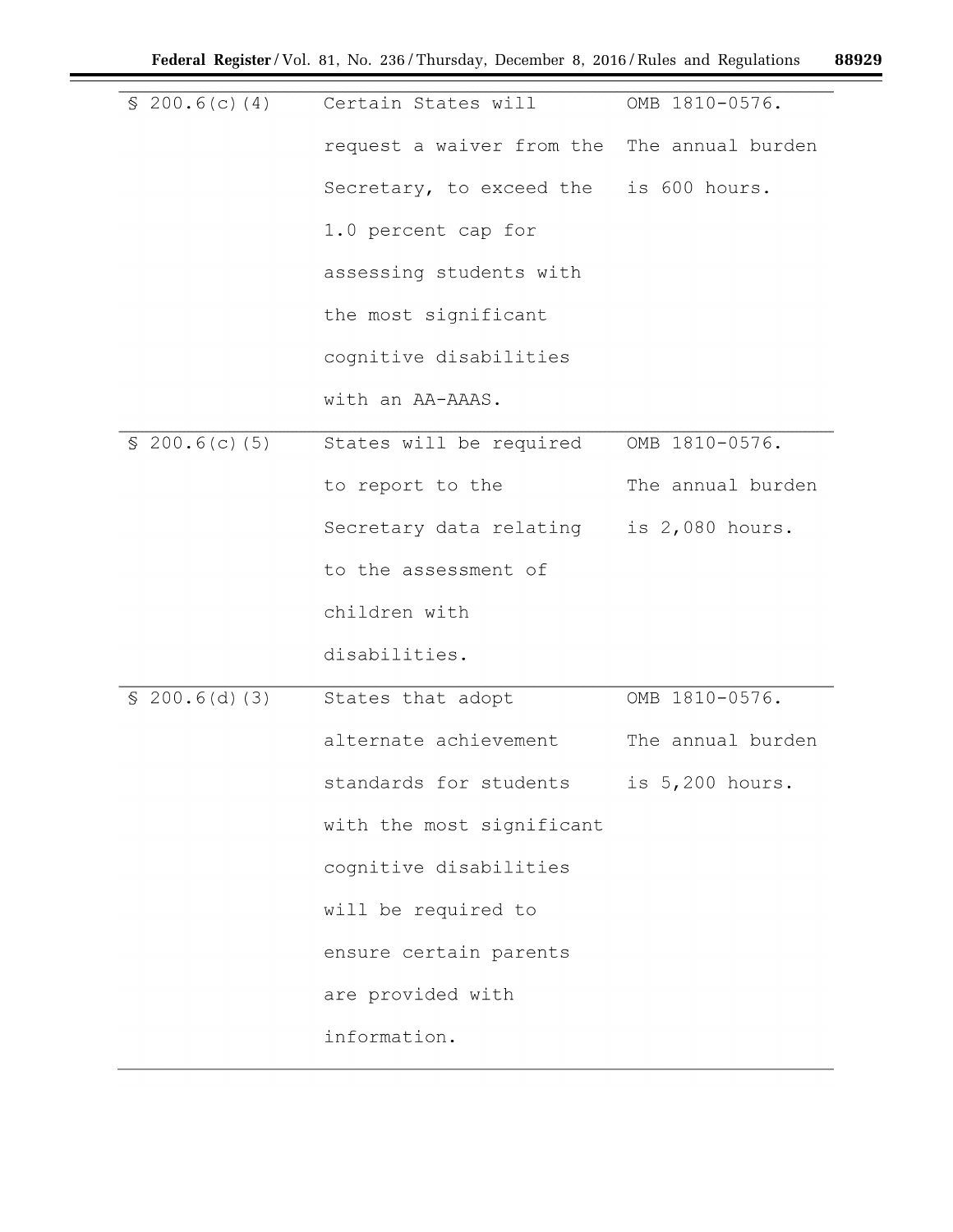| $\S$ 200.8(a)(2), States will be required          | OMB 1810-0576.    |
|----------------------------------------------------|-------------------|
| $200.8(b)$ $(1)$ , to provide student              | The annual burden |
| 200.2(c)(2) assessment reports to is 78,000 hours. |                   |
| States, teachers, and                              |                   |
| principals, as well as                             |                   |
| itemized score analyses                            |                   |
| for LEAs and schools. If                           |                   |
| a State chooses to                                 |                   |
| administer computer-                               |                   |
| adaptive assessments, the                          |                   |
| results must also be                               |                   |
| reported on all reports.                           |                   |
|                                                    |                   |

Section 200.3(c)(1)(i) requires an LEA that intends to request approval from a State to use a locally selected, nationally recognized high school academic assessment in place of the statewide academic assessment to notify parents. Section 200.3(c)(3) requires any LEA that receives such approval to notify all parents of high school students it serves

that the LEA received approval and will use these assessments. Finally, § 200.3(c)(4) requires the LEA to notify both parents and the State in any subsequent years in which the LEA elects to administer a locally selected, nationally recognized high school academic assessment. We anticipate that 850 LEAs will spend 30 hours preparing

each notification and that, over the three-year information collection period, an LEA will be required to conduct these notifications four times.

Accordingly, we anticipate the total burden over the three-year information collection period to be 102,000 hours, resulting in an annual burden of 34,000 hours under 1810–0576.

#### COLLECTION OF INFORMATION FROM LEAS—PARENTAL NOTIFICATION

| Regulatory section                                             | Information collection                                                                                 | OMB Control No. and estimated burden                    |
|----------------------------------------------------------------|--------------------------------------------------------------------------------------------------------|---------------------------------------------------------|
| $\S 200.3(c)(1)(i)$ , $\S 200.3(c)(3)$ ,<br>$\S 200.3(c)(4)$ . | Certain LEAs will be required to notify parents of high<br>school students about selected assessments. | $\pm$ OMB 1810–0576. The annual burden is 34,000 hours. |

Finally, § 200.6(i)(1)(iii) establishes that a State and its LEAs must report on State and local report cards the number of recently arrived English learners who are not assessed on the State's reading/

language arts assessment. Under 1810– 0581, the Department is currently approved to require States to prepare and disseminate report cards. Although § 200.6(i)(1)(iii) requires the inclusion of

this specific element, there is no change to the approved burden, as the current collection estimates the burden of preparing the report card, in full.

# COLLECTION OF INFORMATION FROM SEAS AND LEAS—REPORT CARDS

| Regulatory section    | Information collection                                                                                                                                                                                                                             | OMB Control No. and estimated burden                                |
|-----------------------|----------------------------------------------------------------------------------------------------------------------------------------------------------------------------------------------------------------------------------------------------|---------------------------------------------------------------------|
| $\S 200.6(i)(1)(iii)$ | States and LEAs must report on State and local report   OMB 1810-0581. No additional burden, as this burden<br>cards the number of recently arrived English learners<br>who are not assessed on the State's reading/lan-<br>guage arts assessment. | is already considered in the burden of preparing re-<br>port cards. |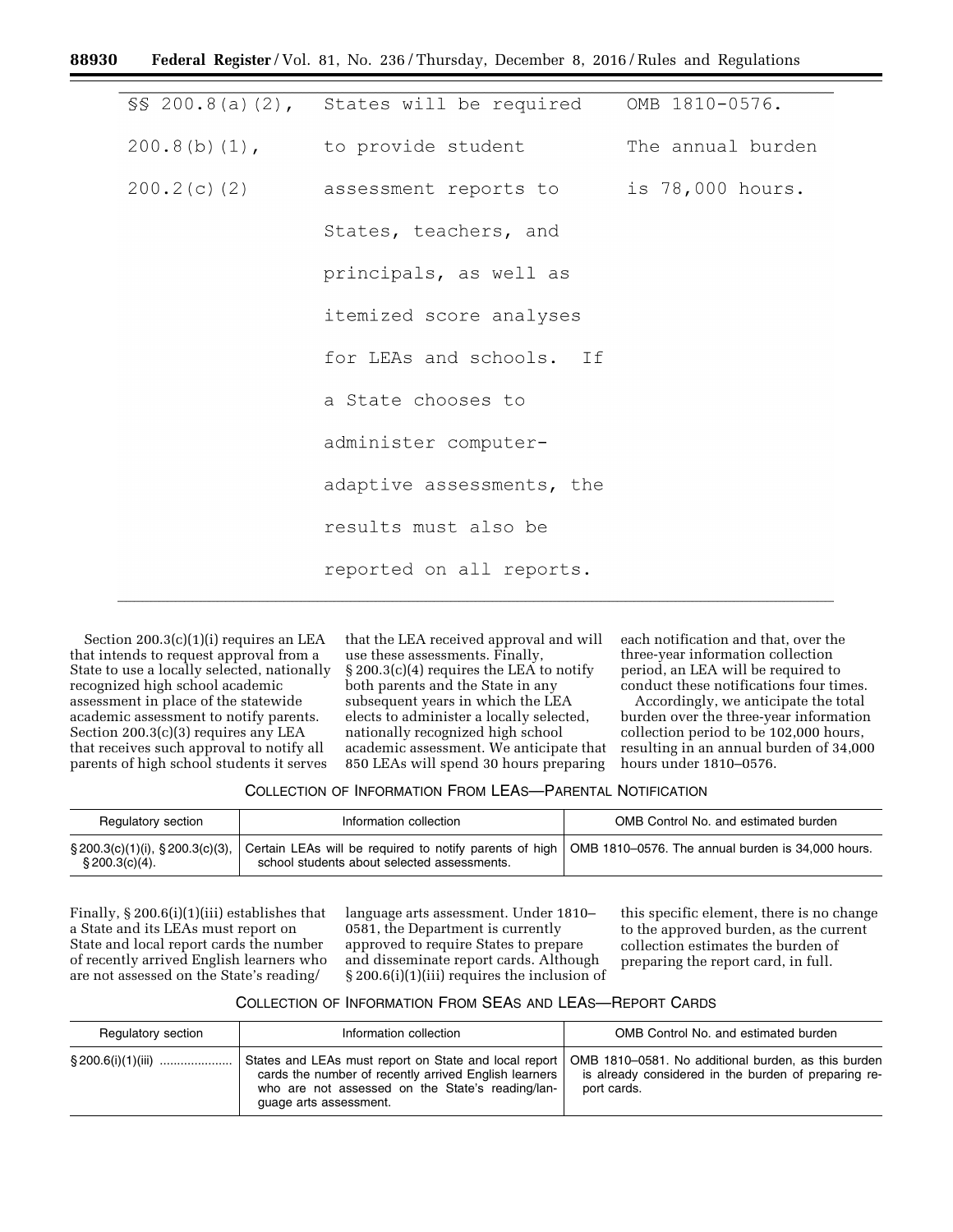Intergovernmental Review

This program is not subject to Executive Order 12372 and the regulations in 34 CFR part 79.

#### Federalism

Executive Order 13132 requires us to ensure meaningful and timely input by State and local elected officials in the development of regulatory policies that have federalism implications. ''Federalism implications'' means substantial direct effects on the States, on the relationship between the National Government and the States, or on the distribution of power and responsibilities among the various levels of government.

In the NPRM, while we did not believe that the proposed regulations had any federalism implications, we encouraged State and local elected officials to review and comment on the proposed regulations. In the *Public Comment* section of this preamble, we discuss any comments we received on this subject.

*Accessible Format:* Individuals with disabilities can obtain this document in an accessible format (*e.g.,* Braille, large print, or electronic format) on request to the person listed under **FOR FURTHER INFORMATION CONTACT**.

*Electronic Access to This Document:*  The official version of this document is the document published in the **Federal Register**. Free Internet access to the official edition of the **Federal Register**  and the Code of Federal Regulations is available via the Federal Digital System at: *[www.gpo.gov/fdsys.](http://www.gpo.gov/fdsys)* At this site you can view this document, as well as all other documents of this Department published in the **Federal Register**, in text or Adobe Portable Document Format (PDF). To use PDF you must have Adobe Acrobat Reader, which is available free at the site.

You may also access documents of the Department published in the **Federal Register** by using the article search feature at: *[www.federalregister.gov.](http://www.federalregister.gov)*  Specifically, through the advanced search feature at this site, you can limit your search to documents published by the Department. (Catalog of Federal Domestic Assistance Number does not apply.)

## **List of Subjects in 34 CFR Part 200**

Elementary and secondary education, Grant programs—education, Indians education, Infants and children, Juvenile delinquency, Migrant labor, Private schools, Reporting and recordkeeping requirements.

Dated: November 30, 2016. **John B. King, Jr.,** 

*Secretary of Education.* 

For the reasons discussed in the preamble, the Department of Education amends part 200 of title 34 of the Code of Federal Regulations as follows:

# **PART 200—TITLE I—IMPROVING THE ACADEMIC ACHIEVEMENT OF THE DISADVANTAGED**

■ 1. The authority citation for part 200 is revised to read as follows:

**Authority:** 20 U.S.C 6301–6576, unless otherwise noted.

■ 2. Section 200.2 is revised to read as follows:

#### **§ 200.2 State responsibilities for assessment.**

(a)(1) Each State, in consultation with its LEAs, must implement a system of high-quality, yearly student academic assessments that include, at a minimum, academic assessments in mathematics, reading/language arts, and science.

(2)(i) The State may also measure the achievement of students in other academic subjects in which the State has adopted challenging State academic standards.

(ii) If a State has developed assessments in other subjects for all students, the State must include students participating under this subpart in those assessments.

(b) The assessments required under this section must:

(1)(i) Except as provided in §§ 200.3, 200.5(b), and 200.6(c) and section 1204 of the Elementary and Secondary Education Act, as amended by the Every Student Succeeds Act (hereinafter ''the Act''), be the same assessments used to measure the achievement of all students; and

(ii) Be administered to all students consistent with § 200.5(a), including the following highly-mobile student populations as defined in paragraph (b)(11) of this section:

(A) Students with status as a migratory child.

(B) Students with status as a homeless child or youth.

(C) Students with status as a child in foster care.

(D) Students with status as a student with a parent who is a member of the armed forces on active duty or serves on full-time National Guard duty;

(2)(i) Be designed to be valid and accessible for use by all students, including students with disabilities and English learners; and

(ii) Be developed, to the extent practicable, using the principles of universal design for learning. For the purposes of this section, ''universal design for learning'' means a scientifically valid framework for guiding educational practice that—

(A) Provides flexibility in the ways information is presented, in the ways students respond or demonstrate knowledge and skills, and in the ways students are engaged; and

(B) Reduces barriers in instruction, provides appropriate accommodations, supports, and challenges, and maintains high achievement expectations for all students, including students with disabilities and English learners;

(3)(i)(A) Be aligned with challenging academic content standards and aligned academic achievement standards (hereinafter ''challenging State academic standards'') as defined in section 1111(b)(1)(A) of the Act; and

(B) Provide coherent and timely information about student attainment of those standards and whether a student is performing at the grade in which the student is enrolled; and

(ii)(A)(*1*) Be aligned with the challenging State academic content standards; and

(*2*) Address the depth and breadth of those standards; and

(B)(*1*) Measure student performance based on challenging State academic achievement standards that are aligned with entrance requirements for creditbearing coursework in the system of public higher education in the State and relevant State career and technical education standards consistent with section  $1111(b)(1)(D)$  of the Act; or

(*2*) With respect to alternate assessments for students with the most significant cognitive disabilities, measure student performance based on alternate academic achievement standards defined by the State consistent with section  $1111(b)(1)(E)$  of the Act that reflect professional judgment as to the highest possible standards achievable by such students to ensure that a student who meets the alternate academic achievement standards is on track to pursue postsecondary education or competitive integrated employment, consistent with the purposes of the Rehabilitation Act of 1973, as amended by the Workforce Innovation and Opportunity Act, as in effect on July 22, 2014;

(4)(i) Be valid, reliable, and fair for the purposes for which the assessments are used; and

(ii) Be consistent with relevant, nationally recognized professional and technical testing standards;

(5) Be supported by evidence that— (i) The assessments are of adequate technical quality—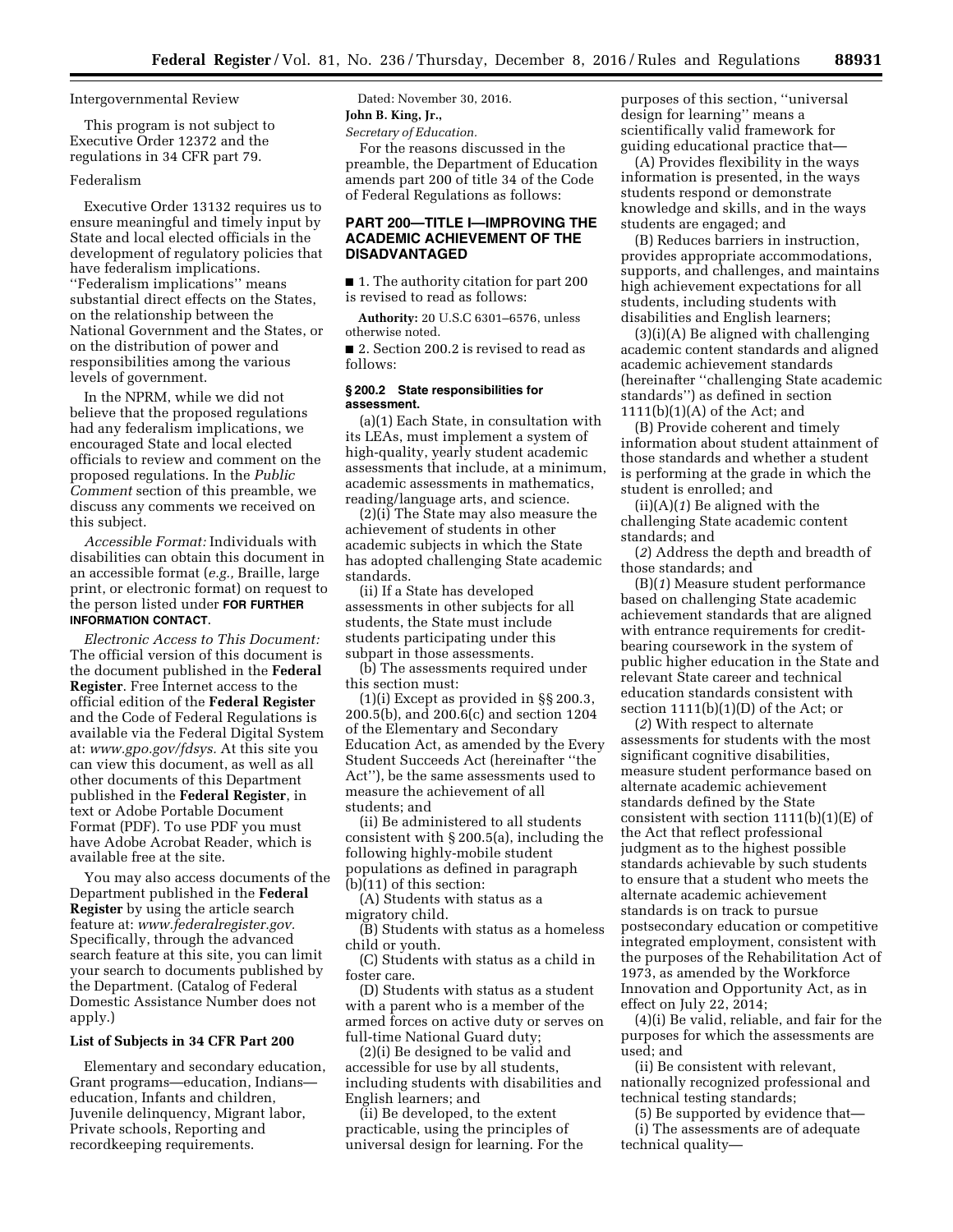(A) For each purpose required under the Act; and

(B) Consistent with the requirements of this section; and

(ii) For each assessment administered to meet the requirements of this subpart, is made available to the public, including on the State's Web site;

(6) Be administered in accordance with the frequency described in § 200.5(a);

(7) Involve multiple up-to-date measures of student academic achievement, including measures that assess higher-order thinking skills such as critical thinking, reasoning, analysis, complex problem solving, effective communication, and understanding of challenging content as defined by the State. These measures may—

(i) Include valid and reliable measures of student academic growth at all achievement levels to help ensure that the assessment results could be used to improve student instruction; and

(ii) Be partially delivered in the form of portfolios, projects, or extended performance tasks;

(8) Objectively measure academic achievement, knowledge, and skills without evaluating or assessing personal or family beliefs and attitudes, except that this provision does not preclude the use of—

(i) Constructed-response, short answer, or essay questions; or

(ii) Items that require a student to analyze a passage of text or to express opinions;

(9) Provide for participation in the assessments of all students in the grades assessed consistent with §§ 200.5(a) and 200.6;

(10) At the State's discretion, be administered through—

(i) A single summative assessment; or (ii) Multiple statewide interim assessments during the course of the

academic year that result in a single summative score that provides valid, reliable, and transparent information on student achievement and, at the State's discretion, student growth, consistent with paragraph (b)(4) of this section;

(11)(i) Consistent with sections  $1111(b)(2)(B)(xi)$  and  $1111(h)(1)(C)(ii)$  of the Act, enable results to be disaggregated within each State, LEA, and school by—

(A) Gender;

(B) Each major racial and ethnic group;

(C) Status as an English learner as defined in section 8101(20) of the Act;

(D) Status as a migratory child as defined in section 1309(3) of the Act; (E) Children with disabilities as

defined in section 602(3) of the

Individuals with Disabilities Education Act (IDEA) as compared to all other students;

(F) Economically disadvantaged students as compared to students who are not economically disadvantaged;

(G) Status as a homeless child or youth as defined in section 725(2) of title VII, subtitle B of the McKinney-Vento Homeless Assistance Act, as amended;

(H) Status as a child in foster care. ''Foster care'' means 24-hour substitute care for children placed away from their parents and for whom the agency under title IV–E of the Social Security Act has placement and care responsibility. This includes, but is not limited to, placements in foster family homes, foster homes of relatives, group homes, emergency shelters, residential facilities, child care institutions, and preadoptive homes. A child is in foster care in accordance with this definition regardless of whether the foster care facility is licensed and payments are made by the State, tribal, or local agency for the care of the child, whether adoption subsidy payments are being made prior to the finalization of an adoption, or whether there is Federal matching of any payments that are made; and

(I) Status as a student with a parent who is a member of the armed forces on active duty or serves on full-time National Guard duty, where ''armed forces,'' ''active duty,'' and ''full-time National Guard duty'' have the same meanings given them in 10 U.S.C. 101(a)(4), 101(d)(1), and 101(d)(5).

(ii) Disaggregation is not required in the case of a State, LEA, or school in which the number of students in a subgroup is insufficient to yield statistically reliable information or the results would reveal personally identifiable information about an individual student.

(12) Produce individual student reports consistent with § 200.8(a); and

(13) Enable itemized score analyses to be produced and reported to LEAs and schools consistent with § 200.8(b).

(c)(1) At its discretion, a State may administer the assessments required under this section in the form of computer-adaptive assessments if such assessments meet the requirements of section 1111(b)(2)(J) of the Act and this section. A computer-adaptive assessment—

(i) Must, except as provided in § 200.6(c)(7)(iii), measure a student's academic proficiency based on the challenging State academic standards for the grade in which the student is enrolled and growth toward those standards; and

(ii) May measure a student's academic proficiency and growth using items above or below the student's grade level.

(2) If a State administers a computeradaptive assessment, the determination under paragraph (b)(3)(i)(B) of this section of a student's academic proficiency for the grade in which the student is enrolled must be reported on all reports required by § 200.8 and section 1111(h) of the Act.

(d) A State must submit evidence for peer review under section 1111(a)(4) of the Act that its assessments under this section and §§ 200.3, 200.4, 200.5(b), 200.6(c), 200.6(f), 200.6(h), and 200.6(j) meet all applicable requirements.

(e) Information provided to parents under section 1111(b)(2) of the Act must—

(1) Be in an understandable and uniform format;

(2) Be, to the extent practicable, written in a language that parents can understand or, if it is not practicable to provide written translations to a parent with limited English proficiency, be orally translated for such parent; and

(3) Be, upon request by a parent who is an individual with a disability as defined by the Americans with Disabilities Act (ADA), as amended, provided in an alternative format accessible to that parent.

(Approved by the Office of Management and Budget under control number 1810–0576)

(Authority: 10 U.S.C. 101(a)(4), (d)(1), and (d)(5); 20 U.S.C. 1003(24), 1221e–3, 1401(3), 3474, 6311(a)(4), 6311(b)(1)–(2), 6311(h), 6399(3), 6571, and 7801(20); 29 U.S.C. 701 *et seq.;* 29 U.S.C. 794; 42 U.S.C. 2000d–1, 11434a(2), 12102(1), and 12131 *et seq.;* and 45 CFR 1355.20(a))

■ 3. Section 200.3 is revised to read as follows:

#### **§ 200.3 Locally selected, nationally recognized high school academic assessments.**

(a) *In general.* (1) A State, at the State's discretion, may permit an LEA to administer a nationally recognized high school academic assessment in each of reading/language arts, mathematics, or science, approved in accordance with paragraph (b) of this section, in lieu of the respective statewide assessment under § 200.5(a)(1)(i)(B) and (a)(1)(ii)(C) if such assessment meets all requirements of this section.

(2) An LEA must administer the same locally selected, nationally recognized academic assessment to all high school students in the LEA consistent with the requirements in  $\S 200.5(a)(1)(i)(B)$  and (a)(1)(ii)(C), except for students with the most significant cognitive disabilities who are assessed on an alternate assessment aligned with alternate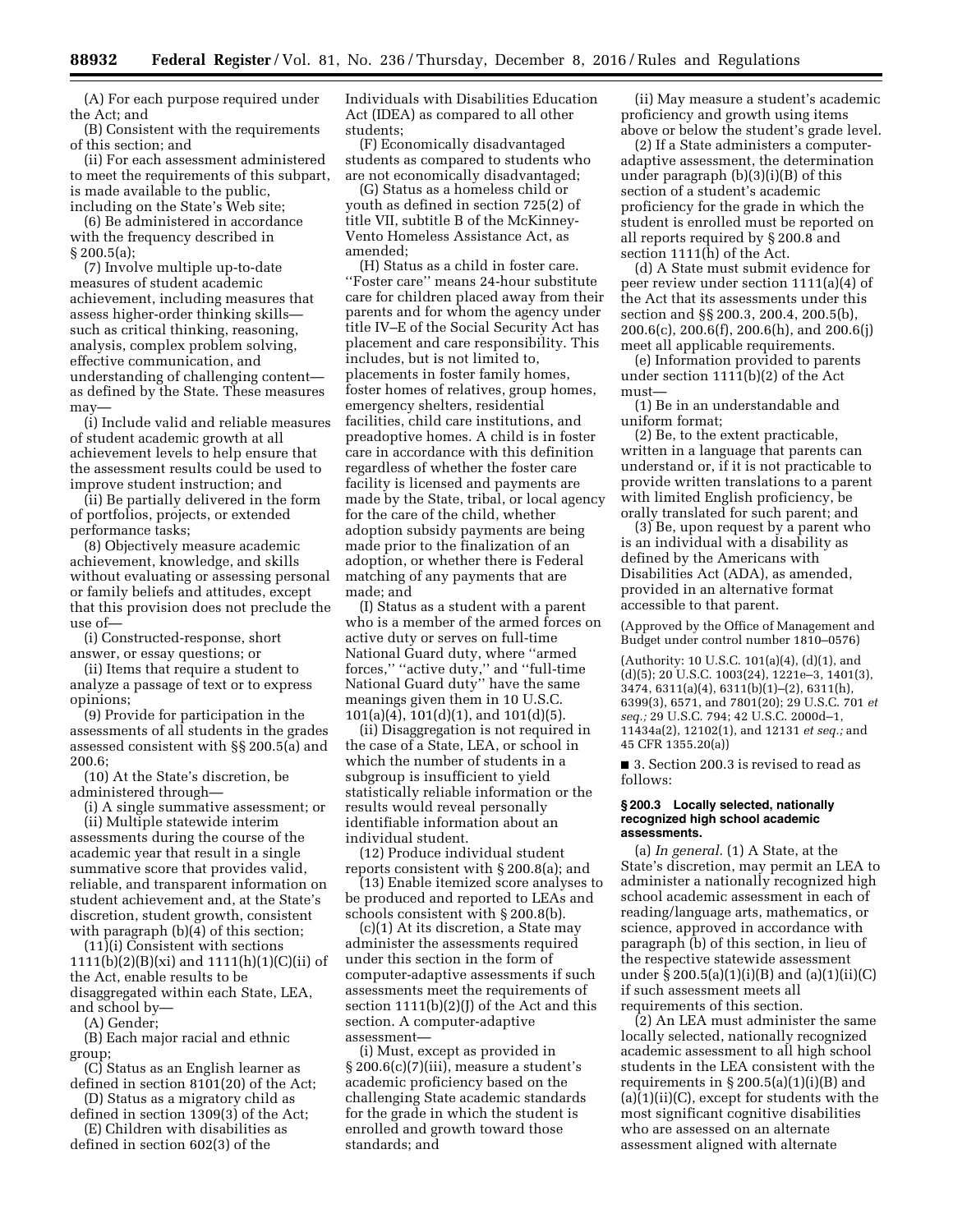academic achievement standards, consistent with § 200.6(c).

(b) *State approval.* If a State chooses to allow an LEA to administer a nationally recognized high school academic assessment under paragraph (a) of this section, the State must:

(1) Establish and use technical criteria to determine if the assessment—

(i) Is aligned with the challenging State academic standards;

(ii) Addresses the depth and breadth of those standards;

(iii) Is equivalent to or more rigorous than the statewide assessments under  $\S 200.5(a)(1)(i)(B)$  and  $(a)(1)(ii)(C)$ , as applicable, with respect to—

(A) The coverage of academic content;

(B) The difficulty of the assessment;

(C) The overall quality of the assessment; and

(D) Any other aspects of the assessment that the State may establish in its technical criteria;

(iv) Meets all requirements under § 200.2(b), except for § 200.2(b)(1), and ensures that all high school students in the LEA are assessed consistent with §§ 200.5(a) and 200.6; and

(v) Produces valid and reliable data on student academic achievement with respect to all high school students and each subgroup of high school students in the LEA that—

(A) Are comparable to student academic achievement data for all high school students and each subgroup of high school students produced by the statewide assessment at each academic achievement level;

(B) Are expressed in terms consistent with the State's academic achievement standards under section 1111(b)(1)(A) of the Act; and

(C) Provide unbiased, rational, and consistent differentiation among schools within the State for the purpose of the State-determined accountability system under section 1111(c) of the Act, including calculating the Academic Achievement indicator under section 1111(c)(4)(B)(i) of the Act and annually meaningfully differentiating between schools under section 1111(c)(4)(C) of the Act;

(2) Before approving any nationally recognized high school academic assessment for use by an LEA in the State—

(i) Ensure that the use of appropriate accommodations under § 200.6(b) and (f) does not deny a student with a disability or an English learner—

(A) The opportunity to participate in the assessment; and

(B) Any of the benefits from participation in the assessment that are afforded to students without disabilities or students who are not English learners; and

(ii) Submit evidence to the Secretary in accordance with the requirements for peer review under section 1111(a)(4) of the Act demonstrating that any such assessment meets the requirements of this section; and

(3)(i) Approve an LEA's request to use a locally selected, nationally recognized high school academic assessment that meets the requirements of this section;

(ii) Disapprove an LEA's request if it does not meet the requirements of this section; or

(iii) Revoke approval for good cause. (c) *LEA applications.* (1) Before an

LEA requests approval from the State to use a locally selected, nationally recognized high school academic assessment, the LEA must—

(i) Notify all parents of high school students it serves—

(A) That the LEA intends to request approval from the State to use a locally selected, nationally recognized high school academic assessment in place of the statewide academic assessment under § 200.5(a)(1)(i)(B) and (a)(1)(ii)(C), as applicable;

(B) Of how parents and, as appropriate, students, may provide meaningful input regarding the LEA's request; and

(C) Of any effect of such request on the instructional program in the LEA; and

(ii) Provide an opportunity for meaningful consultation to all public charter schools whose students would be included in such assessments.

(2) As part of requesting approval to use a locally selected, nationally recognized high school academic assessment, an LEA must—

(i) Update its LEA plan under section 1112 or section 8305 of the Act, including to describe how the request was developed consistent with all requirements for consultation under sections 1112 and 8538 of the Act; and

(ii) If the LEA is a charter school under State law, provide an assurance that the use of the assessment is consistent with State charter school law and it has consulted with the authorized public chartering agency.

(3) Upon approval, the LEA must notify all parents of high school students it serves that the LEA received approval and will use such locally selected, nationally recognized high school academic assessment instead of the statewide academic assessment under § 200.5(a)(1)(i)(B) and (a)(1)(ii)(C), as applicable.

(4) In each subsequent year following approval in which the LEA elects to administer a locally selected, nationally recognized high school academic assessment, the LEA must notify—

(i) The State of its intention to continue administering such assessment; and

(ii) Parents of which assessment the LEA will administer to students to meet the requirements of  $\S 200.5(a)(1)(i)(B)$ and  $(a)(1)(ii)(C)$ , as applicable, at the beginning of the school year.

(5) The notices to parents under this paragraph (c) of this section must be consistent with § 200.2(e).

(d) *Definition.* ''Nationally recognized high school academic assessment" means an assessment of high school students' knowledge and skills that is administered in multiple States and is recognized by institutions of higher education in those or other States for the purposes of entrance or placement into courses in postsecondary education or training programs.

(Approved by the Office of Management and Budget under control number 1810–0576)

(Authority: 20 U.S.C. 1221e–3, 3474, 6311(b)(2)(H), 6312(a), 6571, 7845, and 7918; 29 U.S.C. 794; 42 U.S.C. 2000d–1)

■ 4. Section 200.4 is amended:

 $\blacksquare$  a. In paragraph (b)(2)(ii)(B), by

removing the term ''section  $1111(b)(2)(C)(v)$ " and adding in its place the term "section  $1111(c)(2)$ "

 $\blacksquare$  b. In paragraph (b)(2)(ii)(C), by

removing the words ''LEAs and''.

 $\blacksquare$  c. In paragraph (b)(3), by removing the words ''determine whether the State has made adequate yearly progress'' and adding in their place the words ''make accountability determinations under section 1111(c) of the Act''.

■ d. By revising the authority citation at the end of the section.

The revision reads as follows:

# **§ 200.4 State law exception.**  \* \* \* \* \*

(Authority: 20 U.S.C. 1221e–3, 3474, 6311(b)(2)(E), and 6571)

■ 5. Section 200.5 is revised to read as follows:

## **§ 200.5 Assessment administration.**

(a) *Frequency.* (1) A State must administer the assessments required under § 200.2 annually as follows:

(i) With respect to both the reading/ language arts and mathematics

- assessments—
- (A) In each of grades 3 through 8; and (B) At least once in grades 9 through

12. (ii) With respect to science assessments, not less than one time during each of—

- (A) Grades 3 through 5;
- (B) Grades 6 through 9; and
- (C) Grades 10 through 12.
- (2) A State must administer the
- English language proficiency assessment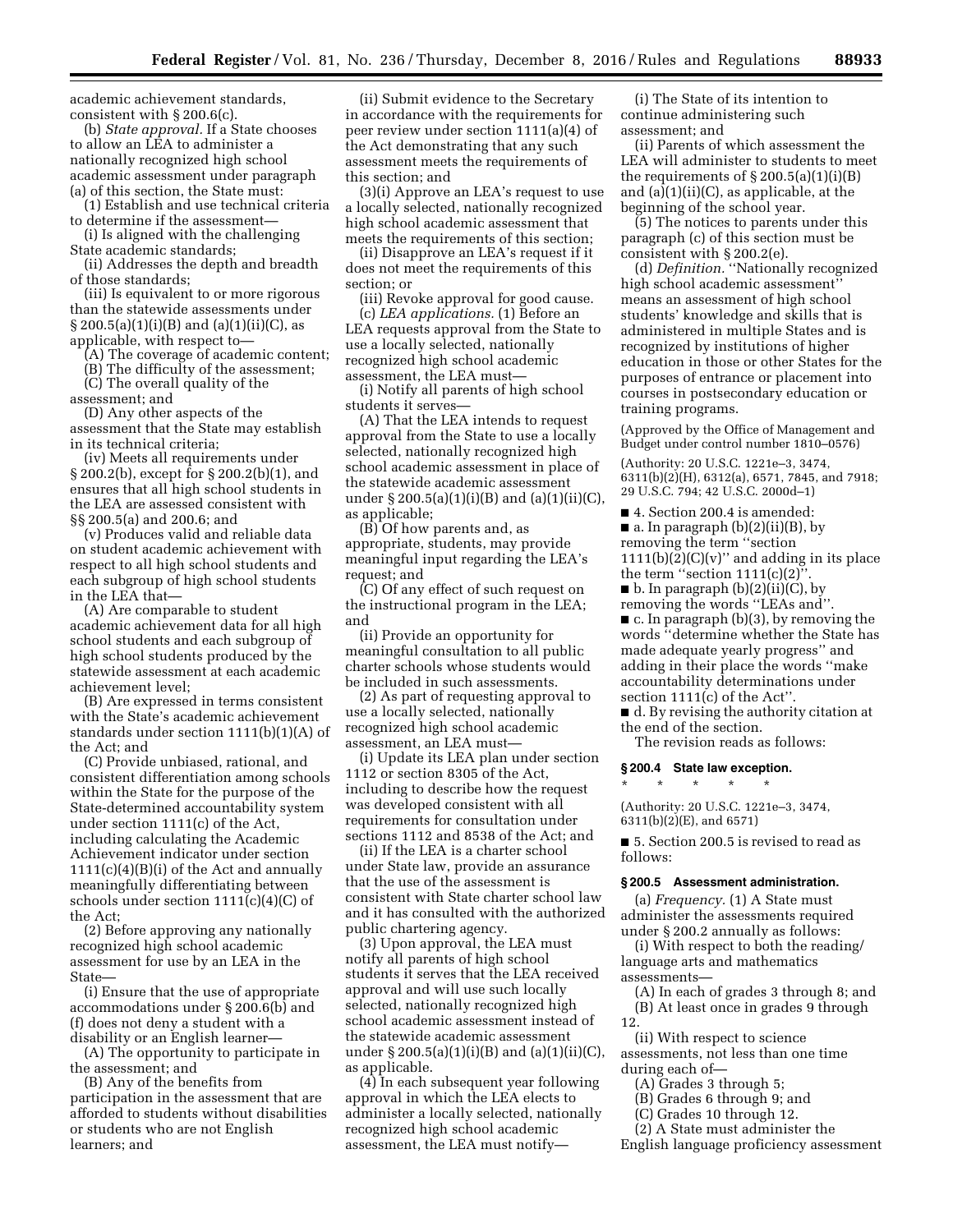required under § 200.6(h) annually to all English learners in schools served by the State in all grades in which there are English learners, kindergarten through grade 12.

(3) With respect to any other subject chosen by a State, the State may administer the assessments at its discretion.

(b) *Middle school mathematics exception.* A State that administers an end-of-course mathematics assessment to meet the requirements under paragraph  $(a)(1)(i)(B)$  of this section may exempt an eighth-grade student from the mathematics assessment typically administered in eighth grade under paragraph (a)(1)(i)(A) of this section if—

(1) The student instead takes the endof-course mathematics assessment the State administers to high school students under paragraph (a)(1)(i)(B) of this section;

(2) The student's performance on the high school assessment is used in the year in which the student takes the assessment for purposes of measuring academic achievement under section  $1111(c)(4)(B)(i)$  of the Act and participation in assessments under section  $1111(c)(4)(E)$  of the Act;

(3) In high school—

(i) The student takes a Stateadministered end-of-course assessment or nationally recognized high school academic assessment as defined in § 200.3(d) in mathematics that—

(A) Is more advanced than the assessment the State administers under paragraph (a)(1)(i)(B) of this section; and

(B) Provides for appropriate accommodations consistent with § 200.6(b) and (f); and

(ii) The student's performance on the more advanced mathematics assessment is used for purposes of measuring academic achievement under section  $1111(c)(4)(B)(i)$  of the Act and participation in assessments under section  $1111(c)(4)(E)$  of the Act; and

(4) The State describes in its State plan, with regard to this exception, its strategies to provide all students in the State the opportunity to be prepared for and to take advanced mathematics coursework in middle school.

(Approved by the Office of Management and Budget under control number 1810–0576)

(Authority: 20 U.S.C. 1221e–3, 3474, 6311(b)(2)(B)(v), (b)(2)(C), and (b)(2)(G), and 6571)

■ 6. Section 200.6 is revised to read as follows:

# **§ 200.6 Inclusion of all students.**

(a) *Students with disabilities in general.* (1) A State must include students with disabilities in all

assessments under section 1111(b)(2) of the Act, with appropriate accommodations consistent with paragraphs (b),  $(f)(1)$ , and  $(h)(4)$  of this section. For purposes of this section, students with disabilities, collectively, are—

(i) All children with disabilities as defined under section 602(3) of the IDEA;

(ii) Students with the most significant cognitive disabilities who are identified from among the students in paragraph (a)(1)(i) of this section; and

(iii) Students with disabilities covered under other acts, including—

(A) Section 504 of the Rehabilitation Act of 1973, as amended; and

(B) Title II of the ADA, as amended. (2)(i) Except as provided in paragraph (a)(2)(ii)(B) of this section, a student with a disability under paragraph (a)(1) of this section must be assessed with an assessment aligned with the challenging State academic standards for the grade in which the student is enrolled.

(ii) A student with the most significant cognitive disabilities under paragraph (a)(1)(ii) of this section may be assessed with—

(A) The general assessment under paragraph (a)(2)(i) of this section; or

(B) If a State has adopted alternate academic achievement standards permitted under section 1111(b)(1)(E) of the Act for students with the most significant cognitive disabilities, an alternate assessment under paragraph (c) of this section aligned with the challenging State academic content standards for the grade in which the student is enrolled and the State's alternate academic achievement standards.

(b) *Appropriate accommodations for students with disabilities.* (1) A State's academic assessment system must provide, for each student with a disability under paragraph (a) of this section, the appropriate accommodations, such as interoperability with, and ability to use, assistive technology devices consistent with nationally recognized accessibility standards, that are necessary to measure the academic achievement of the student consistent with paragraph (a)(2) of this section, as determined by—

(i) For each student under paragraph  $(a)(1)(i)$  and  $(ii)$  of this section, the student's IEP team;

(ii) For each student under paragraph (a)(1)(iii)(A) of this section, the student's placement team; or

(iii) For each student under paragraph (a)(1)(iii)(B) of this section, the individual or team designated by the LEA to make these decisions. (2) A State must—

(i)(A) Develop appropriate accommodations for students with disabilities;

(B) Disseminate information and resources to, at a minimum, LEAs, schools, and parents; and

(C) Promote the use of such accommodations to ensure that all students with disabilities are able to participate in academic instruction and assessments consistent with paragraph (a)(2) of this section and with  $\S 200.2(e)$ ; and

(ii) Ensure that general and special education teachers, paraprofessionals, teachers of English learners, specialized instructional support personnel, and other appropriate staff receive necessary training to administer assessments and know how to administer assessments, including, as necessary, alternate assessments under paragraphs (c) and (h)(5) of this section, and know how to make use of appropriate accommodations during assessment for all students with disabilities, consistent with section  $1111(b)(2)(B)(vii)(III)$  of the Act.

(3) A State must ensure that the use of appropriate accommodations under this paragraph (b) of this section does not deny a student with a disability—

(i) The opportunity to participate in the assessment; and

(ii) Any of the benefits from participation in the assessment that are afforded to students without disabilities.

(c) *Alternate assessments aligned with alternate academic achievement standards for students with the most significant cognitive disabilities.* (1) If a State has adopted alternate academic achievement standards permitted under section  $1111(b)(1)(E)$  of the Act for students with the most significant cognitive disabilities, the State must measure the achievement of those students with an alternate assessment that—

(i) Is aligned with the challenging State academic content standards under section 1111(b)(1) of the Act for the grade in which the student is enrolled;

(ii) Yields results relative to the alternate academic achievement standards; and

(iii) At the State's discretion, provides valid and reliable measures of student growth at all alternate academic achievement levels to help ensure that the assessment results can be used to improve student instruction.

(2) For each subject for which assessments are administered under § 200.2(a)(1), the total number of students assessed in that subject using an alternate assessment aligned with alternate academic achievement standards under paragraph (c)(1) of this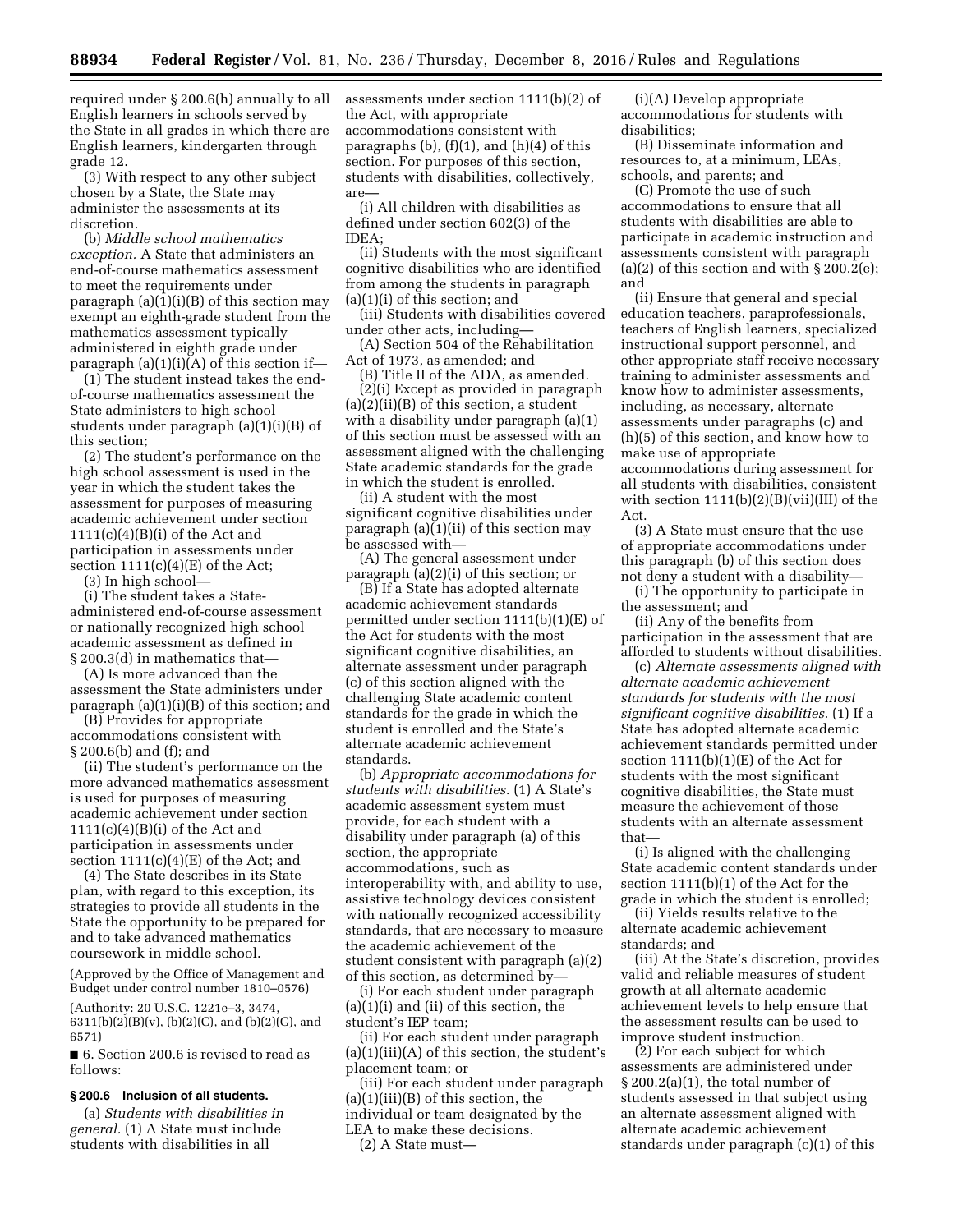section may not exceed 1.0 percent of the total number of students in the State who are assessed in that subject.

(3) A State must—

(i) Not prohibit an LEA from assessing more than 1.0 percent of its assessed students in any subject for which assessments are administered under § 200.2(a)(1) with an alternate assessment aligned with alternate academic achievement standards;

(ii) Require that an LEA submit information justifying the need of the LEA to assess more than 1.0 percent of its assessed students in any such subject with such an alternate assessment;

(iii) Provide appropriate oversight, as determined by the State, of an LEA that is required to submit information to the State; and

(iv) Make the information submitted by an LEA under paragraph (c)(3)(ii) of this section publicly available, provided that such information does not reveal personally identifiable information about an individual student.

(4) If a State anticipates that it will exceed the cap under paragraph (c)(2) of this section with respect to any subject for which assessments are administered under § 200.2(a)(1) in any school year, the State may request that the Secretary waive the cap for the relevant subject, pursuant to section 8401 of the Act, for one year. Such request must—

(i) Be submitted at least 90 days prior to the start of the State's testing window for the relevant subject;

(ii) Provide State-level data, from the current or previous school year, to show—

(A) The number and percentage of students in each subgroup of students defined in section  $1111(c)(2)(A)$ ,  $(B)$ , and (D) of the Act who took the alternate assessment aligned with alternate academic achievement standards; and

(B) The State has measured the achievement of at least 95 percent of all students and 95 percent of students in the children with disabilities subgroup under section  $1111(c)(2)(C)$  of the Act who are enrolled in grades for which the assessment is required under § 200.5(a);

(iii) Include assurances from the State that it has verified that each LEA that the State anticipates will assess more than 1.0 percent of its assessed students in any subject for which assessments are administered under § 200.2(a)(1) in that school year using an alternate assessment aligned with alternate academic achievement standards—

(A) Followed each of the State's guidelines under paragraph (d) of this section, except paragraph (d)(6); and

(B) Will address any disproportionality in the percentage of

students in any subgroup under section 1111(c)(2)(A), (B), or (D) of the Act taking an alternate assessment aligned with alternate academic achievement standards;

(iv) Include a plan and timeline by which—

(A) The State will improve the implementation of its guidelines under paragraph (d) of this section, including by reviewing and, if necessary, revising its definition under paragraph (d)(1), so that the State meets the cap in paragraph (c)(2) of this section in each subject for which assessments are administered under § 200.2(a)(1) in future school years;

(B) The State will take additional steps to support and provide appropriate oversight to each LEA that the State anticipates will assess more than 1.0 percent of its assessed students in a given subject in a school year using an alternate assessment aligned with alternate academic achievement standards to ensure that only students with the most significant cognitive disabilities take an alternate assessment aligned with alternate academic achievement standards. The State must describe how it will monitor and regularly evaluate each such LEA to ensure that the LEA provides sufficient training such that school staff who participate as members of an IEP team or other placement team understand and implement the guidelines established by the State under paragraph (d) of this section so that all students are appropriately assessed; and

(C) The State will address any disproportionality in the percentage of students taking an alternate assessment aligned with alternate academic achievement standards as identified through the data provided in accordance with paragraph  $(c)(4)(ii)(A)$  of this section; and

(v) If the State is requesting to extend a waiver for an additional year, meet the requirements in paragraph (c)(4)(i) through (iv) of this section and demonstrate substantial progress towards achieving each component of the prior year's plan and timeline required under paragraph (c)(4)(iv) of this section.

(5) A State must report separately to the Secretary, under section 1111(h)(5) of the Act, the number and percentage of children with disabilities under paragraph (a)(1)(i) and (ii) of this section taking—

(i) General assessments described in § 200.2;

(ii) General assessments with accommodations; and

(iii) Alternate assessments aligned with alternate academic achievement standards under paragraph (c) of this section.

(6) A State may not develop, or implement for use under this part, any alternate or modified academic achievement standards that are not alternate academic achievement standards for students with the most significant cognitive disabilities that meet the requirements of section 1111(b)(1)(E) of the Act.

(7) For students with the most significant cognitive disabilities, a computer-adaptive alternate assessment aligned with alternate academic achievement standards must—

(i) Assess a student's academic achievement based on the challenging State academic content standards for the grade in which the student is enrolled;

(ii) Meet the requirements for alternate assessments aligned with alternate academic achievement standards under paragraph (c) of this section; and

(iii) Meet the requirements in § 200.2, except that the alternate assessment need not measure a student's academic proficiency based on the challenging State academic achievement standards for the grade in which the student is enrolled and growth toward those standards.

(d) *State guidelines for students with the most significant cognitive disabilities.* If a State adopts alternate academic achievement standards for students with the most significant cognitive disabilities and administers an alternate assessment aligned with those standards, the State must—

(1) Establish, consistent with section 612(a)(16)(C) of the IDEA, and monitor implementation of clear and appropriate guidelines for IEP teams to apply in determining, on a case-by-case basis, which students with the most significant cognitive disabilities will be assessed based on alternate academic achievement standards. Such guidelines must include a State definition of ''students with the most significant cognitive disabilities'' that addresses factors related to cognitive functioning and adaptive behavior, such that—

(i) The identification of a student as having a particular disability as defined in the IDEA or as an English learner does not determine whether a student is a student with the most significant cognitive disabilities;

(ii) A student with the most significant cognitive disabilities is not identified solely on the basis of the student's previous low academic achievement, or the student's previous need for accommodations to participate in general State or districtwide assessments; and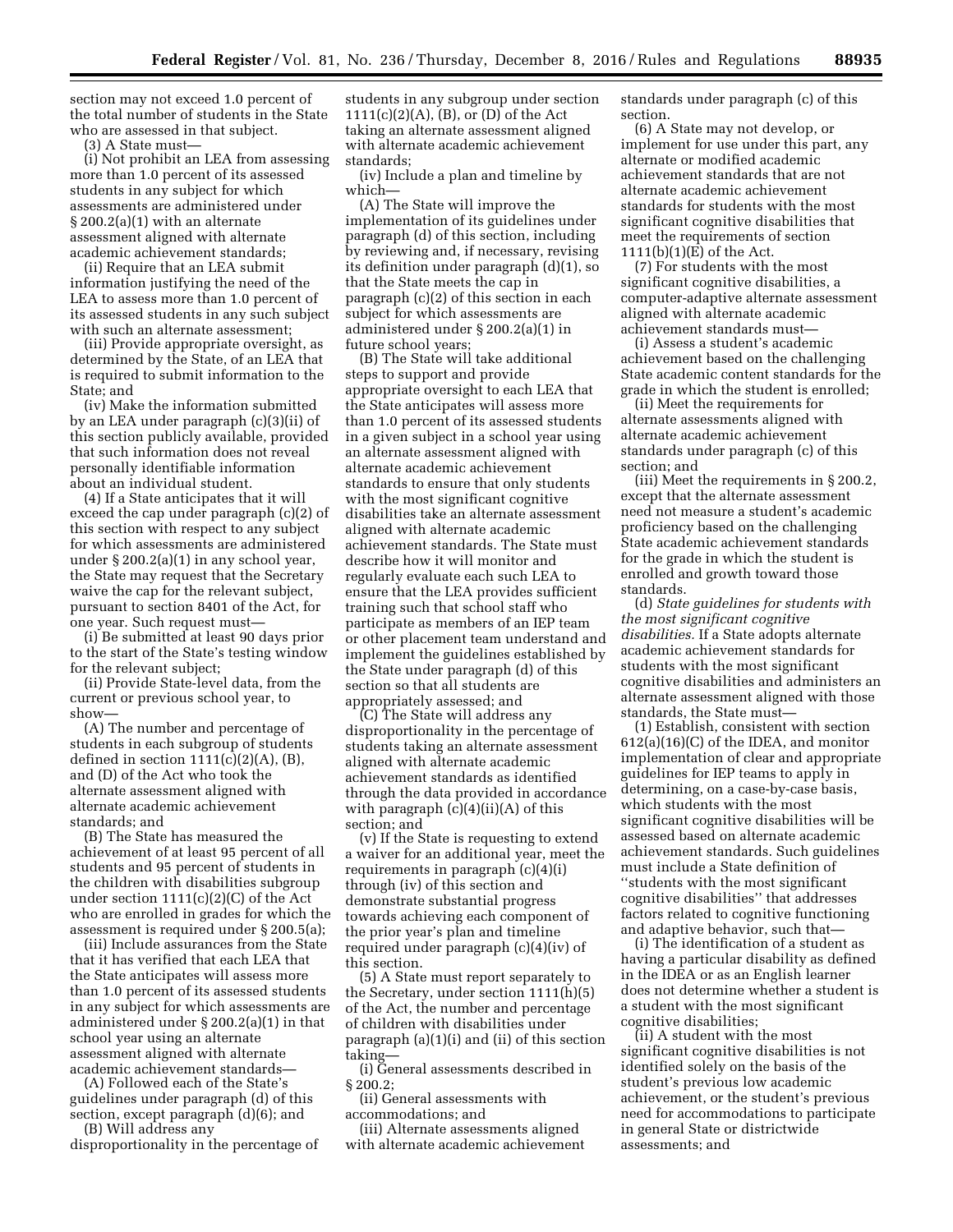(iii) A student is identified as having the most significant cognitive disabilities because the student requires extensive, direct individualized instruction and substantial supports to achieve measurable gains on the challenging State academic content standards for the grade in which the student is enrolled;

(2) Provide to IEP teams a clear explanation of the differences between assessments based on grade-level academic achievement standards and those based on alternate academic achievement standards, including any effects of State and local policies on a student's education resulting from taking an alternate assessment aligned with alternate academic achievement standards, such as how participation in such assessments may delay or otherwise affect the student from completing the requirements for a regular high school diploma;

(3) Ensure that parents of students selected to be assessed using an alternate assessment aligned with alternate academic achievement standards under the State's guidelines in paragraph (d) of this section are informed, consistent with § 200.2(e), that their child's achievement will be measured based on alternate academic achievement standards, and how participation in such assessments may delay or otherwise affect the student from completing the requirements for a regular high school diploma;

(4) Not preclude a student with the most significant cognitive disabilities who takes an alternate assessment aligned with alternate academic achievement standards from attempting to complete the requirements for a regular high school diploma;

(5) Promote, consistent with requirements under the IDEA, the involvement and progress of students with the most significant cognitive disabilities in the general education curriculum that is based on the State's academic content standards for the grade in which the student is enrolled;

(6) Incorporate the principles of universal design for learning, to the extent feasible, in any alternate assessments aligned with alternate academic achievement standards that the State administers consistent with § 200.2(b)(2)(ii); and

(7) Develop, disseminate information on, and promote the use of appropriate accommodations consistent with paragraph (b) of this section to ensure that a student with significant cognitive disabilities who does not meet the criteria in paragraph (a)(1)(ii) of this section—

(i) Participates in academic instruction and assessments for the grade in which the student is enrolled; and

(ii) Is assessed based on challenging State academic standards for the grade in which the student is enrolled.

(e) *Definitions with respect to students with disabilities.* Consistent with 34 CFR 300.5, ''assistive technology device'' means any item, piece of equipment, or product system, whether acquired commercially off the shelf, modified, or customized, that is used to increase, maintain, or improve the functional capabilities of a child with a disability. The term does not include a medical device that is surgically implanted, or the replacement of such device.

(f) *English learners in general.* (1) Consistent with § 200.2 and paragraphs (g) and (i) of this section, a State must assess English learners in its academic assessments required under § 200.2 in a valid and reliable manner that includes—

(i) Appropriate accommodations with respect to a student's status as an English learner and, if applicable, the student's status under paragraph (a) of this section. A State must—

(A) Develop appropriate accommodations for English learners;

(B) Disseminate information and resources to, at a minimum, LEAs, schools, and parents; and

(C) Promote the use of such accommodations to ensure that all English learners are able to participate in academic instruction and assessments; and

(ii) To the extent practicable, assessments in the language and form most likely to yield accurate and reliable information on what those students know and can do to determine the students' mastery of skills in academic content areas until the students have achieved English language proficiency consistent with the standardized, statewide exit procedures in section 3113(b)(2) of the Act.

(2) To meet the requirements under paragraph (f)(1) of this section, the State must—

(i) Ensure that the use of appropriate accommodations under paragraph (f)(1)(i) of this section and, if applicable, under paragraph (b) of this section does not deny an English learner—

(A) The opportunity to participate in the assessment; and

(B) Any of the benefits from participation in the assessment that are afforded to students who are not English learners; and

(ii) In its State plan, consistent with section 1111(a) of the Act—

(A) Provide its definition for ''languages other than English that are present to a significant extent in the participating student population,'' consistent with paragraph (f)(4) of this section, and identify the specific languages that meet that definition;

(B) Identify any existing assessments in languages other than English, and specify for which grades and content areas those assessments are available;

(C) Indicate the languages identified under paragraph  $(f)(2)(ii)(A)$  of this section for which yearly student academic assessments are not available and are needed; and

(D) Describe how it will make every effort to develop assessments, at a minimum, in languages other than English that are present to a significant extent in the participating student population including by providing—

(*1*) The State's plan and timeline for developing such assessments, including a description of how it met the requirements of paragraph (f)(4) of this section;

(*2*) A description of the process the State used to gather meaningful input on the need for assessments in languages other than English, collect and respond to public comment, and consult with educators; parents and families of English learners; students, as appropriate; and other stakeholders; and

(*3*) As applicable, an explanation of the reasons the State has not been able to complete the development of such assessments despite making every effort.

(3) A State may request assistance from the Secretary in identifying linguistically accessible academic assessments that are needed.

(4) In determining which languages other than English are present to a significant extent in a State's participating student population, a State must, at a minimum—

(i) Ensure that its definition of ''languages other than English that are present to a significant extent in the participating student population'' encompasses at least the most populous language other than English spoken by the State's participating student population;

(ii) Consider languages other than English that are spoken by distinct populations of English learners, including English learners who are migratory, English learners who were not born in the United States, and English learners who are Native Americans; and

(iii) Consider languages other than English that are spoken by a significant portion of the participating student population in one or more of a State's LEAs as well as languages spoken by a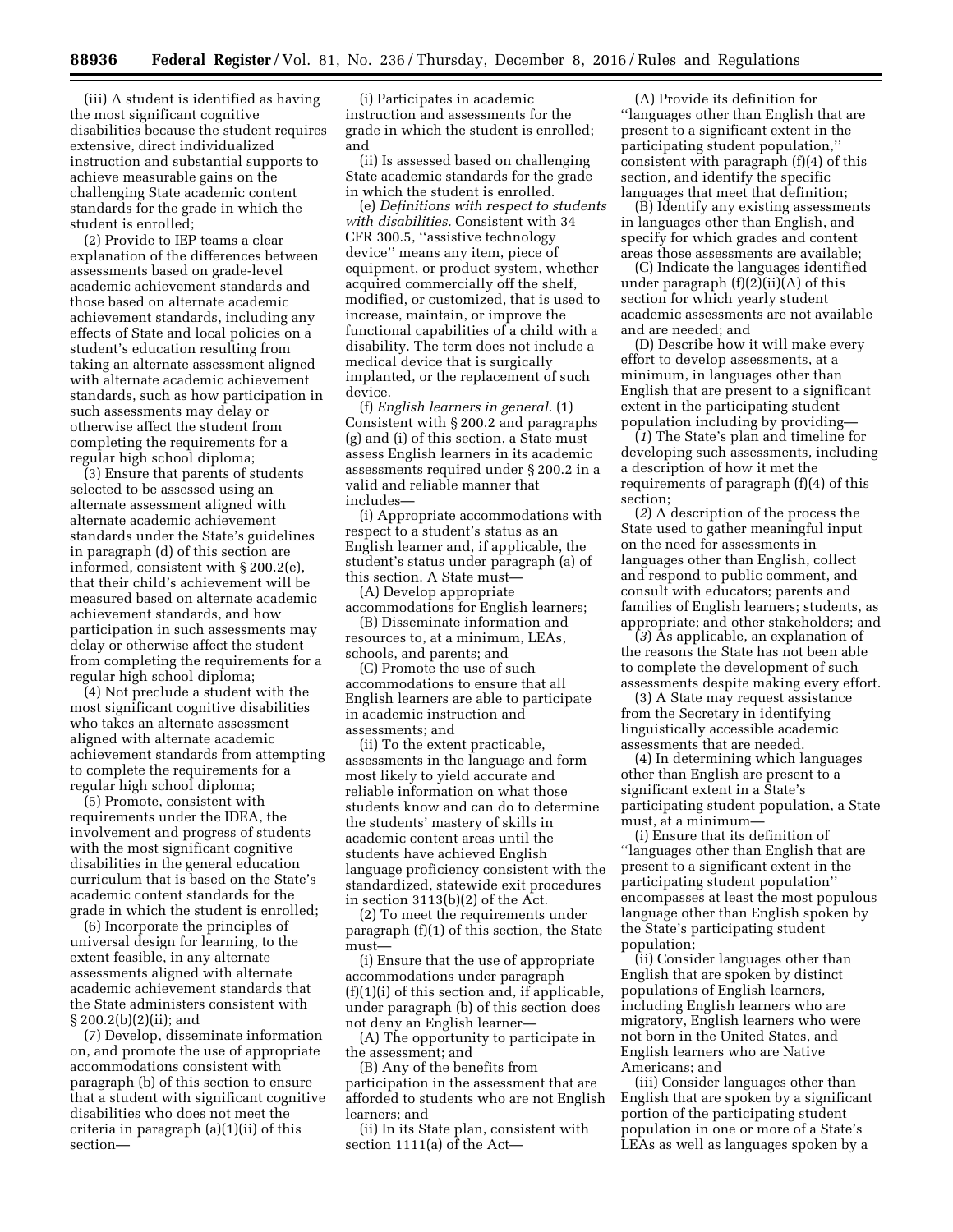significant portion of the participating student population across grade levels.

(g) *Assessing reading/language arts in English for English learners.* (1) A State must assess, using assessments written in English, the achievement of an English learner in meeting the State's reading/language arts academic standards if the student has attended schools in the United States, excluding Puerto Rico and, if applicable, students in Native American language schools or programs consistent with paragraph (j) of this section, for three or more consecutive years.

(2) An LEA may continue, for no more than two additional consecutive years, to assess an English learner under paragraph (g)(1) of this section if the LEA determines, on a case-by-case individual basis, that the student has not reached a level of English language proficiency sufficient to yield valid and reliable information on what the student knows and can do on reading/language arts assessments written in English.

(3) The requirements in paragraph  $(g)(1)$ – $(2)$  of this section do not permit a State or LEA to exempt English learners from participating in the State assessment system.

(h) *Assessing English language proficiency of English learners.* (1) Each State must—

(i) Develop a uniform, valid, and reliable statewide assessment of English language proficiency, including reading, writing, speaking, and listening skills; and

(ii) Require each LEA to use such assessment to assess annually the English language proficiency, including reading, writing, speaking, and listening skills, of all English learners in kindergarten through grade 12 in schools served by the LEA.

(2) The assessment under paragraph (h)(1) of this section must—

(i) Be aligned with the State's English language proficiency standards under section  $1111(b)(1)(F)$  of the Act;

(ii) Be developed and used consistent with the requirements of § 200.2(b)(2), (4), and (5); and

(iii) Provide coherent and timely information about each student's attainment of the State's English language proficiency standards to parents consistent with § 200.2(e) and section 1112(e)(3) of the Act.

(3) If a State develops a computeradaptive assessment to measure English language proficiency, the State must ensure that the computer-adaptive assessment—

(i) Assesses a student's language proficiency, which may include growth toward proficiency, in order to measure the student's acquisition of English; and

(ii) Meets the requirements for English language proficiency assessments in paragraph (h) of this section.

(4)(i) A State must provide appropriate accommodations that are necessary to measure a student's English language proficiency relative to the State's English language proficiency standards under section 1111(b)(1)(F) of the Act for each English learner covered under paragraph (a)(1)(i) or (iii) of this section.

(ii) If an English learner has a disability that precludes assessment of the student in one or more domains of the English language proficiency assessment required under section 1111(b)(2)(G) of the Act such that there are no appropriate accommodations for the affected domain(s) (*e.g.,* a non-verbal English learner who because of an identified disability cannot take the speaking portion of the assessment), as determined, on an individualized basis, by the student's IEP team, 504 team, or by the individual or team designated by the LEA to make these decisions under title II of the ADA, as specified in paragraph (b)(1) of this section, a State must assess the student's English language proficiency based on the remaining domains in which it is possible to assess the student.

(5) A State must provide for an alternate English language proficiency assessment for each English learner covered under paragraph (a)(1)(ii) of this section who cannot participate in the assessment under paragraph (h)(1) of this section even with appropriate accommodations.

(i) *Recently arrived English learners.*  (1)(i) A State may exempt a recently arrived English learner, as defined in paragraph (k)(2) of this section, from one administration of the State's reading/language arts assessment under § 200.2 consistent with section 1111(b)(3)(A)(i)(I) of the Act.

(ii) If a State does not assess a recently arrived English learner on the State's reading/language arts assessment consistent with section  $1111(b)(3)(A)(i)(I)$  of the Act, the State must count the year in which the assessment would have been administered as the first of the three years in which the student may take the State's reading/language arts assessment in a native language consistent with paragraph (g)(1) of this section.

(iii) A State and its LEAs must report on State and local report cards required under section 1111(h) of the Act the number of recently arrived English learners who are not assessed on the State's reading/language arts assessment.

(iv) Nothing in this section relieves an LEA from its responsibility under applicable law to provide recently arrived English learners with appropriate instruction to enable them to attain English language proficiency as well as grade-level content knowledge in reading/language arts, mathematics, and science.

(2) A State must assess the English language proficiency of a recently arrived English learner pursuant to paragraph (h) of this section.

(3) A State must assess the mathematics and science achievement of a recently arrived English learner pursuant to § 200.2 with the frequency described in § 200.5(a).

(j) *Students in Native American language schools or programs.* (1) Except as provided in paragraph (j)(2) of this section, a State is not required to assess, using an assessment written in English, student achievement in meeting the challenging State academic standards in reading/language arts, mathematics, or science for a student who is enrolled in a school or program that provides instruction primarily in a Native American language if—

(i) The State provides such an assessment in the Native American language to all students in the school or program, consistent with the requirements of § 200.2;

(ii) The State submits evidence regarding any such assessment in the Native American language for peer review as part of its State assessment system, consistent with § 200.2(d), and receives approval that the assessment meets all applicable requirements; and

(iii) For an English learner, as defined in section 8101(20)(C)(ii) of the Act, the State continues to assess the English language proficiency of such English learner, using the annual English language proficiency assessment required under paragraph (h) of this section, and provides appropriate services to enable him or her to attain proficiency in English.

(2) Notwithstanding paragraph (g) of this section, the State must assess under  $\S$  200.5(a)(1)(i)(B), using assessments written in English, the achievement of each student enrolled in such a school or program in meeting the challenging State academic standards in reading/ language arts, at a minimum, at least once in grades 9 through 12.

(k) *Definitions with respect to English learners and students in Native American language schools or programs.* For the purpose of this section—

(1) ''Native American'' means ''Indian'' as defined in section 6151 of the Act, which includes Alaska Native